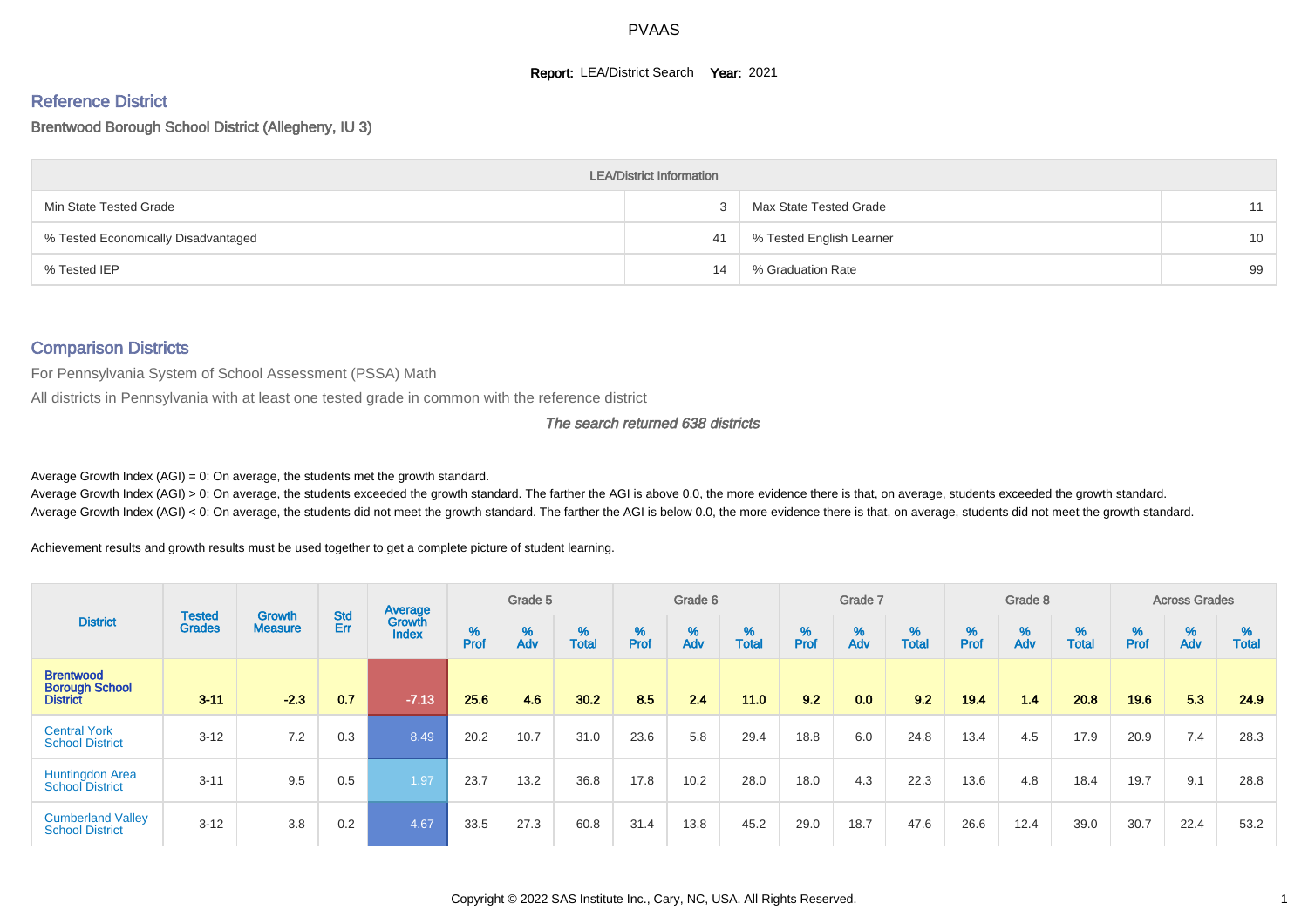|                                                              | <b>Tested</b> | <b>Growth</b>  | <b>Std</b> |                                   |              | Grade 5  |                   |              | Grade 6  |                   |              | Grade 7  |                   |              | Grade 8  |                   |                  | <b>Across Grades</b> |                   |
|--------------------------------------------------------------|---------------|----------------|------------|-----------------------------------|--------------|----------|-------------------|--------------|----------|-------------------|--------------|----------|-------------------|--------------|----------|-------------------|------------------|----------------------|-------------------|
| <b>District</b>                                              | <b>Grades</b> | <b>Measure</b> | Err        | Average<br>Growth<br><b>Index</b> | $\%$<br>Prof | %<br>Adv | %<br><b>Total</b> | $\%$<br>Prof | %<br>Adv | %<br><b>Total</b> | $\%$<br>Prof | %<br>Adv | %<br><b>Total</b> | $\%$<br>Prof | %<br>Adv | %<br><b>Total</b> | %<br><b>Prof</b> | %<br>Adv             | %<br><b>Total</b> |
| <b>Brentwood</b><br><b>Borough School</b><br><b>District</b> | $3 - 11$      | $-2.3$         | 0.7        | $-7.13$                           | 25.6         | 4.6      | 30.2              | 8.5          | 2.4      | 11.0              | 9.2          | 0.0      | 9.2               | 19.4         | 1.4      | 20.8              | 19.6             | 5.3                  | 24.9              |
| <b>Homer-Center</b><br><b>School District</b>                | $3 - 11$      | 10.3           | 0.8        | 4.63                              | 31.8         | 17.5     | 49.2              | 36.4         | 4.6      | 40.9              | 20.3         | 0.0      | 20.3              | 26.9         | 13.4     | 40.3              | 27.6             | 7.4                  | 35.0              |
| Conestoga Valley<br><b>School District</b>                   | $3 - 11$      | 4.8            | 0.4        | 4.54                              | 21.3         | 12.6     | 33.8              | 24.9         | 7.7      | 32.7              | 20.4         | 14.0     | 34.4              | 23.0         | 13.5     | 36.5              | 24.2             | 13.5                 | 37.8              |
| <b>Lower Merion</b><br><b>School District</b>                | $3 - 11$      | 3.3            | 0.3        | 4.77                              | 27.6         | 48.2     | 75.8              | 31.4         | 37.3     | 68.6              | 33.9         | 31.3     | 65.2              | 33.0         | 28.3     | 61.3              | 31.2             | 40.9                 | 72.2              |
| <b>Saucon Valley</b><br><b>School District</b>               | $3 - 11$      | 6.7            | 0.5        | 3.06                              | 32.0         | 25.4     | 57.4              | 33.6         | 11.0     | 44.5              | 31.1         | 12.1     | 43.2              | 32.8         | 16.0     | 48.8              | 31.2             | 18.8                 | 50.0              |
| <b>Lewisburg Area</b><br><b>School District</b>              | $3 - 11$      | 6.7            | 0.6        | 4.29                              | 33.6         | 28.3     | 62.0              | 40.0         | 24.2     | 64.2              | 33.1         | 29.4     | 62.5              | 17.9         | 31.3     | 49.2              | 31.0             | 30.1                 | 61.1              |
| <b>Brookville Area</b><br><b>School District</b>             | $3 - 11$      | 4.3            | 0.6        | $-1.34$                           | 16.8         | 13.9     | 30.7              | 28.1         | 16.8     | 44.9              | 13.8         | 2.4      | 16.3              | 19.4         | 9.3      | 28.7              | 21.6             | 9.4                  | 31.0              |
| <b>Hempfield School</b><br><b>District</b>                   | $3 - 11$      | 3.5            | 0.3        | 1.86                              | 32.6         | 14.9     | 47.5              | 27.8         | 18.0     | 45.8              | 22.6         | 18.5     | 41.1              | 24.4         | 18.7     | 43.1              | 27.9             | 18.3                 | 46.2              |
| <b>Armstrong School</b><br><b>District</b>                   | $3 - 11$      | 0.7            | 0.3        | $-6.34$                           | 25.3         | 10.5     | 35.8              | 26.6         | 13.3     | 39.9              | 21.4         | 4.3      | 25.7              | 20.5         | 3.8      | 24.3              | 25.7             | 9.4                  | 35.1              |
| <b>Radnor Township</b><br><b>School District</b>             | $3 - 12$      | 4.4            | 0.4        | $-0.56$                           | 34.0         | 41.4     | 75.4              | 41.7         | 25.4     | 67.1              | 34.3         | 31.8     | 66.2              | 35.0         | 21.5     | 56.5              | 36.8             | 31.8                 | 68.6              |
| <b>Selinsgrove Area</b><br><b>School District</b>            | $3 - 12$      | 4.7            | 0.5        | $-3.19$                           | 26.0         | 6.1      | 32.0              | 32.0         | 17.0     | 49.0              | 26.4         | 18.7     | 45.2              | 25.6         | 10.5     | 36.1              | 25.8             | 14.6                 | 40.4              |
| <b>Montour School</b><br><b>District</b>                     | $3 - 11$      | 5.0            | 0.4        | 1.85                              | 31.8         | 25.1     | 57.0              | 30.6         | 24.5     | 55.1              | 26.3         | 30.1     | 56.5              | 26.6         | 30.6     | 57.3              | 31.2             | 26.8                 | 58.1              |
| <b>Warwick School</b><br><b>District</b>                     | $3 - 11$      | 4.0            | 0.4        | 2.33                              | 35.6         | 9.6      | 45.2              | 30.7         | 6.4      | 37.0              | 22.5         | 7.2      | 29.7              | 13.2         | 3.6      | 16.8              | 25.6             | 9.8                  | 35.4              |
| <b>West Allegheny</b><br><b>School District</b>              | $3 - 12$      | 1.0            | 0.4        | $-5.98$                           | 32.7         | 40.9     | 73.6              | 33.6         | 21.4     | 55.0              | 27.5         | 20.6     | 48.1              | 23.4         | 11.2     | 34.6              | 31.3             | 30.8                 | 62.1              |
| Elizabethtown<br><b>Area School</b><br><b>District</b>       | $3 - 12$      | 0.2            | 0.4        | $-6.27$                           | 29.9         | 22.6     | 52.6              | 22.2         | 10.9     | 33.1              | 20.8         | 2.8      | 23.7              | 20.8         | 3.3      | 24.1              | 26.7             | 14.6                 | 41.2              |
| <b>Circle Of Seasons</b><br><b>Charter School</b>            | $3 - 8$       | 12.3           | 1.2        | 5.55                              | 20.0         | 5.7      | 25.7              | 16.7         | 6.7      | 23.3              | 25.0         | 11.1     | 36.1              |              |          |                   | 20.9             | 7.9                  | 28.8              |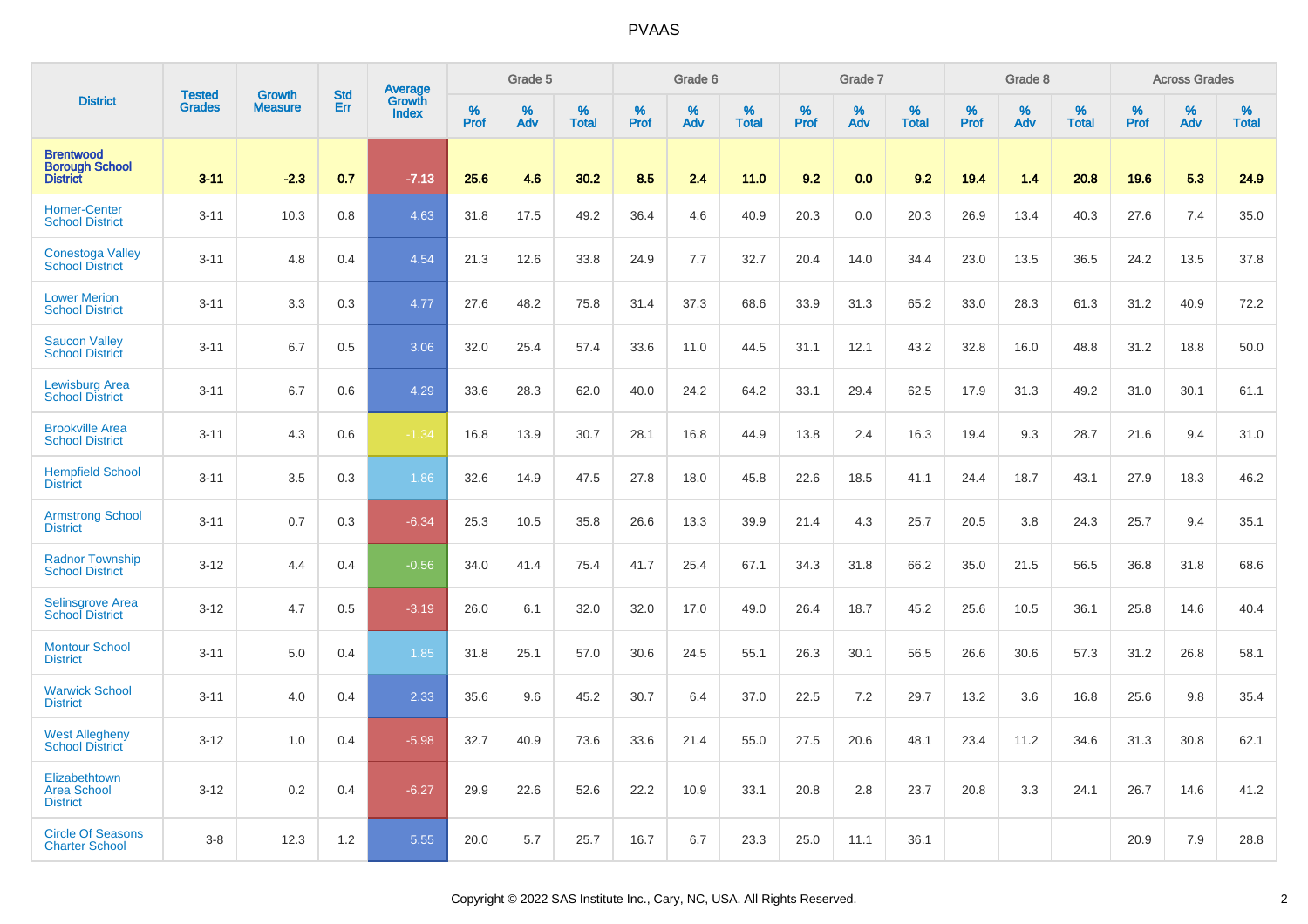|                                                              |                         | <b>Growth</b>  | <b>Std</b> | Average         |                     | Grade 5  |                   |                     | Grade 6  |                      |                     | Grade 7     |                      |                     | Grade 8     |                   |                     | <b>Across Grades</b> |                   |
|--------------------------------------------------------------|-------------------------|----------------|------------|-----------------|---------------------|----------|-------------------|---------------------|----------|----------------------|---------------------|-------------|----------------------|---------------------|-------------|-------------------|---------------------|----------------------|-------------------|
| <b>District</b>                                              | <b>Tested</b><br>Grades | <b>Measure</b> | Err        | Growth<br>Index | $\%$<br><b>Prof</b> | %<br>Adv | %<br><b>Total</b> | $\%$<br><b>Prof</b> | %<br>Adv | $\%$<br><b>Total</b> | $\%$<br><b>Prof</b> | $\%$<br>Adv | $\%$<br><b>Total</b> | $\%$<br><b>Prof</b> | $\%$<br>Adv | %<br><b>Total</b> | $\%$<br><b>Prof</b> | %<br>Adv             | %<br><b>Total</b> |
| <b>Brentwood</b><br><b>Borough School</b><br><b>District</b> | $3 - 11$                | $-2.3$         | 0.7        | $-7.13$         | 25.6                | 4.6      | 30.2              | 8.5                 | 2.4      | 11.0                 | 9.2                 | 0.0         | 9.2                  | 19.4                | 1.4         | 20.8              | 19.6                | 5.3                  | 24.9              |
| <b>Penns Valley Area</b><br><b>School District</b>           | $3 - 12$                | 5.2            | 0.6        | $-1.96$         | 43.9                | 18.4     | 62.2              | 38.8                | 17.5     | 56.3                 | 25.7                | 9.5         | 35.2                 | 16.0                | 9.4         | 25.5              | 32.5                | 14.3                 | 46.8              |
| <b>Williamsport Area</b><br><b>School District</b>           | $3 - 11$                | 2.8            | 0.3        | $-4.44$         | 24.6                | 10.7     | 35.3              | 20.4                | 12.0     | 32.4                 | 21.5                | 8.3         | 29.8                 | 16.1                | 5.1         | 21.2              | 22.0                | 11.0                 | 33.1              |
| <b>Oxford Area</b><br><b>School District</b>                 | $3 - 11$                | 2.0            | 0.4        | $-4.78$         | 24.0                | 8.0      | 32.0              | 28.3                | 7.3      | 35.6                 | 20.2                | 9.9         | 30.0                 | 11.5                | 5.5         | 17.0              | 21.8                | 8.2                  | 30.0              |
| <b>Northern Tioga</b><br><b>School District</b>              | $3 - 12$                | 3.4            | 0.5        | $-0.71$         | 22.7                | 5.2      | 27.9              | 32.2                | 4.2      | 36.4                 | 16.8                | 2.6         | 19.4                 | 23.8                | 6.2         | 30.0              | 25.9                | 7.0                  | 32.8              |
| <b>Butler Area School</b><br><b>District</b>                 | $3 - 11$                | 0.7            | 0.3        | $-5.75$         | 36.3                | 13.7     | 50.0              | 23.1                | 5.4      | 28.5                 | 15.2                | 9.0         | 24.2                 | 16.4                | 9.0         | 25.4              | 25.4                | 11.6                 | 37.0              |
| <b>Manheim Central</b><br><b>School District</b>             | $3 - 11$                | 2.8            | 0.4        | $-3.30$         | 25.4                | 7.6      | 33.0              | 23.6                | 5.8      | 29.3                 | 15.0                | 5.2         | 20.2                 | 20.9                | 6.2         | 27.1              | 22.8                | 9.4                  | 32.2              |
| <b>North Penn School</b><br><b>District</b>                  | $3 - 11$                | 0.9            | 0.2        | $-9.01$         | 30.6                | 14.1     | 44.6              | 25.7                | 14.1     | 39.7                 | 29.4                | 8.8         | 38.2                 | 25.4                | 7.7         | 33.2              | 29.6                | 14.0                 | 43.7              |
| Spring-Ford Area<br>School District                          | $3 - 11$                | 1.6            | 0.3        | $-5.25$         | 36.6                | 13.0     | 49.6              | 33.2                | 16.5     | 49.7                 | 34.3                | 16.3        | 50.6                 | 23.1                | 9.8         | 32.9              | 34.2                | 19.2                 | 53.4              |
| <b>Penn Manor</b><br><b>School District</b>                  | $3 - 11$                | 3.2            | 0.3        | $-1.05$         | 33.8                | 14.9     | 48.6              | 28.7                | 15.2     | 43.9                 | 25.5                | 13.2        | 38.7                 | 30.2                | 11.0        | 41.2              | 31.4                | 16.9                 | 48.2              |
| <b>Palmerton Area</b><br><b>School District</b>              | $3 - 11$                | 3.0            | 0.6        | $-1.85$         | 27.7                | 15.7     | 43.4              | 30.6                | 9.3      | 39.8                 | 20.8                | 6.2         | 26.9                 | 17.9                | 4.7         | 22.6              | 24.8                | 8.0                  | 32.8              |
| <b>Bradford Area</b><br><b>School District</b>               | $3 - 12$                | 4.4            | 0.5        | 0.69            | 33.5                | 10.2     | 43.7              | 23.4                | 8.8      | 32.2                 | 18.9                | 13.9        | 32.8                 | 27.8                | 7.6         | 35.4              | 26.9                | 11.3                 | 38.3              |
| <b>Brockway Area</b><br><b>School District</b>               | $3 - 11$                | 2.7            | 0.7        | $-2.42$         | 35.4                | 17.7     | 53.2              | 29.4                | 36.8     | 66.2                 | 22.5                | 7.5         | 30.0                 | 20.8                | 5.6         | 26.4              | 28.7                | 18.6                 | 47.4              |
| <b>Mifflin County</b><br><b>School District</b>              | $3 - 11$                | 1.8            | 0.3        | $-5.79$         | 26.6                | 10.4     | 37.0              | 13.8                | 4.6      | 18.4                 | 10.3                | 3.8         | 14.1                 | 10.7                | 1.5         | 12.2              | 17.7                | 5.5                  | 23.2              |
| <b>Millcreek Township</b><br><b>School District</b>          | $3 - 11$                | 1.1            | 0.3        | $-0.99$         | 26.5                | 20.8     | 47.3              | 23.1                | 9.4      | 32.4                 | 22.1                | 14.3        | 36.4                 | 21.6                | 13.0        | 34.7              | 25.4                | 15.9                 | 41.3              |
| <b>Smethport Area</b><br><b>School District</b>              | $3 - 12$                | 7.1            | 0.8        | 1.88            | 29.2                | 8.3      | 37.5              | 24.6                | 8.8      | 33.3                 | 16.9                | 6.2         | 23.1                 | 22.6                | 4.8         | 27.4              | 22.1                | 9.4                  | 31.5              |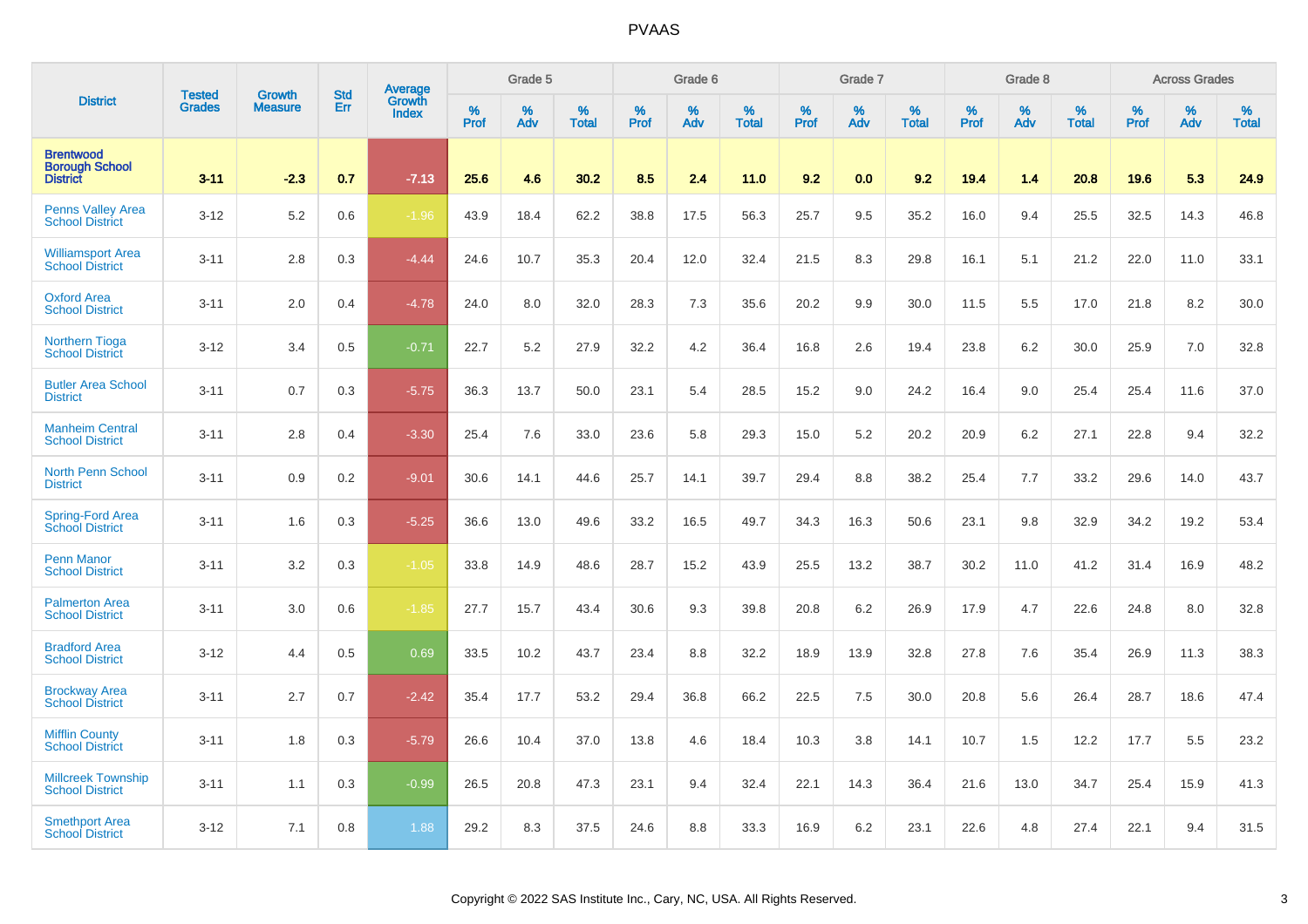|                                                              | <b>Tested</b> | <b>Growth</b>  | <b>Std</b> | Average                |           | Grade 5  |                   |           | Grade 6  |                   |           | Grade 7  |                   |           | Grade 8  |                   |           | <b>Across Grades</b> |                   |
|--------------------------------------------------------------|---------------|----------------|------------|------------------------|-----------|----------|-------------------|-----------|----------|-------------------|-----------|----------|-------------------|-----------|----------|-------------------|-----------|----------------------|-------------------|
| <b>District</b>                                              | <b>Grades</b> | <b>Measure</b> | Err        | <b>Growth</b><br>Index | %<br>Prof | %<br>Adv | %<br><b>Total</b> | %<br>Prof | %<br>Adv | %<br><b>Total</b> | %<br>Prof | %<br>Adv | %<br><b>Total</b> | %<br>Prof | %<br>Adv | %<br><b>Total</b> | %<br>Prof | %<br>Adv             | %<br><b>Total</b> |
| <b>Brentwood</b><br><b>Borough School</b><br><b>District</b> | $3 - 11$      | $-2.3$         | 0.7        | $-7.13$                | 25.6      | 4.6      | 30.2              | 8.5       | 2.4      | 11.0              | 9.2       | 0.0      | 9.2               | 19.4      | 1.4      | 20.8              | 19.6      | 5.3                  | 24.9              |
| <b>Greater Latrobe</b><br><b>School District</b>             | $3 - 11$      | 1.6            | 0.4        | $-3.70$                | 36.4      | 15.5     | 51.9              | 37.0      | 5.3      | 42.3              | 32.2      | 18.5     | 50.7              | 23.4      | 8.0      | 31.4              | 34.1      | 15.0                 | 49.1              |
| <b>Bangor Area</b><br><b>School District</b>                 | $3 - 12$      | 4.2            | 0.5        | 2.53                   | 20.3      | 24.8     | 45.1              | 26.7      | 14.0     | 40.7              | 20.4      | 13.6     | 34.0              | 23.2      | 6.0      | 29.1              | 27.2      | 17.9                 | 45.2              |
| <b>Otto-Eldred School</b><br><b>District</b>                 | $3 - 11$      | 7.8            | 0.9        | 3.58                   | 23.8      | 28.6     | 52.4              | 45.0      | 12.5     | 57.5              | 20.0      | 15.6     | 35.6              | 25.0      | 6.2      | 31.2              | 28.3      | 13.9                 | 42.2              |
| <b>Hollidaysburg Area</b><br><b>School District</b>          | $3 - 11$      | 2.9            | 0.4        | $-3.84$                | 33.2      | 16.0     | 49.2              | 26.4      | 12.8     | 39.2              | 27.3      | 14.7     | 42.0              | 23.2      | 8.0      | 31.2              | 28.7      | 12.7                 | 41.4              |
| Punxsutawney<br><b>Area School</b><br><b>District</b>        | $3 - 11$      | 4.6            | 0.6        | $-0.39$                | 37.0      | 6.5      | 43.5              | 36.3      | 10.6     | 46.9              | 22.4      | 4.8      | 27.2              | 20.5      | 7.1      | 27.6              | 27.8      | 11.1                 | 38.8              |
| <b>Blacklick Valley</b><br><b>School District</b>            | $3 - 11$      | 8.2            | 1.0        | 3.01                   | 24.1      | 6.9      | 31.0              | 34.2      | 10.5     | 44.7              | 16.7      | 0.0      | 16.7              | 14.3      | 4.8      | 19.0              | 22.6      | 9.5                  | 32.1              |
| <b>Wallingford-</b><br>Swarthmore<br><b>School District</b>  | $3 - 10$      | 0.4            | 0.4        | $-4.76$                | 38.3      | 33.9     | 72.2              | 29.9      | 20.5     | 50.4              | 27.6      | 17.6     | 45.3              | 29.4      | 14.7     | 44.2              | 33.9      | 27.8                 | 61.7              |
| <b>Midd-West School</b><br><b>District</b>                   | $3 - 11$      | 4.5            | 0.6        | 1.90                   | 29.8      | 11.2     | 41.0              | 35.1      | 9.9      | 45.0              | 18.2      | 14.1     | 32.3              | 21.6      | 8.0      | 29.6              | 27.0      | 9.8                  | 36.8              |
| <b>Upper Saint Clair</b><br><b>School District</b>           | $3 - 11$      | 3.0            | 0.4        | 2.43                   | 36.3      | 35.5     | 71.8              | 40.8      | 27.3     | 68.1              | 33.3      | 35.5     | 68.8              | 31.1      | 30.4     | 61.5              | 36.7      | 35.6                 | 72.3              |
| <b>Elk Lake School</b><br><b>District</b>                    | $3 - 11$      | 1.9            | 0.7        | $-2.93$                | 17.5      | 3.8      | 21.2              | 35.8      | 12.6     | 48.4              | 11.4      | 3.4      | 14.8              | 8.5       | 4.9      | 13.4              | 21.4      | 7.2                  | 28.5              |
| <b>General Mclane</b><br><b>School District</b>              | $3 - 11$      | 3.9            | 0.5        | $-0.34$                | 36.9      | 15.4     | 52.4              | 27.3      | 12.4     | 39.8              | 25.8      | 23.1     | 49.0              | 26.9      | 7.7      | 34.6              | 30.2      | 16.6                 | 46.8              |
| <b>South Western</b><br><b>School District</b>               | $3 - 12$      | 2.8            | 0.4        | 0.96                   | 23.7      | 5.4      | 29.2              | 15.7      | 11.7     | 27.4              | 17.8      | 6.0      | 23.8              | 19.1      | 10.1     | 29.2              | 21.6      | 8.9                  | 30.4              |
| <b>Exeter Township</b><br><b>School District</b>             | $3 - 11$      | 2.9            | 0.4        | $-1.78$                | 28.6      | 10.1     | 38.7              | 26.9      | 9.0      | 35.9              | 23.5      | 6.7      | 30.2              | 19.9      | 8.5      | 28.4              | 25.7      | 9.5                  | 35.3              |
| <b>Wyalusing Area</b><br><b>School District</b>              | $3 - 12$      | 1.6            | 0.6        | $-5.94$                | 12.0      | 4.8      | 16.9              | 17.8      | 4.0      | 21.8              | 14.6      | 7.9      | 22.5              | 9.6       | 1.0      | 10.6              | 16.5      | 5.1                  | 21.5              |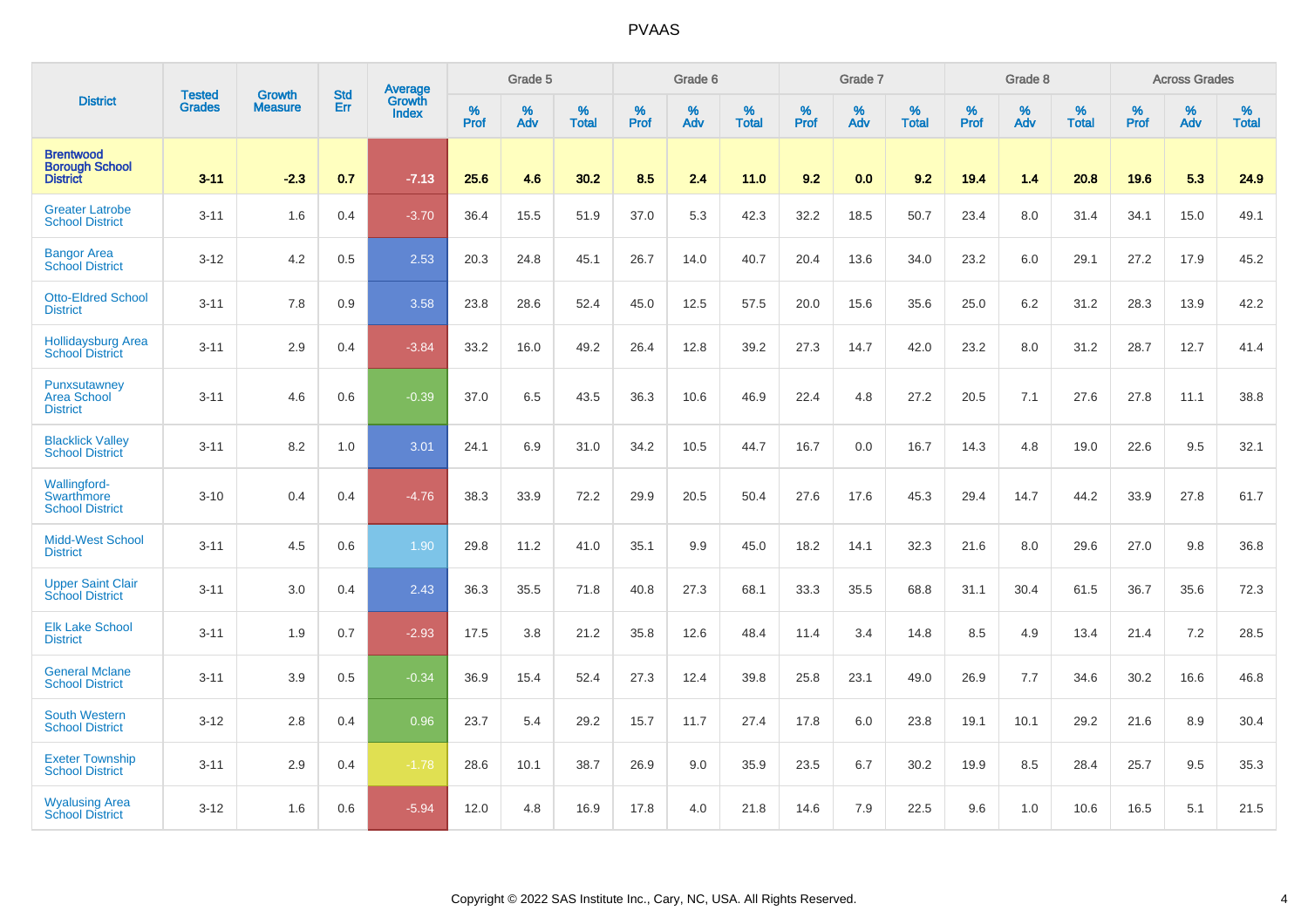| <b>District</b>                                              | <b>Tested</b> | <b>Growth</b>  | <b>Std</b> | <b>Average</b>         |           | Grade 5  |                   |           | Grade 6  |                   |           | Grade 7  |                   |           | Grade 8  |                   |           | <b>Across Grades</b> |                   |
|--------------------------------------------------------------|---------------|----------------|------------|------------------------|-----------|----------|-------------------|-----------|----------|-------------------|-----------|----------|-------------------|-----------|----------|-------------------|-----------|----------------------|-------------------|
|                                                              | <b>Grades</b> | <b>Measure</b> | Err        | Growth<br><b>Index</b> | %<br>Prof | %<br>Adv | %<br><b>Total</b> | %<br>Prof | %<br>Adv | %<br><b>Total</b> | %<br>Prof | %<br>Adv | %<br><b>Total</b> | %<br>Prof | %<br>Adv | %<br><b>Total</b> | %<br>Prof | %<br>Adv             | %<br><b>Total</b> |
| <b>Brentwood</b><br><b>Borough School</b><br><b>District</b> | $3 - 11$      | $-2.3$         | 0.7        | $-7.13$                | 25.6      | 4.6      | 30.2              | 8.5       | 2.4      | 11.0              | 9.2       | 0.0      | 9.2               | 19.4      | 1.4      | 20.8              | 19.6      | 5.3                  | 24.9              |
| <b>Towanda Area</b><br><b>School District</b>                | $3 - 11$      | 2.2            | 0.6        | $-4.62$                | 22.7      | 15.1     | 37.8              | 22.6      | 11.3     | 34.0              | 14.5      | 7.7      | 22.2              | 17.1      | 8.6      | 25.6              | 19.2      | 10.3                 | 29.5              |
| <b>Farrell Area School</b><br><b>District</b>                | $3 - 11$      | 5.3            | 1.0        | 0.34                   | 15.6      | 0.0      | 15.6              | 17.1      | 0.0      | 17.1              | 2.3       | 0.0      | 2.3               | 5.1       | 0.0      | 5.1               | 12.3      | 1.5                  | 13.8              |
| <b>Hempfield Area</b><br><b>School District</b>              | $3 - 12$      | 2.3            | 0.3        | $-1.46$                | 34.6      | 13.8     | 48.4              | 24.6      | 14.9     | 39.6              | 30.2      | 13.5     | 43.7              | 26.8      | 10.7     | 37.5              | 30.5      | 16.4                 | 46.9              |
| <b>Deer Lakes School</b><br><b>District</b>                  | $3 - 11$      | 1.8            | 0.6        | $-2.16$                | 21.1      | 6.5      | 27.6              | 24.4      | 10.6     | 35.0              | 25.4      | 19.2     | 44.6              | 24.5      | 3.9      | 28.4              | 26.2      | 10.7                 | 36.9              |
| <b>Chestnut Ridge</b><br><b>School District</b>              | $3 - 12$      | 4.2            | 0.6        | $-0.73$                | 30.4      | 6.5      | 37.0              | 22.2      | 3.7      | 25.9              | 36.8      | 4.2      | 41.0              | 18.4      | 10.2     | 28.6              | 26.7      | 9.7                  | 36.4              |
| Wallenpaupack<br>Area School<br><b>District</b>              | $3 - 11$      | 0.7            | 0.5        | $-3.73$                | 27.0      | 6.1      | 33.1              | 11.1      | 3.7      | 14.8              | 30.6      | 8.2      | 38.8              | 13.2      | 3.5      | 16.7              | 24.0      | 7.0                  | 31.1              |
| <b>Universal Daroff</b><br><b>Charter School</b>             | $3 - 8$       | 6.1            | 0.8        | 3.26                   | 1.6       | 1.6      | 3.2               | 0.0       | 0.0      | 0.0               | 2.2       | 0.0      | 2.2               | 3.6       | 0.0      | 3.6               | 2.2       | 0.3                  | 2.5               |
| <b>Lehighton Area</b><br><b>School District</b>              | $3 - 11$      | 3.8            | 0.5        | 2.10                   | 23.0      | 5.9      | 29.0              | 26.0      | 4.1      | 30.1              | 12.0      | 5.7      | 17.7              | 14.7      | 1.8      | 16.6              | 23.4      | 5.4                  | 28.8              |
| <b>Bellefonte Area</b><br><b>School District</b>             | $3 - 11$      | 3.1            | 0.5        | $-0.07$                | 32.7      | 22.0     | 54.8              | 31.6      | 7.3      | 39.0              | 23.4      | 5.5      | 29.0              | 14.8      | 9.9      | 24.8              | 28.6      | 15.7                 | 44.3              |
| <b>East Lycoming</b><br><b>School District</b>               | $3 - 11$      | 2.6            | 0.6        | $-1.08$                | 36.1      | 23.5     | 59.7              | 26.2      | 26.2     | 52.3              | 26.4      | 20.7     | 47.1              | 27.9      | 14.8     | 42.6              | 31.5      | 19.5                 | 51.0              |
| <b>Central Columbia</b><br><b>School District</b>            | $3 - 12$      | 3.8            | 0.5        | 2.14                   | 30.5      | 25.2     | 55.6              | 28.2      | 25.2     | 53.3              | 32.6      | 14.9     | 47.5              | 30.6      | 20.1     | 50.7              | 32.6      | 22.1                 | 54.7              |
| <b>Union School</b><br><b>District</b>                       | $3 - 12$      | 3.8            | 1.0        | $-1.53$                | 18.2      | 0.0      | 18.2              | 22.0      | 14.6     | 36.6              | 10.5      | 0.0      | 10.5              | 18.2      | 11.4     | 29.6              | 18.6      | 7.7                  | 26.3              |
| <b>Central Bucks</b><br><b>School District</b>               | $3 - 11$      | 0.2            | 0.2        | $-11.39$               | 36.0      | 18.4     | 54.4              | 31.8      | 16.6     | 48.4              | 29.2      | 13.4     | 42.6              | 22.8      | 7.4      | 30.1              | 32.0      | 16.6                 | 48.6              |
| <b>Bedford Area</b><br><b>School District</b>                | $3 - 11$      | 3.8            | 0.6        | 1.23                   | 34.4      | 4.2      | 38.7              | 32.2      | 7.8      | 40.0              | 25.4      | 8.8      | 34.2              | 24.2      | 7.8      | 32.0              | 31.3      | 10.5                 | 41.7              |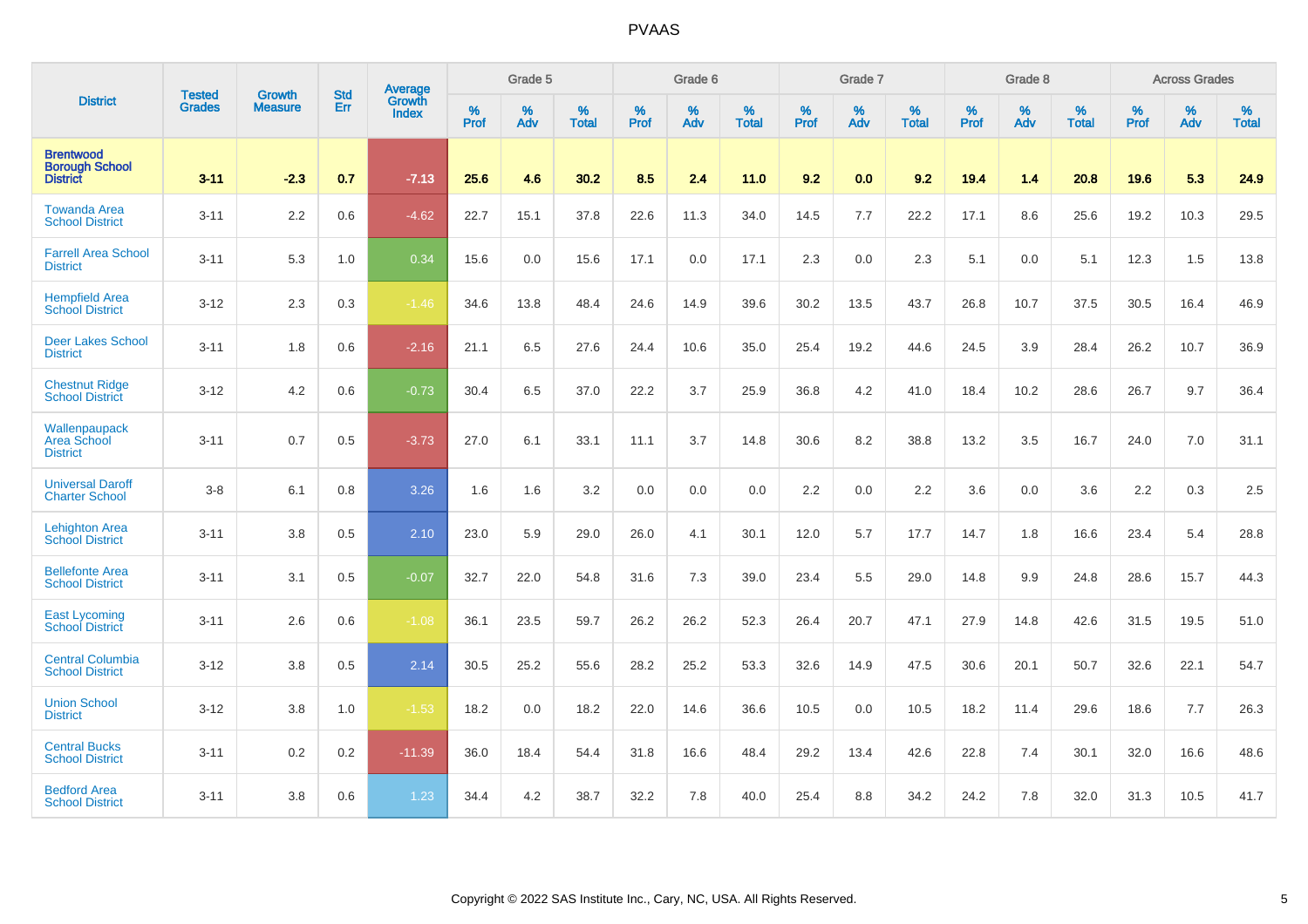|                                                                 | <b>Tested</b> |                                 | <b>Std</b> | Average         |              | Grade 5  |                   |           | Grade 6  |                   |           | Grade 7  |                   |           | Grade 8  |                   |           | <b>Across Grades</b> |                   |
|-----------------------------------------------------------------|---------------|---------------------------------|------------|-----------------|--------------|----------|-------------------|-----------|----------|-------------------|-----------|----------|-------------------|-----------|----------|-------------------|-----------|----------------------|-------------------|
| <b>District</b>                                                 | Grades        | <b>Growth</b><br><b>Measure</b> | Err        | Growth<br>Index | $\%$<br>Prof | %<br>Adv | %<br><b>Total</b> | %<br>Prof | %<br>Adv | %<br><b>Total</b> | %<br>Prof | %<br>Adv | %<br><b>Total</b> | %<br>Prof | %<br>Adv | %<br><b>Total</b> | %<br>Prof | %<br>Adv             | %<br><b>Total</b> |
| <b>Brentwood</b><br><b>Borough School</b><br><b>District</b>    | $3 - 11$      | $-2.3$                          | 0.7        | $-7.13$         | 25.6         | 4.6      | 30.2              | 8.5       | 2.4      | 11.0              | 9.2       | 0.0      | 9.2               | 19.4      | 1.4      | 20.8              | 19.6      | 5.3                  | 24.9              |
| Southern Columbia<br><b>Area School</b><br><b>District</b>      | $3 - 11$      | 1.8                             | 0.7        | $-0.80$         | 34.7         | 9.7      | 44.4              | 18.8      | $5.2\,$  | 24.0              | 29.0      | 14.0     | 43.0              | 15.4      | 2.2      | 17.6              | 28.0      | 10.6                 | 38.6              |
| <b>Derry Township</b><br><b>School District</b>                 | $3 - 10$      | 4.3                             | 1.3        | $-0.76$         | 39.1         | 28.5     | 67.6              | 51.5      | 21.2     | 72.7              | 30.8      | 34.6     | 65.4              | 14.3      | 71.4     | 85.7              | 37.5      | 30.3                 | 67.8              |
| Loyalsock<br><b>Township School</b><br><b>District</b>          | $3 - 12$      | 3.7                             | 0.6        | $-1.60$         | 33.0         | 18.3     | 51.3              | 32.6      | 10.2     | 42.9              | 23.4      | 9.4      | 32.8              | 27.0      | 9.0      | 36.0              | 31.1      | 13.2                 | 44.4              |
| <b>Indiana Area</b><br><b>School District</b>                   | $3 - 11$      | 1.8                             | 0.4        | $-3.33$         | 29.3         | 17.7     | 47.0              | 23.9      | 11.7     | 35.5              | 36.0      | 10.3     | 46.3              | 23.2      | 14.2     | 37.4              | 30.1      | 15.1                 | 45.2              |
| <b>Perkiomen Valley</b><br><b>School District</b>               | $3 - 11$      | $-0.2$                          | 0.3        | $-3.91$         | 35.2         | 22.4     | 57.5              | 21.5      | 11.3     | 32.7              | 27.3      | 16.9     | 44.2              | 21.6      | 7.2      | 28.7              | 30.6      | 16.6                 | 47.1              |
| <b>Harrisburg City</b><br><b>School District</b>                | $3 - 11$      | 1.3                             | 0.3        | $-4.20$         | 2.0          | 0.8      | 2.8               | 2.0       | 1.0      | 3.0               | 2.9       | 0.8      | 3.7               | 2.7       | 0.3      | 3.0               | 2.7       | 0.7                  | 3.4               |
| <b>Southern York</b><br><b>County School</b><br><b>District</b> | $3 - 11$      | $-0.3$                          | 0.5        | $-5.63$         | 25.6         | 7.0      | 32.7              | 36.1      | 8.9      | 45.0              | 18.8      | 5.4      | 24.3              | 11.5      | 3.0      | 14.5              | 25.1      | 8.0                  | 33.0              |
| <b>Souderton Area</b><br><b>School District</b>                 | $3 - 11$      | 0.8                             | 0.3        | $-7.32$         | 35.8         | 26.1     | 61.9              | 29.8      | 8.6      | 38.4              | 30.6      | 10.4     | 41.0              | 24.3      | 4.2      | 28.5              | 30.8      | 18.3                 | 49.1              |
| <b>Warren County</b><br><b>School District</b>                  | $3 - 11$      | 2.7                             | 0.4        | 1.78            | 21.0         | 7.4      | 28.4              | 15.7      | 3.7      | 19.3              | 12.0      | 0.7      | 12.6              | 13.8      | 2.9      | 16.7              | 17.7      | 4.3                  | 22.0              |
| <b>Riverside School</b><br><b>District</b>                      | $3 - 11$      | 4.3                             | 0.6        | 0.62            | 18.6         | 7.8      | 26.5              | 13.1      | 7.1      | 20.2              | 16.5      | 13.6     | 30.1              | 16.4      | 4.6      | 20.9              | 19.2      | 7.7                  | 27.0              |
| <b>Mountain View</b><br><b>School District</b>                  | $3 - 11$      | 5.6                             | 0.8        | 1.20            | 28.3         | 1.7      | 30.0              | 16.3      | 2.0      | 18.4              | 25.9      | 7.4      | 33.3              | 27.1      | 8.5      | 35.6              | 21.4      | 4.2                  | 25.6              |
| <b>Athens Area</b><br><b>School District</b>                    | $3 - 11$      | 3.8                             | 0.5        | 0.75            | 31.2         | 6.2      | 37.5              | 28.2      | 5.9      | 34.1              | 22.2      | 5.2      | 27.4              | 19.3      | 10.7     | 30.0              | 26.5      | 8.2                  | 34.6              |
| <b>Danville Area</b><br><b>School District</b>                  | $3 - 11$      | 1.2                             | 0.5        | $-6.58$         | 33.8         | 25.6     | 59.4              | 26.4      | 8.3      | 34.7              | 24.5      | 14.6     | 39.1              | 19.6      | 9.8      | 29.4              | 27.8      | 17.7                 | 45.5              |
| <b>York Suburban</b><br><b>School District</b>                  | $3 - 11$      | $-1.0$                          | 0.5        | $-9.51$         | 28.6         | 23.2     | 51.7              | 17.1      | 6.5      | 23.6              | 23.6      | 15.3     | 38.9              | 20.6      | 9.2      | 29.9              | 27.3      | 17.9                 | 45.3              |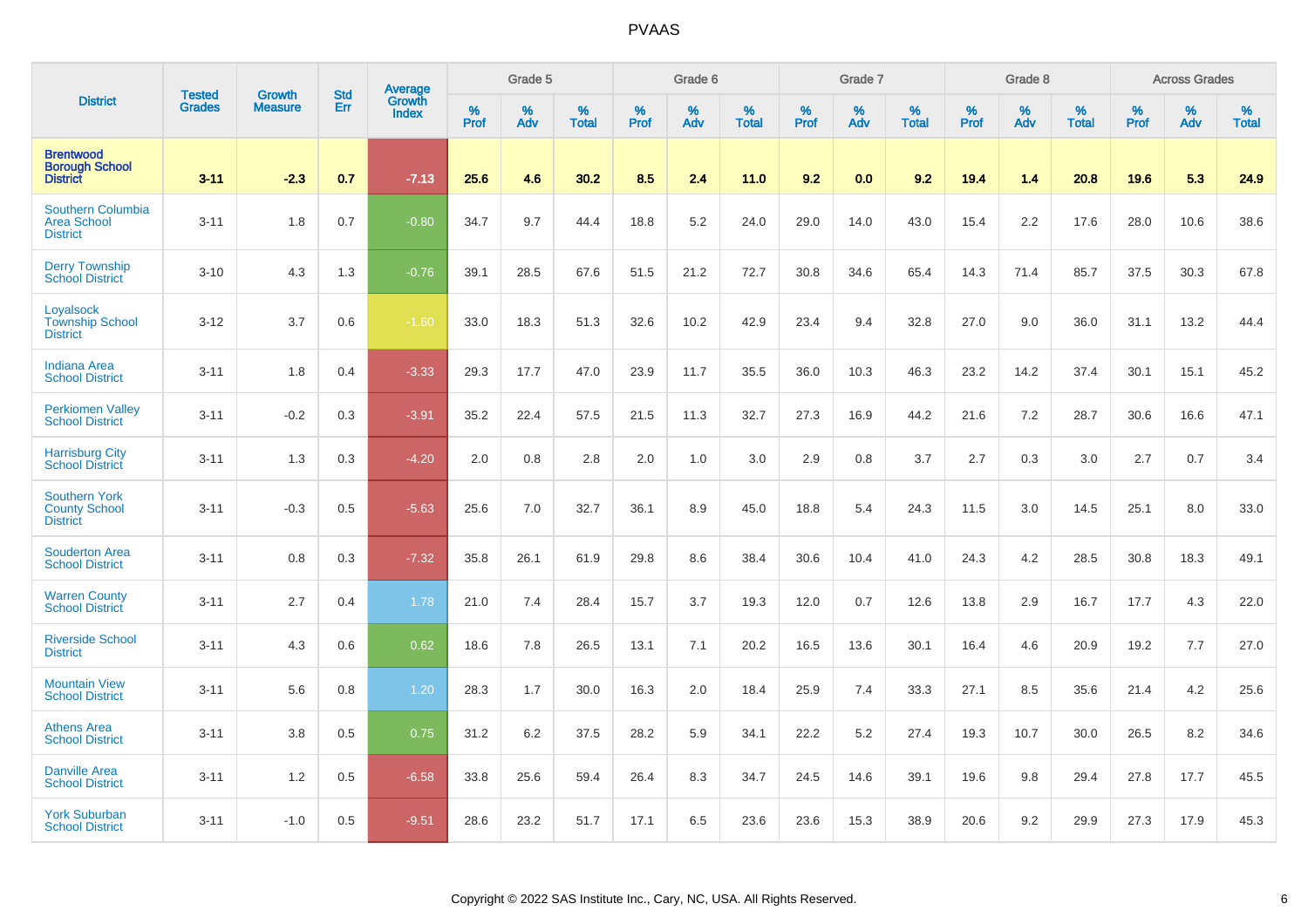|                                                                   | <b>Tested</b> | <b>Growth</b>  | <b>Std</b> | Average                |                     | Grade 5  |                   |                  | Grade 6  |                   |                  | Grade 7  |                   |           | Grade 8  |                   |              | <b>Across Grades</b> |                   |
|-------------------------------------------------------------------|---------------|----------------|------------|------------------------|---------------------|----------|-------------------|------------------|----------|-------------------|------------------|----------|-------------------|-----------|----------|-------------------|--------------|----------------------|-------------------|
| <b>District</b>                                                   | <b>Grades</b> | <b>Measure</b> | Err        | Growth<br><b>Index</b> | $\%$<br><b>Prof</b> | %<br>Adv | %<br><b>Total</b> | %<br><b>Prof</b> | %<br>Adv | %<br><b>Total</b> | %<br><b>Prof</b> | %<br>Adv | %<br><b>Total</b> | %<br>Prof | %<br>Adv | %<br><b>Total</b> | $\%$<br>Prof | %<br>Adv             | %<br><b>Total</b> |
| <b>Brentwood</b><br><b>Borough School</b><br><b>District</b>      | $3 - 11$      | $-2.3$         | 0.7        | $-7.13$                | 25.6                | 4.6      | 30.2              | 8.5              | 2.4      | 11.0              | 9.2              | 0.0      | 9.2               | 19.4      | 1.4      | 20.8              | 19.6         | 5.3                  | 24.9              |
| <b>Conneaut School</b><br><b>District</b>                         | $3 - 12$      | 3.7            | 0.5        | 1.79                   | 21.8                | 7.5      | 29.3              | 23.8             | 9.8      | 33.6              | 19.4             | 6.7      | 26.1              | 17.9      | 3.4      | 21.4              | 24.4         | 10.4                 | 34.8              |
| <b>Conewago Valley</b><br><b>School District</b>                  | $3 - 12$      | 1.2            | 0.4        | $-5.15$                | 26.3                | 8.6      | 35.0              | 29.9             | 10.6     | 40.5              | 19.9             | 3.8      | 23.6              | 17.4      | 1.1      | 18.4              | 25.3         | 8.6                  | 33.9              |
| State College Area<br><b>School District</b>                      | $3 - 11$      | 0.6            | 0.4        | $-3.51$                | 29.6                | 33.7     | 63.3              | 27.4             | 15.3     | 42.7              | 28.9             | 16.3     | 45.2              | 20.8      | 8.9      | 29.7              | 29.0         | 27.0                 | 56.1              |
| <b>South Fayette</b><br><b>Township School</b><br><b>District</b> | $3 - 11$      | 0.2            | 0.4        | $-5.42$                | 37.5                | 23.5     | 61.0              | 40.8             | 18.4     | 59.2              | 35.5             | 24.3     | 59.8              | 30.9      | 20.9     | 51.8              | 35.4         | 28.3                 | 63.7              |
| <b>Upper Perkiomen</b><br><b>School District</b>                  | $3 - 11$      | 2.0            | 0.4        | $-2.55$                | 26.0                | 11.8     | 37.8              | 23.0             | 6.1      | 29.1              | 28.0             | 11.6     | 39.6              | 22.9      | 10.0     | 32.8              | 24.8         | 10.4                 | 35.1              |
| <b>Pennridge School</b><br><b>District</b>                        | $3 - 10$      | $-1.2$         | 0.3        | $-13.90$               | 35.5                | 15.4     | 50.9              | 19.1             | 2.9      | 22.0              | 21.4             | 13.9     | 35.3              | 21.6      | 3.4      | 25.1              | 28.5         | 12.0                 | 40.5              |
| New Hope-<br>Solebury School<br><b>District</b>                   | $3 - 11$      | 4.2            | 0.6        | 1.13                   | 40.4                | 25.5     | 66.0              | 41.2             | 11.8     | 52.9              | 25.5             | 17.0     | 42.6              | 37.6      | 19.3     | 56.9              | 36.8         | 21.0                 | 57.8              |
| <b>West Chester Area</b><br><b>School District</b>                | $3 - 11$      | $-1.3$         | 0.3        | $-8.57$                | 35.0                | 18.9     | 53.9              | 29.1             | 9.5      | 38.7              | 26.7             | 11.1     | 37.8              | 22.1      | 13.0     | 35.1              | 32.0         | 17.9                 | 49.8              |
| <b>Wellsboro Area</b><br><b>School District</b>                   | $3 - 11$      | 3.0            | 0.6        | $-2.11$                | 30.4                | 7.0      | 37.4              | 16.2             | 5.0      | 21.2              | 20.5             | 13.7     | 34.2              | 24.5      | 13.3     | 37.8              | 24.3         | 8.8                  | 33.1              |
| <b>Upper Dauphin</b><br>Area School<br><b>District</b>            | $3 - 11$      | 1.0            | 0.7        | $-4.17$                | 9.7                 | 4.8      | 14.5              | 18.3             | 8.4      | 26.8              | 18.9             | 6.8      | 25.7              | 24.3      | 7.1      | 31.4              | 22.1         | 9.5                  | 31.6              |
| <b>Wattsburg Area</b><br><b>School District</b>                   | $3 - 11$      | 4.1            | 0.6        | 0.91                   | 25.0                | 18.2     | 43.2              | 27.2             | 17.4     | 44.6              | 19.6             | 7.6      | 27.2              | 31.7      | 12.9     | 44.6              | 26.7         | 12.5                 | 39.2              |
| <b>Donegal School</b><br><b>District</b>                          | $3 - 12$      | 3.0            | 0.5        | 1.08                   | 18.1                | 9.9      | 28.0              | 22.5             | 3.2      | 25.7              | 12.4             | 14.8     | 27.2              | 16.6      | 9.5      | 26.0              | 19.7         | 10.6                 | 30.3              |
| <b>Richland School</b><br><b>District</b>                         | $3 - 11$      | 3.8            | 0.6        | 1.39                   | 40.8                | 21.4     | 62.1              | 40.4             | 10.6     | 51.1              | 39.8             | 10.9     | 50.8              | 25.5      | 13.2     | 38.7              | 36.6         | 16.5                 | 53.1              |
| <b>Mars Area School</b><br><b>District</b>                        | $3 - 10$      | 0.5            | 0.4        | $-2.47$                | 31.3                | 20.9     | 52.2              | 32.6             | 24.5     | 57.1              | 23.8             | 16.5     | 40.4              | 24.5      | 6.4      | 30.8              | 32.3         | 21.1                 | 53.4              |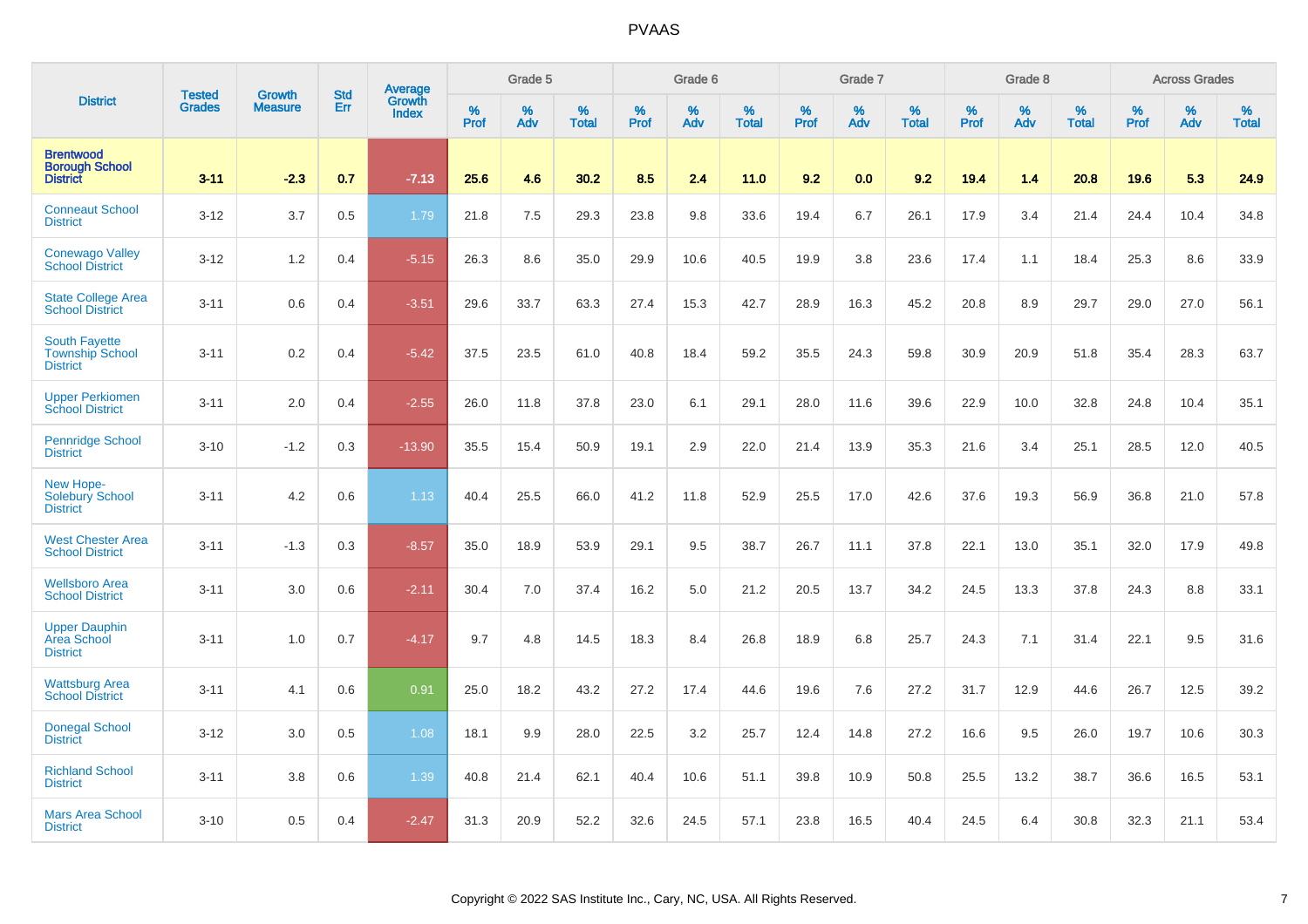|                                                                   | <b>Tested</b> | <b>Growth</b>  | <b>Std</b> | Average                |                     | Grade 5  |                   |              | Grade 6  |                   |                     | Grade 7  |                   |                     | Grade 8     |                   |                     | <b>Across Grades</b> |                   |
|-------------------------------------------------------------------|---------------|----------------|------------|------------------------|---------------------|----------|-------------------|--------------|----------|-------------------|---------------------|----------|-------------------|---------------------|-------------|-------------------|---------------------|----------------------|-------------------|
| <b>District</b>                                                   | <b>Grades</b> | <b>Measure</b> | <b>Err</b> | Growth<br><b>Index</b> | $\%$<br><b>Prof</b> | %<br>Adv | %<br><b>Total</b> | $\%$<br>Prof | %<br>Adv | %<br><b>Total</b> | $\%$<br><b>Prof</b> | %<br>Adv | %<br><b>Total</b> | $\%$<br><b>Prof</b> | $\%$<br>Adv | %<br><b>Total</b> | $\%$<br><b>Prof</b> | $\%$<br>Adv          | %<br><b>Total</b> |
| <b>Brentwood</b><br><b>Borough School</b><br><b>District</b>      | $3 - 11$      | $-2.3$         | 0.7        | $-7.13$                | 25.6                | 4.6      | 30.2              | 8.5          | 2.4      | 11.0              | 9.2                 | 0.0      | 9.2               | 19.4                | $1.4$       | 20.8              | 19.6                | 5.3                  | 24.9              |
| <b>Shikellamy School</b><br><b>District</b>                       | $3 - 10$      | 2.8            | 0.4        | 1.98                   | 24.3                | 11.4     | 35.7              | 18.3         | 8.4      | 26.7              | 18.0                | 7.7      | 25.8              | 11.5                | 7.8         | 19.3              | 21.2                | 9.8                  | 31.0              |
| <b>Kane Area School</b><br><b>District</b>                        | $3 - 10$      | 3.7            | 0.7        | $-0.05$                | 21.1                | 19.7     | 40.8              | 14.1         | 3.1      | 17.2              | 29.8                | 17.9     | 47.8              | 6.1                 | 1.2         | 7.3               | 21.5                | 9.0                  | 30.4              |
| <b>Manheim</b><br><b>Township School</b><br><b>District</b>       | $3 - 12$      | $-0.7$         | 0.3        | $-8.92$                | 29.8                | 17.1     | 46.9              | 33.2         | 23.2     | 56.3              | 28.9                | 9.6      | 38.6              | 18.1                | 11.2        | 29.3              | 28.7                | 21.3                 | 49.9              |
| <b>Austin Area School</b><br><b>District</b>                      | $3 - 11$      | 10.1           | 1.6        | 1.94                   | 23.1                | 15.4     | 38.5              | 30.8         | 7.7      | 38.5              | 40.0                | 0.0      | 40.0              | 31.2                | 0.0         | 31.2              | 26.0                | 6.8                  | 32.9              |
| Williamsburg<br><b>Community School</b><br><b>District</b>        | $3 - 11$      | 4.8            | 1.0        | $-1.31$                | 25.0                | 12.5     | 37.5              | 34.3         | 8.6      | 42.9              | 26.2                | 4.8      | 31.0              | 40.6                | 0.0         | 40.6              | 28.1                | 8.4                  | 36.4              |
| <b>Freeport Area</b><br><b>School District</b>                    | $3 - 10$      | 0.9            | 0.5        | $-4.69$                | 30.5                | 9.9      | 40.5              | 26.6         | 15.3     | 41.9              | 34.3                | 12.7     | 47.0              | 19.1                | 9.9         | 29.0              | 29.3                | 13.4                 | 42.8              |
| <b>Sayre Area School</b><br><b>District</b>                       | $3 - 11$      | 1.9            | 0.7        | $-2.78$                | 21.3                | 6.6      | 27.9              | 36.2         | 5.0      | 41.2              | 21.4                | 3.6      | 25.0              | 13.4                | 0.0         | 13.4              | 25.9                | 6.1                  | 32.0              |
| <b>Northern York</b><br><b>County School</b><br><b>District</b>   | $3 - 11$      | 1.3            | 0.4        | $-2.25$                | 26.3                | 11.1     | 37.4              | 24.5         | 8.2      | 32.7              | 20.4                | 5.3      | 25.7              | 10.9                | 0.9         | 11.8              | 23.2                | 8.9                  | 32.1              |
| <b>Pequea Valley</b><br><b>School District</b>                    | $3 - 11$      | 2.4            | 0.6        | $-0.67$                | 15.6                | 6.4      | 22.0              | 14.0         | 2.2      | 16.1              | 11.7                | 2.3      | 14.1              | 13.1                | 2.0         | 15.2              | 16.9                | 3.8                  | 20.7              |
| <b>Westmont Hilltop</b><br><b>School District</b>                 | $3 - 11$      | 2.7            | 0.6        | $-0.90$                | 28.0                | 11.0     | 39.0              | 18.4         | 8.2      | 26.5              | 22.2                | $6.2\,$  | 28.4              | 26.1                | 8.7         | 34.8              | 24.1                | 11.7                 | 35.7              |
| <b>West Perry School</b><br><b>District</b>                       | $3 - 11$      | 2.7            | 0.5        | $-0.39$                | 22.5                | 15.9     | 38.4              | 20.9         | 5.7      | 26.6              | 14.0                | 6.7      | 20.7              | 15.2                | 8.5         | 23.6              | 21.6                | 10.7                 | 32.3              |
| <b>New Kensington-</b><br><b>Arnold School</b><br><b>District</b> | $3 - 11$      | $-1.9$         | 0.6        | $-5.92$                | 9.1                 | 0.9      | 10.0              | 12.5         | 5.8      | 18.3              | 4.4                 | 0.0      | 4.4               | 1.2                 | 0.0         | 1.2               | 11.4                | 2.6                  | 14.0              |
| <b>Tamaqua Area</b><br><b>School District</b>                     | $3 - 12$      | 2.4            | 0.5        | $-2.30$                | 28.7                | 9.3      | 38.0              | 18.6         | 1.6      | 20.2              | 19.7                | 7.2      | 27.0              | 11.4                | 2.1         | 13.5              | 22.6                | 5.9                  | 28.4              |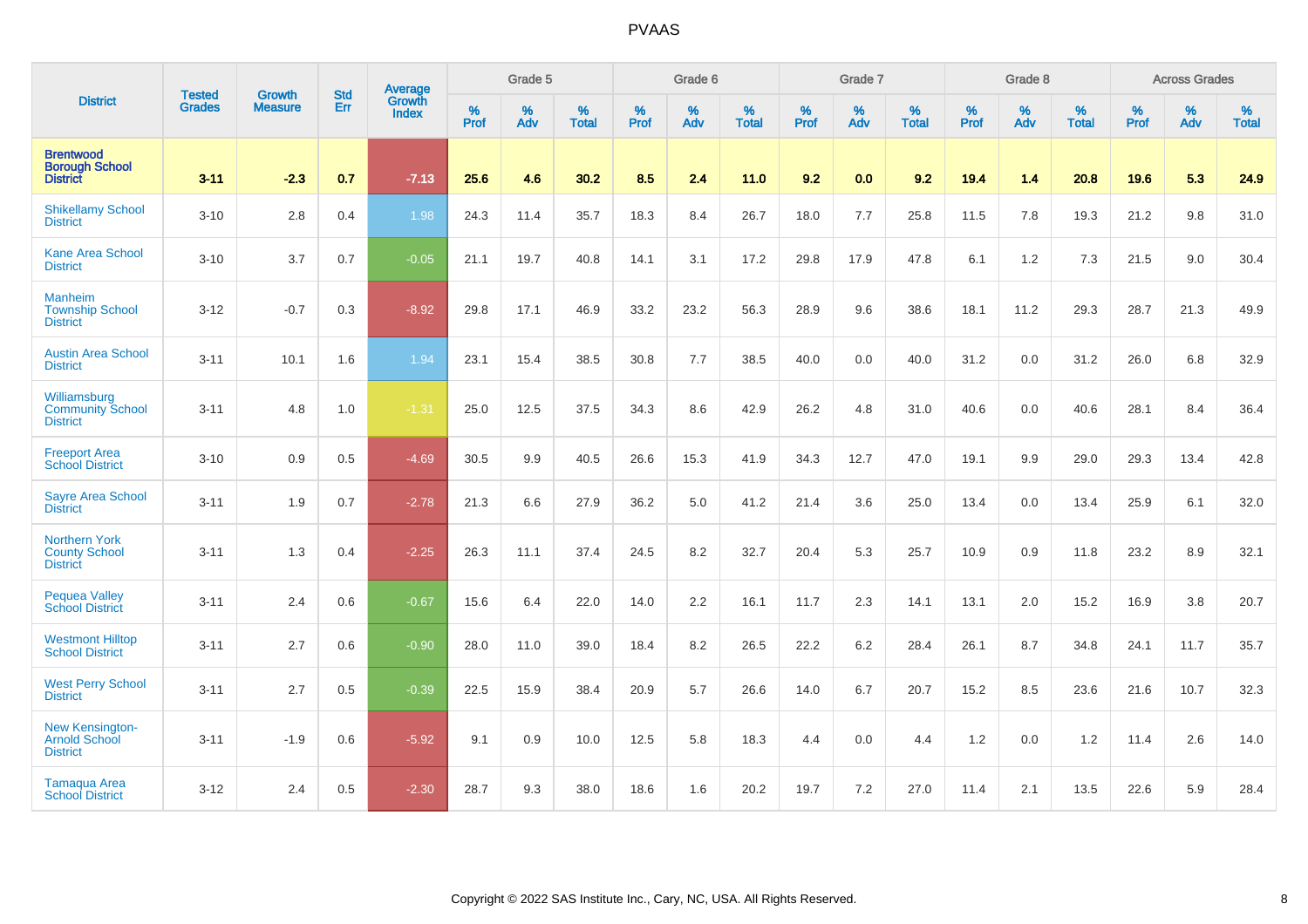|                                                              | <b>Tested</b> | <b>Growth</b>  | <b>Std</b> | <b>Average</b>         |              | Grade 5  |                   |           | Grade 6  |                   |           | Grade 7  |                   |           | Grade 8  |                   |           | <b>Across Grades</b> |                   |
|--------------------------------------------------------------|---------------|----------------|------------|------------------------|--------------|----------|-------------------|-----------|----------|-------------------|-----------|----------|-------------------|-----------|----------|-------------------|-----------|----------------------|-------------------|
| <b>District</b>                                              | <b>Grades</b> | <b>Measure</b> | Err        | Growth<br><b>Index</b> | $\%$<br>Prof | %<br>Adv | %<br><b>Total</b> | %<br>Prof | %<br>Adv | %<br><b>Total</b> | %<br>Prof | %<br>Adv | %<br><b>Total</b> | %<br>Prof | %<br>Adv | %<br><b>Total</b> | %<br>Prof | %<br>Adv             | %<br><b>Total</b> |
| <b>Brentwood</b><br><b>Borough School</b><br><b>District</b> | $3 - 11$      | $-2.3$         | 0.7        | $-7.13$                | 25.6         | 4.6      | 30.2              | 8.5       | 2.4      | 11.0              | 9.2       | 0.0      | 9.2               | 19.4      | 1.4      | 20.8              | 19.6      | 5.3                  | 24.9              |
| Pennsylvania<br>Virtual Charter<br><b>School</b>             | $3 - 11$      | 3.5            | 0.6        | $-1.62$                | 20.8         | 3.8      | 24.5              | 17.6      | 3.3      | 20.9              | 10.1      | 6.1      | 16.2              | 14.8      | 5.7      | 20.4              | 18.4      | 5.2                  | 23.5              |
| Kennett<br>Consolidated<br><b>School District</b>            | $3 - 11$      | 1.3            | 0.4        | $-0.64$                | 29.8         | 15.1     | 44.9              | 20.2      | 8.3      | 28.5              | 20.2      | 11.6     | 31.7              | 10.9      | 6.9      | 17.8              | 22.4      | 12.3                 | 34.7              |
| <b>Chester</b><br>Community<br><b>Charter School</b>         | $3-8$         | 3.5            | 0.6        | 2.79                   | 0.7          | 0.7      | 1.5               | 3.6       | 0.0      | 3.6               | 3.2       | 1.1      | 4.3               | 2.6       | 0.0      | 2.6               | 2.1       | 0.4                  | 2.5               |
| <b>Iroquois School</b><br><b>District</b>                    | $3 - 11$      | 2.5            | 0.7        | $-1.21$                | 36.7         | 10.1     | 46.8              | 20.7      | 17.1     | 37.8              | 11.5      | 9.4      | 20.8              | 21.0      | 6.0      | 27.0              | 23.5      | 11.1                 | 34.6              |
| <b>Karns City Area</b><br><b>School District</b>             | $3 - 11$      | 3.6            | 0.6        | 1.44                   | 23.6         | 9.0      | 32.6              | 29.6      | 1.1      | 30.7              | 22.4      | 3.4      | 25.9              | 16.8      | 3.7      | 20.6              | 24.0      | 3.2                  | 27.2              |
| <b>William Penn</b><br><b>School District</b>                | $3 - 12$      | 1.5            | 0.5        | $-1.48$                | 7.8          | 1.9      | 9.7               | 2.2       | 0.0      | 2.2               | 3.0       | 0.6      | 3.6               | 5.6       | 1.2      | 6.9               | 6.3       | 1.6                  | 7.9               |
| <b>Spring Cove</b><br><b>School District</b>                 | $3 - 11$      | 0.9            | 0.5        | $-2.68$                | 18.5         | 8.4      | 26.9              | 15.1      | 4.8      | 19.8              | 11.0      | 3.9      | 15.0              | 12.7      | 4.0      | 16.7              | 20.0      | 7.4                  | 27.4              |
| <b>Twin Valley School</b><br><b>District</b>                 | $3 - 12$      | 1.9            | 0.4        | $-1.71$                | 37.8         | 14.0     | 51.9              | 28.6      | 8.2      | 36.9              | 29.5      | 15.0     | 44.5              | 24.9      | 11.2     | 36.1              | 32.2      | 17.8                 | 50.0              |
| <b>Gettysburg Area</b><br><b>School District</b>             | $3 - 11$      | 1.3            | 0.4        | $-2.86$                | 36.4         | 17.3     | 53.7              | 22.0      | 12.0     | 34.0              | 15.9      | 5.7      | 21.6              | 21.4      | 7.3      | 28.6              | 25.4      | 14.7                 | 40.1              |
| <b>Hampton Township</b><br><b>School District</b>            | $3 - 11$      | 0.5            | 0.4        | $-7.22$                | 33.5         | 35.2     | 68.7              | 30.6      | 12.9     | 43.6              | 33.3      | 26.9     | 60.2              | 33.0      | 21.4     | 54.3              | 33.4      | 29.9                 | 63.3              |
| <b>Carbondale Area</b><br><b>School District</b>             | $3 - 10$      | 1.1            | 0.6        | $-3.23$                | 10.3         | 1.2      | 11.5              | 4.2       | 0.0      | 4.2               | 4.8       | 3.6      | 8.4               | 13.9      | 0.0      | 13.9              | 9.4       | 0.8                  | 10.1              |
| Independence<br><b>Charter School</b>                        | $3-8$         | 1.4            | 0.7        | $-5.14$                | 13.7         | 4.1      | 17.8              | 26.8      | 4.9      | 31.7              | 21.0      | 4.9      | 25.9              | 24.1      | 8.6      | 32.8              | 19.7      | 7.2                  | 26.9              |
| <b>Centennial School</b><br><b>District</b>                  | $3 - 10$      | 1.6            | 0.3        | $-0.65$                | 23.7         | 5.4      | 29.1              | 18.3      | 3.0      | 21.3              | 22.2      | 5.1      | 27.4              | 13.0      | 8.2      | 21.2              | 21.7      | 6.7                  | 28.4              |
| <b>Fox Chapel Area</b><br><b>School District</b>             | $3 - 11$      | 1.4            | 0.4        | $-1.87$                | 35.9         | 45.1     | 81.0              | 31.9      | 28.4     | 60.2              | 32.7      | 30.2     | 62.9              | 28.3      | 27.6     | 55.8              | 30.3      | 40.6                 | 70.9              |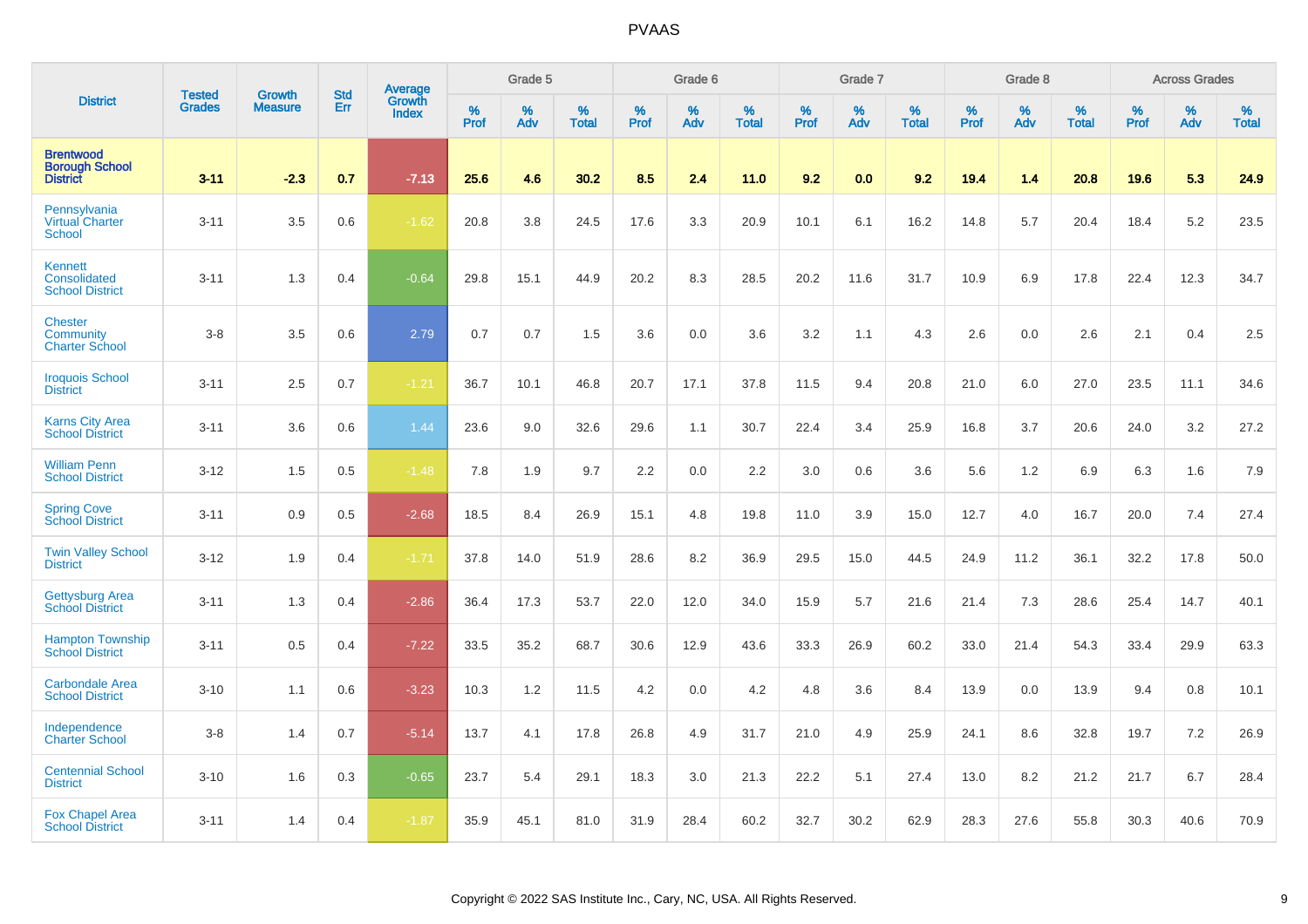|                                                                   | <b>Tested</b> | <b>Growth</b>  | <b>Std</b> |                                   |           | Grade 5  |                   |           | Grade 6  |                   |           | Grade 7  |                   |           | Grade 8  |                   |           | <b>Across Grades</b> |                   |
|-------------------------------------------------------------------|---------------|----------------|------------|-----------------------------------|-----------|----------|-------------------|-----------|----------|-------------------|-----------|----------|-------------------|-----------|----------|-------------------|-----------|----------------------|-------------------|
| <b>District</b>                                                   | <b>Grades</b> | <b>Measure</b> | Err        | Average<br>Growth<br><b>Index</b> | %<br>Prof | %<br>Adv | %<br><b>Total</b> | %<br>Prof | %<br>Adv | %<br><b>Total</b> | %<br>Prof | %<br>Adv | %<br><b>Total</b> | %<br>Prof | %<br>Adv | %<br><b>Total</b> | %<br>Prof | %<br>Adv             | %<br><b>Total</b> |
| <b>Brentwood</b><br><b>Borough School</b><br><b>District</b>      | $3 - 11$      | $-2.3$         | 0.7        | $-7.13$                           | 25.6      | 4.6      | 30.2              | 8.5       | 2.4      | 11.0              | 9.2       | 0.0      | 9.2               | 19.4      | 1.4      | 20.8              | 19.6      | 5.3                  | 24.9              |
| Esperanza<br><b>Academy Charter</b><br><b>School</b>              | $4 - 11$      | 2.8            | 0.5        | 2.75                              |           |          |                   | 1.5       | 0.0      | 1.5               | 4.2       | 0.0      | 4.2               | 0.5       | 0.0      | 0.5               | 1.8       | 0.0                  | 1.8               |
| <b>Peters Township</b><br><b>School District</b>                  | $3 - 11$      | 0.5            | 0.4        | $-6.29$                           | 37.8      | 32.6     | 70.4              | 35.7      | 24.9     | 60.6              | 33.1      | 29.1     | 62.2              | 35.1      | 13.0     | 48.2              | 35.8      | 30.6                 | 66.3              |
| <b>Franklin Area</b><br><b>School District</b>                    | $3 - 11$      | 0.9            | 0.5        | $-3.07$                           | 22.0      | 7.1      | 29.1              | 25.8      | 3.1      | 28.9              | 10.1      | 4.2      | 14.3              | 8.2       | 0.7      | 8.9               | 19.0      | 4.3                  | 23.2              |
| <b>Muncy School</b><br><b>District</b>                            | $3 - 11$      | 2.4            | 0.7        | $-1.73$                           | 36.7      | 8.3      | 45.0              | 32.5      | 14.3     | 46.8              | 29.0      | 15.9     | 44.9              | 23.3      | 6.7      | 30.0              | 31.5      | 13.1                 | 44.6              |
| Springfield<br><b>Township School</b><br><b>District</b>          | $3 - 11$      | 1.7            | 0.5        | $-0.72$                           | 31.3      | 12.3     | 43.6              | 26.9      | 11.1     | 38.0              | 28.4      | 21.9     | 50.3              | 31.7      | 17.2     | 49.0              | 33.1      | 15.4                 | 48.5              |
| <b>Marion Center</b><br><b>Area School</b><br><b>District</b>     | $3 - 10$      | 0.9            | 0.7        | $-3.10$                           | 24.4      | 7.7      | 32.0              | 37.2      | 11.8     | 49.0              | 19.0      | 10.7     | 29.8              | 22.6      | 8.6      | 31.2              | 27.9      | 10.6                 | 38.4              |
| <b>Innovative Arts</b><br><b>Academy Charter</b><br><b>School</b> | $6 - 11$      | $-1.5$         | 0.8        | $-4.99$                           |           |          |                   | 0.0       | 0.0      | 0.0               | 0.0       | 0.0      | 0.0               | 3.4       | 0.0      | 3.4               | 1.4       | 0.0                  | 1.4               |
| <b>Cocalico School</b><br><b>District</b>                         | $3 - 11$      | 2.0            | 0.4        | $-2.70$                           | 27.4      | 17.4     | 44.8              | 25.2      | 17.5     | 42.7              | 27.3      | 4.0      | 31.3              | 22.2      | 6.2      | 28.4              | 28.3      | 12.1                 | 40.4              |
| <b>South Eastern</b><br><b>School District</b>                    | $3 - 11$      | 1.8            | 0.5        | $-1.32$                           | 21.6      | 15.9     | 37.5              | 25.4      | 14.4     | 39.9              | 20.8      | 3.9      | 24.7              | 20.4      | 5.2      | 25.6              | 26.2      | 11.6                 | 37.7              |
| Lake-Lehman<br><b>School District</b>                             | $3 - 11$      | 2.9            | 0.6        | $-0.09$                           | 30.6      | 9.9      | 40.5              | 21.0      | 6.7      | 27.6              | 23.7      | 6.1      | 29.8              | 14.2      | 4.4      | 18.6              | 26.3      | 6.7                  | 33.1              |
| <b>Upper Adams</b><br><b>School District</b>                      | $3 - 11$      | 1.7            | 0.6        | $-0.96$                           | 30.0      | 9.2      | 39.2              | 18.0      | 7.7      | 25.6              | 18.1      | 1.9      | 20.0              | 11.4      | 3.8      | 15.3              | 22.6      | 6.3                  | 28.9              |
| <b>Bellwood-Antis</b><br><b>School District</b>                   | $3 - 10$      | 2.2            | 0.6        | $-2.51$                           | 18.9      | 4.4      | 23.3              | 12.4      | 9.0      | 21.4              | 29.4      | 15.3     | 44.7              | 14.1      | 6.5      | 20.6              | 21.6      | 9.9                  | 31.5              |
| <b>York City School</b><br><b>District</b>                        | $3 - 12$      | 1.6            | 0.3        | $-0.49$                           | 2.5       | 1.0      | 3.5               | 2.0       | 0.2      | 2.2               | 2.6       | 0.5      | 3.1               | 1.4       | 0.2      | 1.6               | 2.8       | 0.6                  | 3.4               |
| <b>Littlestown Area</b><br><b>School District</b>                 | $3 - 11$      | 1.5            | 0.6        | $-2.04$                           | 18.6      | 2.6      | 21.2              | 16.3      | 1.6      | 17.9              | 14.0      | 4.7      | 18.7              | 21.0      | 4.0      | 25.0              | 23.5      | 4.6                  | 28.1              |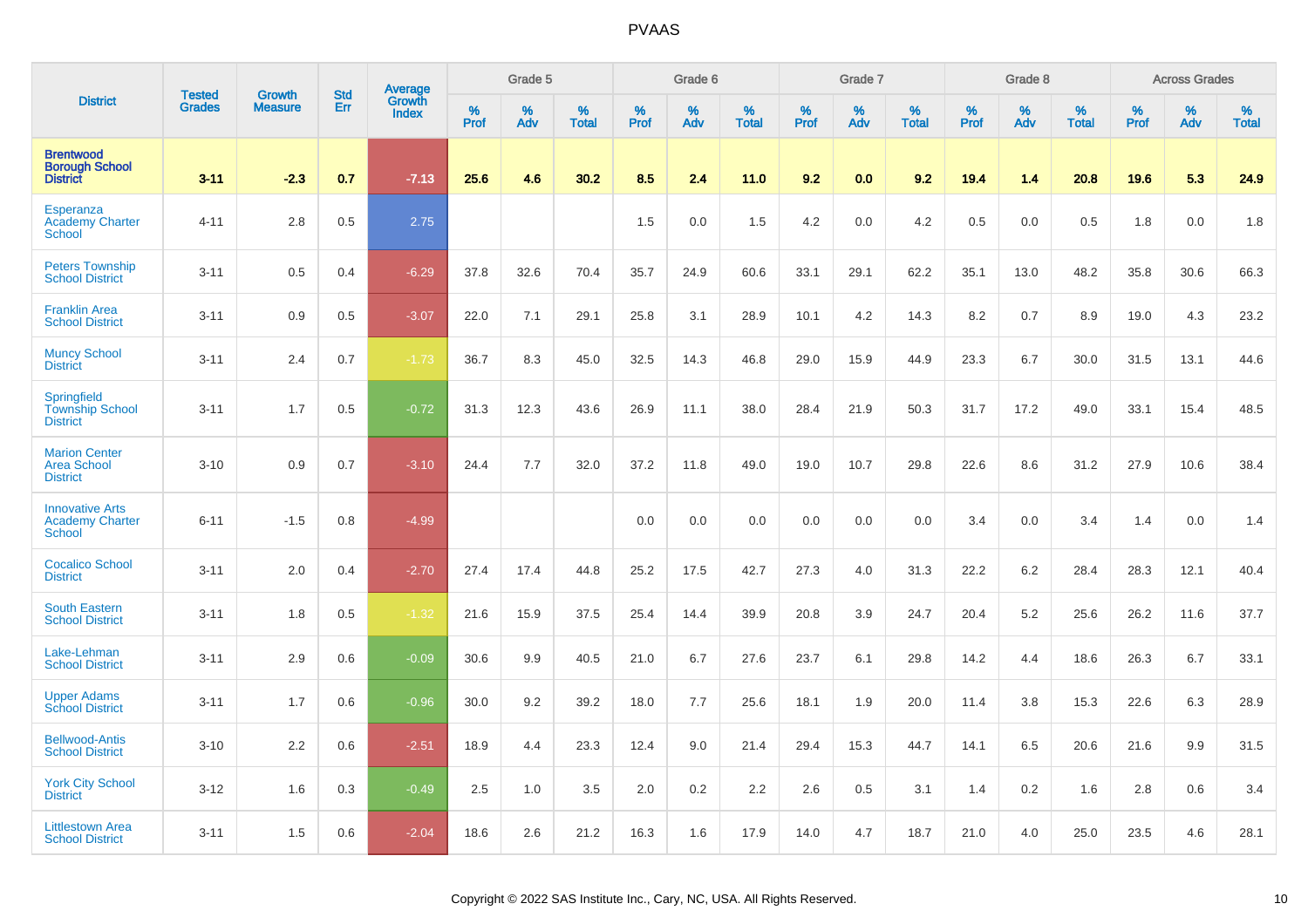|                                                                  |                                |                                 | <b>Std</b> | Average                |              | Grade 5  |                   |           | Grade 6  |                   |           | Grade 7  |                   |           | Grade 8  |                   |           | <b>Across Grades</b> |                   |
|------------------------------------------------------------------|--------------------------------|---------------------------------|------------|------------------------|--------------|----------|-------------------|-----------|----------|-------------------|-----------|----------|-------------------|-----------|----------|-------------------|-----------|----------------------|-------------------|
| <b>District</b>                                                  | <b>Tested</b><br><b>Grades</b> | <b>Growth</b><br><b>Measure</b> | Err        | Growth<br><b>Index</b> | $\%$<br>Prof | %<br>Adv | %<br><b>Total</b> | %<br>Prof | %<br>Adv | %<br><b>Total</b> | %<br>Prof | %<br>Adv | %<br><b>Total</b> | %<br>Prof | %<br>Adv | %<br><b>Total</b> | %<br>Prof | %<br>Adv             | %<br><b>Total</b> |
| <b>Brentwood</b><br><b>Borough School</b><br><b>District</b>     | $3 - 11$                       | $-2.3$                          | 0.7        | $-7.13$                | 25.6         | 4.6      | 30.2              | 8.5       | 2.4      | 11.0              | 9.2       | 0.0      | 9.2               | 19.4      | 1.4      | 20.8              | 19.6      | 5.3                  | 24.9              |
| Palmyra Area<br><b>School District</b>                           | $3 - 11$                       | 0.0                             | 0.4        | $-3.31$                | 36.2         | 17.5     | 53.8              | 27.2      | 8.3      | 35.4              | 25.5      | 12.2     | 37.6              | 29.8      | 12.2     | 42.0              | 31.5      | 15.7                 | 47.2              |
| <b>Vida Charter</b><br><b>School</b>                             | $3-6$                          | 10.1                            | 1.8        | 3.95                   | 23.1         | 19.2     | 42.3              | 16.7      | 11.1     | 27.8              |           |          |                   |           |          |                   | 20.4      | 7.8                  | 28.2              |
| <b>Bear Creek</b><br>Community<br><b>Charter School</b>          | $3-8$                          | 4.4                             | 0.8        | 0.17                   | 30.8         | 9.6      | 40.4              | 19.6      | 13.7     | 33.3              | 23.1      | 5.8      | 28.8              | 18.4      | 0.0      | 18.4              | 27.2      | 7.9                  | 35.1              |
| <b>North Clarion</b><br><b>County School</b><br><b>District</b>  | $3 - 12$                       | 5.1                             | 0.9        | 0.68                   | 34.1         | 6.8      | 40.9              | 31.7      | 12.2     | 43.9              | 21.4      | 7.1      | 28.6              | 15.9      | 11.4     | 27.3              | 26.5      | 10.6                 | 37.1              |
| <b>Mifflinburg Area</b><br><b>School District</b>                | $3 - 11$                       | 2.1                             | 0.6        | $-1.95$                | 32.0         | 12.0     | 44.0              | 29.7      | 4.5      | 34.2              | 17.4      | 8.3      | 25.6              | 25.2      | 7.8      | 33.0              | 29.9      | 8.8                  | 38.6              |
| <b>Downingtown Area</b><br><b>School District</b>                | $3 - 11$                       | $-1.3$                          | 0.3        | $-8.96$                | 40.5         | 24.2     | 64.7              | 28.9      | 24.6     | 53.5              | 31.4      | 21.1     | 52.5              | 27.1      | 28.6     | 55.7              | 36.8      | 25.9                 | 62.7              |
| <b>Dallas School</b><br><b>District</b>                          | $3 - 11$                       | $-5.7$                          | 0.5        | $-11.79$               | 43.8         | 15.6     | 59.4              | 24.3      | 2.8      | 27.1              | 18.1      | 6.3      | 24.4              | 17.9      | 0.0      | 17.9              | 30.9      | 12.9                 | 43.8              |
| <b>Ridgway Area</b><br><b>School District</b>                    | $3 - 11$                       | 4.4                             | 0.8        | $-2.41$                | 36.7         | 20.0     | 56.7              | 42.6      | 18.0     | 60.7              | 25.0      | 13.3     | 38.3              | 28.3      | 5.0      | 33.3              | 30.2      | 18.4                 | 48.6              |
| <b>Dubois Area</b><br><b>School District</b>                     | $3 - 11$                       | 2.1                             | 0.4        | 1.60                   | 22.4         | 11.0     | 33.3              | 21.6      | 8.3      | 29.9              | 18.7      | 5.9      | 24.5              | 14.1      | 5.2      | 19.4              | 22.6      | 11.7                 | 34.2              |
| <b>Western Beaver</b><br><b>County School</b><br><b>District</b> | $3 - 11$                       | 3.4                             | 1.1        | $-1.90$                | 12.5         | 12.5     | 25.0              | 32.6      | 11.6     | 44.2              | 29.2      | 4.2      | 33.3              | 27.8      | 2.8      | 30.6              | 26.5      | 9.8                  | 36.3              |
| South Park School<br><b>District</b>                             | $3 - 11$                       | 3.3                             | 0.6        | 0.05                   | 33.3         | 11.9     | 45.2              | 27.8      | 11.3     | 39.2              | 21.8      | 16.8     | 38.7              | 24.0      | 8.6      | 32.7              | 28.8      | 10.4                 | 39.2              |
| <b>Avonworth School</b><br><b>District</b>                       | $3 - 10$                       | 2.8                             | 0.5        | 0.54                   | 33.8         | 25.5     | 59.3              | 37.7      | 12.3     | 50.0              | 31.5      | 13.8     | 45.4              | 35.8      | 14.2     | 50.0              | 35.2      | 20.0                 | 55.2              |
| <b>Mid Valley School</b><br><b>District</b>                      | $3 - 10$                       | 1.5                             | 0.6        | $-5.36$                | 22.9         | 10.4     | 33.3              | 15.0      | 2.4      | 17.3              | 15.3      | 0.0      | 15.3              | 6.7       | 0.7      | 7.4               | 17.5      | 4.6                  | 22.0              |
| <b>Millville Area</b><br><b>School District</b>                  | $3 - 12$                       | 3.8                             | 0.9        | $-0.51$                | 34.0         | 0.0      | 34.0              | 18.9      | 1.9      | 20.8              | 15.9      | 9.1      | 25.0              | 18.4      | 2.6      | 21.0              | 24.6      | 4.7                  | 29.3              |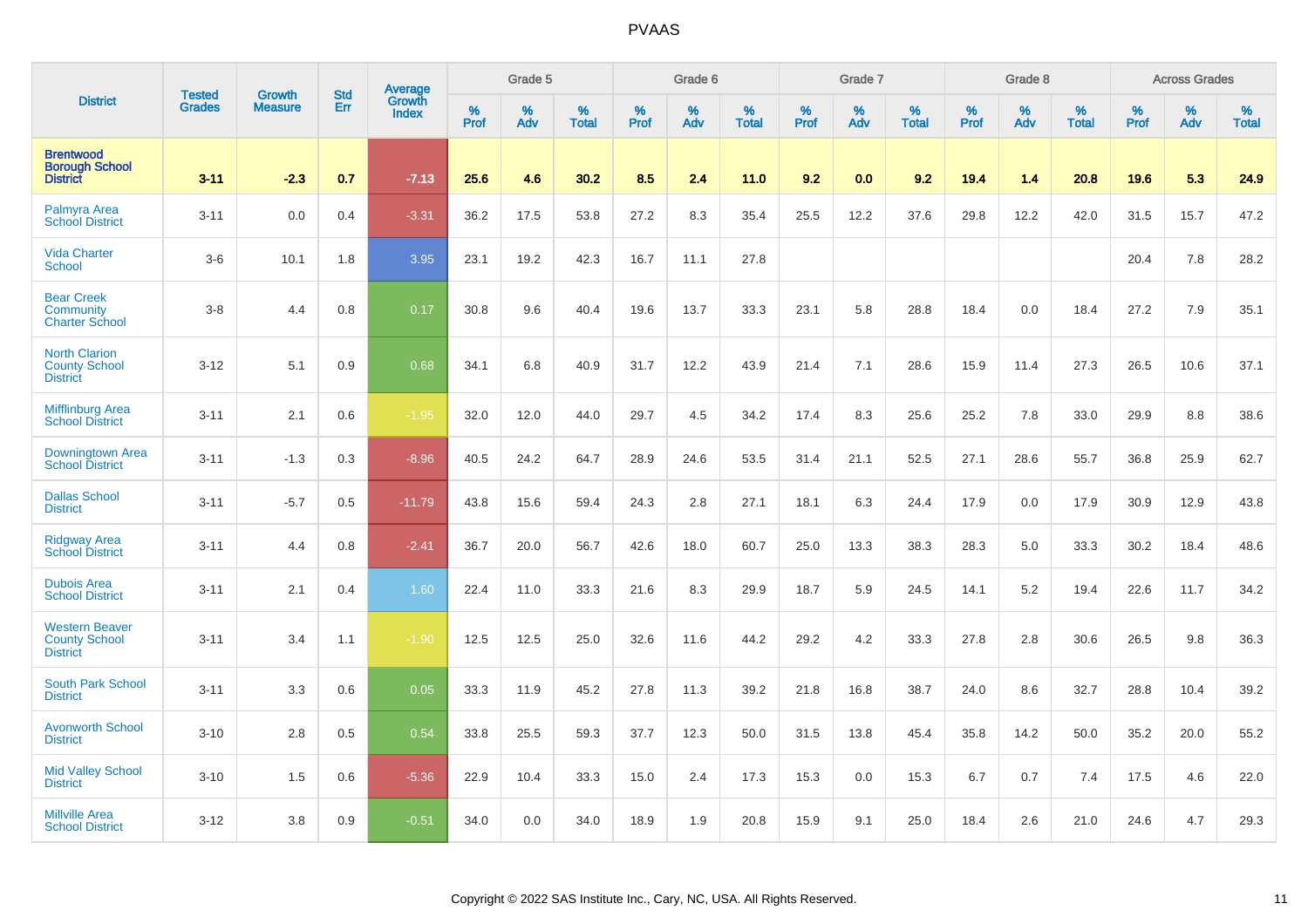|                                                                   | <b>Tested</b> |                                 | <b>Std</b> | Average         |              | Grade 5  |                   |           | Grade 6  |                   |           | Grade 7  |                   |           | Grade 8  |                   |           | <b>Across Grades</b> |                   |
|-------------------------------------------------------------------|---------------|---------------------------------|------------|-----------------|--------------|----------|-------------------|-----------|----------|-------------------|-----------|----------|-------------------|-----------|----------|-------------------|-----------|----------------------|-------------------|
| <b>District</b>                                                   | <b>Grades</b> | <b>Growth</b><br><b>Measure</b> | Err        | Growth<br>Index | $\%$<br>Prof | %<br>Adv | %<br><b>Total</b> | %<br>Prof | %<br>Adv | %<br><b>Total</b> | %<br>Prof | %<br>Adv | %<br><b>Total</b> | %<br>Prof | %<br>Adv | %<br><b>Total</b> | %<br>Prof | %<br>Adv             | %<br><b>Total</b> |
| <b>Brentwood</b><br><b>Borough School</b><br><b>District</b>      | $3 - 11$      | $-2.3$                          | 0.7        | $-7.13$         | 25.6         | 4.6      | 30.2              | 8.5       | 2.4      | 11.0              | 9.2       | 0.0      | 9.2               | 19.4      | 1.4      | 20.8              | 19.6      | 5.3                  | 24.9              |
| <b>Upper Darby</b><br><b>School District</b>                      | $3 - 12$      | $-0.4$                          | 0.3        | $-5.62$         | 12.6         | 3.0      | 15.6              | 6.9       | 0.7      | 7.6               | 5.4       | 2.9      | 8.3               | 7.5       | 1.4      | 8.8               | 10.5      | 2.2                  | 12.8              |
| <b>Mount Union Area</b><br><b>School District</b>                 | $3 - 10$      | 3.0                             | 0.7        | $-0.21$         | 11.7         | 4.3      | 16.0              | 12.4      | 0.0      | 12.4              | 13.4      | 2.4      | 15.8              | 0.0       | 1.2      | 1.2               | 12.2      | 3.3                  | 15.5              |
| Ephrata Area<br><b>School District</b>                            | $3 - 11$      | 0.9                             | 0.4        | $-2.46$         | 34.6         | 12.9     | 47.5              | 24.8      | 8.0      | 32.8              | 18.0      | 4.2      | 22.2              | 18.9      | 4.3      | 23.1              | 25.6      | 12.5                 | 38.1              |
| <b>Red Lion Area</b><br><b>School District</b>                    | $3 - 11$      | 1.0                             | 0.4        | $-1.21$         | 24.8         | 8.9      | 33.7              | 20.6      | 5.3      | 25.9              | 16.7      | 9.1      | 25.8              | 14.5      | 6.6      | 21.0              | 23.3      | 8.6                  | 31.9              |
| <b>West York Area</b><br><b>School District</b>                   | $3 - 12$      | 2.3                             | 0.4        | 1.16            | 19.9         | 5.6      | 25.5              | 14.8      | 4.8      | 19.6              | 15.0      | 5.8      | 20.9              | 16.3      | 4.2      | 20.5              | 19.8      | 5.9                  | 25.6              |
| <b>Bucks County</b><br><b>Montessori Charter</b><br><b>School</b> | $3-6$         | 9.5                             | 1.8        | 3.32            | 16.1         | 25.8     | 41.9              | 42.9      | 28.6     | 71.4              |           |          |                   |           |          |                   | 33.0      | 29.8                 | 62.8              |
| <b>Avon Grove</b><br><b>School District</b>                       | $3 - 10$      | 0.8                             | 0.4        | $-4.26$         | 28.6         | 23.2     | 51.8              | 30.5      | 19.3     | 49.8              | 35.4      | 20.3     | 55.7              | 27.6      | 14.2     | 41.8              | 30.8      | 18.2                 | 49.0              |
| <b>Unionville-Chadds</b><br><b>Ford School</b><br><b>District</b> | $3 - 11$      | 0.5                             | 0.4        | $-3.85$         | 38.8         | 29.9     | 68.7              | 38.4      | 17.1     | 55.5              | 37.6      | 16.8     | 54.5              | 29.8      | 24.9     | 54.7              | 36.9      | 27.5                 | 64.4              |
| <b>Johnsonburg Area</b><br><b>School District</b>                 | $3 - 11$      | 2.2                             | 1.0        | $-3.10$         | 17.5         | 7.5      | 25.0              | 21.2      | 12.1     | 33.3              | 18.6      | 7.0      | 25.6              | 15.6      | 2.2      | 17.8              | 25.5      | 10.2                 | 35.7              |
| <b>Russell Byers</b><br><b>Charter School</b>                     | $3-8$         | 1.5                             | 0.8        | $-2.64$         | 3.6          | 0.0      | 3.6               | 0.0       | 0.0      | 0.0               | 0.0       | 0.0      | 0.0               | 0.0       | 0.0      | 0.0               | 3.2       | 1.9                  | 5.2               |
| Wilkinsburg<br><b>Borough School</b><br><b>District</b>           | $3-6$         | 3.5                             | 1.4        | $-1.39$         | 22.5         | 0.0      | 22.5              | 0.0       | 2.4      | 2.4               |           |          |                   |           |          |                   | 12.1      | 2.0                  | 14.1              |
| <b>Panther Valley</b><br><b>School District</b>                   | $3 - 12$      | 0.8                             | 0.6        | $-3.39$         | 11.5         | 1.9      | 13.5              | 10.2      | 1.7      | 11.9              | 11.1      | 1.8      | 13.0              | 4.7       | 0.0      | 4.7               | 12.1      | 1.6                  | 13.6              |
| Wissahickon<br><b>School District</b>                             | $3 - 10$      | $-0.4$                          | 0.3        | $-5.68$         | 32.3         | 30.1     | 62.4              | 34.5      | 16.2     | 50.7              | 31.3      | 19.5     | 50.8              | 20.0      | 17.9     | 37.9              | 30.3      | 27.2                 | 57.4              |
| <b>Curwensville Area</b><br><b>School District</b>                | $3 - 11$      | 1.8                             | 0.8        | $-2.17$         | 43.9         | 17.1     | 61.0              | 21.4      | 7.1      | 28.6              | 27.1      | 4.3      | 31.4              | 21.7      | 2.9      | 24.6              | 32.0      | 11.2                 | 43.3              |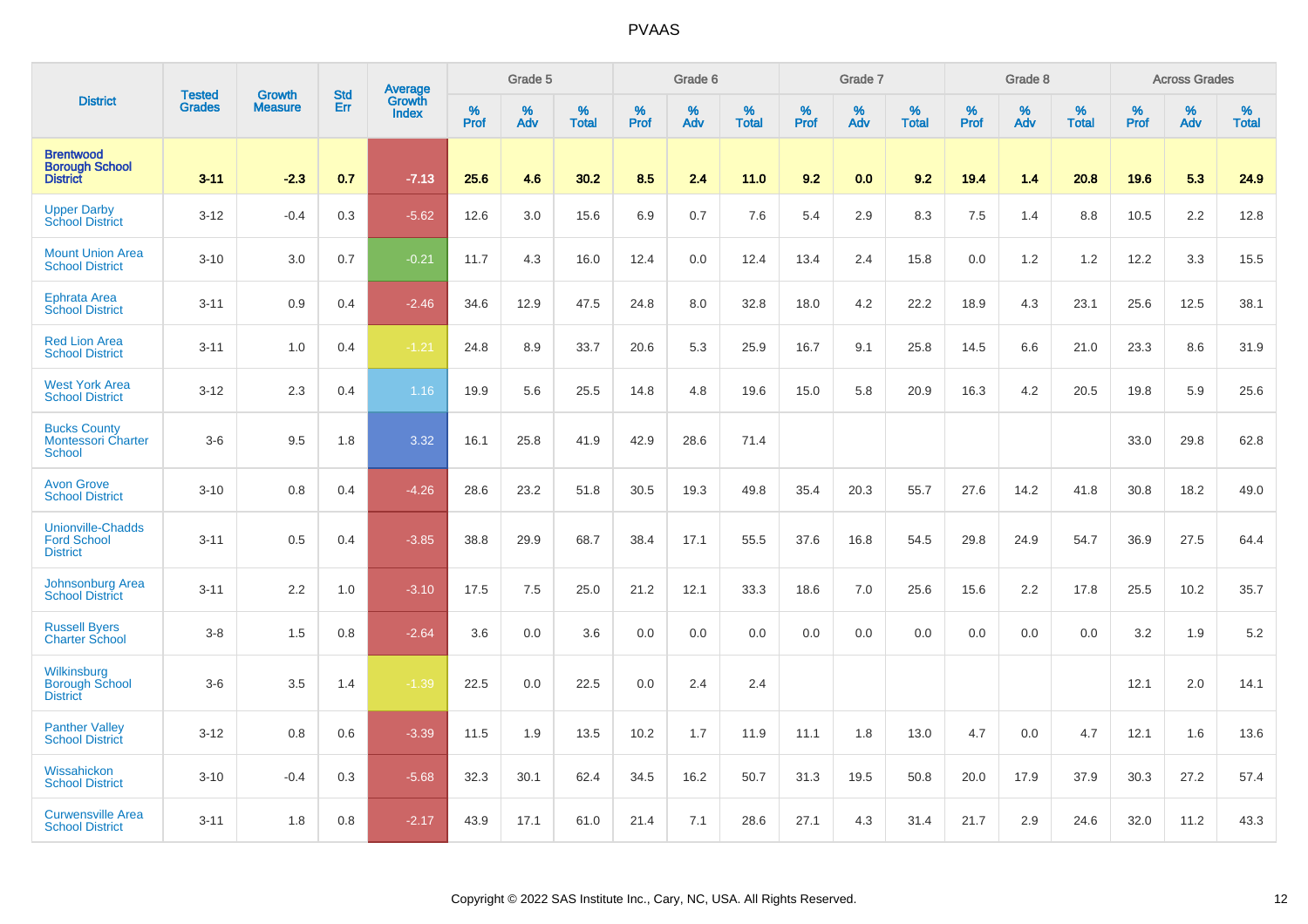|                                                                 | <b>Tested</b> | <b>Growth</b>  | <b>Std</b> | Average                |              | Grade 5  |                   |           | Grade 6  |                   |           | Grade 7  |                   |           | Grade 8  |                   |           | <b>Across Grades</b> |                   |
|-----------------------------------------------------------------|---------------|----------------|------------|------------------------|--------------|----------|-------------------|-----------|----------|-------------------|-----------|----------|-------------------|-----------|----------|-------------------|-----------|----------------------|-------------------|
| <b>District</b>                                                 | <b>Grades</b> | <b>Measure</b> | Err        | Growth<br><b>Index</b> | $\%$<br>Prof | %<br>Adv | %<br><b>Total</b> | %<br>Prof | %<br>Adv | %<br><b>Total</b> | %<br>Prof | %<br>Adv | %<br><b>Total</b> | %<br>Prof | %<br>Adv | %<br><b>Total</b> | %<br>Prof | %<br>Adv             | %<br><b>Total</b> |
| <b>Brentwood</b><br><b>Borough School</b><br><b>District</b>    | $3 - 11$      | $-2.3$         | 0.7        | $-7.13$                | 25.6         | 4.6      | 30.2              | 8.5       | 2.4      | 11.0              | 9.2       | 0.0      | 9.2               | 19.4      | 1.4      | 20.8              | 19.6      | 5.3                  | 24.9              |
| <b>Minersville Area</b><br><b>School District</b>               | $3 - 11$      | $-0.9$         | 0.7        | $-4.30$                | 9.6          | 4.1      | 13.7              | 20.8      | 2.6      | 23.4              | 10.4      | 0.0      | 10.4              | 2.7       | 1.3      | 4.0               | 15.1      | 3.2                  | 18.3              |
| <b>Northeast Bradford</b><br><b>School District</b>             | $3 - 10$      | 1.9            | 0.9        | $-2.04$                | 40.0         | 12.5     | 52.5              | 34.8      | 2.2      | 37.0              | 24.0      | 2.0      | 26.0              | 13.8      | 5.2      | 19.0              | 29.7      | 6.0                  | 35.7              |
| <b>Infinity Charter</b><br>School                               | $3-8$         | 5.9            | 1.2        | 0.44                   | 40.9         | 31.8     | 72.7              | 46.2      | 11.5     | 57.7              | 41.7      | 45.8     | 87.5              | 38.1      | 19.0     | 57.1              | 38.7      | 29.6                 | 68.3              |
| John B. Stetson<br><b>Charter School</b>                        | $5-8$         | 0.5            | 0.6        | $-4.43$                | 1.6          | 0.0      | 1.6               | 0.8       | 0.0      | 0.8               | 0.0       | 0.0      | 0.0               | 0.0       | 0.0      | 0.0               | 0.4       | 0.0                  | 0.4               |
| Pennsylvania<br><b>Cyber Charter</b><br>School                  | $3 - 11$      | 1.9            | 0.5        | $-0.55$                | 14.1         | 4.9      | 19.0              | 10.8      | 3.4      | 14.2              | 11.7      | 3.5      | 15.2              | 6.5       | 1.6      | 8.1               | 12.6      | 4.4                  | 17.1              |
| <b>Greenwood School</b><br><b>District</b>                      | $3 - 11$      | 3.3            | 0.8        | $-0.52$                | 30.3         | 13.6     | 43.9              | 32.1      | 7.6      | 39.6              | 9.1       | 1.8      | 10.9              | 25.9      | 14.8     | 40.7              | 28.8      | 15.4                 | 44.2              |
| <b>Galeton Area</b><br><b>School District</b>                   | $3 - 11$      | 2.7            | 1.3        | $-1.73$                | 29.2         | 20.8     | 50.0              | 23.8      | 4.8      | 28.6              | 16.0      | 0.0      | 16.0              | 0.0       | 0.0      | 0.0               | 19.4      | 7.0                  | 26.4              |
| <b>Somerset Area</b><br><b>School District</b>                  | $3 - 11$      | 0.0            | 0.5        | $-3.78$                | 27.4         | 11.1     | 38.5              | 28.2      | 9.2      | 37.4              | 20.4      | 9.5      | 29.9              | 24.5      | 4.9      | 29.4              | 26.3      | 10.2                 | 36.6              |
| <b>Crawford Central</b><br><b>School District</b>               | $3 - 11$      | 1.9            | 0.4        | $-0.64$                | 24.2         | 7.9      | 32.1              | 15.7      | 3.8      | 19.6              | 16.7      | 3.7      | 20.4              | 9.0       | 2.6      | 11.6              | 18.4      | 5.5                  | 23.8              |
| <b>Forest City</b><br><b>Regional School</b><br><b>District</b> | $3 - 12$      | 1.5            | 0.9        | $-2.90$                | 22.2         | 11.1     | 33.3              | 14.3      | 2.0      | 16.3              | 18.9      | 10.8     | 29.7              | 31.9      | 10.6     | 42.6              | 22.1      | 10.7                 | 32.8              |
| <b>Ad Prima Charter</b><br><b>School</b>                        | $3-8$         | 1.5            | 0.8        | $-4.74$                | 8.3          | 0.0      | 8.3               | 15.7      | 0.0      | 15.7              | 8.2       | 1.6      | 9.8               | 9.8       | 1.6      | 11.5              | 10.9      | 0.7                  | 11.6              |
| <b>Cornell School</b><br><b>District</b>                        | $3 - 11$      | $-3.1$         | 1.1        | $-5.74$                | 10.0         | 6.7      | 16.7              | 14.0      | 0.0      | 14.0              | 7.7       | 0.0      | 7.7               | 0.0       | 0.0      | 0.0               | 12.2      | 2.8                  | 15.0              |
| Mt Lebanon<br><b>School District</b>                            | $3 - 11$      | $-2.1$         | 0.4        | $-8.27$                | 39.7         | 34.6     | 74.3              | 42.0      | 15.7     | 57.7              | 32.6      | 20.7     | 53.3              | 31.6      | 17.4     | 49.1              | 36.2      | 29.4                 | 65.5              |
| <b>Newport School</b><br><b>District</b>                        | $3 - 12$      | 2.2            | 0.8        | $-1.11$                | 22.2         | 11.1     | 33.3              | 25.0      | 6.9      | 31.9              | 15.9      | 0.0      | 15.9              | 27.4      | 4.8      | 32.3              | 24.8      | 6.9                  | 31.7              |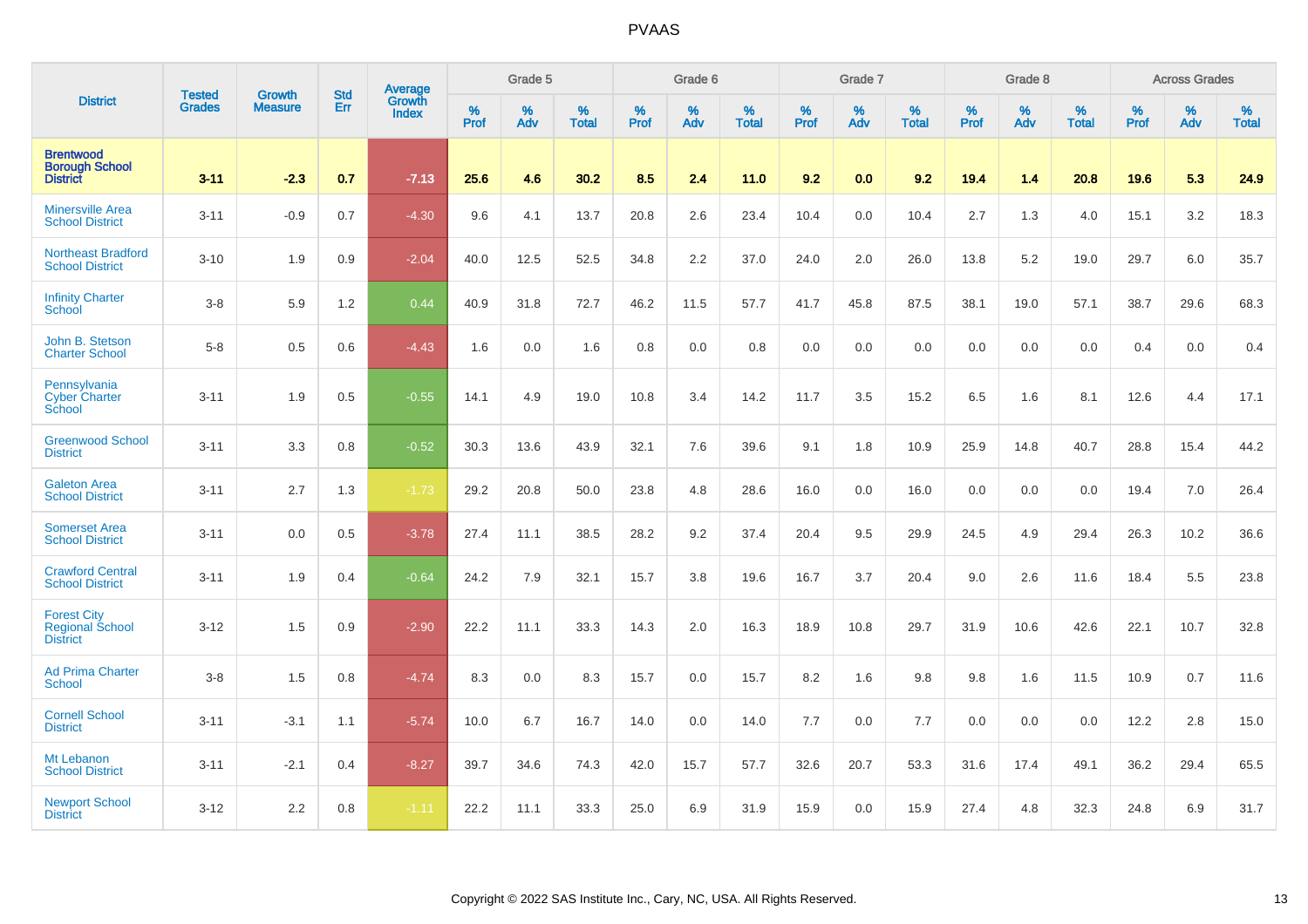|                                                                    | <b>Tested</b> | <b>Growth</b>  | <b>Std</b> | <b>Average</b>         |              | Grade 5  |                   |           | Grade 6  |                   |           | Grade 7  |                   |           | Grade 8  |                   |           | <b>Across Grades</b> |                   |
|--------------------------------------------------------------------|---------------|----------------|------------|------------------------|--------------|----------|-------------------|-----------|----------|-------------------|-----------|----------|-------------------|-----------|----------|-------------------|-----------|----------------------|-------------------|
| <b>District</b>                                                    | <b>Grades</b> | <b>Measure</b> | Err        | Growth<br><b>Index</b> | $\%$<br>Prof | %<br>Adv | %<br><b>Total</b> | %<br>Prof | %<br>Adv | %<br><b>Total</b> | %<br>Prof | %<br>Adv | %<br><b>Total</b> | %<br>Prof | %<br>Adv | %<br><b>Total</b> | %<br>Prof | %<br>Adv             | %<br><b>Total</b> |
| <b>Brentwood</b><br><b>Borough School</b><br><b>District</b>       | $3 - 11$      | $-2.3$         | 0.7        | $-7.13$                | 25.6         | 4.6      | 30.2              | 8.5       | 2.4      | 11.0              | 9.2       | 0.0      | 9.2               | 19.4      | 1.4      | 20.8              | 19.6      | 5.3                  | 24.9              |
| <b>Palisades School</b><br><b>District</b>                         | $3 - 11$      | 1.0            | 0.6        | $-5.94$                | 33.3         | 16.7     | 50.0              | 27.6      | 4.1      | 31.6              | 32.4      | 6.9      | 39.2              | 19.3      | 1.1      | 20.4              | 31.4      | 13.6                 | 45.0              |
| South Side Area<br><b>School District</b>                          | $3 - 11$      | 1.2            | 0.8        | $-3.41$                | 23.3         | 18.3     | 41.7              | 17.7      | 0.0      | 17.7              | 26.6      | 7.8      | 34.4              | 12.7      | 2.8      | 15.5              | 21.2      | 6.3                  | 27.6              |
| <b>Lower Moreland</b><br><b>Township School</b><br><b>District</b> | $3 - 11$      | 2.2            | 0.5        | $-2.65$                | 27.3         | 27.3     | 54.6              | 38.8      | 19.4     | 58.2              | 30.7      | 17.2     | 47.8              | 25.1      | 15.0     | 40.1              | 32.4      | 17.7                 | 50.0              |
| <b>Juniata Valley</b><br><b>School District</b>                    | $3 - 11$      | 2.4            | 0.9        | $-1.10$                | 23.3         | 4.6      | 27.9              | 5.4       | 3.6      | 8.9               | 21.0      | 5.3      | 26.3              | 12.5      | 2.1      | 14.6              | 18.7      | 5.0                  | 23.8              |
| Shanksville-<br><b>Stonycreek School</b><br><b>District</b>        | $3 - 10$      | 6.4            | 1.4        | 1.51                   | 28.6         | 0.0      | 28.6              | 25.0      | 4.2      | 29.2              | 20.0      | 5.0      | 25.0              | 22.2      | 0.0      | 22.2              | 26.3      | 1.7                  | 28.0              |
| <b>Upper Moreland</b><br><b>Township School</b><br><b>District</b> | $3 - 11$      | $-0.1$         | 0.4        | $-5.03$                | 28.5         | 10.6     | 39.1              | 16.1      | 10.8     | 26.9              | 21.7      | 10.6     | 32.3              | 18.9      | 12.1     | 31.1              | 23.9      | 11.6                 | 35.5              |
| <b>Delaware Valley</b><br><b>School District</b>                   | $3 - 11$      | 0.1            | 0.4        | $-4.64$                | 26.1         | 11.6     | 37.8              | 19.0      | 8.6      | 27.6              | 21.8      | 8.2      | 30.0              | 17.9      | 3.4      | 21.3              | 25.0      | 9.4                  | 34.4              |
| <b>Blackhawk School</b><br><b>District</b>                         | $3 - 11$      | $-1.6$         | 0.5        | $-8.75$                | 38.0         | 8.8      | 46.7              | 28.3      | 8.8      | 37.1              | 27.3      | 7.4      | 34.8              | 13.5      | 1.7      | 15.2              | 28.7      | 9.2                  | 37.8              |
| <b>Wayne Highlands</b><br><b>School District</b>                   | $3 - 11$      | 2.2            | 0.5        | 0.65                   | 36.4         | 14.3     | 50.7              | 31.5      | 11.4     | 43.0              | 25.6      | 14.3     | 39.9              | 27.6      | 4.9      | 32.5              | 29.9      | 16.0                 | 46.0              |
| Wissahickon<br><b>Charter School</b>                               | $3-8$         | $-0.8$         | 0.7        | $-11.08$               | 0.0          | 0.0      | 0.0               | 2.4       | 0.0      | 2.4               | 3.7       | 0.0      | 3.7               | 1.5       | 0.0      | 1.5               | 4.0       | 0.2                  | 4.2               |
| <b>Lebanon School</b><br><b>District</b>                           | $3 - 11$      | 0.1            | 0.3        | $-3.13$                | 10.8         | 2.5      | 13.2              | 5.4       | 1.6      | 7.0               | 3.4       | 0.6      | 4.1               | 4.5       | 0.8      | 5.4               | 7.2       | 1.6                  | 8.8               |
| <b>Jersey Shore Area</b><br><b>School District</b>                 | $3 - 11$      | 1.3            | 0.5        | $-1.94$                | 24.0         | 10.8     | 34.7              | 32.5      | 7.1      | 39.7              | 22.6      | 6.9      | 29.6              | 18.1      | 1.6      | 19.8              | 27.4      | 10.1                 | 37.6              |
| <b>North Allegheny</b><br><b>School District</b>                   | $3 - 11$      | 0.3            | 0.3        | $-5.57$                | 38.5         | 35.1     | 73.5              | 35.2      | 13.4     | 48.6              | 31.8      | 23.8     | 55.6              | 25.9      | 16.5     | 42.4              | 34.1      | 26.8                 | 60.9              |
| <b>Steel Valley</b><br><b>School District</b>                      | $3 - 11$      | $-2.8$         | 0.7        | $-5.89$                | 12.0         | 2.4      | 14.5              | 11.3      | 6.4      | 17.7              | 18.1      | 4.8      | 22.9              | 9.5       | 4.0      | 13.5              | 18.3      | 7.3                  | 25.6              |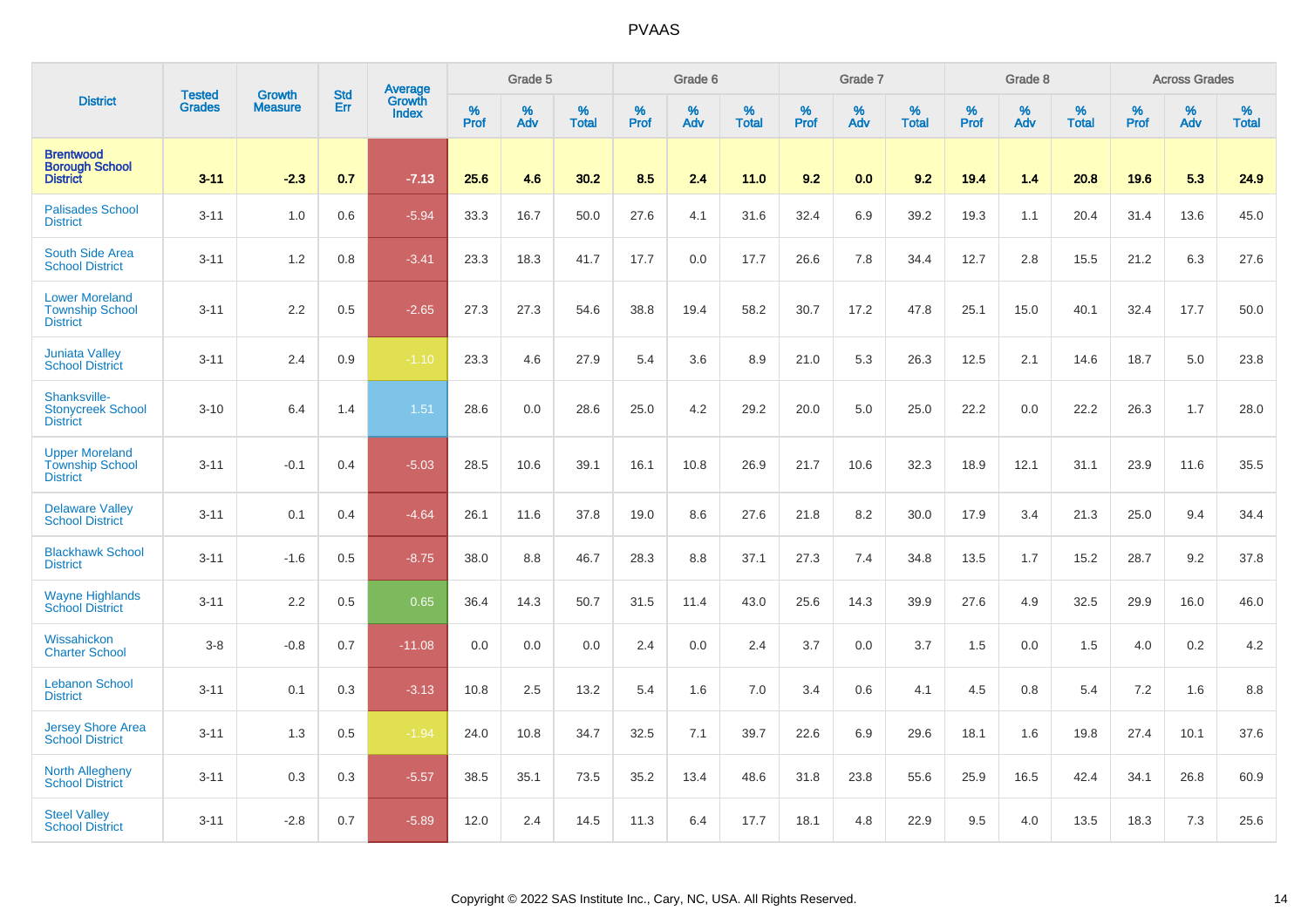|                                                                     |                                |                                 | <b>Std</b> | Average                |              | Grade 5  |                   |           | Grade 6  |                   |           | Grade 7  |                   |           | Grade 8  |                   |           | <b>Across Grades</b> |                   |
|---------------------------------------------------------------------|--------------------------------|---------------------------------|------------|------------------------|--------------|----------|-------------------|-----------|----------|-------------------|-----------|----------|-------------------|-----------|----------|-------------------|-----------|----------------------|-------------------|
| <b>District</b>                                                     | <b>Tested</b><br><b>Grades</b> | <b>Growth</b><br><b>Measure</b> | Err        | Growth<br><b>Index</b> | $\%$<br>Prof | %<br>Adv | %<br><b>Total</b> | %<br>Prof | %<br>Adv | %<br><b>Total</b> | %<br>Prof | %<br>Adv | %<br><b>Total</b> | %<br>Prof | %<br>Adv | %<br><b>Total</b> | %<br>Prof | %<br>Adv             | %<br><b>Total</b> |
| <b>Brentwood</b><br><b>Borough School</b><br><b>District</b>        | $3 - 11$                       | $-2.3$                          | 0.7        | $-7.13$                | 25.6         | 4.6      | 30.2              | 8.5       | 2.4      | 11.0              | 9.2       | 0.0      | 9.2               | 19.4      | 1.4      | 20.8              | 19.6      | 5.3                  | 24.9              |
| <b>Bald Eagle Area</b><br><b>School District</b>                    | $3 - 11$                       | 2.6                             | 0.6        | 0.57                   | 35.2         | 14.8     | 50.0              | 25.7      | 8.9      | 34.6              | 17.0      | 6.8      | 23.7              | 15.0      | 10.6     | 25.7              | 25.1      | 13.7                 | 38.8              |
| <b>East Penn School</b><br><b>District</b>                          | $3 - 11$                       | 0.8                             | 0.3        | $-2.11$                | 32.6         | 12.6     | 45.2              | 20.7      | 7.8      | 28.4              | 23.5      | 11.3     | 34.8              | 17.8      | 8.6      | 26.5              | 26.4      | 13.0                 | 39.4              |
| Steelton-Highspire<br><b>School District</b>                        | $3 - 11$                       | 2.5                             | 0.7        | $-1.15$                | 2.9          | 0.0      | 2.9               | 0.0       | 0.0      | 0.0               | 0.0       | 0.0      | 0.0               | 0.0       | 0.0      | 0.0               | 0.8       | 0.4                  | 1.3               |
| <b>Saint Clair Area</b><br><b>School District</b>                   | $3-8$                          | 1.1                             | 0.9        | $-2.20$                | 28.3         | 13.2     | 41.5              | 24.0      | 4.0      | 28.0              | 19.2      | 7.7      | 26.9              | 12.5      | 2.5      | 15.0              | 24.2      | 7.2                  | 31.4              |
| <b>Forest Hills School</b><br><b>District</b>                       | $3 - 11$                       | 0.8                             | 0.5        | $-3.39$                | 34.1         | 21.2     | 55.3              | 20.8      | 3.3      | 24.2              | 18.6      | 5.6      | 24.2              | 10.6      | 3.2      | 13.8              | 24.0      | 11.0                 | 35.1              |
| <b>Central Cambria</b><br><b>School District</b>                    | $3 - 11$                       | 2.5                             | 0.6        | 0.28                   | 32.5         | 14.5     | 47.0              | 19.5      | 8.0      | 27.4              | 20.2      | 8.8      | 29.0              | 16.5      | 10.2     | 26.8              | 23.8      | 11.4                 | 35.1              |
| <b>Eastern Lancaster</b><br><b>County School</b><br><b>District</b> | $3 - 12$                       | 1.1                             | 0.4        | $-1.62$                | 23.8         | 8.3      | 32.0              | 14.7      | 3.1      | 17.8              | 15.7      | 3.6      | 19.3              | 16.7      | 5.9      | 22.6              | 21.1      | 6.7                  | 27.8              |
| <b>Quaker Valley</b><br><b>School District</b>                      | $3 - 11$                       | 0.6                             | 0.5        | $-1.49$                | 36.4         | 23.6     | 60.0              | 32.5      | 20.8     | 53.3              | 36.4      | 11.2     | 47.6              | 26.5      | 7.6      | 34.1              | 34.0      | 24.3                 | 58.3              |
| Tredyffrin-<br><b>Easttown School</b><br><b>District</b>            | $3 - 10$                       | 1.9                             | 0.4        | 1.43                   | 36.2         | 36.2     | 72.4              | 36.8      | 28.2     | 65.0              | 32.6      | 33.0     | 65.7              | 26.4      | 40.3     | 66.7              | 33.6      | 38.6                 | 72.2              |
| <b>Greater Nanticoke</b><br><b>Area School</b><br><b>District</b>   | $3 - 12$                       | $-0.5$                          | 0.6        | $-3.18$                | 13.6         | 2.7      | 16.4              | 2.6       | 0.0      | 2.6               | 3.6       | 0.0      | 3.6               | 4.2       | 1.7      | 5.9               | 7.6       | 2.0                  | 9.6               |
| <b>Tyrone Area</b><br><b>School District</b>                        | $3 - 12$                       | $-0.7$                          | 0.5        | $-7.54$                | 18.0         | 3.8      | 21.8              | 12.4      | 4.6      | 17.0              | 18.0      | 2.5      | 20.5              | 12.4      | 5.3      | 17.7              | 20.5      | 8.1                  | 28.6              |
| <b>Avon Grove</b><br><b>Charter School</b>                          | $3 - 11$                       | 1.8                             | 0.6        | $-1.97$                | 22.1         | 6.6      | 28.7              | 29.9      | 11.7     | 41.6              | 27.2      | 9.8      | 37.0              | 13.9      | 2.0      | 15.8              | 24.3      | 10.2                 | 34.6              |
| <b>North Schuylkill</b><br><b>School District</b>                   | $3 - 11$                       | 0.5                             | 0.5        | $-3.20$                | 8.2          | 3.0      | 11.2              | 4.8       | 0.8      | 5.6               | 5.8       | 3.9      | 9.7               | 11.8      | 6.7      | 18.5              | 12.1      | 4.1                  | 16.1              |
| <b>Purchase Line</b><br><b>School District</b>                      | $3 - 12$                       | 1.0                             | 0.8        | $-3.26$                | 28.8         | 7.7      | 36.5              | 6.1       | 3.0      | 9.1               | 7.5       | 3.0      | 10.4              | 5.3       | 0.0      | 5.3               | 16.1      | 3.3                  | 19.4              |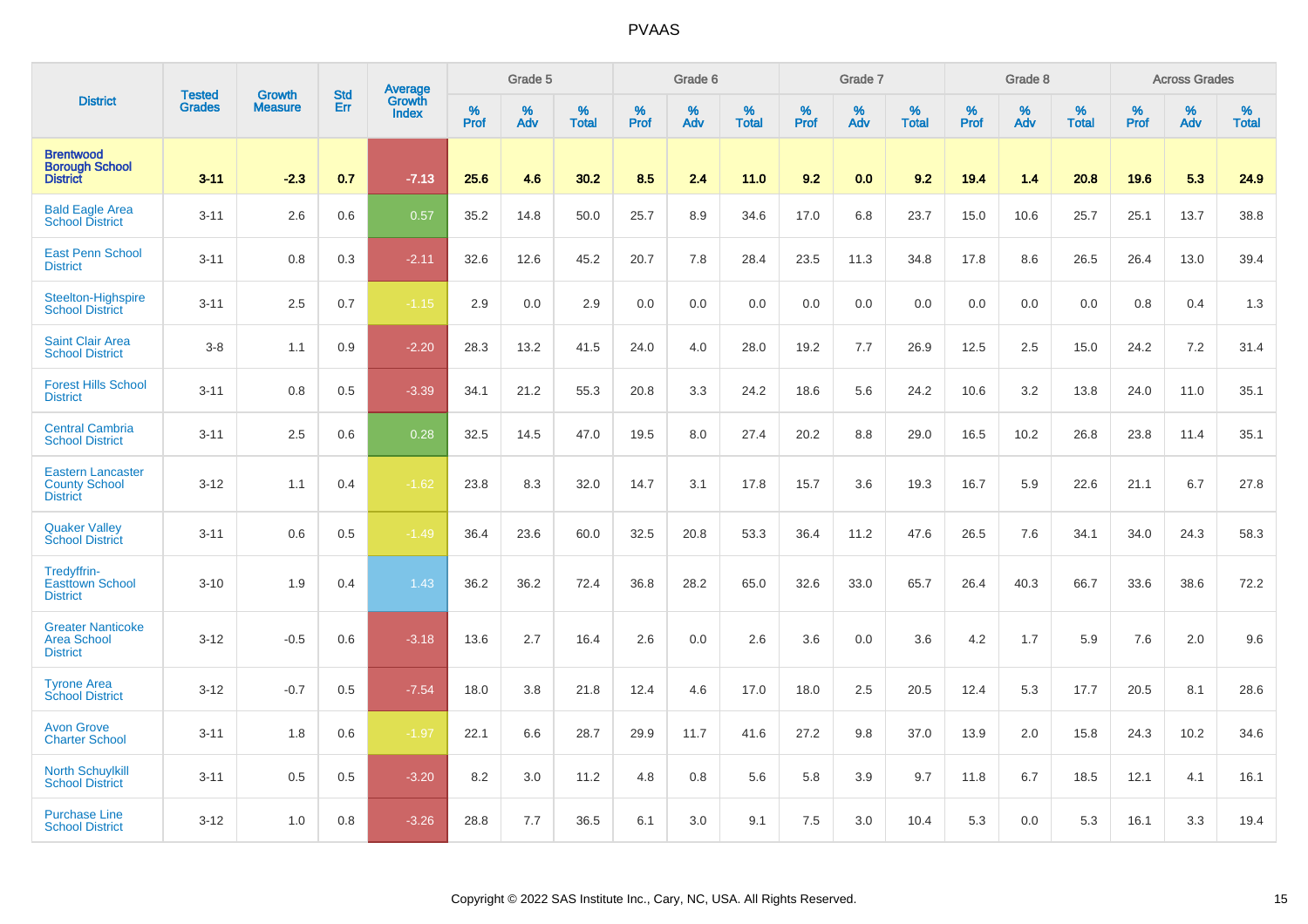|                                                              |                                |                                 | <b>Std</b> | Average                |              | Grade 5  |                   |           | Grade 6  |                   |              | Grade 7  |                   |           | Grade 8  |                   |           | <b>Across Grades</b> |                   |
|--------------------------------------------------------------|--------------------------------|---------------------------------|------------|------------------------|--------------|----------|-------------------|-----------|----------|-------------------|--------------|----------|-------------------|-----------|----------|-------------------|-----------|----------------------|-------------------|
| <b>District</b>                                              | <b>Tested</b><br><b>Grades</b> | <b>Growth</b><br><b>Measure</b> | Err        | Growth<br><b>Index</b> | $\%$<br>Prof | %<br>Adv | %<br><b>Total</b> | %<br>Prof | %<br>Adv | %<br><b>Total</b> | $\%$<br>Prof | %<br>Adv | %<br><b>Total</b> | %<br>Prof | %<br>Adv | %<br><b>Total</b> | %<br>Prof | %<br>Adv             | %<br><b>Total</b> |
| <b>Brentwood</b><br><b>Borough School</b><br><b>District</b> | $3 - 11$                       | $-2.3$                          | 0.7        | $-7.13$                | 25.6         | 4.6      | 30.2              | 8.5       | 2.4      | 11.0              | 9.2          | 0.0      | 9.2               | 19.4      | 1.4      | 20.8              | 19.6      | 5.3                  | 24.9              |
| <b>Souderton Charter</b><br>School<br>Collaborative          | $3-8$                          | 4.0                             | 1.3        | 0.24                   | 51.8         | 22.2     | 74.1              | 44.0      | 24.0     | 68.0              | 28.6         | 38.1     | 66.7              | 41.2      | 11.8     | 52.9              | 40.1      | 26.8                 | 66.9              |
| <b>Meyersdale Area</b><br><b>School District</b>             | $3 - 11$                       | 1.9                             | 0.8        | $-3.56$                | 35.2         | 9.3      | 44.4              | 26.6      | 15.6     | 42.2              | 18.9         | 0.0      | 18.9              | 11.9      | 8.5      | 20.3              | 24.6      | 9.4                  | 34.0              |
| <b>Neshaminy School</b><br><b>District</b>                   | $3 - 11$                       | $-0.6$                          | 0.3        | $-9.31$                | 26.6         | 8.4      | 35.0              | 18.4      | 3.5      | 21.9              | 21.1         | 6.5      | 27.6              | 17.0      | 5.4      | 22.4              | 24.8      | 10.8                 | 35.6              |
| <b>Penncrest School</b><br><b>District</b>                   | $3 - 11$                       | 1.8                             | 0.4        | 0.48                   | 19.7         | 6.2      | 25.8              | 21.6      | 1.8      | 23.4              | 17.5         | 5.0      | 22.5              | 17.1      | 3.5      | 20.6              | 22.0      | 5.3                  | 27.3              |
| <b>Southeast Delco</b><br><b>School District</b>             | $3 - 10$                       | $-0.4$                          | 0.6        | $-3.66$                | 3.3          | 1.7      | 5.0               | 1.8       | 0.0      | 1.8               | 3.0          | 0.8      | 3.8               | 6.9       | 0.8      | 7.7               | 5.7       | 0.7                  | 6.3               |
| <b>Montgomery Area</b><br><b>School District</b>             | $3 - 11$                       | 0.8                             | 0.8        | $-3.09$                | 25.7         | 10.8     | 36.5              | 29.0      | 30.6     | 59.7              | 33.3         | 6.9      | 40.3              | 17.2      | 1.7      | 19.0              | 28.4      | 13.2                 | 41.6              |
| <b>Shenango Area</b><br><b>School District</b>               | $3 - 11$                       | 0.1                             | 0.7        | $-3.40$                | 25.0         | 7.1      | 32.1              | 40.4      | 8.8      | 49.1              | 16.5         | 1.0      | 17.5              | 14.4      | 1.1      | 15.6              | 22.5      | 7.6                  | 30.1              |
| <b>Hermitage School</b><br><b>District</b>                   | $3 - 12$                       | 1.0                             | 0.5        | $-3.77$                | 39.7         | 7.8      | 47.5              | 34.3      | 21.7     | 55.9              | 30.8         | 19.6     | 50.4              | 26.2      | 4.1      | 30.3              | 33.8      | 16.8                 | 50.6              |
| <b>Derry Area School</b><br><b>District</b>                  | $3 - 11$                       | $-0.6$                          | 0.6        | $-6.84$                | 21.3         | 14.8     | 36.1              | 32.5      | 13.0     | 45.5              | 11.9         | 6.8      | 18.6              | 10.2      | 6.5      | 16.7              | 23.2      | 13.2                 | 36.4              |
| <b>Montrose Area</b><br><b>School District</b>               | $3 - 10$                       | 1.4                             | 0.7        | $-0.85$                | 19.4         | 19.4     | 38.8              | 27.2      | 4.4      | 31.5              | 25.0         | 4.4      | 29.4              | 14.5      | 2.4      | 16.9              | 24.4      | 7.4                  | 31.8              |
| <b>Cameron County</b><br><b>School District</b>              | $3 - 12$                       | 1.0                             | 1.0        | $-3.11$                | 48.4         | 0.0      | 48.4              | 29.0      | 2.6      | 31.6              | 7.3          | 2.4      | 9.8               | 13.5      | 0.0      | 13.5              | 30.3      | 6.8                  | 37.2              |
| <b>Mastery Charter</b><br>School-Mann<br><b>Campus</b>       | $3-6$                          | 1.8                             | 1.6        | $-1.82$                | 4.0          | 4.0      | 8.0               | 5.4       | 2.7      | 8.1               |              |          |                   |           |          |                   | 2.2       | 1.4                  | 3.6               |
| <b>Mastery Charter</b><br>School - Thomas<br>Campus          | $3 - 10$                       | 1.5                             | 0.9        | $-1.26$                | 10.8         | 0.0      | 10.8              | 7.1       | 2.4      | 9.5               | 7.0          | 0.0      | 7.0               | 2.2       | 0.0      | 2.2               | 8.6       | 0.8                  | 9.4               |
| <b>Universal Bluford</b><br><b>Charter School</b>            | $3-6$                          | 4.8                             | 1.4        | 1.60                   | 4.4          | 0.0      | 4.4               | 2.7       | 0.0      | 2.7               |              |          |                   |           |          |                   | 4.3       | 0.0                  | 4.3               |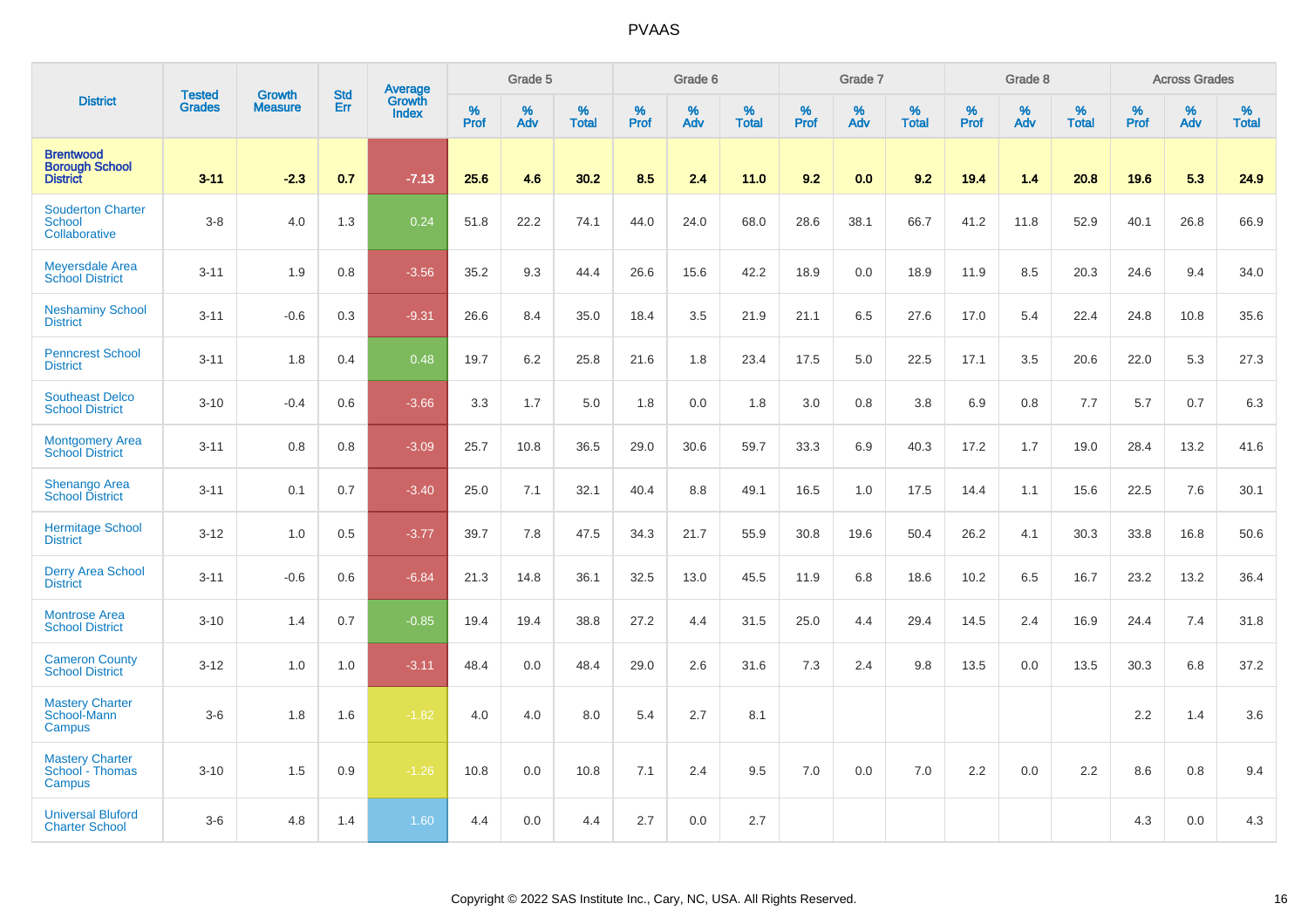|                                                                                            | <b>Tested</b> | <b>Growth</b>  | <b>Std</b> | <b>Average</b>         |           | Grade 5  |                   |           | Grade 6  |                   |           | Grade 7  |                   |           | Grade 8  |                   |           | <b>Across Grades</b> |                   |
|--------------------------------------------------------------------------------------------|---------------|----------------|------------|------------------------|-----------|----------|-------------------|-----------|----------|-------------------|-----------|----------|-------------------|-----------|----------|-------------------|-----------|----------------------|-------------------|
| <b>District</b>                                                                            | <b>Grades</b> | <b>Measure</b> | Err        | Growth<br><b>Index</b> | %<br>Prof | %<br>Adv | %<br><b>Total</b> | %<br>Prof | %<br>Adv | %<br><b>Total</b> | %<br>Prof | %<br>Adv | %<br><b>Total</b> | %<br>Prof | %<br>Adv | %<br><b>Total</b> | %<br>Prof | %<br>Adv             | %<br><b>Total</b> |
| <b>Brentwood</b><br><b>Borough School</b><br><b>District</b>                               | $3 - 11$      | $-2.3$         | 0.7        | $-7.13$                | 25.6      | 4.6      | 30.2              | 8.5       | 2.4      | 11.0              | 9.2       | 0.0      | 9.2               | 19.4      | 1.4      | 20.8              | 19.6      | 5.3                  | 24.9              |
| <b>Reading School</b><br><b>District</b>                                                   | $3 - 11$      | 0.0            | 0.4        | $-3.46$                | 3.8       | 1.2      | 5.0               | 1.5       | 0.2      | 1.8               | 1.9       | 0.0      | 1.9               | 1.5       | 0.4      | 1.9               | 3.6       | 1.1                  | 4.7               |
| <b>Phoenixville Area</b><br><b>School District</b>                                         | $3 - 11$      | $-3.6$         | 0.4        | $-8.80$                | 37.1      | 16.7     | 53.8              | 17.6      | 8.6      | 26.1              | 18.6      | 3.8      | 22.5              | 13.4      | 3.6      | 17.0              | 25.5      | 11.8                 | 37.3              |
| Jefferson-Morgan<br><b>School District</b>                                                 | $3 - 10$      | $-0.4$         | 0.8        | $-9.21$                | 7.1       | 1.4      | 8.6               | 23.6      | 0.0      | 23.6              | 10.9      | 3.6      | 14.6              | 24.4      | 2.2      | 26.7              | 17.1      | 4.8                  | 21.9              |
| <b>West Middlesex</b><br><b>Area School</b><br><b>District</b>                             | $3 - 10$      | 0.9            | 0.9        | $-3.00$                | 21.7      | 21.7     | 43.5              | 39.3      | 4.9      | 44.3              | 30.0      | 2.0      | 32.0              | 7.1       | 0.0      | 7.1               | 30.3      | 7.4                  | 37.7              |
| <b>Central Dauphin</b><br><b>School District</b>                                           | $3 - 11$      | $-0.5$         | 0.2        | $-8.54$                | 22.0      | 11.6     | 33.6              | 14.9      | 2.6      | 17.4              | 14.8      | 7.0      | 21.8              | 12.5      | 4.2      | 16.7              | 19.3      | 7.8                  | 27.1              |
| The Philadelphia<br><b>Charter School for</b><br><b>Arts and Sciences</b><br>at HR Edmunds | $3-8$         | 1.7            | 0.6        | $-3.09$                | 6.4       | 0.0      | 6.4               | 0.0       | 0.0      | 0.0               | 2.1       | 0.0      | 2.1               | 2.2       | 0.0      | 2.2               | 2.1       | 0.2                  | 2.3               |
| <b>Council Rock</b><br><b>School District</b>                                              | $3 - 11$      | $-0.6$         | 0.2        | $-8.11$                | 30.5      | 16.8     | 47.3              | 33.6      | 14.1     | 47.6              | 27.3      | 16.1     | 43.4              | 21.3      | 13.1     | 34.4              | 31.0      | 18.6                 | 49.7              |
| <b>Riverside Beaver</b><br><b>County School</b><br><b>District</b>                         | $3 - 11$      | 1.0            | 0.6        | $-1.56$                | 21.9      | 12.5     | 34.4              | 23.8      | 4.0      | 27.7              | 22.8      | 10.1     | 32.9              | 25.5      | 3.2      | 28.7              | 28.3      | 10.4                 | 38.7              |
| <b>Hopewell Area</b><br><b>School District</b>                                             | $3 - 11$      | $-1.6$         | 0.5        | $-8.65$                | 31.1      | 8.2      | 39.3              | 28.6      | 11.8     | 40.3              | 18.7      | 4.5      | 23.1              | 12.5      | 2.5      | 15.0              | 23.5      | 8.4                  | 32.0              |
| <b>Penns Manor Area</b><br><b>School District</b>                                          | $3 - 12$      | 1.5            | 0.8        | $-3.66$                | 12.7      | 4.8      | 17.5              | 14.6      | 0.0      | 14.6              | 18.5      | 1.8      | 20.4              | 16.7      | 8.3      | 25.0              | 19.0      | 3.6                  | 22.6              |
| Philadelphia<br><b>Performing Arts</b><br><b>Charter School</b>                            | $3-9$         | $-0.4$         | 0.7        | $-4.79$                | 19.2      | 9.0      | 28.2              | 19.6      | 3.6      | 23.2              | 23.0      | 14.9     | 37.9              | 18.0      | 8.0      | 26.0              | 25.2      | 9.7                  | 34.9              |
| <b>Clarion-Limestone</b><br><b>Area School</b><br><b>District</b>                          | $3 - 12$      | $-1.1$         | 0.9        | $-4.72$                | 40.0      | 27.3     | 67.3              | 36.5      | 5.8      | 42.3              | 27.9      | 11.6     | 39.5              | 7.8       | 3.9      | 11.8              | 28.4      | 13.2                 | 41.6              |
| Northeastern York<br><b>School District</b>                                                | $3 - 11$      | 1.4            | 0.4        | $-0.40$                | 32.1      | 13.8     | 46.0              | 21.2      | 8.1      | 29.3              | 21.9      | 6.0      | 27.9              | 29.2      | 15.0     | 44.1              | 27.8      | 13.2                 | 41.0              |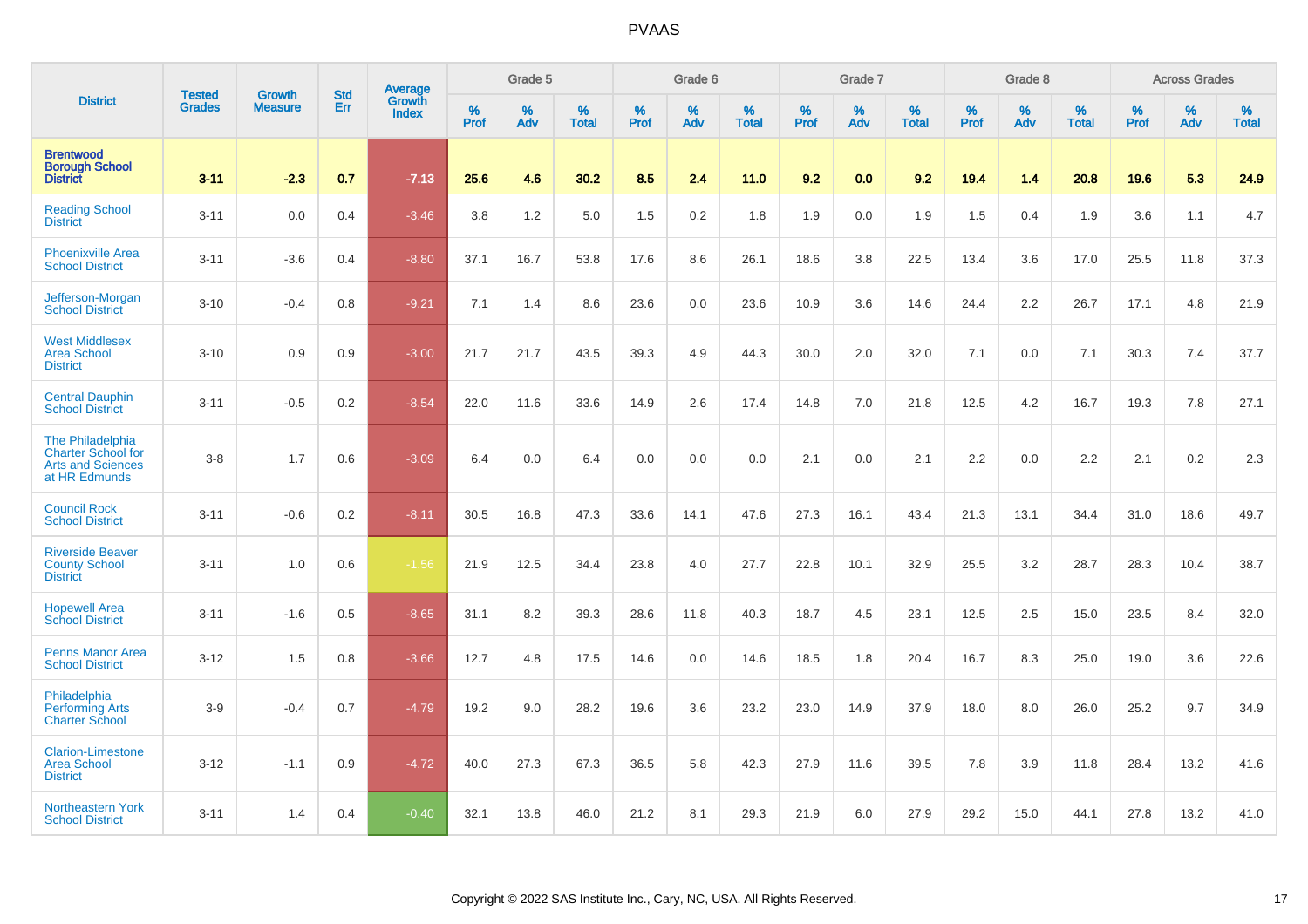|                                                                           | <b>Tested</b> | <b>Growth</b>  | <b>Std</b> | Average                |                     | Grade 5  |                   |                     | Grade 6  |                   |                     | Grade 7     |                   |           | Grade 8  |                   |                  | <b>Across Grades</b> |                   |
|---------------------------------------------------------------------------|---------------|----------------|------------|------------------------|---------------------|----------|-------------------|---------------------|----------|-------------------|---------------------|-------------|-------------------|-----------|----------|-------------------|------------------|----------------------|-------------------|
| <b>District</b>                                                           | <b>Grades</b> | <b>Measure</b> | <b>Err</b> | Growth<br><b>Index</b> | $\%$<br><b>Prof</b> | %<br>Adv | %<br><b>Total</b> | $\%$<br><b>Prof</b> | %<br>Adv | %<br><b>Total</b> | $\%$<br><b>Prof</b> | $\%$<br>Adv | %<br><b>Total</b> | %<br>Prof | %<br>Adv | %<br><b>Total</b> | %<br><b>Prof</b> | %<br>Adv             | %<br><b>Total</b> |
| <b>Brentwood</b><br><b>Borough School</b><br><b>District</b>              | $3 - 11$      | $-2.3$         | 0.7        | $-7.13$                | 25.6                | 4.6      | 30.2              | 8.5                 | 2.4      | 11.0              | 9.2                 | 0.0         | 9.2               | 19.4      | $1.4$    | 20.8              | 19.6             | 5.3                  | 24.9              |
| <b>Keystone Central</b><br><b>School District</b>                         | $3 - 11$      | 1.5            | 0.4        | $-0.32$                | 18.6                | 8.5      | 27.1              | 20.9                | 8.6      | 29.5              | 10.9                | 3.3         | 14.1              | 10.5      | 2.2      | 12.6              | 19.2             | 8.0                  | 27.2              |
| <b>Mohawk Area</b><br><b>School District</b>                              | $3 - 11$      | 1.9            | 0.6        | $-2.13$                | 26.2                | 4.8      | 31.1              | 19.2                | 13.8     | 33.0              | 27.4                | 11.8        | 39.2              | 22.8      | 8.7      | 31.5              | 27.0             | 10.4                 | 37.4              |
| <b>Provident Charter</b><br><b>School</b>                                 | $3-8$         | 3.6            | 1.0        | 0.77                   | 4.4                 | 2.2      | 6.5               | 10.5                | 0.0      | 10.5              | 9.1                 | 0.0         | 9.1               | 0.0       | 3.3      | 3.3               | 9.2              | 2.5                  | 11.7              |
| Lackawanna Trail<br><b>School District</b>                                | $3 - 10$      | 1.4            | 0.7        | $-0.68$                | 21.8                | 9.1      | 30.9              | 34.3                | 10.4     | 44.8              | 12.7                | 11.3        | 23.9              | 11.8      | 6.6      | 18.4              | 24.2             | 11.5                 | 35.8              |
| <b>United School</b><br><b>District</b>                                   | $3 - 11$      | 0.3            | 0.8        | $-2.89$                | 27.0                | 1.6      | 28.6              | 31.8                | 12.7     | 44.4              | 29.2                | 10.8        | 40.0              | 20.9      | 9.0      | 29.8              | 28.1             | 9.4                  | 37.5              |
| <b>Stroudsburg Area</b><br><b>School District</b>                         | $3 - 11$      | $-0.2$         | 0.4        | $-2.45$                | 17.5                | 9.2      | 26.8              | 18.8                | 4.9      | 23.8              | 21.6                | 2.7         | 24.3              | 15.4      | 1.8      | 17.1              | 20.2             | 6.4                  | 26.6              |
| <b>Brentwood</b><br><b>Borough School</b><br><b>District</b>              | 3.11          | $-2.3$         | 0.7        | $-7.13$                | 25.6                | 4.6      | 30.2              | 8.5                 | 2.4      | 11.0              | 9.2                 | 0.0         | 9.2               | 19.4      | 1.4      | 20.8              | 19.6             | 5.3                  | 24.9              |
| <b>Robert Benjamin</b><br><b>Wiley Community</b><br><b>Charter School</b> | $3-8$         | 2.8            | 0.8        | $-0.20$                | 7.0                 | 2.3      | 9.3               | 0.0                 | 0.0      | 0.0               | 7.3                 | 0.0         | 7.3               | 4.4       | 0.0      | 4.4               | 5.7              | 1.7                  | 7.4               |
| <b>Mount Carmel</b><br><b>Area School</b><br><b>District</b>              | $3 - 11$      | 0.2            | 0.6        | $-3.16$                | 10.8                | 2.7      | 13.5              | 12.5                | 7.1      | 19.6              | 13.6                | 3.6         | 17.3              | 8.8       | 2.6      | 11.5              | 12.2             | 4.5                  | 16.7              |
| <b>Berlin</b><br><b>Brothersvalley</b><br><b>School District</b>          | $3 - 11$      | 2.2            | 0.8        | $-0.74$                | 34.0                | 15.1     | 49.1              | 21.2                | 3.0      | 24.2              | 30.8                | 3.8         | 34.6              | 18.8      | 8.3      | 27.1              | 25.8             | 10.8                 | 36.6              |
| <b>Williams Valley</b><br><b>School District</b>                          | $3 - 11$      | 0.1            | 0.8        | $-5.13$                | 31.8                | 6.8      | 38.6              | 5.2                 | 0.0      | 5.2               | 8.0                 | 1.3         | 9.3               | 9.4       | 1.6      | 10.9              | 12.8             | 1.6                  | 14.4              |
| <b>Tuscarora School</b><br><b>District</b>                                | $3 - 11$      | $-2.4$         | 0.5        | $-10.61$               | 16.5                | 7.4      | 23.9              | 11.3                | 2.7      | 14.0              | 13.4                | 4.5         | 17.9              | 11.0      | 2.1      | 13.1              | 17.7             | 6.0                  | 23.6              |
| <b>Norwin School</b><br><b>District</b>                                   | $3 - 11$      | $-0.5$         | 0.3        | $-5.18$                | 31.7                | 25.2     | 56.9              | 37.2                | 20.7     | 58.0              | 42.6                | 14.9        | 57.4              | 32.4      | 5.4      | 37.7              | 36.5             | 21.0                 | 57.4              |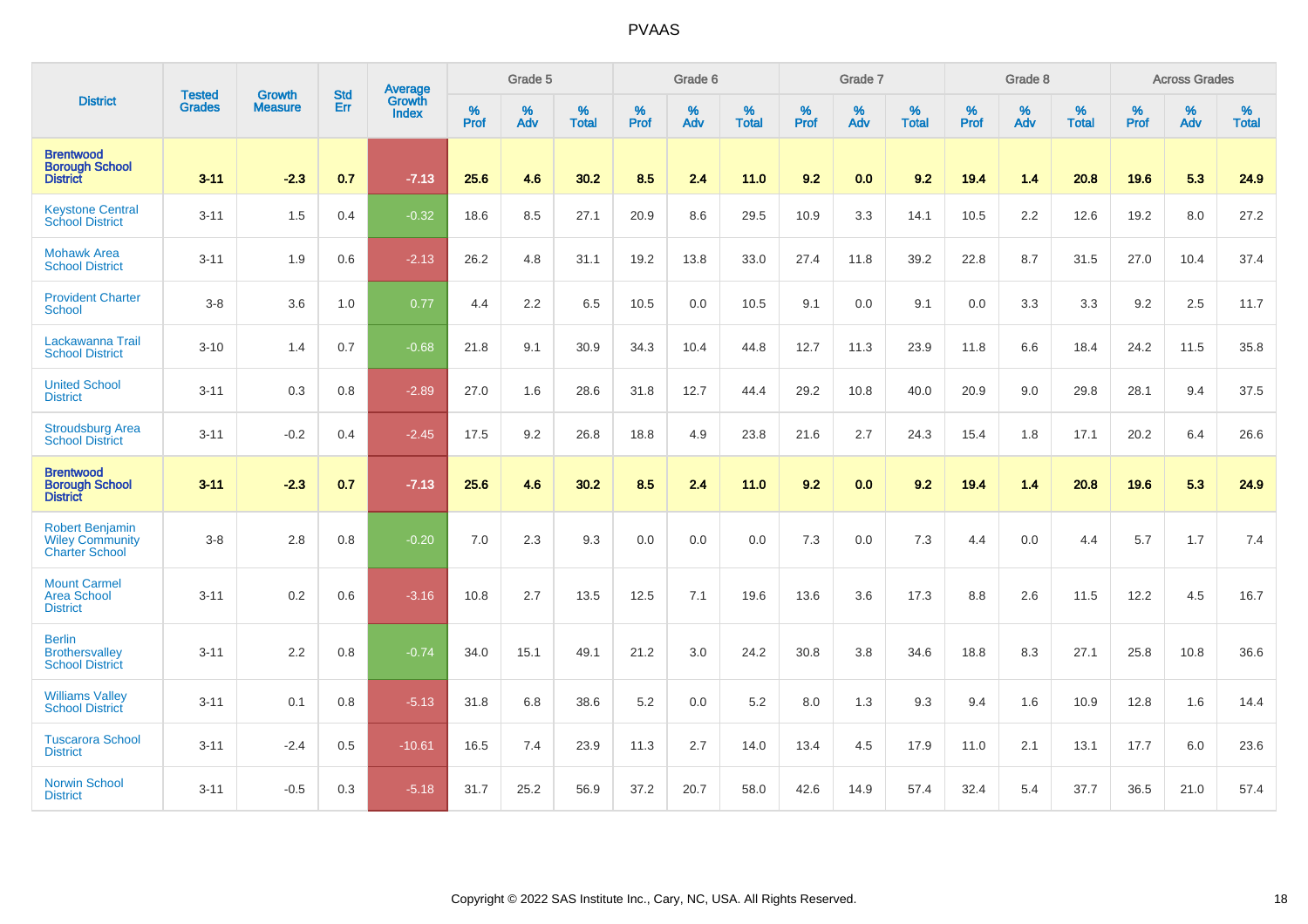|                                                                | <b>Tested</b> | <b>Growth</b>  | <b>Std</b> | Average                |              | Grade 5  |                   |           | Grade 6  |                   |           | Grade 7  |                   |           | Grade 8  |                   |           | <b>Across Grades</b> |                   |
|----------------------------------------------------------------|---------------|----------------|------------|------------------------|--------------|----------|-------------------|-----------|----------|-------------------|-----------|----------|-------------------|-----------|----------|-------------------|-----------|----------------------|-------------------|
| <b>District</b>                                                | <b>Grades</b> | <b>Measure</b> | Err        | Growth<br><b>Index</b> | $\%$<br>Prof | %<br>Adv | %<br><b>Total</b> | %<br>Prof | %<br>Adv | %<br><b>Total</b> | %<br>Prof | %<br>Adv | %<br><b>Total</b> | %<br>Prof | %<br>Adv | %<br><b>Total</b> | %<br>Prof | $\%$<br>Adv          | %<br><b>Total</b> |
| <b>Brentwood</b><br><b>Borough School</b><br><b>District</b>   | $3 - 11$      | $-2.3$         | 0.7        | $-7.13$                | 25.6         | 4.6      | 30.2              | 8.5       | 2.4      | 11.0              | 9.2       | 0.0      | 9.2               | 19.4      | 1.4      | 20.8              | 19.6      | 5.3                  | 24.9              |
| <b>Aspira Bilingual</b><br><b>Cyber Charter</b><br>School      | $3 - 11$      | 4.2            | 1.5        | 0.16                   |              |          |                   | 0.0       | 0.0      | 0.0               | 0.0       | 0.0      | 0.0               | 0.0       | 0.0      | 0.0               | 1.6       | 0.0                  | 1.6               |
| Annville-Cleona<br><b>School District</b>                      | $3 - 12$      | 0.4            | 0.6        | $-1.17$                | 33.8         | 12.5     | 46.2              | 16.7      | 2.1      | 18.8              | 29.1      | 11.8     | 40.9              | 27.8      | 9.3      | 37.0              | 27.5      | 9.4                  | 36.9              |
| <b>Tacony Academy</b><br><b>Charter School</b>                 | $3 - 11$      | $-3.3$         | 0.8        | $-9.10$                | 4.1          | 1.4      | 5.5               | 2.9       | 0.0      | 2.9               | 6.8       | 0.0      | 6.8               | 5.7       | 2.9      | 8.6               | 5.0       | 1.0                  | 6.0               |
| <b>Southern Tioga</b><br><b>School District</b>                | $3 - 11$      | 0.3            | 0.6        | $-1.63$                | 23.7         | 1.0      | 24.7              | 17.9      | 1.9      | 19.8              | 8.0       | 2.2      | 10.2              | 10.8      | 2.5      | 13.3              | 18.0      | 4.1                  | 22.1              |
| <b>Daniel Boone Area</b><br><b>School District</b>             | $3 - 12$      | $-1.1$         | 0.5        | $-6.60$                | 27.2         | 11.1     | 38.3              | 28.7      | 6.6      | 35.4              | 18.6      | 7.8      | 26.4              | 13.8      | 2.4      | 16.2              | 25.4      | 7.1                  | 32.4              |
| <b>Trinity Area School</b><br><b>District</b>                  | $3 - 11$      | $-4.0$         | 0.4        | $-10.66$               | 35.4         | 13.4     | 48.9              | 20.9      | 3.2      | 24.1              | 21.5      | 8.0      | 29.5              | 15.3      | 3.2      | 18.6              | 25.6      | 9.6                  | 35.2              |
| <b>KIPP Philadelphia</b><br><b>Charter School</b>              | $3 - 8$       | 0.0            | 0.9        | $-1.89$                | 2.0          | 0.0      | 2.0               | 0.0       | 0.0      | 0.0               | 2.6       | 0.0      | 2.6               | 6.8       | 0.0      | 6.8               | 3.6       | 0.0                  | 3.6               |
| Penn-Trafford<br><b>School District</b>                        | $3 - 11$      | $-3.6$         | 0.4        | $-10.63$               | 40.3         | 24.6     | 64.9              | 36.1      | 20.9     | 57.0              | 33.3      | 18.7     | 52.0              | 19.3      | 3.7      | 23.0              | 34.4      | 21.1                 | 55.5              |
| <b>Upper Merion Area</b><br><b>School District</b>             | $3 - 11$      | $-1.3$         | 0.4        | $-5.62$                | 34.4         | 16.7     | 51.1              | 27.9      | 11.7     | 39.6              | 26.4      | 7.1      | 33.5              | 11.7      | 7.8      | 19.4              | 26.8      | 17.0                 | 43.8              |
| <b>Vision Academy</b><br><b>Charter School</b>                 | $3 - 8$       | 1.7            | 1.1        | $-2.66$                | 11.1         | 0.0      | 11.1              | 0.0       | 0.0      | 0.0               | 2.9       | 2.9      | 5.9               | 9.5       | 4.8      | 14.3              | 6.4       | 1.6                  | 8.0               |
| Environmental<br><b>Charter School At</b><br><b>Frick Park</b> | $3-9$         | $-0.2$         | 0.7        | $-4.61$                | 18.2         | 10.4     | 28.6              | 17.0      | 4.3      | 21.3              | 16.3      | 10.9     | 27.2              | 10.0      | 4.3      | 14.3              | 22.6      | 13.4                 | 36.0              |
| <b>Jeannette City</b><br><b>School District</b>                | $3 - 11$      | 3.0            | 0.8        | $-1.30$                | 12.5         | 0.0      | 12.5              | 22.6      | 1.9      | 24.5              | 12.9      | 4.8      | 17.7              | 15.4      | 3.8      | 19.2              | 16.1      | 3.6                  | 19.7              |
| Claysburg-Kimmel<br><b>School District</b>                     | $3 - 11$      | 3.0            | 0.8        | $-1.56$                | 29.7         | 6.2      | 35.9              | 30.0      | 2.0      | 32.0              | 21.8      | 1.8      | 23.6              | 10.5      | 1.8      | 12.3              | 24.4      | 5.7                  | 30.1              |
| <b>Philadelphia City</b><br><b>School District</b>             | $3 - 12$      | $-0.5$         | 0.2        | $-9.02$                | 8.4          | 4.9      | 13.3              | 9.6       | 3.1      | 12.7              | 10.6      | 4.5      | 15.1              | 5.0       | 4.4      | 9.4               | 9.8       | 5.2                  | 15.0              |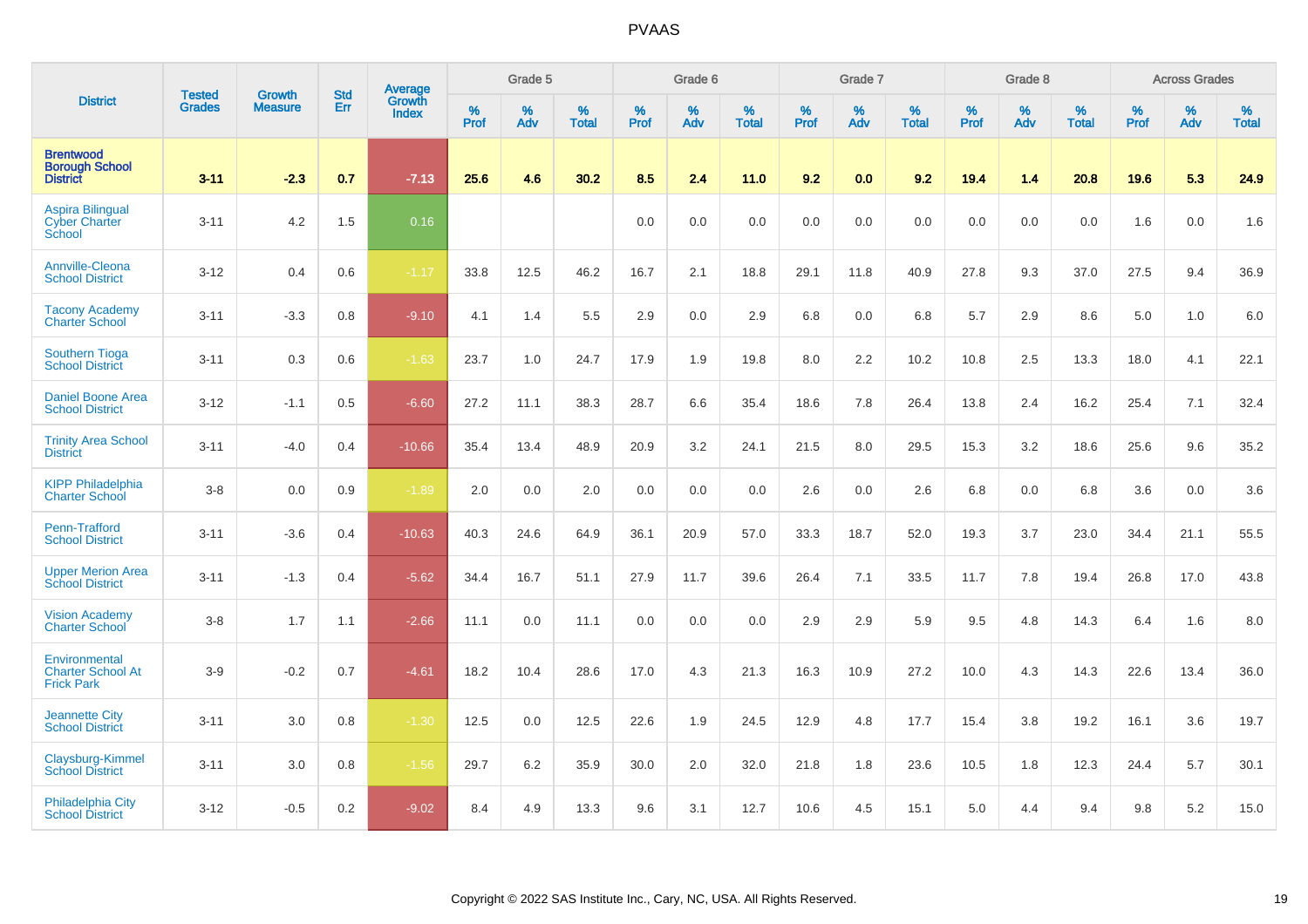|                                                              | <b>Tested</b> | <b>Growth</b>  | <b>Std</b> | Average                |                  | Grade 5  |                   |           | Grade 6  |                   |           | Grade 7  |                   |           | Grade 8  |                   |           | <b>Across Grades</b> |                   |
|--------------------------------------------------------------|---------------|----------------|------------|------------------------|------------------|----------|-------------------|-----------|----------|-------------------|-----------|----------|-------------------|-----------|----------|-------------------|-----------|----------------------|-------------------|
| <b>District</b>                                              | <b>Grades</b> | <b>Measure</b> | Err        | Growth<br><b>Index</b> | %<br><b>Prof</b> | %<br>Adv | %<br><b>Total</b> | %<br>Prof | %<br>Adv | %<br><b>Total</b> | %<br>Prof | %<br>Adv | %<br><b>Total</b> | %<br>Prof | %<br>Adv | %<br><b>Total</b> | %<br>Prof | %<br>Adv             | %<br><b>Total</b> |
| <b>Brentwood</b><br><b>Borough School</b><br><b>District</b> | $3 - 11$      | $-2.3$         | 0.7        | $-7.13$                | 25.6             | 4.6      | 30.2              | 8.5       | 2.4      | 11.0              | 9.2       | 0.0      | 9.2               | 19.4      | 1.4      | 20.8              | 19.6      | 5.3                  | 24.9              |
| <b>Canton Area</b><br><b>School District</b>                 | $3 - 11$      | $-0.5$         | 0.8        | $-3.78$                | 34.6             | 11.5     | 46.2              | 32.3      | 3.2      | 35.5              | 9.1       | 1.8      | 10.9              | 4.8       | 0.0      | 4.8               | 23.4      | 6.2                  | 29.6              |
| Quakertown<br><b>Community School</b><br><b>District</b>     | $3 - 12$      | $-0.7$         | 0.3        | $-4.36$                | 31.8             | 16.7     | 48.5              | 31.0      | 7.5      | 38.4              | 17.8      | 8.4      | 26.2              | 21.0      | 9.1      | 30.1              | 26.2      | 12.7                 | 38.9              |
| <b>Dallastown Area</b><br><b>School District</b>             | $3 - 11$      | 0.6            | 0.3        | $-1.13$                | 25.8             | 13.0     | 38.8              | 31.1      | 11.5     | 42.6              | 23.7      | 7.8      | 31.6              | 19.0      | 9.4      | 28.4              | 27.7      | 14.8                 | 42.4              |
| Agora Cyber<br><b>Charter School</b>                         | $3 - 11$      | $-0.3$         | 0.6        | $-3.35$                | 9.8              | 2.0      | 11.8              | 7.8       | 0.7      | 8.5               | 6.2       | 2.1      | 8.3               | 3.3       | 1.3      | 4.6               | 9.7       | 2.4                  | 12.1              |
| <b>Young Scholars</b><br><b>Charter School</b>               | $6 - 8$       | 2.6            | $0.8\,$    | 0.61                   |                  |          |                   | 1.8       | 0.0      | 1.8               | 4.6       | 0.0      | 4.6               | 0.0       | 0.0      | 0.0               | 2.0       | 0.0                  | $2.0\,$           |
| <b>Fairview School</b><br><b>District</b>                    | $3 - 11$      | $-0.6$         | 0.5        | $-5.85$                | 31.8             | 12.7     | 44.4              | 24.8      | 11.3     | 36.1              | 29.4      | 11.6     | 41.1              | 30.8      | 12.0     | 42.9              | 32.4      | 15.4                 | 47.7              |
| <b>Carlisle Area</b><br><b>School District</b>               | $3 - 11$      | 0.5            | 0.4        | $-2.01$                | 22.0             | 8.3      | 30.3              | 20.5      | 3.3      | 23.8              | 18.9      | 7.6      | 26.5              | 11.6      | 5.6      | 17.1              | 21.3      | 7.2                  | 28.5              |
| <b>Freire Charter</b><br>School                              | $5 - 11$      | 1.2            | 0.6        | $-3.49$                | 0.0              | 0.0      | 0.0               | 1.5       | 0.0      | 1.5               | 3.0       | 0.0      | 3.0               | 7.6       | 0.0      | 7.6               | 3.3       | 0.0                  | 3.3               |
| <b>Bethlehem Area</b><br><b>School District</b>              | $3 - 11$      | 0.4            | 0.4        | $-2.32$                | 16.6             | 11.7     | 28.3              | 13.0      | 2.9      | 15.9              | 14.3      | 5.3      | 19.6              | 9.9       | 3.9      | 13.8              | 18.1      | 8.8                  | 26.8              |
| <b>Slippery Rock Area</b><br><b>School District</b>          | $3 - 11$      | 1.4            | 0.5        | $-1.31$                | 37.0             | 20.5     | 57.5              | 28.6      | 26.3     | 54.9              | 26.4      | 13.2     | 39.7              | 26.2      | 10.3     | 36.5              | 32.4      | 20.5                 | 53.0              |
| <b>Halifax Area</b><br><b>School District</b>                | $3 - 11$      | 0.1            | 0.7        | $-1.68$                | 26.8             | 14.1     | 40.8              | 18.5      | 3.7      | 22.2              | 9.1       | 3.9      | 13.0              | 5.3       | 1.3      | 6.6               | 17.3      | 7.4                  | 24.8              |
| <b>Millersburg Area</b><br><b>School District</b>            | $3 - 11$      | $-2.3$         | 0.8        | $-6.01$                | 37.2             | 19.6     | 56.9              | 15.1      | 3.8      | 18.9              | 18.8      | 1.6      | 20.3              | 8.1       | 1.6      | 9.7               | 23.6      | 9.2                  | 32.8              |
| <b>Central Fulton</b><br><b>School District</b>              | $3 - 11$      | $-0.7$         | 0.8        | $-3.78$                | 30.3             | 6.6      | 36.8              | 15.9      | 1.4      | 17.4              | 13.0      | 14.5     | 27.5              | 12.7      | 14.6     | 27.3              | 24.6      | 8.3                  | 32.8              |
| <b>Bloomsburg Area</b><br><b>School District</b>             | $3 - 10$      | 1.2            | 0.6        | $-0.92$                | 25.0             | 13.0     | 38.0              | 16.7      | 3.3      | 20.0              | 14.7      | 3.9      | 18.6              | 16.8      | 9.9      | 26.7              | 21.5      | 8.7                  | 30.2              |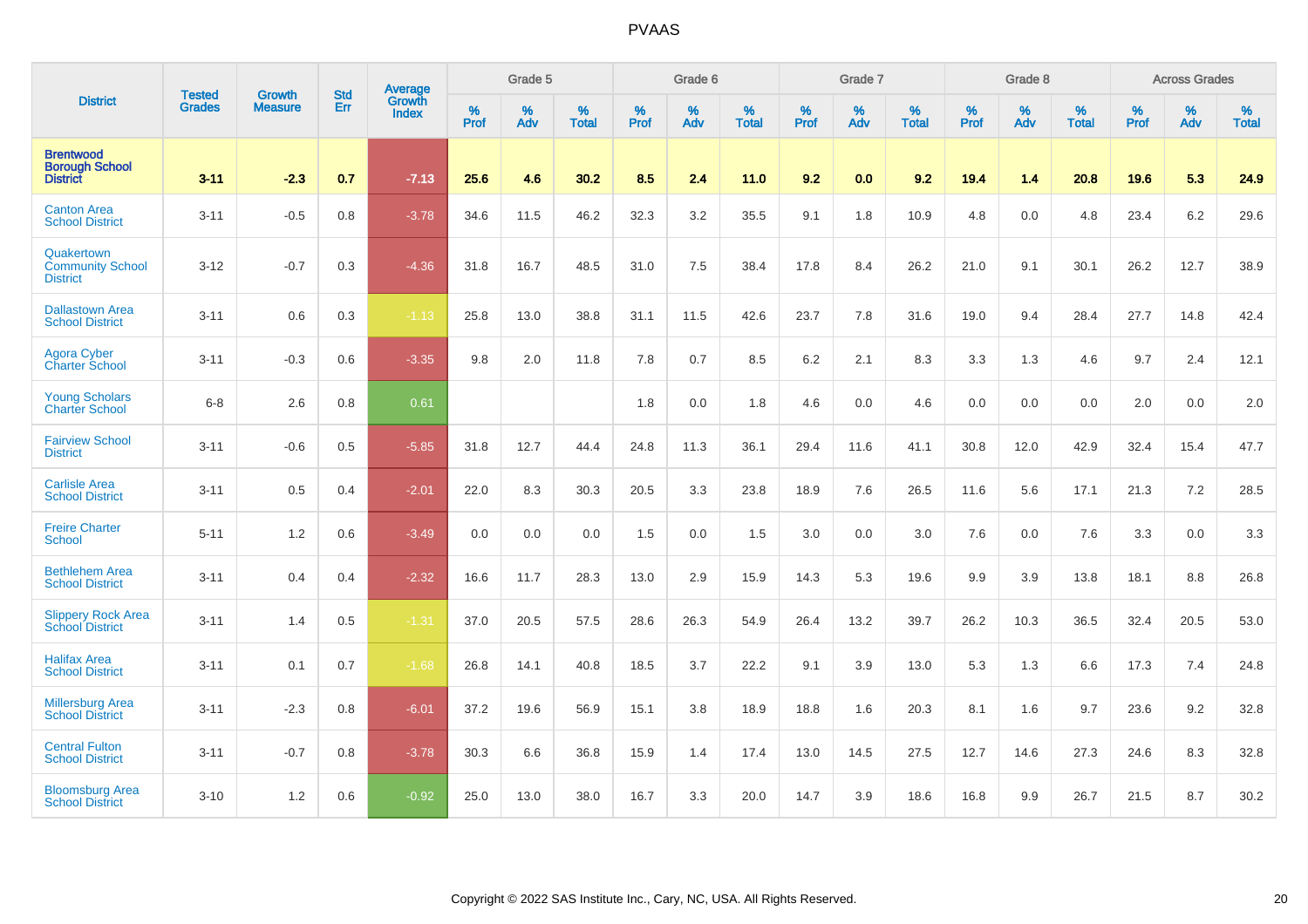|                                                                |                                |                                 | <b>Std</b> | Average                |              | Grade 5  |                   |           | Grade 6  |                   |           | Grade 7  |                   |           | Grade 8  |                   |           | <b>Across Grades</b> |                   |
|----------------------------------------------------------------|--------------------------------|---------------------------------|------------|------------------------|--------------|----------|-------------------|-----------|----------|-------------------|-----------|----------|-------------------|-----------|----------|-------------------|-----------|----------------------|-------------------|
| <b>District</b>                                                | <b>Tested</b><br><b>Grades</b> | <b>Growth</b><br><b>Measure</b> | Err        | Growth<br><b>Index</b> | $\%$<br>Prof | %<br>Adv | %<br><b>Total</b> | %<br>Prof | %<br>Adv | %<br><b>Total</b> | %<br>Prof | %<br>Adv | %<br><b>Total</b> | %<br>Prof | %<br>Adv | %<br><b>Total</b> | %<br>Prof | %<br>Adv             | %<br><b>Total</b> |
| <b>Brentwood</b><br><b>Borough School</b><br><b>District</b>   | $3 - 11$                       | $-2.3$                          | 0.7        | $-7.13$                | 25.6         | 4.6      | 30.2              | 8.5       | 2.4      | 11.0              | 9.2       | 0.0      | 9.2               | 19.4      | 1.4      | 20.8              | 19.6      | 5.3                  | 24.9              |
| Chambersburg<br><b>Area School</b><br><b>District</b>          | $3 - 11$                       | $-1.4$                          | 0.3        | $-6.53$                | 20.2         | 6.3      | 26.5              | 14.1      | 3.8      | 17.9              | 15.1      | 4.9      | 20.0              | 11.2      | 4.5      | 15.7              | 16.9      | 5.3                  | 22.3              |
| Southmoreland<br><b>School District</b>                        | $3 - 11$                       | $-3.6$                          | 0.6        | $-6.70$                | 12.6         | 4.2      | 16.8              | 15.6      | 3.7      | 19.3              | 11.1      | 2.8      | 13.9              | 10.5      | 1.0      | 11.4              | 17.8      | 4.1                  | 21.9              |
| Lampeter-<br><b>Strasburg School</b><br><b>District</b>        | $3 - 12$                       | $-0.2$                          | 0.4        | $-5.76$                | 38.6         | 13.5     | 52.2              | 32.4      | 4.9      | 37.2              | 36.0      | 7.1      | 43.2              | 22.6      | 10.6     | 33.2              | 34.5      | 12.8                 | 47.4              |
| Manchester<br><b>Academic Charter</b><br><b>School</b>         | $3 - 8$                        | 0.6                             | 1.1        | $-3.55$                | 3.6          | 0.0      | 3.6               | 3.4       | 0.0      | 3.4               | 3.6       | 0.0      | 3.6               | 0.0       | 0.0      | 0.0               | 4.9       | 0.5                  | 5.4               |
| <b>Kutztown Area</b><br><b>School District</b>                 | $3 - 12$                       | $-1.4$                          | 0.8        | $-4.19$                | 40.3         | 11.9     | 52.2              | 24.2      | 3.2      | 27.4              | 25.6      | 10.3     | 35.9              | 10.8      | 10.8     | 21.5              | 30.0      | 13.3                 | 43.3              |
| <b>South Butler</b><br><b>County School</b><br><b>District</b> | $3 - 10$                       | 0.6                             | 0.5        | $-1.47$                | 35.1         | 12.8     | 48.0              | 22.9      | 5.0      | 27.9              | 21.2      | 11.4     | 32.6              | 13.3      | 1.6      | 14.8              | 27.0      | 11.2                 | 38.3              |
| <b>West Jefferson</b><br><b>Hills School District</b>          | $3 - 11$                       | $-1.1$                          | 0.4        | $-6.09$                | 35.0         | 17.5     | 52.5              | 24.8      | 3.3      | 28.0              | 22.8      | 6.3      | 29.1              | 21.7      | 4.4      | 26.1              | 30.8      | 13.4                 | 44.3              |
| <b>Mahanoy Area</b><br><b>School District</b>                  | $3 - 10$                       | $-0.3$                          | 0.8        | $-2.23$                | 7.3          | 0.0      | 7.3               | 4.0       | 0.0      | 4.0               | 7.7       | 0.0      | 7.7               | 4.6       | 0.0      | 4.6               | 10.4      | 0.8                  | 11.1              |
| <b>Richard Allen</b><br>Preparatory<br><b>Charter School</b>   | $5-8$                          | 0.8                             | 0.7        | $-3.21$                | 0.0          | 0.0      | 0.0               | 1.0       | 0.0      | 1.0               | 1.8       | 0.9      | 2.7               | 0.9       | 0.0      | 0.9               | 1.1       | 0.3                  | 1.4               |
| <b>Universal Vare</b><br><b>Charter School</b>                 | $6 - 8$                        | 1.8                             | 1.3        | $-0.56$                |              |          |                   | 0.0       | 6.2      | 6.2               | 3.6       | 0.0      | 3.6               | 6.4       | 0.0      | 6.4               | 4.7       | 0.9                  | 5.7               |
| <b>Mastery Charter</b><br>School - Gratz<br>Campus             | $7 - 10$                       | 1.0                             | 1.4        | $-1.85$                |              |          |                   |           |          |                   | 6.2       | 0.0      | 6.2               | 2.4       | 0.0      | 2.4               | 4.1       | 0.0                  | 4.1               |
| <b>People For People</b><br><b>Charter School</b>              | $3 - 12$                       | $-1.1$                          | 1.0        | $-6.30$                | 0.0          | 0.0      | 0.0               | 0.0       | 0.0      | 0.0               | 2.4       | 0.0      | 2.4               | 0.0       | 0.0      | 0.0               | 1.3       | 0.0                  | 1.3               |
| <b>Susquenita School</b><br><b>District</b>                    | $3 - 11$                       | 1.6                             | 0.6        | $-2.29$                | 23.8         | 15.6     | 39.3              | 15.4      | 5.8      | 21.2              | 19.2      | 5.0      | 24.2              | 12.3      | 5.7      | 17.9              | 23.0      | 9.7                  | 32.7              |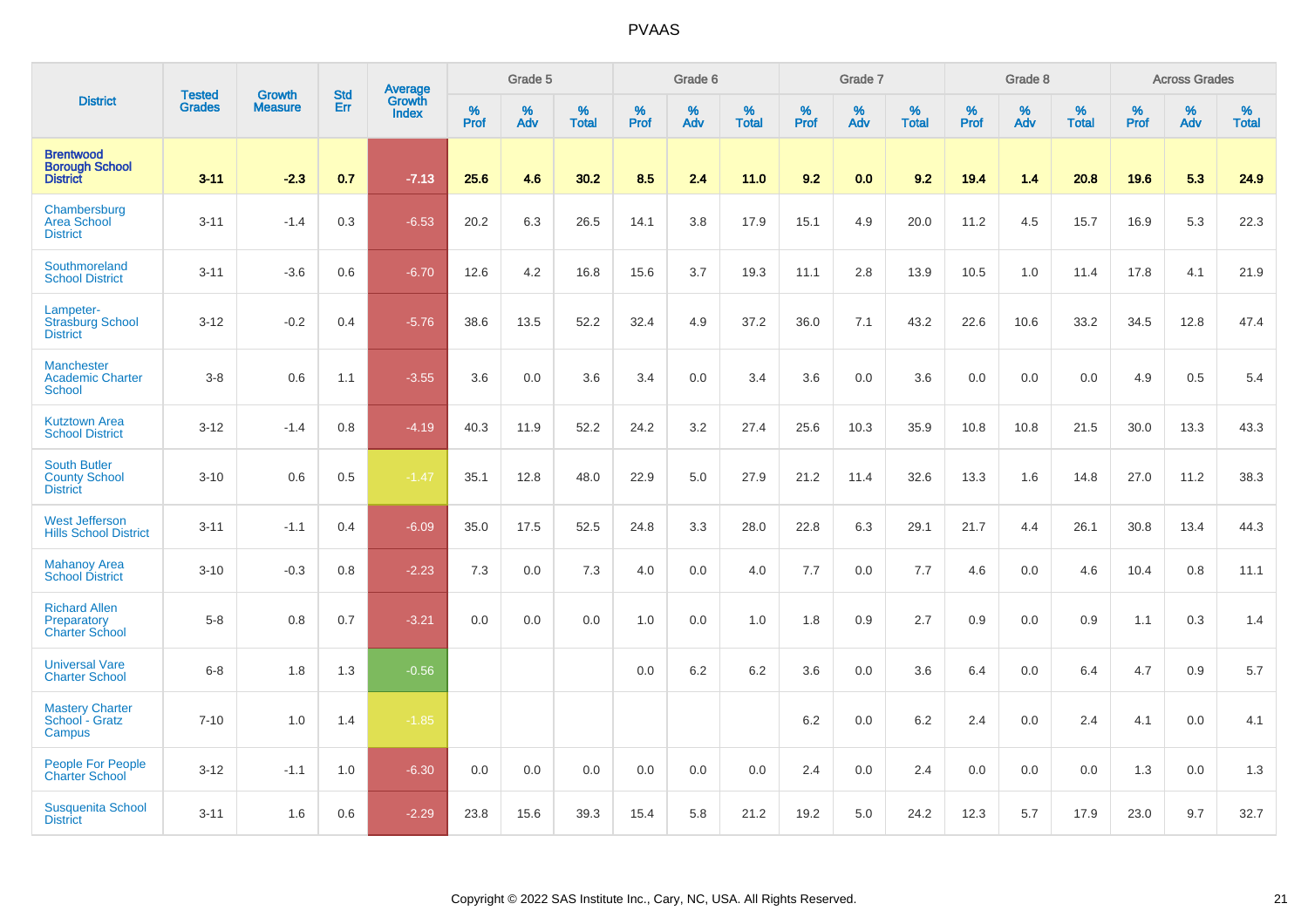|                                                                    |                                | <b>Growth</b>  | <b>Std</b> | Average                |              | Grade 5  |                   |           | Grade 6  |                   |           | Grade 7  |                   |           | Grade 8  |                   |           | <b>Across Grades</b> |                   |
|--------------------------------------------------------------------|--------------------------------|----------------|------------|------------------------|--------------|----------|-------------------|-----------|----------|-------------------|-----------|----------|-------------------|-----------|----------|-------------------|-----------|----------------------|-------------------|
| <b>District</b>                                                    | <b>Tested</b><br><b>Grades</b> | <b>Measure</b> | Err        | Growth<br><b>Index</b> | $\%$<br>Prof | %<br>Adv | %<br><b>Total</b> | %<br>Prof | %<br>Adv | %<br><b>Total</b> | %<br>Prof | %<br>Adv | %<br><b>Total</b> | %<br>Prof | %<br>Adv | %<br><b>Total</b> | %<br>Prof | %<br>Adv             | %<br><b>Total</b> |
| <b>Brentwood</b><br><b>Borough School</b><br><b>District</b>       | $3 - 11$                       | $-2.3$         | 0.7        | $-7.13$                | 25.6         | 4.6      | 30.2              | 8.5       | 2.4      | 11.0              | 9.2       | 0.0      | 9.2               | 19.4      | 1.4      | 20.8              | 19.6      | 5.3                  | 24.9              |
| <b>Blue Mountain</b><br><b>School District</b>                     | $3 - 10$                       | 0.1            | 0.5        | $-3.38$                | 33.3         | 19.2     | 52.6              | 24.3      | 0.6      | 24.8              | 16.3      | 10.1     | 26.4              | 20.3      | 6.1      | 26.4              | 27.5      | 11.1                 | 38.6              |
| <b>Schuylkill Valley</b><br><b>School District</b>                 | $3 - 11$                       | $-1.0$         | 0.5        | $-4.21$                | 24.8         | 8.5      | 33.3              | 25.6      | 5.8      | 31.4              | 15.3      | 9.9      | 25.2              | 8.2       | 2.7      | 10.9              | 21.3      | 7.6                  | 29.0              |
| <b>Northern Cambria</b><br><b>School District</b>                  | $3 - 11$                       | $-0.4$         | 0.8        | $-1.60$                | 16.4         | 3.6      | 20.0              | 3.8       | 0.0      | 3.8               | 19.6      | 1.8      | 21.4              | 18.2      | 1.5      | 19.7              | 17.9      | 3.6                  | 21.4              |
| <b>Glendale School</b><br><b>District</b>                          | $3 - 10$                       | 1.2            | 0.8        | $-4.52$                | 42.9         | 4.8      | 47.6              | 26.4      | 5.7      | 32.1              | 22.7      | 15.2     | 37.9              | 7.8       | 2.0      | 9.8               | 27.0      | 7.8                  | 34.8              |
| <b>Rochester Area</b><br><b>School District</b>                    | $3 - 11$                       | $-1.6$         | 0.9        | $-4.05$                | 27.1         | 6.2      | 33.3              | 24.5      | 3.8      | 28.3              | 2.0       | 0.0      | 2.0               | 15.4      | 0.0      | 15.4              | 20.6      | 7.5                  | 28.1              |
| <b>South Williamsport</b><br><b>Area School</b><br><b>District</b> | $3 - 10$                       | $-0.6$         | 0.6        | $-3.07$                | 20.4         | 1.1      | 21.5              | 25.8      | 4.5      | 30.3              | 15.5      | 2.4      | 17.9              | 15.1      | 0.0      | 15.1              | 20.2      | 2.8                  | 23.0              |
| <b>Tunkhannock Area</b><br><b>School District</b>                  | $3 - 11$                       | 1.2            | 0.5        | $-1.44$                | 19.8         | 8.8      | 28.7              | 22.7      | 2.3      | 25.0              | 12.6      | 5.5      | 18.1              | 14.7      | 1.4      | 16.1              | 18.1      | 5.2                  | 23.3              |
| <b>Clairton City</b><br><b>School District</b>                     | $3 - 11$                       | 0.5            | 0.8        | $-4.10$                | 6.1          | 2.0      | 8.2               | 1.5       | 0.0      | 1.5               | 1.6       | 0.0      | 1.6               | 0.0       | 0.0      | 0.0               | 3.5       | 0.3                  | 3.8               |
| <b>Hope For</b><br><b>Hyndman Charter</b><br>School                | $3 - 11$                       | 4.1            | 1.8        | $-0.16$                |              |          |                   | 6.2       | 0.0      | 6.2               | 8.3       | 8.3      | 16.7              | 0.0       | 0.0      | 0.0               | 9.9       | 1.2                  | 11.1              |
| <b>Plum Borough</b><br><b>School District</b>                      | $3 - 11$                       | $-3.1$         | 0.4        | $-9.26$                | 34.5         | 8.4      | 42.9              | 32.3      | 19.5     | 51.8              | 22.5      | 13.0     | 35.5              | 17.6      | 4.3      | 21.9              | 28.8      | 15.8                 | 44.6              |
| Penn Cambria<br><b>School District</b>                             | $3 - 11$                       | $-1.7$         | 0.6        | $-6.06$                | 23.8         | 1.8      | 25.7              | 20.6      | 2.0      | 22.6              | 12.3      | 0.0      | 12.3              | 11.8      | 1.6      | 13.4              | 18.9      | 3.5                  | 22.5              |
| <b>Propel Charter</b><br>School - Braddock<br><b>Hills</b>         | $3 - 11$                       | $-2.4$         | 0.8        | $-3.69$                | 1.8          | 1.8      | 3.5               | 1.7       | 0.0      | 1.7               | 0.0       | 0.0      | 0.0               | 2.9       | 0.0      | 2.9               | 1.9       | 0.6                  | $2.5\,$           |
| <b>Crestwood School</b><br><b>District</b>                         | $3 - 11$                       | $-2.8$         | 0.5        | $-9.42$                | 19.1         | 5.6      | 24.7              | 24.3      | 7.7      | 32.0              | 21.0      | 8.7      | 29.7              | 19.0      | 6.6      | 25.6              | 23.4      | 8.3                  | 31.7              |
| California Area<br><b>School District</b>                          | $3 - 10$                       | $-1.0$         | 0.8        | $-2.10$                | 27.3         | 5.4      | 32.7              | 13.8      | 0.0      | 13.8              | 24.6      | 1.8      | 26.3              | 20.4      | 5.6      | 25.9              | 22.4      | 4.3                  | 26.6              |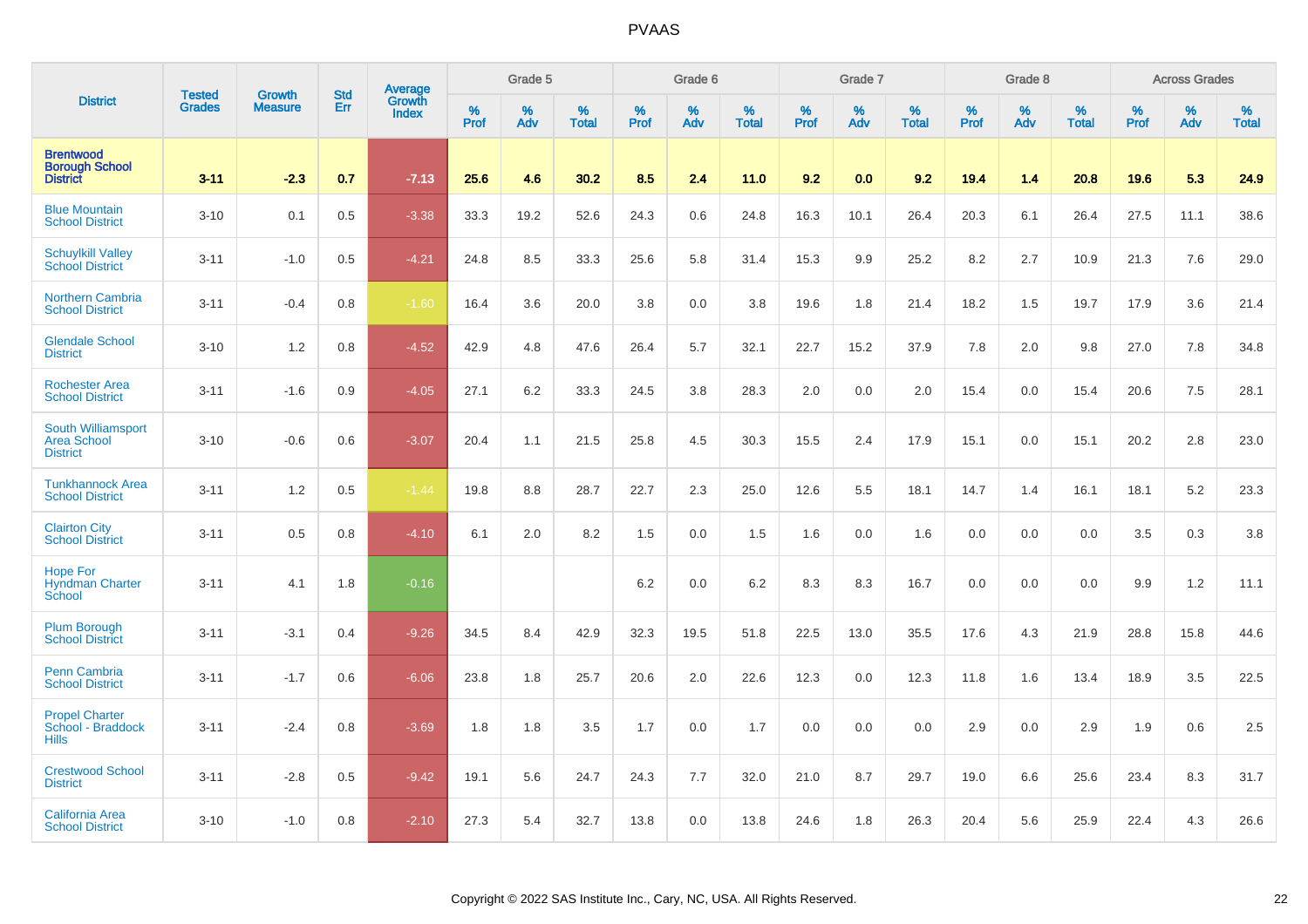|                                                              | <b>Tested</b> | <b>Growth</b>  | <b>Std</b> | Average                       |           | Grade 5  |                   |           | Grade 6  |                   |           | Grade 7  |                   |           | Grade 8  |                   |           | <b>Across Grades</b> |                   |
|--------------------------------------------------------------|---------------|----------------|------------|-------------------------------|-----------|----------|-------------------|-----------|----------|-------------------|-----------|----------|-------------------|-----------|----------|-------------------|-----------|----------------------|-------------------|
| <b>District</b>                                              | <b>Grades</b> | <b>Measure</b> | Err        | <b>Growth</b><br><b>Index</b> | %<br>Prof | %<br>Adv | %<br><b>Total</b> | %<br>Prof | %<br>Adv | %<br><b>Total</b> | %<br>Prof | %<br>Adv | %<br><b>Total</b> | %<br>Prof | %<br>Adv | %<br><b>Total</b> | %<br>Prof | %<br>Adv             | %<br><b>Total</b> |
| <b>Brentwood</b><br><b>Borough School</b><br><b>District</b> | $3 - 11$      | $-2.3$         | 0.7        | $-7.13$                       | 25.6      | 4.6      | 30.2              | 8.5       | 2.4      | 11.0              | 9.2       | 0.0      | 9.2               | 19.4      | 1.4      | 20.8              | 19.6      | 5.3                  | 24.9              |
| <b>Nazareth Area</b><br><b>School District</b>               | $3 - 11$      | $-2.2$         | 0.4        | $-10.27$                      | 30.3      | 13.0     | 43.3              | 27.3      | 13.5     | 40.8              | 27.8      | 6.8      | 34.6              | 17.3      | 3.5      | 20.9              | 28.9      | 10.3                 | 39.2              |
| Northwestern<br><b>Lehigh School</b><br><b>District</b>      | $3 - 11$      | 0.6            | 0.5        | $-1.73$                       | 26.0      | 11.0     | 37.0              | 28.7      | 9.3      | 38.0              | 25.2      | 8.4      | 33.6              | 20.4      | 15.9     | 36.3              | 26.4      | 10.7                 | 37.2              |
| <b>Girard School</b><br><b>District</b>                      | $3 - 11$      | 0.0            | 0.6        | $-3.67$                       | 33.9      | 15.2     | 49.1              | 27.4      | 13.7     | 41.0              | 22.7      | 20.9     | 43.6              | 15.6      | 5.5      | 21.1              | 25.6      | 18.0                 | 43.6              |
| <b>Discovery Charter</b><br>School                           | $3 - 8$       | 2.6            | 0.9        | $-0.94$                       | 8.5       | 2.1      | 10.6              | 0.0       | 0.0      | 0.0               | 6.6       | 1.6      | 8.2               | 5.4       | 0.0      | 5.4               | 5.2       | 1.1                  | 6.2               |
| <b>Shade-Central City</b><br><b>School District</b>          | $3 - 11$      | 1.4            | 1.4        | $-0.76$                       | 18.8      | 0.0      | 18.8              | 26.9      | 0.0      | 26.9              | 20.0      | 10.0     | 30.0              | 34.8      | 0.0      | 34.8              | 29.0      | 3.0                  | 32.1              |
| <b>North East School</b><br><b>District</b>                  | $3 - 11$      | 1.4            | 0.5        | $-0.19$                       | 33.3      | 9.4      | 42.7              | 23.1      | 9.7      | 32.8              | 26.4      | 9.3      | 35.7              | 31.4      | 13.1     | 44.5              | 29.8      | 12.1                 | 41.8              |
| Catasauqua Area<br><b>School District</b>                    | $3 - 12$      | 1.1            | 0.6        | $-0.56$                       | 12.0      | 5.4      | 17.4              | 22.7      | 4.0      | 26.7              | 9.8       | 4.9      | 14.7              | 8.9       | 3.3      | 12.2              | 15.4      | 4.4                  | 19.8              |
| Conemaugh<br><b>Township Area</b><br><b>School District</b>  | $3 - 12$      | $-1.5$         | 0.8        | $-2.45$                       | 51.6      | 22.6     | 74.2              | 23.0      | 16.4     | 39.3              | 29.2      | 20.8     | 50.0              | 28.8      | 5.5      | 34.2              | 34.8      | 23.6                 | 58.4              |
| <b>Moshannon Valley</b><br><b>School District</b>            | $3 - 10$      | 2.3            | 0.8        | $-0.10$                       | 19.6      | 13.0     | 32.6              | 14.8      | 18.5     | 33.3              | 21.0      | 4.8      | 25.8              | 16.9      | 6.2      | 23.1              | 19.9      | 8.5                  | 28.4              |
| Aliquippa School<br><b>District</b>                          | $3 - 11$      | 0.1            | 0.8        | $-2.35$                       | 1.5       | 0.0      | 1.5               | 0.0       | 1.6      | 1.6               | 6.9       | 0.0      | 6.9               | 0.0       | 0.0      | 0.0               | 2.0       | 0.5                  | 2.6               |
| <b>Windber Area</b><br><b>School District</b>                | $3 - 11$      | $-1.8$         | 0.7        | $-3.60$                       | 28.8      | 20.0     | 48.8              | 20.9      | 9.0      | 29.8              | 14.7      | 9.3      | 24.0              | 28.6      | 13.1     | 41.7              | 24.4      | 15.1                 | 39.6              |
| <b>Harmony Area</b><br><b>School District</b>                | $3 - 10$      | 0.9            | 1.7        | $-2.77$                       | 31.2      | 6.2      | 37.5              | 41.7      | 4.2      | 45.8              | 0.0       | 0.0      | 0.0               |           |          |                   | 27.4      | 7.4                  | 34.7              |
| <b>Bermudian Springs</b><br><b>School District</b>           | $3 - 11$      | 0.4            | 0.6        | $-1.69$                       | 22.1      | 12.4     | 34.5              | 17.5      | 3.9      | 21.4              | 20.5      | 5.1      | 25.6              | 11.1      | 4.3      | 15.4              | 19.0      | 9.1                  | 28.1              |
| <b>Laboratory Charter</b><br>School                          | $3 - 8$       | $-0.7$         | 1.1        | $-3.42$                       | 3.2       | 0.0      | 3.2               | 2.3       | 0.0      | 2.3               | 6.4       | 0.0      | 6.4               | 5.0       | 0.0      | 5.0               | 5.3       | 0.0                  | 5.3               |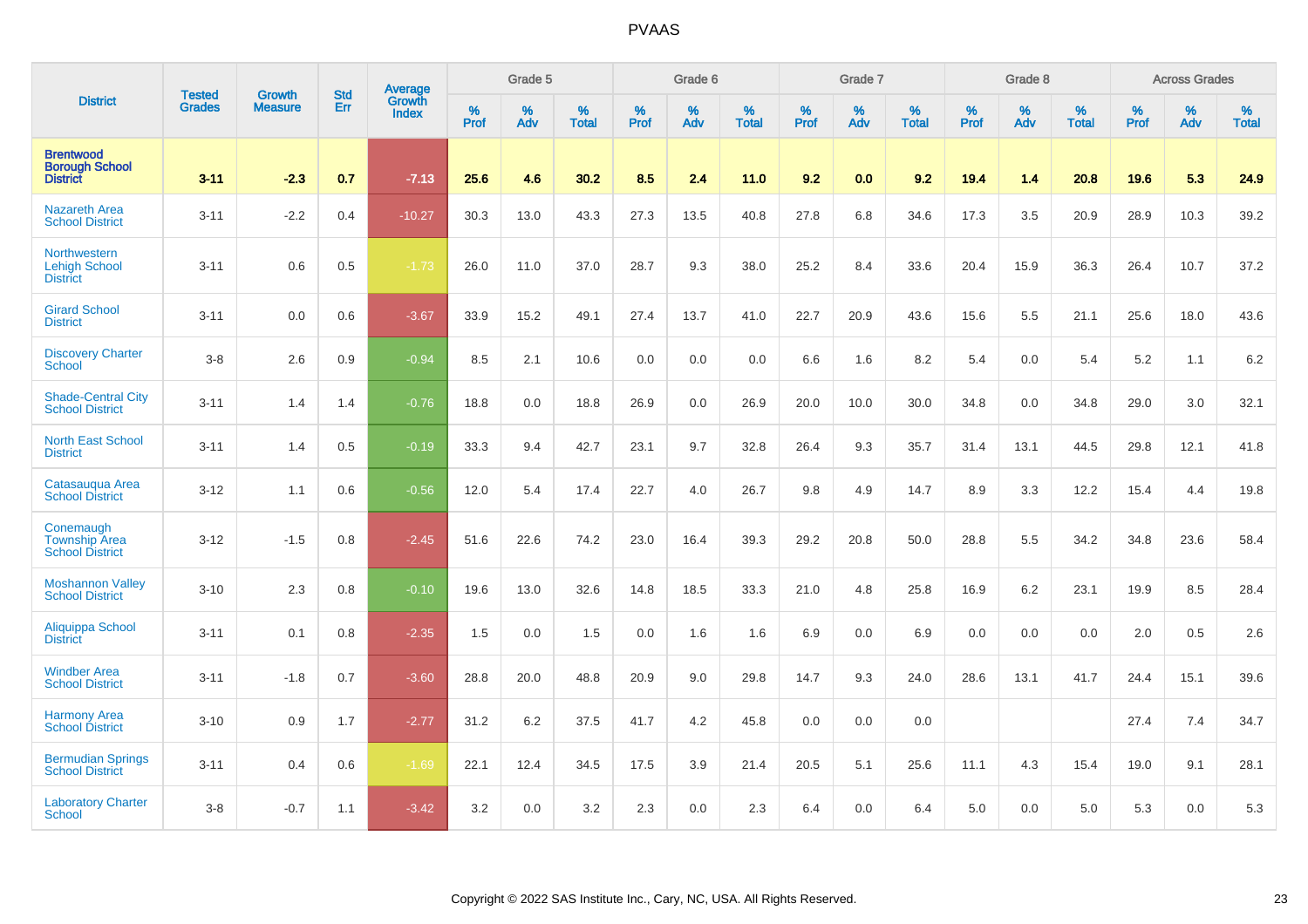|                                                                                              |                                |                                 | <b>Std</b> | Average                       |              | Grade 5  |                   |           | Grade 6  |                   |           | Grade 7  |                   |           | Grade 8  |                   |           | <b>Across Grades</b> |                   |
|----------------------------------------------------------------------------------------------|--------------------------------|---------------------------------|------------|-------------------------------|--------------|----------|-------------------|-----------|----------|-------------------|-----------|----------|-------------------|-----------|----------|-------------------|-----------|----------------------|-------------------|
| <b>District</b>                                                                              | <b>Tested</b><br><b>Grades</b> | <b>Growth</b><br><b>Measure</b> | Err        | <b>Growth</b><br><b>Index</b> | $\%$<br>Prof | %<br>Adv | %<br><b>Total</b> | %<br>Prof | %<br>Adv | %<br><b>Total</b> | %<br>Prof | %<br>Adv | %<br><b>Total</b> | %<br>Prof | %<br>Adv | %<br><b>Total</b> | %<br>Prof | %<br>Adv             | %<br><b>Total</b> |
| <b>Brentwood</b><br><b>Borough School</b><br><b>District</b>                                 | $3 - 11$                       | $-2.3$                          | 0.7        | $-7.13$                       | 25.6         | 4.6      | 30.2              | 8.5       | 2.4      | 11.0              | 9.2       | 0.0      | 9.2               | 19.4      | 1.4      | 20.8              | 19.6      | 5.3                  | 24.9              |
| <b>Pleasant Valley</b><br><b>School District</b>                                             | $3 - 11$                       | $-2.3$                          | 0.4        | $-9.44$                       | 20.4         | 6.2      | 26.6              | 17.4      | 2.3      | 19.7              | 23.2      | 3.5      | 26.8              | 8.3       | 3.2      | 11.5              | 20.4      | 5.0                  | 25.4              |
| Gettysburg<br><b>Montessori Charter</b><br><b>School</b>                                     | $3-6$                          | 5.4                             | 1.9        | 1.71                          | 19.0         | 19.0     | 38.1              | 11.1      | 0.0      | 11.1              |           |          |                   |           |          |                   | 19.2      | 9.6                  | 28.7              |
| <b>South Middleton</b><br><b>School District</b>                                             | $3 - 11$                       | $-1.1$                          | 0.5        | $-5.70$                       | 28.8         | 22.7     | 51.5              | 23.8      | 4.0      | 27.8              | 20.7      | 7.1      | 27.8              | 16.8      | 9.2      | 26.0              | 25.9      | 15.1                 | 41.0              |
| <b>Northwest Area</b><br><b>School District</b>                                              | $3 - 10$                       | 0.9                             | 0.8        | $-2.36$                       | 17.3         | 1.9      | 19.2              | 19.3      | 3.5      | 22.8              | 7.3       | 1.8      | 9.1               | 5.4       | 0.0      | 5.4               | 13.2      | 1.5                  | 14.8              |
| <b>Central Valley</b><br><b>School District</b>                                              | $3 - 10$                       | $-3.2$                          | 0.5        | $-8.54$                       | 24.6         | 4.9      | 29.6              | 22.1      | 2.2      | 24.3              | 20.3      | 7.2      | 27.4              | 20.4      | 8.0      | 28.5              | 26.6      | 9.0                  | 35.6              |
| <b>Alliance For</b><br><b>Progress Charter</b><br>School                                     | $3 - 8$                        | $-5.0$                          | 1.1        | $-6.69$                       | 0.0          | 0.0      | 0.0               | 0.0       | 0.0      | 0.0               | 0.0       | 0.0      | 0.0               | $0.0\,$   | 0.0      | 0.0               | 0.6       | 0.0                  | $0.6\,$           |
| <b>Chester-Upland</b><br><b>School District</b>                                              | $3 - 11$                       | 0.1                             | 0.7        | $-1.90$                       | 3.7          | 0.0      | 3.7               | 2.6       | 1.3      | 3.9               | 0.0       | 0.0      | 0.0               | 0.0       | 0.0      | 0.0               | 3.1       | 0.4                  | 3.4               |
| <b>Elizabeth Forward</b><br><b>School District</b>                                           | $3 - 11$                       | $-1.6$                          | 0.5        | $-4.30$                       | 29.4         | 11.4     | 40.8              | 29.6      | 10.5     | 40.1              | 21.6      | 5.2      | 26.8              | 16.8      | 2.9      | 19.6              | 27.0      | 11.3                 | 38.3              |
| <b>Conrad Weiser</b><br><b>Area School</b><br><b>District</b>                                | $3 - 11$                       | $-1.9$                          | 0.5        | $-10.80$                      | 15.3         | 1.8      | 17.2              | 18.5      | 2.6      | 21.2              | 15.6      | 1.6      | 17.2              | 9.4       | 3.0      | 12.3              | 17.9      | 5.0                  | 23.0              |
| <b>Fannett-Metal</b><br><b>School District</b>                                               | $3 - 11$                       | $-2.4$                          | 1.0        | $-3.22$                       | 17.2         | 6.9      | 24.1              | 10.3      | 0.0      | 10.3              | 9.4       | 0.0      | 9.4               | 8.9       | 2.2      | 11.1              | 15.5      | 5.8                  | 21.3              |
| Widener<br>Partnership<br><b>Charter School</b>                                              | $3 - 7$                        | 2.8                             | 1.0        | $-0.33$                       | 0.0          | 0.0      | 0.0               | 2.5       | 0.0      | 2.5               | 0.0       | 2.3      | 2.3               |           |          |                   | 1.4       | $0.5\,$              | 1.9               |
| <b>Midland Borough</b><br><b>School District</b>                                             | $3 - 8$                        | 2.3                             | 1.3        | $-0.49$                       | 10.3         | 6.9      | 17.2              | 13.6      | 0.0      | 13.6              | 14.3      | 0.0      | 14.3              | 9.5       | 4.8      | 14.3              | 15.7      | 2.9                  | 18.6              |
| <b>West Philadelphia</b><br><b>Achievement</b><br><b>Charter</b><br><b>Elementary School</b> | $3-5$                          | 4.2                             | 1.6        | 2.63                          | 6.7          | 0.0      | 6.7               |           |          |                   |           |          |                   |           |          |                   | 2.8       | 0.5                  | $3.2\,$           |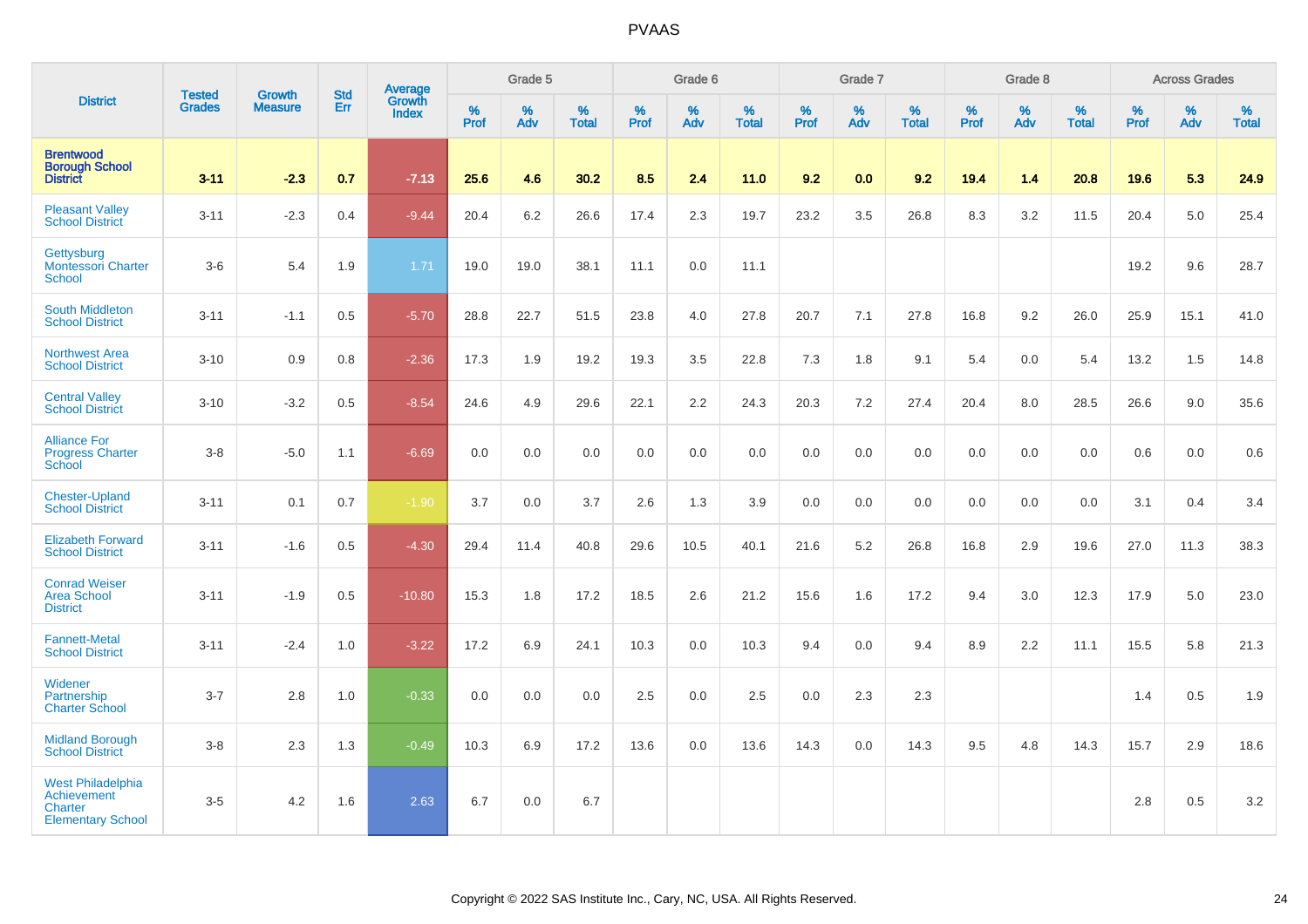|                                                               |                                | <b>Growth</b>  | <b>Std</b> | Average         |              | Grade 5  |                   |           | Grade 6  |                   |              | Grade 7  |                   |           | Grade 8  |                   |              | <b>Across Grades</b> |                   |
|---------------------------------------------------------------|--------------------------------|----------------|------------|-----------------|--------------|----------|-------------------|-----------|----------|-------------------|--------------|----------|-------------------|-----------|----------|-------------------|--------------|----------------------|-------------------|
| <b>District</b>                                               | <b>Tested</b><br><b>Grades</b> | <b>Measure</b> | Err        | Growth<br>Index | $\%$<br>Prof | %<br>Adv | %<br><b>Total</b> | %<br>Prof | %<br>Adv | %<br><b>Total</b> | $\%$<br>Prof | %<br>Adv | %<br><b>Total</b> | %<br>Prof | %<br>Adv | %<br><b>Total</b> | $\%$<br>Prof | %<br>Adv             | %<br><b>Total</b> |
| <b>Brentwood</b><br><b>Borough School</b><br><b>District</b>  | $3 - 11$                       | $-2.3$         | 0.7        | $-7.13$         | 25.6         | 4.6      | 30.2              | 8.5       | 2.4      | 11.0              | 9.2          | 0.0      | 9.2               | 19.4      | 1.4      | 20.8              | 19.6         | 5.3                  | 24.9              |
| <b>New Castle Area</b><br><b>School District</b>              | $3 - 12$                       | $-0.5$         | 0.4        | $-2.66$         | 4.3          | 0.5      | 4.8               | 3.3       | 1.9      | 5.2               | 7.7          | 1.4      | 9.1               | 3.3       | 0.9      | 4.2               | 4.4          | 1.1                  | 5.5               |
| <b>Methacton School</b><br><b>District</b>                    | $3 - 11$                       | $-1.5$         | 0.3        | $-4.40$         | 30.5         | 14.2     | 44.7              | 28.2      | 9.9      | 38.1              | 27.0         | 11.2     | 38.2              | 20.1      | 12.5     | 32.6              | 30.9         | 13.6                 | 44.5              |
| <b>Schuylkill Haven</b><br>Area School<br><b>District</b>     | $3 - 11$                       | $-3.0$         | 0.7        | $-5.89$         | 11.9         | 1.2      | 13.1              | 4.9       | 1.2      | 6.2               | 20.0         | 4.2      | 24.2              | 5.8       | 0.0      | 5.8               | 17.6         | 5.5                  | 23.1              |
| <b>Greater Johnstown</b><br><b>School District</b>            | $3 - 11$                       | $-1.7$         | 0.5        | $-3.81$         | 5.9          | 0.7      | 6.6               | 4.8       | 0.0      | 4.8               | 7.4          | 0.0      | 7.4               | 0.6       | 0.6      | 1.3               | 6.8          | 1.2                  | 8.0               |
| <b>Upper Dublin</b><br><b>School District</b>                 | $3 - 12$                       | 0.6            | 0.4        | $-2.62$         | 41.8         | 29.3     | 71.1              | 38.5      | 24.8     | 63.3              | 30.8         | 29.7     | 60.5              | 24.1      | 14.8     | 38.9              | 35.7         | 29.8                 | 65.5              |
| <b>Mcguffey School</b><br><b>District</b>                     | $3 - 11$                       | $-2.0$         | 0.6        | $-5.05$         | 25.9         | 2.8      | 28.7              | 13.7      | 2.0      | 15.7              | 4.7          | 0.0      | 4.7               | 5.6       | 3.2      | 8.9               | 17.6         | 5.0                  | 22.6              |
| <b>Keystone</b><br><b>Academy Charter</b><br>School           | $3-8$                          | 0.8            | 0.8        | $-0.44$         | 12.3         | 5.3      | 17.5              | 9.7       | 4.8      | 14.5              | 12.3         | 1.8      | 14.0              | 6.8       | 1.7      | 8.5               | 12.4         | 2.8                  | 15.1              |
| Cornwall-Lebanon<br><b>School District</b>                    | $3 - 11$                       | $-0.5$         | 0.3        | $-4.20$         | 31.1         | 9.0      | 40.1              | 18.2      | 6.2      | 24.4              | 16.1         | 4.9      | 21.0              | 16.4      | 9.4      | 25.8              | 23.1         | 8.6                  | 31.8              |
| <b>Solanco School</b><br><b>District</b>                      | $3 - 11$                       | 0.3            | 0.4        | $-1.18$         | 21.5         | 5.0      | 26.5              | 12.6      | 5.6      | 18.1              | 17.0         | 7.4      | 24.4              | 11.9      | 2.9      | 14.8              | 20.0         | 7.2                  | 27.1              |
| <b>Central Greene</b><br><b>School District</b>               | $3 - 11$                       | $-1.8$         | 0.6        | $-5.63$         | 16.5         | 2.9      | 19.4              | 17.1      | 0.0      | 17.1              | 11.7         | 5.8      | 17.5              | 9.3       | 0.9      | 10.2              | 14.7         | 3.7                  | 18.4              |
| <b>Frederick Douglass</b><br><b>Mastery Charter</b><br>School | $3-8$                          | $-1.0$         | 1.2        | $-1.85$         | 4.8          | 0.0      | 4.8               | 0.0       | 0.0      | 0.0               | 0.0          | 0.0      | 0.0               | 3.4       | 3.4      | 6.9               | 1.5          | 0.8                  | 2.3               |
| <b>Frazier School</b><br><b>District</b>                      | $3 - 11$                       | $-2.4$         | 0.8        | $-4.08$         | 7.8          | 0.0      | 7.8               | 17.5      | 2.5      | 20.0              | 15.1         | 10.5     | 25.6              | 3.9       | 0.0      | 3.9               | 16.1         | 4.2                  | 20.3              |
| <b>Oswayo Valley</b><br><b>School District</b>                | $3-12$                         | 0.2            | 1.1        | $-1.32$         | 27.6         | 20.7     | 48.3              | 25.9      | 7.4      | 33.3              | 25.9         | 11.1     | 37.0              | 25.8      | 16.1     | 41.9              | 30.6         | 20.6                 | 51.2              |
| Rockwood Area<br><b>School District</b>                       | $3 - 11$                       | $-2.1$         | 0.9        | $-5.10$         | 34.2         | 12.2     | 46.3              | 16.7      | 21.4     | 38.1              | 15.6         | 2.2      | 17.8              | 12.7      | 7.9      | 20.6              | 19.1         | 9.4                  | 28.5              |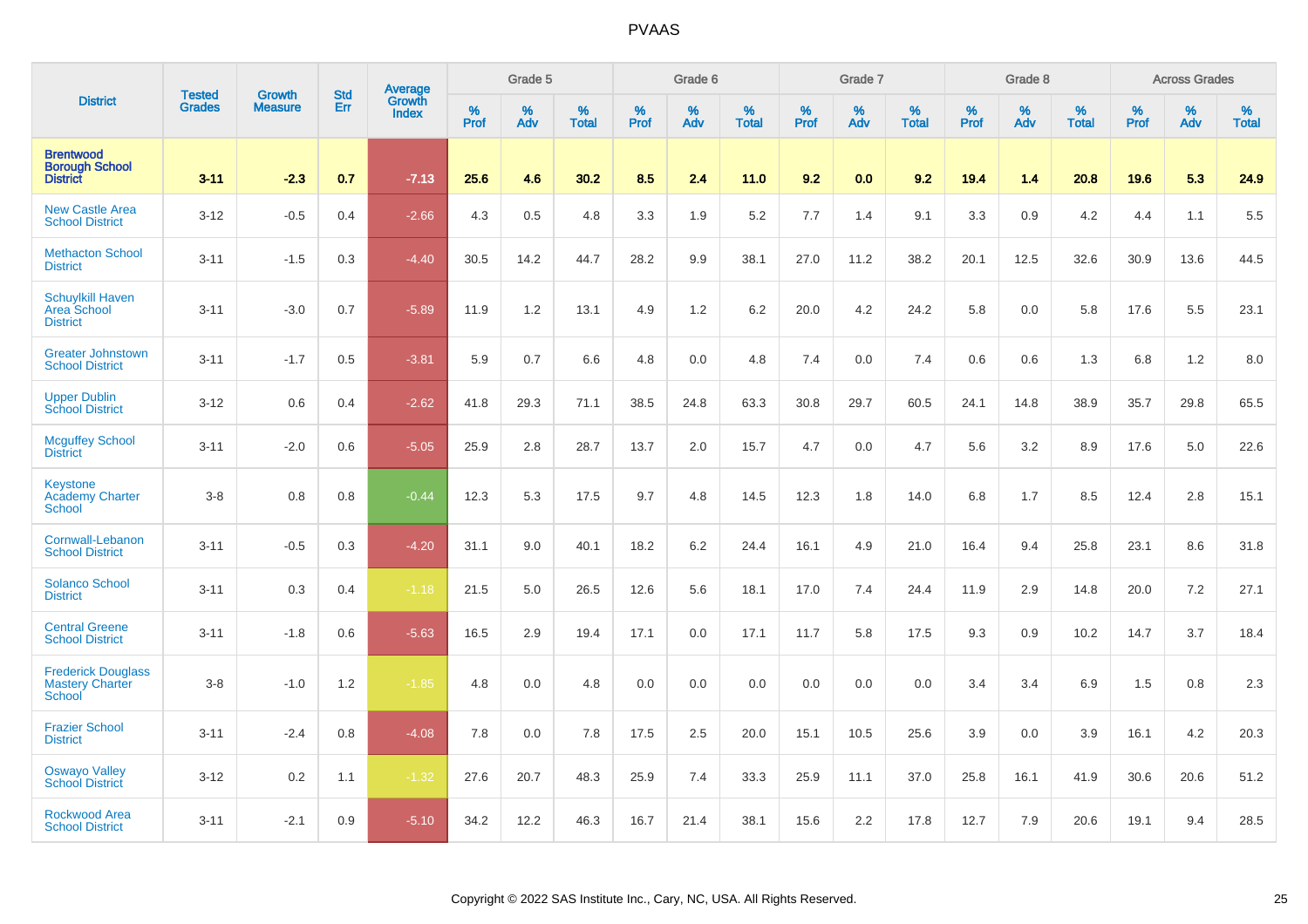|                                                                           |                                |                                 | <b>Std</b> | Average                |           | Grade 5  |                   |           | Grade 6  |                   |           | Grade 7  |                   |           | Grade 8  |                   |           | <b>Across Grades</b> |                   |
|---------------------------------------------------------------------------|--------------------------------|---------------------------------|------------|------------------------|-----------|----------|-------------------|-----------|----------|-------------------|-----------|----------|-------------------|-----------|----------|-------------------|-----------|----------------------|-------------------|
| <b>District</b>                                                           | <b>Tested</b><br><b>Grades</b> | <b>Growth</b><br><b>Measure</b> | Err        | Growth<br><b>Index</b> | %<br>Prof | %<br>Adv | %<br><b>Total</b> | %<br>Prof | %<br>Adv | %<br><b>Total</b> | %<br>Prof | %<br>Adv | %<br><b>Total</b> | %<br>Prof | %<br>Adv | %<br><b>Total</b> | %<br>Prof | %<br>Adv             | %<br><b>Total</b> |
| <b>Brentwood</b><br><b>Borough School</b><br><b>District</b>              | $3 - 11$                       | $-2.3$                          | 0.7        | $-7.13$                | 25.6      | 4.6      | 30.2              | 8.5       | 2.4      | 11.0              | 9.2       | 0.0      | 9.2               | 19.4      | 1.4      | 20.8              | 19.6      | 5.3                  | 24.9              |
| <b>Southwest</b><br>Leadership<br><b>Academy Charter</b><br><b>School</b> | $3-8$                          | 0.7                             | 1.0        | $-1.34$                | 2.2       | 0.0      | $2.2\,$           | 2.9       | 0.0      | 2.9               | 5.1       | 0.0      | 5.1               | 0.0       | 0.0      | 0.0               | 5.7       | 1.5                  | 7.2               |
| <b>Colonial School</b><br><b>District</b>                                 | $3 - 11$                       | $-0.9$                          | 0.3        | $-7.11$                | 32.7      | 27.3     | 60.0              | 35.6      | 15.3     | 50.9              | 29.4      | 16.8     | 46.2              | 21.2      | 15.0     | 36.2              | 31.5      | 21.3                 | 52.8              |
| <b>Avella Area School</b><br><b>District</b>                              | $3 - 12$                       | 1.2                             | 1.0        | $-1.95$                | 17.1      | 2.4      | 19.5              | 36.4      | 6.1      | 42.4              | 17.1      | 2.9      | 20.0              | 21.4      | 10.7     | 32.1              | 22.4      | 9.4                  | 31.8              |
| <b>Great Valley</b><br><b>School District</b>                             | $3 - 11$                       | 0.1                             | 0.4        | $-3.68$                | 31.0      | 24.2     | 55.2              | 38.1      | 8.6      | 46.6              | 26.8      | 17.2     | 44.1              | 26.4      | 17.4     | 43.8              | 31.1      | 20.1                 | 51.2              |
| <b>Centre Learning</b><br><b>Community</b><br><b>Charter School</b>       | $5-8$                          | 4.9                             | 2.0        | 1.22                   |           |          |                   |           |          |                   | 25.0      | 12.5     | 37.5              | 0.0       | 17.6     | 17.6              | 24.1      | 18.5                 | 42.6              |
| <b>Charleroi School</b><br><b>District</b>                                | $3 - 11$                       | $-4.8$                          | 0.6        | $-7.70$                | 10.8      | 1.0      | 11.8              | 13.1      | 0.0      | 13.1              | 8.5       | 3.8      | 12.3              | 11.6      | 1.0      | 12.6              | 12.5      | 2.4                  | 14.9              |
| Allegheny-Clarion<br><b>Valley School</b><br><b>District</b>              | $3 - 10$                       | 0.1                             | 0.9        | $-1.36$                | 19.5      | 7.3      | 26.8              | 14.6      | 1.8      | 16.4              | 4.8       | 0.0      | 4.8               | 8.6       | 0.0      | 8.6               | 14.2      | 8.1                  | 22.3              |
| <b>Mercer Area</b><br><b>School District</b>                              | $3 - 11$                       | $-1.2$                          | 0.7        | $-3.92$                | 32.8      | 15.5     | 48.3              | 35.3      | 8.8      | 44.1              | 25.0      | 11.8     | 36.8              | 18.7      | 4.0      | 22.7              | 29.0      | 12.7                 | 41.7              |
| <b>Mastery Charter</b><br>School - Harrity<br>Campus                      | $3-8$                          | $-0.7$                          | 1.1        | $-3.24$                | 4.6       | 4.6      | 9.1               | 2.3       | 0.0      | 2.3               | $0.0\,$   | 0.0      | 0.0               | 3.1       | 0.0      | 3.1               | 5.5       | 1.0                  | 6.5               |
| <b>Tussey Mountain</b><br><b>School District</b>                          | $3 - 12$                       | 0.2                             | 0.7        | $-4.06$                | 20.7      | 1.7      | 22.4              | 12.4      | 0.0      | 12.4              | 11.3      | 3.2      | 14.5              | 12.5      | 1.4      | 13.9              | 16.3      | 5.5                  | 21.8              |
| <b>Highlands School</b><br><b>District</b>                                | $3 - 11$                       | 0.4                             | 0.5        | $-3.29$                | 20.4      | 4.6      | 25.0              | 16.6      | 1.4      | 17.9              | 28.5      | 4.9      | 33.3              | 13.2      | 8.6      | 21.8              | 20.4      | 5.9                  | 26.3              |
| <b>Young Scholars Of</b><br><b>Central PA Charter</b><br><b>School</b>    | $3-8$                          | 1.7                             | 1.2        | $-0.29$                | 31.8      | 9.1      | 40.9              | 8.0       | 4.0      | 12.0              | 28.6      | 14.3     | 42.9              | 0.0       | 0.0      | 0.0               | 21.7      | 11.1                 | 32.8              |
| <b>Sharpsville Area</b><br><b>School District</b>                         | $3 - 11$                       | $-2.3$                          | 0.8        | $-4.59$                | 29.0      | 9.7      | 38.7              | 16.4      | 1.5      | 17.9              | 21.9      | 3.1      | 25.0              | 20.0      | 7.1      | 27.1              | 27.3      | 8.8                  | 36.1              |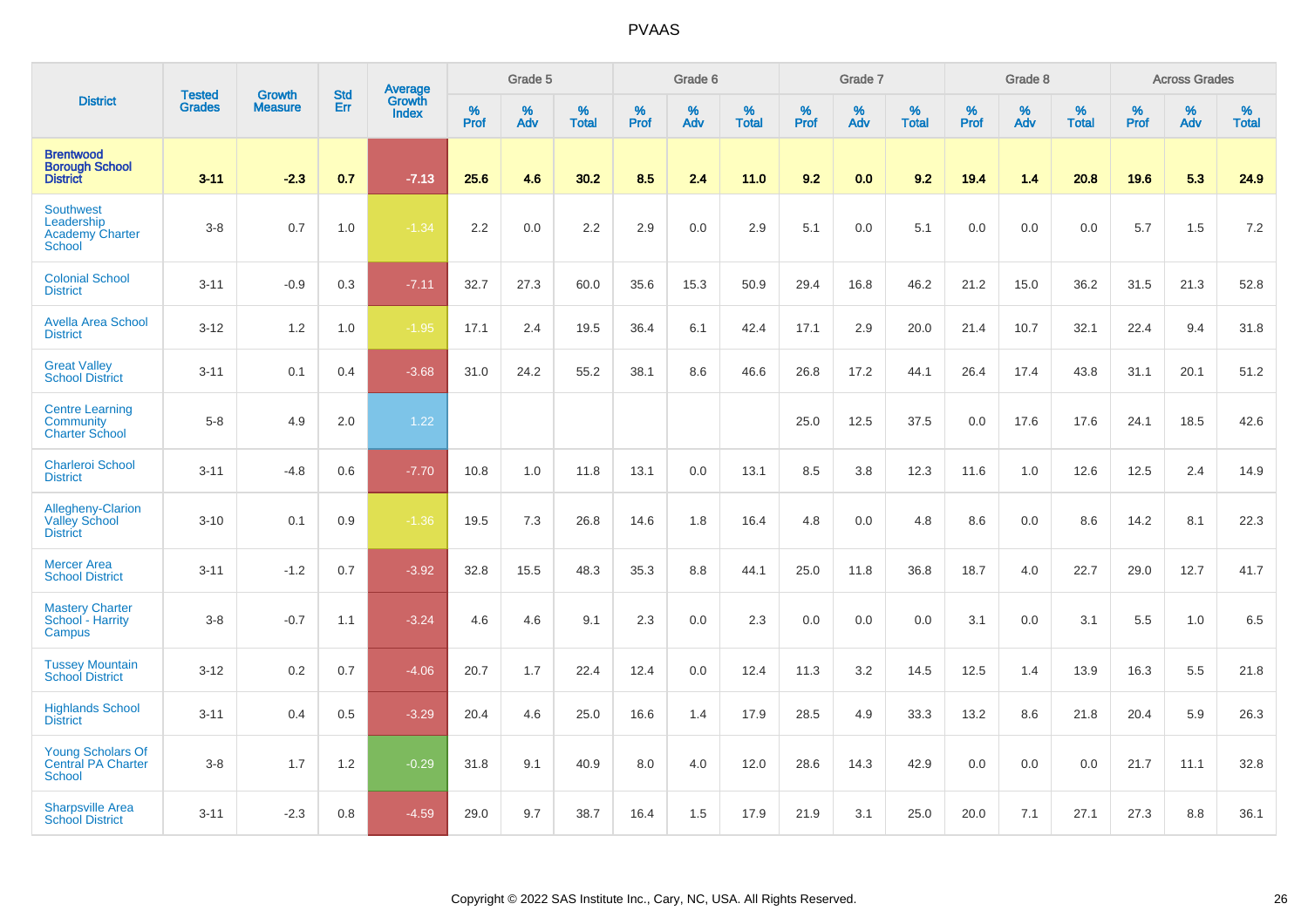|                                                               |                                | <b>Growth</b>  | <b>Std</b> | Average                |              | Grade 5  |                   |           | Grade 6  |                   |           | Grade 7  |                   |           | Grade 8  |                   |           | <b>Across Grades</b> |                   |
|---------------------------------------------------------------|--------------------------------|----------------|------------|------------------------|--------------|----------|-------------------|-----------|----------|-------------------|-----------|----------|-------------------|-----------|----------|-------------------|-----------|----------------------|-------------------|
| <b>District</b>                                               | <b>Tested</b><br><b>Grades</b> | <b>Measure</b> | Err        | Growth<br><b>Index</b> | $\%$<br>Prof | %<br>Adv | %<br><b>Total</b> | %<br>Prof | %<br>Adv | %<br><b>Total</b> | %<br>Prof | %<br>Adv | %<br><b>Total</b> | %<br>Prof | %<br>Adv | %<br><b>Total</b> | %<br>Prof | %<br>Adv             | %<br><b>Total</b> |
| <b>Brentwood</b><br><b>Borough School</b><br><b>District</b>  | $3 - 11$                       | $-2.3$         | 0.7        | $-7.13$                | 25.6         | 4.6      | 30.2              | 8.5       | 2.4      | 11.0              | 9.2       | 0.0      | 9.2               | 19.4      | 1.4      | 20.8              | 19.6      | 5.3                  | 24.9              |
| <b>Oley Valley School</b><br><b>District</b>                  | $3 - 11$                       | 0.7            | 0.6        | $-0.24$                | 19.8         | 5.0      | 24.8              | 30.8      | 11.2     | 42.1              | 19.0      | 7.8      | 26.7              | 12.8      | 2.3      | 15.1              | 25.2      | 6.6                  | 31.8              |
| <b>Green Woods</b><br><b>Charter School</b>                   | $3-8$                          | $-0.3$         | 0.8        | $-5.05$                | 16.7         | 3.3      | 20.0              | 27.1      | 11.9     | 39.0              | 16.1      | 5.4      | 21.4              | 17.3      | 3.8      | 21.2              | 21.3      | 8.3                  | 29.6              |
| <b>New Foundations</b><br><b>Charter School</b>               | $3 - 11$                       | $-1.5$         | 0.7        | $-4.08$                | 18.5         | 5.6      | 24.1              | 6.4       | 0.0      | 6.4               | 21.3      | 3.3      | 24.6              | 13.1      | 2.4      | 15.5              | 17.1      | 2.9                  | 20.0              |
| <b>Northern Potter</b><br><b>School District</b>              | $3 - 12$                       | 2.0            | 1.1        | $-0.53$                | 26.7         | 3.3      | 30.0              | 9.3       | 2.3      | 11.6              | 29.0      | 12.9     | 41.9              | 11.1      | 0.0      | 11.1              | 18.7      | 7.4                  | 26.1              |
| <b>Mastery Charter</b><br>School - Pickett<br>Campus          | $6 - 10$                       | 1.2            | 1.1        | $-2.96$                |              |          |                   | 0.0       | 0.0      | 0.0               | 0.0       | 0.0      | 0.0               | 2.8       | 0.0      | 2.8               | 0.9       | 0.0                  | 0.9               |
| <b>Port Allegany</b><br><b>School District</b>                | $3 - 11$                       | 1.7            | 0.7        | 0.74                   | 20.0         | 5.7      | 25.7              | 7.4       | 1.5      | 8.8               | 17.4      | 2.9      | 20.3              | 13.1      | 9.8      | 23.0              | 16.8      | 5.7                  | 22.5              |
| <b>Waynesboro Area</b><br><b>School District</b>              | $3 - 12$                       | $-0.5$         | 0.4        | $-2.69$                | 25.0         | 9.2      | 34.2              | 20.4      | 10.5     | 31.0              | 19.2      | 6.0      | 25.2              | 20.1      | 4.8      | 24.8              | 22.3      | 9.3                  | 31.6              |
| <b>Collegium Charter</b><br><b>School</b>                     | $3 - 10$                       | $-1.0$         | 0.4        | $-6.04$                | 15.6         | 3.0      | 18.6              | 10.6      | 1.1      | 11.6              | 8.0       | 2.3      | 10.3              | 7.6       | 2.8      | 10.3              | 14.4      | 3.4                  | 17.8              |
| <b>Boys Latin Of</b><br>Philadelphia<br><b>Charter School</b> | $6 - 12$                       | 0.1            | 0.8        | $-1.69$                |              |          |                   | 0.0       | 0.0      | 0.0               | 3.3       | 0.0      | 3.3               | 1.0       | 0.0      | 1.0               | 1.5       | 0.0                  | 1.5               |
| <b>Deep Roots</b><br><b>Charter School</b>                    | $3-6$                          | $-0.9$         | 1.3        | $-3.05$                | 0.0          | 0.0      | 0.0               | 0.0       | 0.0      | 0.0               |           |          |                   |           |          |                   | 1.3       | 0.0                  | 1.3               |
| Greencastle-Antrim<br><b>School District</b>                  | $3 - 11$                       | $-0.1$         | 0.4        | $-2.40$                | 28.2         | 15.8     | 44.1              | 31.2      | 8.1      | 39.3              | 24.8      | 7.8      | 32.6              | 18.7      | 5.6      | 24.4              | 26.8      | 11.4                 | 38.2              |
| <b>West Greene</b><br><b>School District</b>                  | $3 - 11$                       | $-1.6$         | 0.9        | $-3.48$                | 20.5         | 7.7      | 28.2              | 7.7       | 7.7      | 15.4              | 9.3       | 11.1     | 20.4              | 11.8      | 0.0      | 11.8              | 19.6      | 10.7                 | 30.2              |
| <b>Pan American</b><br><b>Academy Charter</b><br>School       | $3-8$                          | 0.3            | 0.8        | $-5.09$                | 1.7          | 0.0      | 1.7               | 2.3       | 0.0      | 2.3               | 3.4       | 0.0      | 3.4               | 0.0       | 0.0      | 0.0               | 2.4       | 0.3                  | 2.7               |
| <b>Milton Area School</b><br><b>District</b>                  | $3 - 11$                       | 0.2            | 0.5        | $-1.65$                | 24.4         | 11.8     | 36.1              | 17.3      | 3.2      | 20.5              | 20.2      | 7.5      | 27.6              | 19.8      | 12.7     | 32.5              | 22.0      | 8.8                  | 30.9              |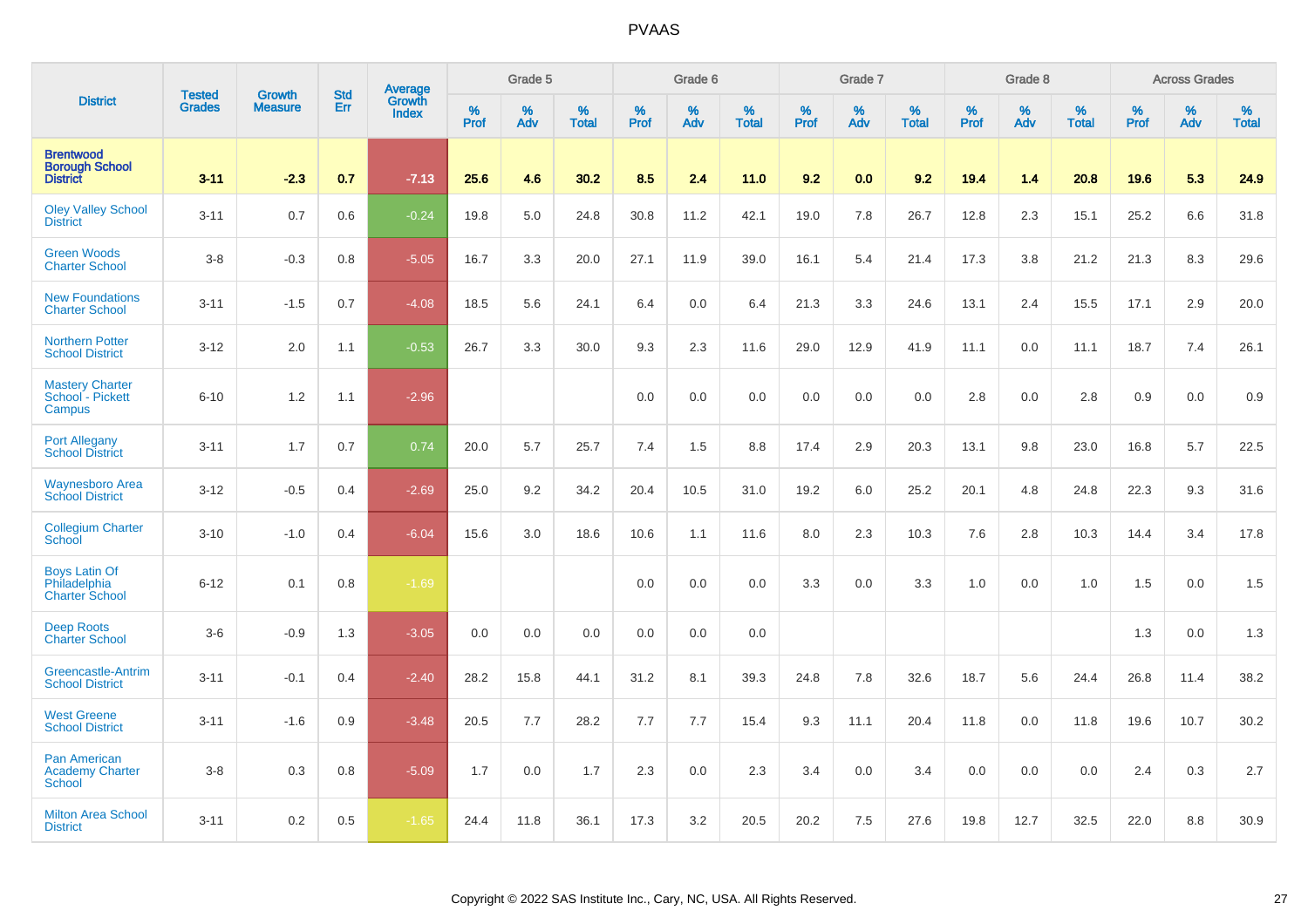|                                                                    | <b>Tested</b> | <b>Growth</b>  | <b>Std</b> | Average                |                     | Grade 5  |                   |              | Grade 6  |                   |              | Grade 7  |                   |              | Grade 8  |                   |           | <b>Across Grades</b> |                   |
|--------------------------------------------------------------------|---------------|----------------|------------|------------------------|---------------------|----------|-------------------|--------------|----------|-------------------|--------------|----------|-------------------|--------------|----------|-------------------|-----------|----------------------|-------------------|
| <b>District</b>                                                    | <b>Grades</b> | <b>Measure</b> | Err        | Growth<br><b>Index</b> | $\%$<br><b>Prof</b> | %<br>Adv | %<br><b>Total</b> | $\%$<br>Prof | %<br>Adv | %<br><b>Total</b> | $\%$<br>Prof | %<br>Adv | %<br><b>Total</b> | $\%$<br>Prof | %<br>Adv | %<br><b>Total</b> | %<br>Prof | %<br>Adv             | %<br><b>Total</b> |
| <b>Brentwood</b><br><b>Borough School</b><br><b>District</b>       | $3 - 11$      | $-2.3$         | 0.7        | $-7.13$                | 25.6                | 4.6      | 30.2              | 8.5          | 2.4      | 11.0              | 9.2          | 0.0      | 9.2               | 19.4         | 1.4      | 20.8              | 19.6      | 5.3                  | 24.9              |
| <b>Governor Mifflin</b><br><b>School District</b>                  | $3 - 11$      | $-1.6$         | 0.4        | $-8.64$                | 20.4                | 9.3      | 29.6              | 18.8         | 4.8      | 23.6              | 20.6         | 3.2      | 23.7              | 11.2         | 2.2      | 13.4              | 20.0      | 7.5                  | 27.4              |
| <b>Jamestown Area</b><br><b>School District</b>                    | $3 - 11$      | 0.7            | 1.2        | $-0.98$                | 18.4                | 10.5     | 29.0              | 16.7         | 0.0      | 16.7              | 24.1         | 3.4      | 27.6              | 19.0         | 0.0      | 19.0              | 18.3      | 6.1                  | 24.4              |
| <b>Tidioute</b><br>Community<br><b>Charter School</b>              | $3 - 11$      | $-0.3$         | 1.4        | $-2.20$                | 15.4                | 0.0      | 15.4              | 27.8         | 0.0      | 27.8              | 10.5         | 0.0      | 10.5              | 7.4          | 0.0      | 7.4               | 16.0      | 1.6                  | 17.6              |
| <b>Mariana Bracetti</b><br><b>Academy Charter</b><br><b>School</b> | $3 - 10$      | $-3.1$         | 0.9        | $-4.53$                | 8.6                 | 0.0      | 8.6               | 2.2          | 0.0      | 2.2               | 7.3          | 0.0      | 7.3               | 0.0          | $0.0\,$  | 0.0               | 4.4       | $0.0\,$              | 4.4               |
| <b>Blue Ridge School</b><br><b>District</b>                        | $3 - 11$      | $-1.1$         | 0.7        | $-3.62$                | 23.3                | 5.5      | 28.8              | 14.9         | 0.0      | 14.9              | 25.8         | 3.2      | 29.0              | 12.9         | 4.3      | 17.1              | 23.5      | 4.1                  | 27.7              |
| <b>Clarion Area</b><br><b>School District</b>                      | $3 - 11$      | $-0.1$         | 0.8        | $-2.42$                | 31.2                | 8.3      | 39.6              | 32.1         | 7.1      | 39.3              | 17.9         | 10.4     | 28.4              | 28.1         | 3.5      | 31.6              | 26.5      | 10.2                 | 36.8              |
| Canon-Mcmillan<br><b>School District</b>                           | $3 - 11$      | $-1.3$         | 0.3        | $-4.52$                | 29.4                | 22.3     | 51.7              | 28.2         | 9.8      | 38.0              | 26.1         | 10.4     | 36.5              | 27.7         | 10.6     | 38.4              | 30.0      | 14.6                 | 44.6              |
| <b>Blairsville-</b><br><b>Saltsburg School</b><br><b>District</b>  | $3 - 11$      | $-2.7$         | 0.6        | $-5.62$                | 28.9                | 20.6     | 49.5              | 15.4         | 9.9      | 25.3              | 19.4         | 8.2      | 27.6              | 18.8         | 8.2      | 27.1              | 22.2      | 12.6                 | 34.8              |
| <b>Greenville Area</b><br><b>School District</b>                   | $3 - 11$      | 0.3            | 0.7        | $-2.01$                | 34.4                | 4.4      | 38.9              | 19.2         | 5.1      | 24.4              | 16.7         | 5.9      | 22.6              | 10.0         | 2.5      | 12.5              | 23.6      | 5.4                  | 29.1              |
| <b>Belmont Charter</b><br><b>School</b>                            | $3 - 10$      | $-0.8$         | 0.8        | $-5.00$                | 1.6                 | 0.0      | 1.6               | 4.0          | 0.0      | 4.0               | 0.0          | 0.0      | 0.0               | 5.6          | 0.0      | 5.6               | 2.8       | 0.6                  | 3.4               |
| <b>Universal</b><br><b>Creighton Charter</b><br>School             | $3-8$         | 1.1            | 0.7        | $-0.80$                | 11.9                | 1.2      | 13.1              | 3.5          | 1.2      | 4.7               | 7.7          | 6.2      | 13.8              | 4.7          | 4.7      | 9.4               | 8.6       | 4.4                  | 13.1              |
| Pennsylvania<br><b>Leadership Charter</b><br><b>School</b>         | $3 - 11$      | $-1.4$         | 0.5        | $-4.74$                | 24.7                | 11.5     | 36.2              | 24.9         | 6.4      | 31.2              | 13.4         | 19.6     | 33.0              | 16.7         | $6.2\,$  | 22.9              | 23.9      | 12.4                 | 36.4              |
| <b>Sto-Rox School</b><br><b>District</b>                           | $3 - 10$      | $-0.5$         | 0.9        | $-2.31$                | 4.4                 | 1.1      | 5.4               | 1.2          | 0.0      | 1.2               | 0.0          | 0.0      | 0.0               | 0.0          | 0.0      | 0.0               | 2.8       | 0.5                  | 3.3               |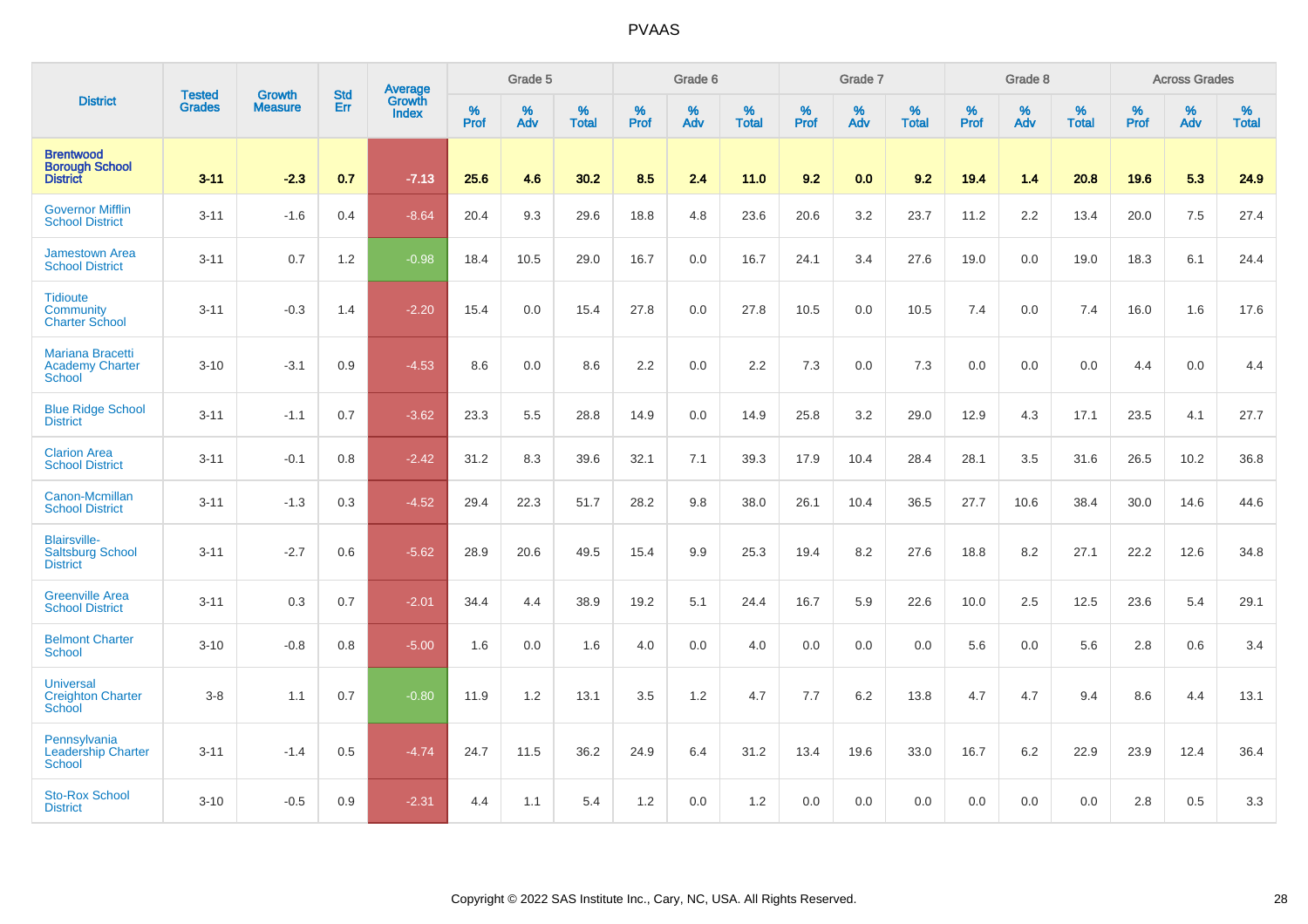|                                                                            |                                |                                 | <b>Std</b> | Average                |              | Grade 5  |                   |           | Grade 6  |                   |           | Grade 7  |                   |           | Grade 8  |                   |           | <b>Across Grades</b> |                   |
|----------------------------------------------------------------------------|--------------------------------|---------------------------------|------------|------------------------|--------------|----------|-------------------|-----------|----------|-------------------|-----------|----------|-------------------|-----------|----------|-------------------|-----------|----------------------|-------------------|
| <b>District</b>                                                            | <b>Tested</b><br><b>Grades</b> | <b>Growth</b><br><b>Measure</b> | Err        | Growth<br><b>Index</b> | $\%$<br>Prof | %<br>Adv | %<br><b>Total</b> | %<br>Prof | %<br>Adv | %<br><b>Total</b> | %<br>Prof | %<br>Adv | %<br><b>Total</b> | %<br>Prof | %<br>Adv | %<br><b>Total</b> | %<br>Prof | %<br>Adv             | %<br><b>Total</b> |
| <b>Brentwood</b><br><b>Borough School</b><br><b>District</b>               | $3 - 11$                       | $-2.3$                          | 0.7        | $-7.13$                | 25.6         | 4.6      | 30.2              | 8.5       | 2.4      | 11.0              | 9.2       | 0.0      | 9.2               | 19.4      | 1.4      | 20.8              | 19.6      | 5.3                  | 24.9              |
| <b>Southern Lehigh</b><br><b>School District</b>                           | $3 - 11$                       | $-1.1$                          | 0.4        | $-4.53$                | 33.9         | 21.0     | 54.8              | 28.3      | 16.8     | 45.1              | 40.2      | 13.1     | 53.3              | 32.0      | 12.7     | 44.8              | 35.0      | 20.7                 | 55.8              |
| <b>Lincoln Leadership</b><br><b>Academy Charter</b><br><b>School</b>       | $3 - 12$                       | $-1.2$                          | 0.9        | $-4.06$                | 0.0          | 0.0      | 0.0               | 2.0       | 0.0      | 2.0               | 4.0       | 2.0      | 6.0               | 0.0       | 0.0      | 0.0               | 3.8       | 0.7                  | 4.4               |
| <b>Eastern Lebanon</b><br><b>County School</b><br><b>District</b>          | $3 - 11$                       | $-3.3$                          | 0.5        | $-9.87$                | 19.8         | 7.9      | 27.7              | 9.1       | 0.6      | 9.7               | 13.1      | 3.1      | 16.2              | 8.9       | 1.8      | 10.6              | 17.0      | 5.0                  | 22.0              |
| <b>Erie Rise</b><br>Leadership<br><b>Academy Charter</b><br>School         | $3-8$                          | $-0.6$                          | 1.1        | $-1.89$                | 6.9          | 0.0      | 6.9               | 0.0       | 0.0      | 0.0               | 0.0       | 0.0      | 0.0               | 0.0       | 0.0      | 0.0               | 1.6       | 1.0                  | 2.6               |
| <b>Portage Area</b><br><b>School District</b>                              | $3 - 10$                       | 0.3                             | 0.8        | $-3.18$                | 28.6         | 7.1      | 35.7              | 30.0      | 10.0     | 40.0              | 25.4      | 9.5      | 34.9              | 17.0      | 7.6      | 24.5              | 29.8      | 12.9                 | 42.6              |
| <b>Cranberry Area</b><br><b>School District</b>                            | $3 - 12$                       | 0.9                             | 0.7        | $-1.97$                | 27.3         | 10.4     | 37.7              | 26.0      | 2.1      | 28.1              | 14.7      | 3.2      | 17.9              | 18.7      | 2.7      | 21.3              | 22.6      | 3.9                  | 26.5              |
| <b>Lower Dauphin</b><br><b>School District</b>                             | $3 - 11$                       | $-1.8$                          | 0.4        | $-6.99$                | 29.8         | 22.8     | 52.6              | 23.7      | 4.8      | 28.5              | 22.0      | 6.4      | 28.4              | 18.6      | 9.5      | 28.0              | 25.6      | 14.4                 | 39.9              |
| <b>Chester Charter</b><br><b>Scholars Academy</b><br><b>Charter School</b> | $3 - 12$                       | $-3.3$                          | 0.8        | $-7.29$                | 0.0          | 0.0      | 0.0               | 2.1       | 0.0      | 2.1               | 6.2       | 0.0      | 6.2               | 0.0       | 0.0      | 0.0               | 1.8       | 0.4                  | 2.2               |
| <b>Fairfield Area</b><br><b>School District</b>                            | $3 - 11$                       | $-1.2$                          | 0.8        | $-2.65$                | 32.3         | 1.6      | 33.9              | 19.7      | 1.6      | 21.3              | 18.5      | 0.0      | 18.5              | 16.7      | 3.7      | 20.4              | 25.3      | 6.7                  | 32.0              |
| <b>Franklin Regional</b><br><b>School District</b>                         | $3 - 11$                       | 0.3                             | 0.4        | $-1.41$                | 39.6         | 22.0     | 61.7              | 33.2      | 19.3     | 52.5              | 27.9      | 18.3     | 46.2              | 25.8      | 8.1      | 33.9              | 31.7      | 25.0                 | 56.7              |
| Penn Hills Charter<br>School of<br>Entrepreneurship                        | $3-8$                          | $-0.2$                          | 0.9        | $-3.58$                | 11.6         | 2.3      | 14.0              | 13.5      | 10.8     | 24.3              | 15.4      | 2.6      | 18.0              | 5.3       | 0.0      | 5.3               | 17.0      | 3.8                  | 20.8              |
| <b>Penn Hills School</b><br><b>District</b>                                | $3 - 11$                       | $-4.0$                          | 0.5        | $-10.28$               | 4.7          | 1.8      | 6.4               | 2.7       | 0.7      | 3.4               | 2.1       | 1.6      | 3.7               | 3.4       | 0.0      | 3.4               | 6.8       | 2.1                  | 8.9               |
| <b>Coudersport Area</b><br><b>School District</b>                          | $3 - 11$                       | 1.4                             | 0.9        | $-0.48$                | 35.7         | 3.6      | 39.3              | 16.7      | 4.8      | 21.4              | 18.9      | 5.7      | 24.5              | 15.1      | 3.8      | 18.9              | 22.0      | 5.7                  | 27.7              |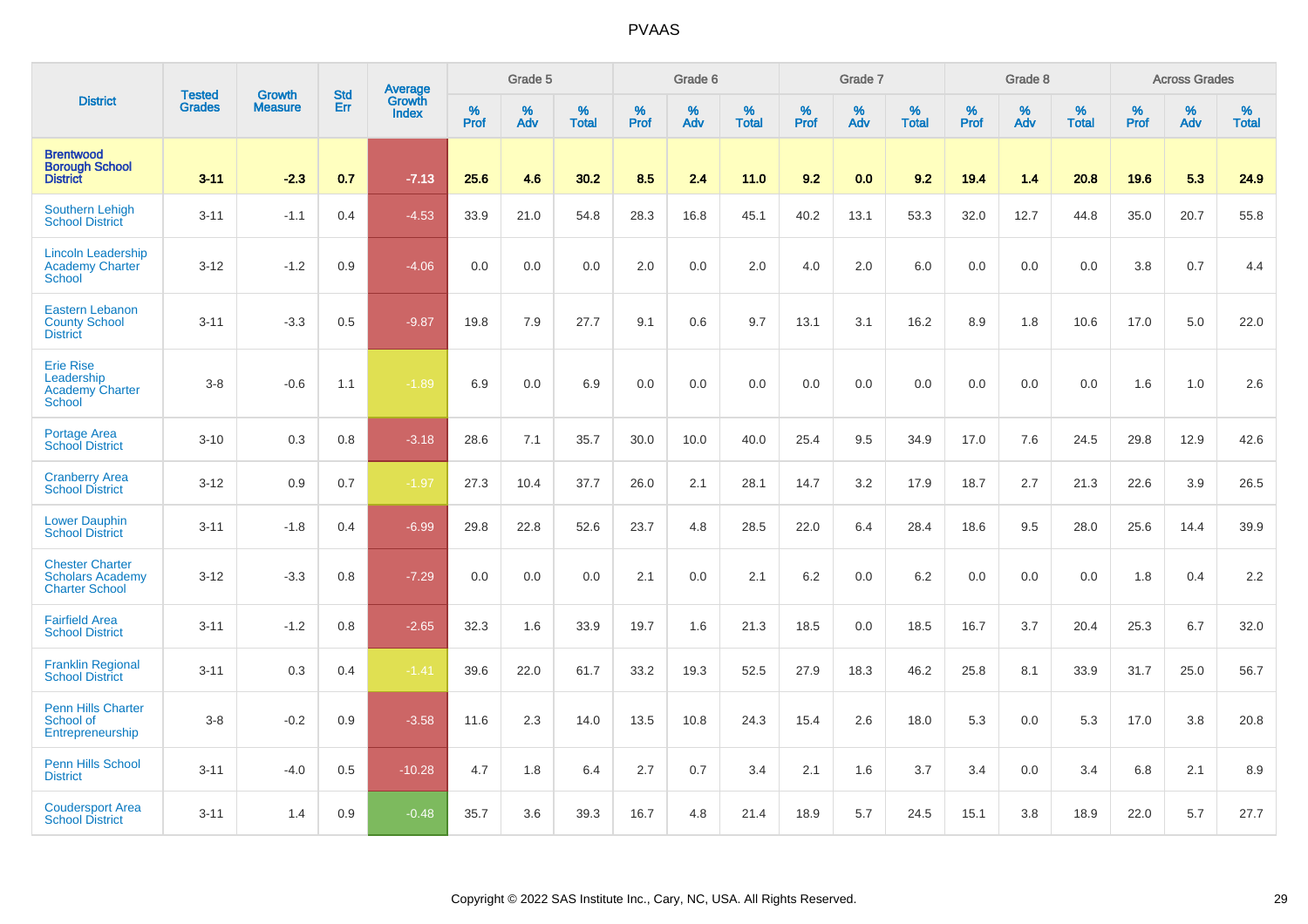|                                                                      |                                |                                 | <b>Std</b> | Average         |                     | Grade 5  |                   |              | Grade 6  |                   |              | Grade 7  |                   |              | Grade 8  |                   |              | <b>Across Grades</b> |                   |
|----------------------------------------------------------------------|--------------------------------|---------------------------------|------------|-----------------|---------------------|----------|-------------------|--------------|----------|-------------------|--------------|----------|-------------------|--------------|----------|-------------------|--------------|----------------------|-------------------|
| <b>District</b>                                                      | <b>Tested</b><br><b>Grades</b> | <b>Growth</b><br><b>Measure</b> | Err        | Growth<br>Index | $\%$<br><b>Prof</b> | %<br>Adv | %<br><b>Total</b> | $\%$<br>Prof | %<br>Adv | %<br><b>Total</b> | $\%$<br>Prof | %<br>Adv | %<br><b>Total</b> | $\%$<br>Prof | %<br>Adv | %<br><b>Total</b> | $\%$<br>Prof | $\%$<br>Adv          | %<br><b>Total</b> |
| <b>Brentwood</b><br><b>Borough School</b><br><b>District</b>         | $3 - 11$                       | $-2.3$                          | 0.7        | $-7.13$         | 25.6                | 4.6      | 30.2              | 8.5          | 2.4      | 11.0              | 9.2          | 0.0      | 9.2               | 19.4         | 1.4      | 20.8              | 19.6         | 5.3                  | 24.9              |
| <b>Duquesne City</b><br><b>School District</b>                       | $3-8$                          | 1.2                             | 1.3        | $-0.48$         | $6.0\,$             | 2.0      | 8.0               | 5.6          | 0.0      | 5.6               |              |          |                   |              |          |                   | 3.4          | 1.7                  | 5.0               |
| <b>Mckeesport Area</b><br><b>School District</b>                     | $3 - 12$                       | $-0.2$                          | 0.5        | $-3.52$         | 8.9                 | 3.0      | 11.9              | 3.9          | 0.0      | 3.9               | 1.0          | 0.0      | 1.0               | 1.0          | 0.0      | 1.0               | 7.7          | 2.1                  | 9.7               |
| <b>Redbank Valley</b><br><b>School District</b>                      | $3 - 11$                       | $-2.5$                          | 0.7        | $-3.53$         | 34.3                | 20.0     | 54.3              | 12.7         | 0.0      | 12.7              | 19.5         | 9.2      | 28.7              | 9.5          | 0.0      | 9.5               | 21.8         | 10.1                 | 31.9              |
| Mechanicsburg<br><b>Area School</b><br><b>District</b>               | $3 - 11$                       | $-1.3$                          | 0.4        | $-6.37$         | 27.0                | 14.7     | 41.8              | 16.3         | 2.8      | 19.1              | 20.3         | 5.4      | 25.8              | 14.5         | 4.6      | 19.1              | 24.3         | 10.0                 | 34.2              |
| <b>Easton Arts</b><br>Academy<br>Elementary<br><b>Charter School</b> | $3-5$                          | 4.8                             | 2.4        | 1.94            | 4.2                 | 16.7     | 20.8              |              |          |                   |              |          |                   |              |          |                   | 12.6         | 3.9                  | 16.5              |
| <b>Grove City Area</b><br><b>School District</b>                     | $3 - 12$                       | $-0.0$                          | 0.6        | $-2.64$         | 21.8                | 16.8     | 38.6              | 29.0         | 12.1     | 41.1              | 28.1         | 13.2     | 41.2              | 19.5         | 8.5      | 28.0              | 27.6         | 16.8                 | 44.3              |
| <b>Beaver Area</b><br><b>School District</b>                         | $3 - 10$                       | $-4.4$                          | 0.6        | $-9.65$         | 36.2                | 23.8     | 60.0              | 37.3         | 28.8     | 66.1              | 22.6         | 13.0     | 35.6              | 17.1         | 7.2      | 24.3              | 29.2         | 25.6                 | 54.8              |
| <b>Everett Area</b><br><b>School District</b>                        | $3 - 11$                       | $-1.4$                          | 0.7        | $-2.60$         | 27.6                | 6.9      | 34.5              | 19.8         | 2.3      | 22.1              | 13.9         | 1.0      | 14.8              | 10.7         | 6.7      | 17.3              | 19.7         | 5.5                  | 25.2              |
| <b>Carmichaels Area</b><br><b>School District</b>                    | $3 - 10$                       | $-5.5$                          | 0.7        | $-7.62$         | 13.8                | 1.2      | 15.0              | 1.5          | 0.0      | 1.5               | 3.0          | 3.0      | 6.0               | 6.8          | 0.0      | 6.8               | 11.3         | 2.2                  | 13.4              |
| <b>Union City Area</b><br><b>School District</b>                     | $3 - 12$                       | 0.2                             | 0.7        | $-2.07$         | 18.8                | 8.7      | 27.5              | 19.4         | 11.3     | 30.6              | 23.4         | 3.9      | 27.3              | 10.1         | 5.6      | 15.7              | 21.6         | 9.8                  | 31.4              |
| <b>Coatesville Area</b><br><b>School District</b>                    | $3 - 11$                       | $-0.5$                          | 0.4        | $-4.75$         | 14.8                | 4.8      | 19.6              | 8.5          | 0.0      | 8.5               | 8.9          | 1.3      | 10.1              | 6.9          | 0.5      | 7.4               | 10.9         | 3.9                  | 14.8              |
| <b>Chichester School</b><br><b>District</b>                          | $3 - 11$                       | $-3.7$                          | 0.7        | $-5.42$         | 6.7                 | 1.1      | 7.9               | 6.8          | 2.7      | 9.5               | 5.0          | 6.2      | 11.2              | 4.2          | 0.0      | 4.2               | 9.0          | 3.2                  | 12.2              |
| <b>Wyoming Valley</b><br><b>West School</b><br><b>District</b>       | $3 - 11$                       | $-0.6$                          | 0.5        | $-6.02$         | 9.2                 | 2.7      | 11.9              | 13.8         | 2.1      | 15.9              | 10.8         | 0.0      | 10.8              | 10.5         | 2.9      | 13.4              | 11.8         | 2.4                  | 14.3              |
| <b>Wilmington Area</b><br><b>School District</b>                     | $3 - 11$                       | $-0.8$                          | 0.8        | $-1.83$         | 36.8                | 10.5     | 47.4              | 12.7         | 1.6      | 14.3              | 29.4         | 3.9      | 33.3              | 13.6         | 3.4      | 17.0              | 26.8         | 7.9                  | 34.7              |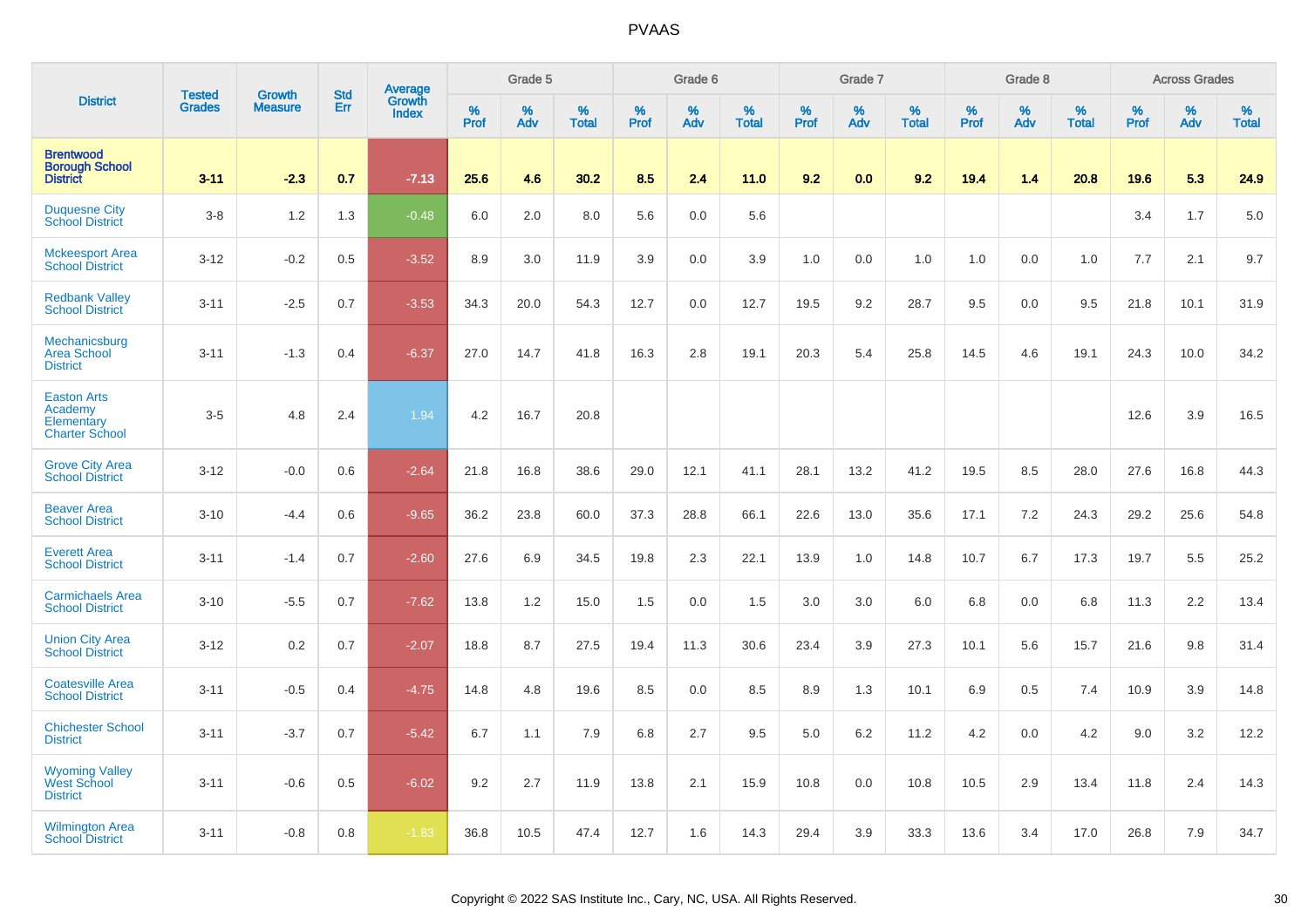|                                                                   |                                |                                 | <b>Std</b> | Average                |           | Grade 5  |                   |           | Grade 6  |                   |           | Grade 7  |                   |           | Grade 8  |                   |           | <b>Across Grades</b> |                   |
|-------------------------------------------------------------------|--------------------------------|---------------------------------|------------|------------------------|-----------|----------|-------------------|-----------|----------|-------------------|-----------|----------|-------------------|-----------|----------|-------------------|-----------|----------------------|-------------------|
| <b>District</b>                                                   | <b>Tested</b><br><b>Grades</b> | <b>Growth</b><br><b>Measure</b> | Err        | Growth<br><b>Index</b> | %<br>Prof | %<br>Adv | %<br><b>Total</b> | %<br>Prof | %<br>Adv | %<br><b>Total</b> | %<br>Prof | %<br>Adv | %<br><b>Total</b> | %<br>Prof | %<br>Adv | %<br><b>Total</b> | %<br>Prof | %<br>Adv             | %<br><b>Total</b> |
| <b>Brentwood</b><br><b>Borough School</b><br><b>District</b>      | $3 - 11$                       | $-2.3$                          | 0.7        | $-7.13$                | 25.6      | 4.6      | 30.2              | 8.5       | 2.4      | 11.0              | 9.2       | 0.0      | 9.2               | 19.4      | 1.4      | 20.8              | 19.6      | 5.3                  | 24.9              |
| <b>West Branch Area</b><br><b>School District</b>                 | $3 - 11$                       | 0.5                             | 0.8        | $-2.09$                | 16.1      | 3.2      | 19.4              | 7.8       | 4.7      | 12.5              | 19.7      | 14.5     | 34.2              | 18.8      | 6.2      | 25.0              | 18.7      | 7.8                  | 26.5              |
| <b>Hamburg Area</b><br><b>School District</b>                     | $3 - 11$                       | $-0.0$                          | 0.5        | $-2.90$                | 29.1      | 6.4      | 35.5              | 28.4      | 2.4      | 30.7              | 10.1      | 3.8      | 13.8              | 9.9       | 2.1      | 12.1              | 20.9      | 6.6                  | 27.5              |
| <b>Roberto Clemente</b><br><b>Charter School</b>                  | $3 - 12$                       | $-4.0$                          | 0.9        | $-5.78$                | 5.6       | 0.0      | 5.6               | 0.0       | 0.0      | 0.0               | 0.0       | 0.0      | 0.0               | 0.0       | 0.0      | 0.0               | 3.0       | 0.0                  | 3.0               |
| <b>Hazleton Area</b><br><b>School District</b>                    | $3 - 11$                       | $-0.5$                          | 0.4        | $-4.76$                | 5.8       | 1.7      | 7.5               | 5.2       | 1.1      | 6.3               | 2.8       | 0.5      | 3.3               | 6.6       | 0.6      | 7.1               | 6.4       | 1.2                  | 7.7               |
| <b>Mastery Charter</b><br>School -<br>Shoemaker<br>Campus         | $7 - 10$                       | 1.9                             | 1.6        | 0.13                   |           |          |                   |           |          |                   | 9.4       | 0.0      | 9.4               | 4.2       | 0.0      | 4.2               | 7.1       | 0.0                  | 7.1               |
| Hatboro-Horsham<br><b>School District</b>                         | $3 - 11$                       | 0.6                             | 0.4        | $-0.45$                | 26.2      | 8.5      | 34.7              | 30.0      | 11.1     | 41.1              | 20.8      | 5.2      | 26.0              | 19.7      | 5.7      | 25.4              | 25.9      | 8.7                  | 34.6              |
| <b>Tulpehocken Area</b><br><b>School District</b>                 | $3 - 12$                       | $-1.2$                          | 0.6        | $-6.27$                | 29.9      | 18.4     | 48.3              | 15.7      | 11.8     | 27.4              | 18.4      | 5.8      | 24.3              | 14.3      | 2.7      | 17.0              | 21.6      | 11.0                 | 32.6              |
| <b>First Philadelphia</b><br>Preparatory<br><b>Charter School</b> | $3-8$                          | $-2.3$                          | 0.6        | $-4.91$                | 1.2       | 0.0      | 1.2               | 1.1       | 0.0      | 1.1               | 1.3       | 0.0      | 1.3               | 4.0       | 0.0      | 4.0               | 2.4       | 0.0                  | 2.4               |
| <b>Belle Vernon Area</b><br><b>School District</b>                | $3 - 11$                       | $-1.7$                          | 0.6        | $-3.90$                | 22.5      | 6.3      | 28.8              | 27.6      | 7.8      | 35.3              | 11.0      | 0.9      | 11.9              | 10.6      | 2.4      | 12.9              | 22.3      | 6.8                  | 29.0              |
| <b>Executive</b><br>Education<br><b>Academy Charter</b><br>School | $3 - 10$                       | $-2.5$                          | 1.7        | $-4.30$                | 0.0       | 0.0      | 0.0               |           |          |                   | 18.2      | 0.0      | 18.2              | 4.8       | 0.0      | 4.8               | 9.1       | 1.7                  | 10.9              |
| <b>Propel Charter</b><br>School - East                            | $3-8$                          | $-4.2$                          | 1.0        | $-5.99$                | 2.5       | 0.0      | 2.5               | 11.4      | 0.0      | 11.4              | 9.4       | 3.1      | 12.5              | 0.0       | 0.0      | 0.0               | 9.4       | 0.5                  | 9.9               |
| <b>Boyertown Area</b><br><b>School District</b>                   | $3 - 11$                       | $-2.5$                          | 0.3        | $-7.16$                | 29.0      | 8.5      | 37.4              | 24.6      | 4.6      | 29.2              | 28.2      | 14.4     | 42.6              | 24.8      | 6.0      | 30.8              | 29.1      | 9.0                  | 38.2              |
| <b>Laurel School</b><br><b>District</b>                           | $3 - 11$                       | $-0.4$                          | 0.7        | $-2.76$                | 25.7      | 5.4      | 31.1              | 23.9      | 12.7     | 36.6              | 29.5      | 5.1      | 34.6              | 18.8      | 8.7      | 27.5              | 28.6      | 13.6                 | 42.2              |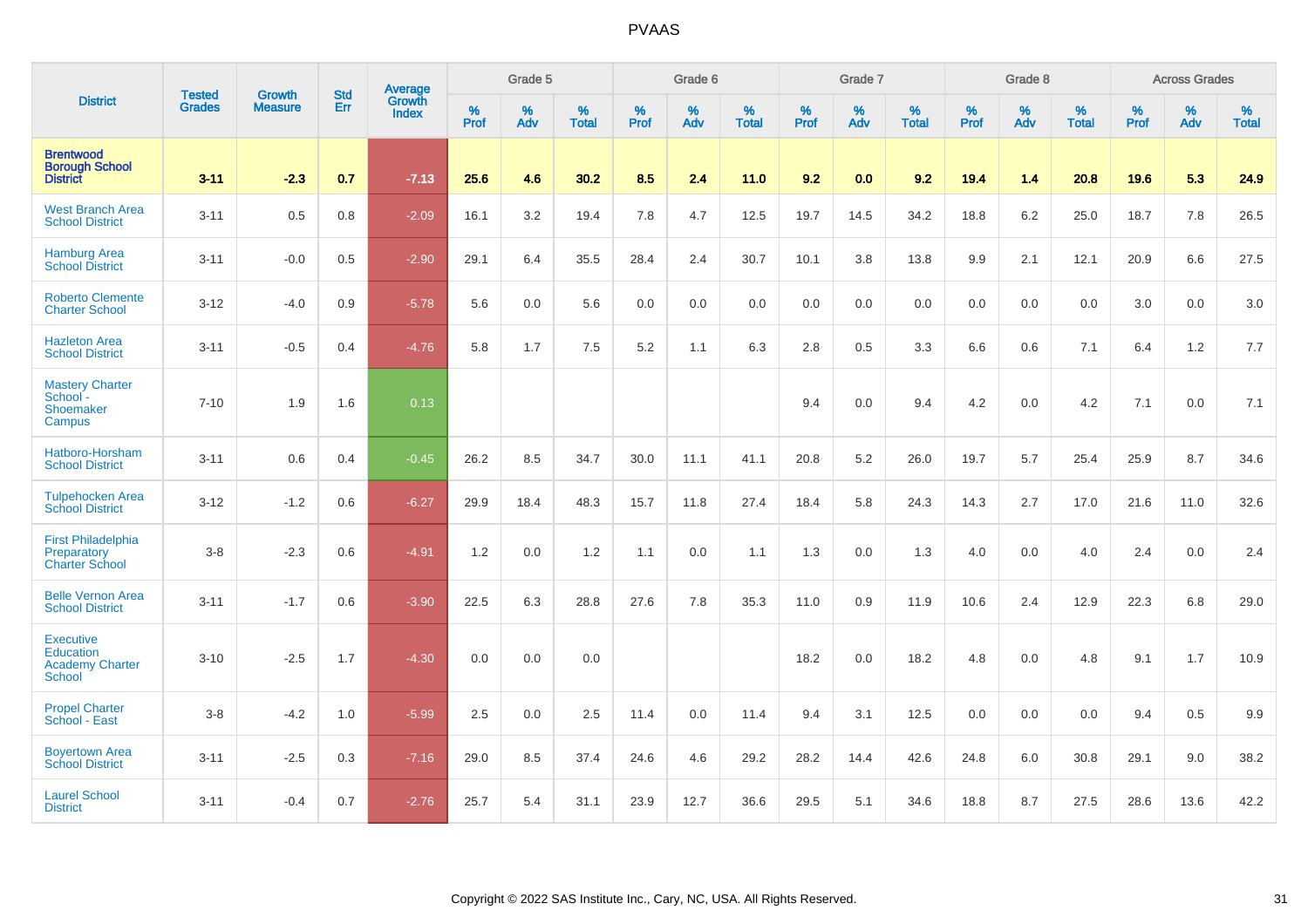|                                                                   | <b>Tested</b> | <b>Growth</b>  | <b>Std</b> | Average                       |              | Grade 5  |                   |           | Grade 6  |                   |           | Grade 7  |                   |           | Grade 8  |                   |           | <b>Across Grades</b> |                   |
|-------------------------------------------------------------------|---------------|----------------|------------|-------------------------------|--------------|----------|-------------------|-----------|----------|-------------------|-----------|----------|-------------------|-----------|----------|-------------------|-----------|----------------------|-------------------|
| <b>District</b>                                                   | <b>Grades</b> | <b>Measure</b> | <b>Err</b> | <b>Growth</b><br><b>Index</b> | $\%$<br>Prof | %<br>Adv | %<br><b>Total</b> | %<br>Prof | %<br>Adv | %<br><b>Total</b> | %<br>Prof | %<br>Adv | %<br><b>Total</b> | %<br>Prof | %<br>Adv | %<br><b>Total</b> | %<br>Prof | %<br>Adv             | %<br><b>Total</b> |
| <b>Brentwood</b><br><b>Borough School</b><br><b>District</b>      | $3 - 11$      | $-2.3$         | 0.7        | $-7.13$                       | 25.6         | 4.6      | 30.2              | 8.5       | 2.4      | 11.0              | 9.2       | 0.0      | 9.2               | 19.4      | 1.4      | 20.8              | 19.6      | 5.3                  | 24.9              |
| <b>Freedom Area</b><br><b>School District</b>                     | $3 - 11$      | $-0.8$         | 0.7        | $-3.22$                       | 13.6         | 3.7      | 17.3              | 21.4      | 2.4      | 23.8              | 18.6      | 2.9      | 21.6              | 10.7      | 1.3      | 12.0              | 17.8      | 3.7                  | 21.6              |
| <b>West Oak Lane</b><br><b>Charter School</b>                     | $3-8$         | 0.7            | 0.7        | $-2.07$                       | 2.6          | 1.3      | 3.8               | 6.1       | 0.0      | 6.1               | 6.9       | 1.4      | 8.3               | 0.0       | 1.9      | 1.9               | 6.1       | 0.7                  | 6.8               |
| <b>Brownsville Area</b><br><b>School District</b>                 | $3 - 12$      | $-0.6$         | 0.7        | $-1.66$                       | 17.3         | 4.0      | 21.3              | 7.2       | 1.2      | 8.4               | 6.4       | 1.3      | 7.7               | 4.2       | 1.4      | 5.6               | 10.2      | 1.5                  | 11.7              |
| <b>Mastery Charter</b><br><b>School John Wister</b><br>Elementary | $3-5$         | 3.9            | 2.6        | 1.52                          | 5.0          | 0.0      | 5.0               |           |          |                   |           |          |                   |           |          |                   | 2.9       | 0.0                  | 2.9               |
| <b>Chartiers Valley</b><br><b>School District</b>                 | $3 - 11$      | $-2.3$         | 0.4        | $-8.21$                       | 33.8         | 14.7     | 48.5              | 16.8      | 5.3      | 22.1              | 15.6      | 7.4      | 22.9              | 10.8      | 4.2      | 15.1              | 23.4      | 11.6                 | 35.0              |
| <b>Juniata County</b><br><b>School District</b>                   | $3 - 12$      | $-0.1$         | 0.5        | $-1.65$                       | 19.4         | 5.3      | 24.7              | 11.1      | 3.7      | 14.8              | 13.1      | 2.2      | 15.3              | 11.9      | 1.8      | 13.7              | 16.9      | 4.3                  | 21.2              |
| Altoona Area<br><b>School District</b>                            | $3 - 12$      | $-0.5$         | 0.3        | $-4.85$                       | 24.7         | 8.0      | 32.7              | 17.8      | 5.2      | 23.0              | 14.6      | 4.9      | 19.5              | 15.8      | 4.3      | 20.1              | 19.6      | 6.6                  | 26.2              |
| <b>Fort Leboeuf</b><br><b>School District</b>                     | $3 - 11$      | $-0.7$         | 0.5        | $-4.30$                       | 33.8         | 31.2     | 64.9              | 25.7      | 18.8     | 44.4              | 21.6      | 14.4     | 35.9              | 22.6      | 11.6     | 34.2              | 28.5      | 22.7                 | 51.2              |
| Commonwealth<br><b>Charter Academy</b><br><b>Charter School</b>   | $3 - 10$      | $-2.6$         | 0.8        | $-4.07$                       | 25.4         | 3.4      | 28.8              | 26.0      | 4.0      | 30.0              | 17.2      | 3.4      | 20.7              | 14.6      | 2.1      | 16.7              | 23.9      | 5.7                  | 29.6              |
| <b>Dunmore School</b><br><b>District</b>                          | $3 - 11$      | $-0.4$         | 0.7        | $-2.59$                       | 26.4         | 9.7      | 36.1              | 20.9      | 2.2      | 23.1              | 10.4      | 0.9      | 11.3              | 9.5       | 3.6      | 13.1              | 18.9      | 6.1                  | 25.0              |
| Pen Argyl Area<br><b>School District</b>                          | $3 - 12$      | 0.7            | 0.6        | $-0.31$                       | 27.3         | 12.5     | 39.8              | 26.8      | 0.0      | 26.8              | 17.1      | 5.4      | 22.5              | 14.8      | 5.9      | 20.8              | 23.5      | 8.4                  | 32.0              |
| <b>Spring Grove Area</b><br><b>School District</b>                | $3 - 11$      | $-1.9$         | 0.4        | $-5.78$                       | 30.9         | 11.5     | 42.4              | 31.2      | 15.8     | 47.0              | 23.2      | 11.2     | 34.4              | 5.2       | 3.2      | 8.4               | 26.1      | 15.4                 | 41.5              |
| <b>Bethel Park School</b><br><b>District</b>                      | $3 - 11$      | $-0.2$         | 0.4        | $-2.46$                       | 31.6         | 17.7     | 49.3              | 27.0      | 17.1     | 44.1              | 29.6      | 13.0     | 42.6              | 27.1      | 8.9      | 36.0              | 30.4      | 17.5                 | 48.0              |
| <b>Seneca Valley</b><br><b>School District</b>                    | $3 - 11$      | $-2.1$         | 0.3        | $-11.97$                      | 28.8         | 15.8     | 44.6              | 33.8      | 9.8      | 43.6              | 26.6      | 12.0     | 38.5              | 18.6      | 6.0      | 24.6              | 30.0      | 14.4                 | 44.4              |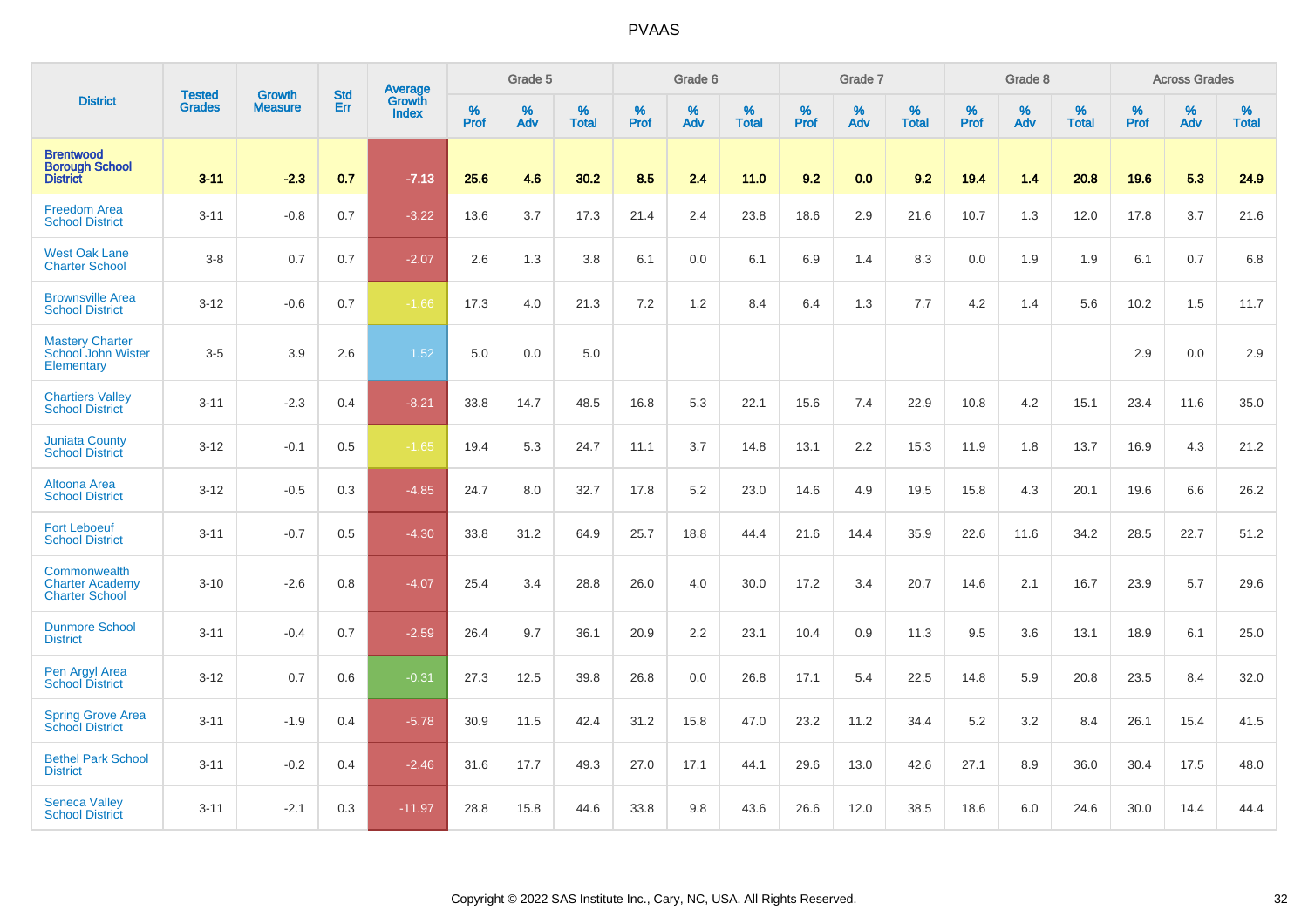|                                                                                   | <b>Tested</b> | <b>Growth</b>  | <b>Std</b> | Average                |                     | Grade 5     |                   |           | Grade 6  |                   |              | Grade 7  |                   |              | Grade 8  |                      |              | <b>Across Grades</b> |                      |
|-----------------------------------------------------------------------------------|---------------|----------------|------------|------------------------|---------------------|-------------|-------------------|-----------|----------|-------------------|--------------|----------|-------------------|--------------|----------|----------------------|--------------|----------------------|----------------------|
| <b>District</b>                                                                   | <b>Grades</b> | <b>Measure</b> | Err        | Growth<br><b>Index</b> | $\%$<br><b>Prof</b> | $\%$<br>Adv | %<br><b>Total</b> | %<br>Prof | %<br>Adv | %<br><b>Total</b> | $\%$<br>Prof | %<br>Adv | %<br><b>Total</b> | $\%$<br>Prof | %<br>Adv | $\%$<br><b>Total</b> | $\%$<br>Prof | $\%$<br>Adv          | $\%$<br><b>Total</b> |
| <b>Brentwood</b><br><b>Borough School</b><br><b>District</b>                      | $3 - 11$      | $-2.3$         | 0.7        | $-7.13$                | 25.6                | 4.6         | 30.2              | 8.5       | 2.4      | 11.0              | 9.2          | 0.0      | 9.2               | 19.4         | 1.4      | 20.8                 | 19.6         | 5.3                  | 24.9                 |
| <b>Big Beaver Falls</b><br>Area School<br><b>District</b>                         | $3 - 11$      | $-1.7$         | 0.6        | $-4.99$                | 19.6                | 2.0         | 21.6              | 5.4       | 0.9      | 6.4               | 8.3          | 1.0      | 9.4               | 1.0          | 1.0      | 2.1                  | 12.5         | 1.1                  | 13.6                 |
| <b>Memphis Street</b><br><b>Academy Charter</b><br>School @ JP<br><b>Jones</b>    | $5 - 8$       | 0.7            | 0.7        | $-0.62$                | 0.0                 | 3.2         | 3.2               | 0.0       | 0.0      | 0.0               | 0.0          | 0.0      | 0.0               | 0.0          | 0.0      | 0.0                  | 0.0          | 0.6                  | 0.6                  |
| <b>Global Leadership</b><br>Academy Charter<br><b>School Southwest</b><br>at Huey | $3 - 8$       | 1.0            | 1.7        | $-0.18$                | 0.0                 | 0.0         | 0.0               | 0.0       | 0.0      | 0.0               |              |          |                   | 0.0          | 0.0      | 0.0                  | 0.0          | 0.0                  | 0.0                  |
| <b>East Pennsboro</b><br><b>Area School</b><br><b>District</b>                    | $3 - 11$      | $-2.6$         | 0.5        | $-6.44$                | 24.8                | 3.0         | 27.8              | 9.9       | 3.7      | 13.7              | 11.8         | 2.4      | 14.1              | 10.3         | 4.2      | 14.6                 | 18.3         | 6.2                  | 24.5                 |
| <b>Bentworth School</b><br><b>District</b>                                        | $3 - 11$      | $-1.7$         | 0.7        | $-4.02$                | 29.9                | 7.8         | 37.7              | 9.6       | 0.0      | 9.6               | 16.9         | 7.8      | 24.7              | 21.2         | 1.5      | 22.7                 | 22.6         | 9.6                  | 32.3                 |
| <b>Fell Charter School</b>                                                        | $3 - 8$       | 1.1            | 2.2        | $-0.51$                | 25.0                | 0.0         | 25.0              | 6.7       | 0.0      | 6.7               |              |          |                   |              |          |                      | 17.1         | 4.0                  | 21.0                 |
| <b>Propel Charter</b><br>School-Hazelwood                                         | $3-8$         | $-1.6$         | 1.2        | $-2.32$                | 3.4                 | 0.0         | 3.4               | 0.0       | 0.0      | 0.0               | 0.0          | 4.8      | 4.8               | 0.0          | 0.0      | 0.0                  | 0.6          | 0.6                  | 1.3                  |
| <b>Lehigh Valley Dual</b><br>Language Charter<br>School                           | $3 - 8$       | 3.1            | 2.3        | 0.53                   | 0.0                 | 0.0         | 0.0               | 7.7       | 0.0      | 7.7               |              |          |                   |              |          |                      | 4.2          | 0.0                  | 4.2                  |
| Independence<br><b>Charter School</b><br>West                                     | $3 - 7$       | $-1.0$         | 1.7        | $-2.25$                | 0.0                 | 0.0         | 0.0               | 16.7      | 0.0      | 16.7              | 5.6          | 0.0      | 5.6               |              |          |                      | 6.2          | 1.8                  | 8.0                  |
| <b>Ligonier Valley</b><br><b>School District</b>                                  | $3 - 11$      | $-3.6$         | 0.7        | $-7.04$                | 14.6                | 3.7         | 18.3              | 16.5      | 0.0      | 16.5              | 12.3         | 0.0      | 12.3              | 6.9          | 0.0      | 6.9                  | 17.2         | 2.9                  | 20.0                 |
| <b>Union Area School</b><br><b>District</b>                                       | $3 - 11$      | $-0.6$         | 0.9        | $-1.31$                | 40.0                | 12.5        | 52.5              | 32.8      | 5.2      | 37.9              | 26.3         | 3.5      | 29.8              | 17.8         | 0.0      | 17.8                 | 30.2         | 7.4                  | 37.6                 |
| <b>Northgate School</b><br><b>District</b>                                        | $3 - 11$      | $-1.8$         | 0.8        | $-3.98$                | 19.6                | 7.8         | 27.4              | 15.2      | 1.7      | 17.0              | 10.2         | 0.0      | 10.2              | 12.5         | 4.2      | 16.7                 | 15.8         | 4.3                  | 20.1                 |
| <b>Wilkes-Barre Area</b><br><b>School District</b>                                | $3 - 11$      | $-0.9$         | 0.5        | $-3.44$                | 8.1                 | 1.7         | 9.8               | 10.1      | 4.4      | 14.5              | 6.0          | 1.8      | 7.8               | 3.1          | 1.3      | 4.4                  | 9.8          | 3.0                  | 12.7                 |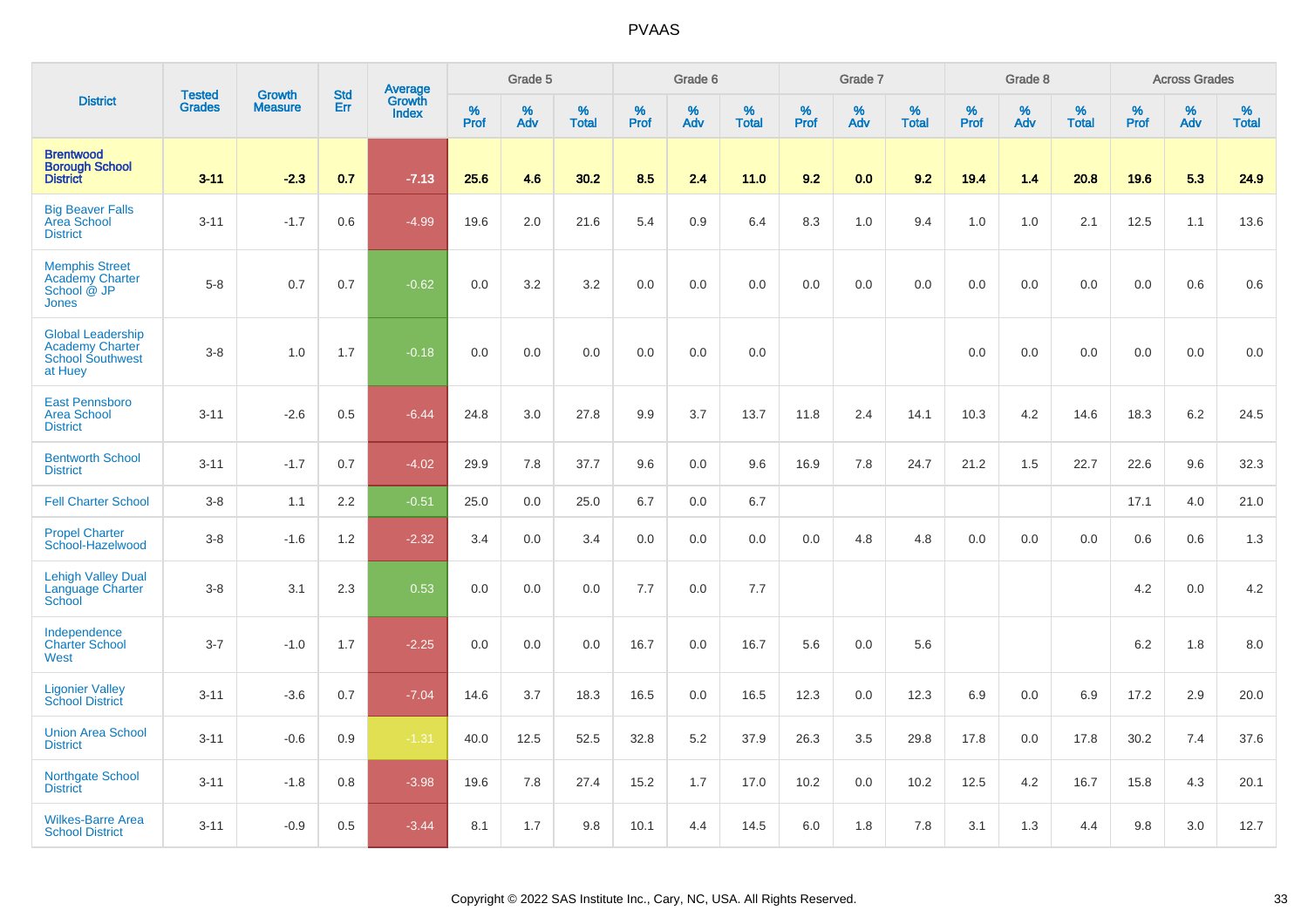|                                                                               |                                |                                 | <b>Std</b> | Average                |           | Grade 5  |                      |           | Grade 6  |                      |           | Grade 7  |                   |           | Grade 8  |                   |           | <b>Across Grades</b> |                   |
|-------------------------------------------------------------------------------|--------------------------------|---------------------------------|------------|------------------------|-----------|----------|----------------------|-----------|----------|----------------------|-----------|----------|-------------------|-----------|----------|-------------------|-----------|----------------------|-------------------|
| <b>District</b>                                                               | <b>Tested</b><br><b>Grades</b> | <b>Growth</b><br><b>Measure</b> | Err        | Growth<br><b>Index</b> | %<br>Prof | %<br>Adv | $\%$<br><b>Total</b> | %<br>Prof | %<br>Adv | $\%$<br><b>Total</b> | %<br>Prof | %<br>Adv | %<br><b>Total</b> | %<br>Prof | %<br>Adv | %<br><b>Total</b> | %<br>Prof | $\%$<br>Adv          | %<br><b>Total</b> |
| <b>Brentwood</b><br><b>Borough School</b><br><b>District</b>                  | $3 - 11$                       | $-2.3$                          | 0.7        | $-7.13$                | 25.6      | 4.6      | 30.2                 | 8.5       | 2.4      | 11.0                 | 9.2       | 0.0      | 9.2               | 19.4      | 1.4      | 20.8              | 19.6      | 5.3                  | 24.9              |
| <b>Sharon City School</b><br><b>District</b>                                  | $3 - 11$                       | $-0.3$                          | 0.5        | $-3.34$                | 14.1      | 2.1      | 16.2                 | 13.9      | 4.1      | 18.0                 | 6.0       | 1.7      | 7.8               | 5.9       | 1.5      | 7.4               | 12.0      | 2.8                  | 14.8              |
| <b>Young Scholars of</b><br><b>Greater Allegheny</b><br><b>Charter School</b> | $3-8$                          | $-1.4$                          | 1.6        | $-3.51$                | 10.0      | 0.0      | 10.0                 | 6.2       | 0.0      | 6.2                  | 10.0      | 0.0      | 10.0              |           |          |                   | 6.6       | 0.0                  | 6.6               |
| <b>New Brighton Area</b><br><b>School District</b>                            | $3 - 11$                       | $-2.4$                          | 0.6        | $-4.84$                | 18.0      | 1.1      | 19.1                 | 7.9       | 0.0      | 7.9                  | 8.9       | 3.0      | 11.9              | 4.8       | 1.0      | 5.8               | 11.1      | 1.9                  | 13.0              |
| <b>Octorara Area</b><br><b>School District</b>                                | $3 - 11$                       | $-2.8$                          | 0.6        | $-7.84$                | 25.9      | 6.5      | 32.4                 | 17.5      | 4.2      | 21.7                 | 13.9      | 0.0      | 13.9              | 10.2      | 0.0      | 10.2              | 21.2      | 4.1                  | 25.4              |
| <b>Mastery Charter</b><br>School - Hardy<br><b>Williams</b>                   | $3 - 11$                       | $-0.1$                          | 1.2        | $-3.12$                | 4.9       | 0.0      | 4.9                  | 11.4      | 2.9      | 14.3                 | 5.6       | 0.0      | 5.6               |           |          |                   | 6.9       | 0.6                  | 7.5               |
| <b>Seven Generations</b><br><b>Charter School</b>                             | $3-5$                          | 2.5                             | 2.0        | 1.26                   | 24.3      | 5.4      | 29.7                 |           |          |                      |           |          |                   |           |          |                   | 25.6      | 5.6                  | 31.2              |
| <b>Young Scholars Of</b><br>Western<br>Pennsylvania<br><b>Charter School</b>  | $3-8$                          | $-0.4$                          | 1.1        | $-2.68$                | 6.7       | 6.7      | 13.3                 | 5.9       | 5.9      | 11.8                 | 20.7      | 3.4      | 24.1              | 8.7       | 0.0      | 8.7               | 12.3      | 4.8                  | 17.1              |
| <b>Pottsville Area</b><br><b>School District</b>                              | $3 - 12$                       | $-0.7$                          | 0.5        | $-3.75$                | 21.4      | 12.2     | 33.6                 | 17.6      | 4.7      | 22.3                 | 14.2      | 4.3      | 18.5              | 16.1      | 2.4      | 18.4              | 18.0      | 6.0                  | 23.9              |
| <b>Mastery Charter</b><br>School - Clymer<br>Elementary                       | $3-6$                          | 1.9                             | 1.5        | 0.86                   | 0.0       | 0.0      | 0.0                  | 3.8       | 0.0      | 3.8                  |           |          |                   |           |          |                   | 2.6       | 0.8                  | 3.4               |
| <b>Turkeyfoot Valley</b><br>Area School<br><b>District</b>                    | $3 - 12$                       | $-0.8$                          | 1.3        | $-2.20$                | 18.2      | 0.0      | 18.2                 | 14.3      | 0.0      | 14.3                 | 30.0      | 0.0      | 30.0              | 12.5      | 4.2      | 16.7              | 20.0      | 2.6                  | 22.6              |
| <b>Wyomissing Area</b><br><b>School District</b>                              | $3 - 12$                       | $-3.5$                          | 0.6        | $-6.78$                | 32.2      | 13.6     | 45.8                 | 30.0      | 7.3      | 37.3                 | 12.3      | 6.6      | 18.8              | 13.6      | 6.4      | 20.0              | 25.7      | 12.9                 | 38.6              |
| <b>Warrior Run</b><br><b>School District</b>                                  | $3 - 11$                       | $-0.7$                          | 0.6        | $-3.84$                | 29.0      | 17.1     | 46.0                 | 25.7      | 1.8      | 27.5                 | 16.8      | 11.2     | 28.0              | 15.6      | 12.2     | 27.8              | 23.2      | 10.7                 | 34.0              |
| <b>Sugar Valley Rural</b><br><b>Charter School</b>                            | $3 - 11$                       | $-0.5$                          | 1.0        | $-2.23$                | 26.3      | 5.3      | 31.6                 | 8.3       | 0.0      | 8.3                  | 5.1       | 2.6      | 7.7               | 2.8       | 0.0      | 2.8               | 16.0      | 2.8                  | 18.9              |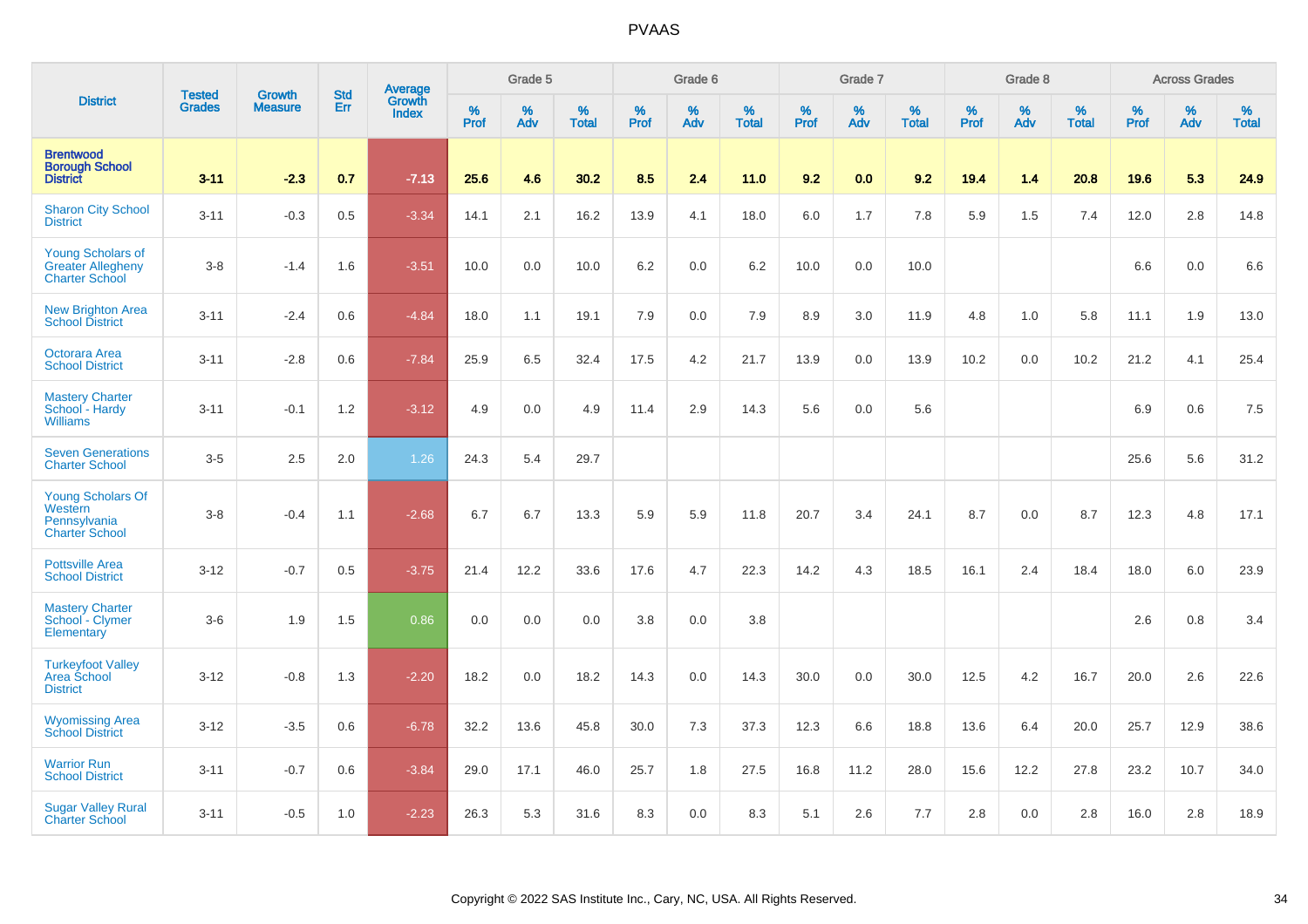|                                                                        | <b>Tested</b> | <b>Growth</b>  | <b>Std</b> | Average                       |           | Grade 5  |                   |           | Grade 6  |                   |           | Grade 7  |                   |           | Grade 8  |                   |           | <b>Across Grades</b> |                   |
|------------------------------------------------------------------------|---------------|----------------|------------|-------------------------------|-----------|----------|-------------------|-----------|----------|-------------------|-----------|----------|-------------------|-----------|----------|-------------------|-----------|----------------------|-------------------|
| <b>District</b>                                                        | <b>Grades</b> | <b>Measure</b> | Err        | <b>Growth</b><br><b>Index</b> | %<br>Prof | %<br>Adv | %<br><b>Total</b> | %<br>Prof | %<br>Adv | %<br><b>Total</b> | %<br>Prof | %<br>Adv | %<br><b>Total</b> | %<br>Prof | %<br>Adv | %<br><b>Total</b> | %<br>Prof | %<br>Adv             | %<br><b>Total</b> |
| <b>Brentwood</b><br><b>Borough School</b><br><b>District</b>           | $3 - 11$      | $-2.3$         | 0.7        | $-7.13$                       | 25.6      | 4.6      | 30.2              | 8.5       | 2.4      | 11.0              | 9.2       | 0.0      | 9.2               | 19.4      | 1.4      | 20.8              | 19.6      | 5.3                  | 24.9              |
| <b>Burrell School</b><br><b>District</b>                               | $3 - 11$      | $-3.1$         | 0.7        | $-4.49$                       | 22.5      | 1.8      | 24.3              | 15.4      | 3.8      | 19.2              | 21.5      | 7.6      | 29.1              | 17.2      | 0.0      | 17.2              | 25.3      | 6.1                  | 31.4              |
| <b>Chartiers-Houston</b><br><b>School District</b>                     | $3 - 10$      | $-2.5$         | 0.7        | $-4.95$                       | 25.6      | 12.2     | 37.8              | 35.1      | 2.6      | 37.7              | 20.5      | 1.3      | 21.8              | 18.3      | 5.6      | 23.9              | 28.7      | 8.2                  | 36.9              |
| <b>Allegheny Valley</b><br><b>School District</b>                      | $3 - 11$      | $-1.2$         | 0.8        | $-1.81$                       | 26.3      | 12.3     | 38.6              | 11.1      | 5.6      | 16.7              | 16.2      | 7.4      | 23.5              | 13.1      | 8.2      | 21.3              | 18.0      | 6.9                  | 24.9              |
| <b>Valley View School</b><br><b>District</b>                           | $3 - 11$      | $-2.3$         | 0.8        | $-5.39$                       | 26.2      | 0.9      | 27.1              | 5.8       | 1.2      | 6.9               | 9.8       | 2.4      | 12.2              | 7.9       | 0.0      | 7.9               | 18.2      | 2.7                  | 20.9              |
| <b>Folk Arts-Cultural</b><br><b>Treasures Charter</b><br><b>School</b> | $3 - 7$       | $-1.8$         | 1.0        | $-2.80$                       | 22.7      | 6.8      | 29.6              | 28.9      | 4.4      | 33.3              | 20.4      | 2.3      | 22.7              |           |          |                   | 28.1      | $6.2\,$              | 34.4              |
| <b>Ferndale Area</b><br><b>School District</b>                         | $3 - 10$      | $-0.9$         | 0.9        | $-2.99$                       | 27.3      | 0.0      | 27.3              | 19.5      | 7.3      | 26.8              | 31.6      | 2.6      | 34.2              | 11.1      | 8.9      | 20.0              | 21.3      | 7.9                  | 29.1              |
| <b>Keystone School</b><br><b>District</b>                              | $3 - 11$      | $-1.0$         | 0.8        | $-2.67$                       | 28.4      | 19.4     | 47.8              | 32.1      | 1.9      | 34.0              | 12.3      | 1.4      | 13.7              | 6.4       | 0.0      | 6.4               | 24.1      | 7.6                  | 31.6              |
| <b>Maritime Academy</b><br><b>Charter School</b>                       | $3 - 10$      | $-3.7$         | 0.6        | $-7.33$                       | 3.5       | 1.2      | 4.7               | 1.2       | 3.6      | 4.8               | 7.9       | 5.6      | 13.5              | 3.3       | 0.0      | 3.3               | 4.6       | 2.1                  | 6.7               |
| <b>Shippensburg Area</b><br><b>School District</b>                     | $3 - 11$      | $-3.6$         | 0.4        | $-8.90$                       | 18.3      | 13.7     | 32.0              | 12.9      | 4.2      | 17.0              | 13.4      | 2.4      | 15.8              | 13.6      | 4.0      | 17.7              | 17.3      | 7.6                  | 24.9              |
| <b>Ellwood City Area</b><br><b>School District</b>                     | $3 - 11$      | $-1.7$         | 0.6        | $-3.02$                       | 20.6      | 7.8      | 28.4              | 19.0      | 2.6      | 21.6              | 21.7      | 2.5      | 24.2              | 5.5       | 2.8      | 8.3               | 17.5      | 4.7                  | 22.2              |
| <b>York Academy</b><br><b>Regional Charter</b><br>School               | $3 - 11$      | $-4.4$         | 0.8        | $-5.58$                       | 10.0      | 11.7     | 21.7              | 13.6      | 6.8      | 20.3              | 7.3       | 5.4      | 12.7              | 19.3      | 0.0      | 19.3              | 18.4      | 9.5                  | 27.9              |
| <b>Propel Charter</b><br>School-Montour                                | $3 - 10$      | $-2.8$         | 0.7        | $-5.57$                       | 4.9       | 1.6      | 6.6               | 4.6       | 0.0      | 4.6               | 3.1       | 0.0      | 3.1               | 3.2       | 0.0      | 3.2               | 4.8       | 1.6                  | 6.4               |
| <b>Conemaugh Valley</b><br><b>School District</b>                      | $3 - 12$      | $-2.6$         | 0.8        | $-4.29$                       | 13.7      | 3.9      | 17.6              | 22.0      | 4.0      | 26.0              | 18.9      | 7.6      | 26.4              | 9.4       | 1.9      | 11.3              | 20.1      | 6.4                  | 26.5              |
| <b>Baden Academy</b><br><b>Charter School</b>                          | $3-6$         | 0.1            | 1.1        | $-1.00$                       | 20.6      | 4.8      | 25.4              | 22.4      | 8.6      | 31.0              |           |          |                   |           |          |                   | 20.8      | 6.4                  | 27.2              |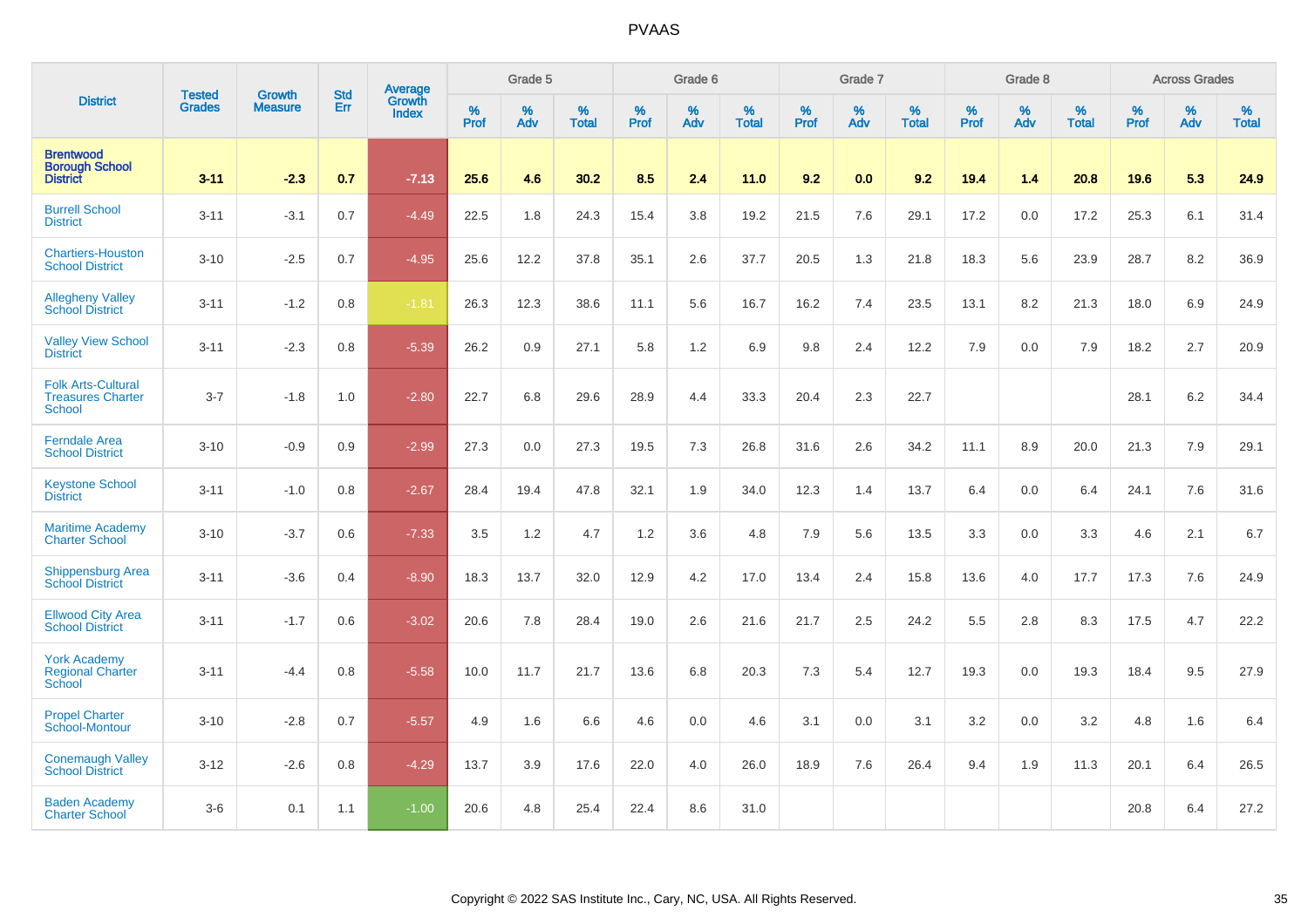|                                                                    |                                | <b>Growth</b>  | <b>Std</b> | <b>Average</b><br>Growth |           | Grade 5  |                   |           | Grade 6  |                   |           | Grade 7  |                   |           | Grade 8  |                   |           | <b>Across Grades</b> |                   |
|--------------------------------------------------------------------|--------------------------------|----------------|------------|--------------------------|-----------|----------|-------------------|-----------|----------|-------------------|-----------|----------|-------------------|-----------|----------|-------------------|-----------|----------------------|-------------------|
| <b>District</b>                                                    | <b>Tested</b><br><b>Grades</b> | <b>Measure</b> | Err        | <b>Index</b>             | %<br>Prof | %<br>Adv | %<br><b>Total</b> | %<br>Prof | %<br>Adv | %<br><b>Total</b> | %<br>Prof | %<br>Adv | %<br><b>Total</b> | %<br>Prof | %<br>Adv | %<br><b>Total</b> | %<br>Prof | %<br>Adv             | %<br><b>Total</b> |
| <b>Brentwood</b><br><b>Borough School</b><br><b>District</b>       | $3 - 11$                       | $-2.3$         | 0.7        | $-7.13$                  | 25.6      | 4.6      | 30.2              | 8.5       | 2.4      | 11.0              | 9.2       | 0.0      | 9.2               | 19.4      | 1.4      | 20.8              | 19.6      | 5.3                  | 24.9              |
| Cheltenham<br><b>School District</b>                               | $3 - 11$                       | $-1.7$         | 0.6        | $-3.38$                  | 19.8      | 16.7     | 36.5              | 21.7      | 4.7      | 26.4              | 26.7      | 11.0     | 37.7              | 12.1      | 3.3      | 15.4              | 23.0      | 11.2                 | 34.2              |
| <b>Erie City School</b><br><b>District</b>                         | $3 - 12$                       | $-1.7$         | 0.3        | $-7.30$                  | 7.6       | 2.4      | 10.0              | 2.9       | 0.5      | 3.4               | 5.9       | 1.6      | 7.4               | 5.2       | 0.3      | 5.5               | 6.4       | 1.4                  | 7.8               |
| <b>Forest Area School</b><br><b>District</b>                       | $3 - 11$                       | $-0.4$         | 1.2        | $-1.43$                  | 43.5      | 4.4      | 47.8              | 19.0      | 0.0      | 19.0              | 13.8      | 0.0      | 13.8              | 3.1       | 0.0      | 3.1               | 23.4      | 5.5                  | 29.0              |
| <b>Propel Charter</b><br>School-Mckeesport                         | $3-8$                          | $-3.2$         | 1.0        | $-4.03$                  | 5.6       | 0.0      | 5.6               | 2.7       | 0.0      | 2.7               | 5.3       | 7.9      | 13.2              | 2.7       | 2.7      | 5.4               | 5.4       | 2.3                  | 7.7               |
| <b>Esperanza Cyber</b><br><b>Charter School</b>                    | $3 - 11$                       | 0.4            | 1.3        | $-0.72$                  | 0.0       | 0.0      | 0.0               | 0.0       | 0.0      | 0.0               | 2.6       | 0.0      | 2.6               | 0.0       | 0.0      | 0.0               | 1.6       | 0.0                  | 1.6               |
| <b>Northern Bedford</b><br><b>County School</b><br><b>District</b> | $3 - 11$                       | $-1.5$         | 0.8        | $-3.58$                  | 24.5      | 8.2      | 32.6              | 30.5      | 1.7      | 32.2              | 19.0      | 1.7      | 20.7              | 9.4       | 3.1      | 12.5              | 24.6      | 5.2                  | 29.8              |
| <b>Shaler Area</b><br><b>School District</b>                       | $3 - 11$                       | $-6.1$         | 0.4        | $-18.80$                 | 26.2      | 5.8      | 32.0              | 12.6      | 1.9      | 14.5              | 22.1      | 5.5      | 27.7              | 19.6      | 5.2      | 24.8              | 23.3      | 7.8                  | 31.2              |
| <b>Western Wayne</b><br><b>School District</b>                     | $3 - 11$                       | $-2.5$         | 0.6        | $-4.89$                  | 28.3      | 9.4      | 37.7              | 18.7      | 0.9      | 19.6              | 21.6      | 2.9      | 24.5              | 14.1      | 5.4      | 19.6              | 23.6      | 9.6                  | 33.2              |
| <b>Albert Gallatin</b><br><b>Area School</b><br><b>District</b>    | $3 - 11$                       | $-1.4$         | 0.5        | $-3.23$                  | 19.0      | 10.2     | 29.3              | 18.6      | 1.6      | 20.2              | 12.8      | 2.8      | 15.6              | 14.8      | 2.0      | 16.8              | 17.4      | 4.9                  | 22.3              |
| <b>Neshannock</b><br><b>Township School</b><br><b>District</b>     | $3 - 10$                       | $-3.2$         | 0.7        | $-6.15$                  | 26.7      | 15.6     | 42.2              | 30.9      | 13.2     | 44.1              | 20.0      | 7.0      | 27.0              | 15.6      | 3.9      | 19.5              | 23.6      | 9.2                  | 32.8              |
| Salisbury<br><b>Township School</b><br><b>District</b>             | $3 - 11$                       | $-2.3$         | 0.6        | $-4.14$                  | 14.9      | 8.5      | 23.4              | 14.3      | 2.2      | 16.5              | 13.0      | 1.1      | 14.1              | 17.2      | 3.4      | 20.7              | 18.4      | 6.3                  | 24.7              |
| <b>Carlynton School</b><br><b>District</b>                         | $3 - 11$                       | $-1.3$         | 0.7        | $-2.56$                  | 16.3      | 10.9     | 27.2              | 35.7      | 7.1      | 42.9              | 9.5       | 3.8      | 13.3              | 11.7      | 0.0      | 11.7              | 20.9      | 6.7                  | 27.6              |
| <b>Universal Alcorn</b><br><b>Charter School</b>                   | $3 - 8$                        | $-0.7$         | 0.8        | $-2.71$                  | 7.7       | 1.9      | 9.6               | 3.9       | 0.0      | 3.9               | 8.8       | 0.0      | 8.8               | 5.1       | 0.0      | 5.1               | 6.4       | 1.7                  | 8.1               |
| <b>Sullivan County</b><br><b>School District</b>                   | $3 - 10$                       | $-2.9$         | 1.0        | $-3.60$                  | 21.4      | 0.0      | 21.4              | 30.0      | 4.0      | 34.0              | 18.8      | 0.0      | 18.8              | 9.1       | 0.0      | 9.1               | 22.0      | 4.1                  | 26.0              |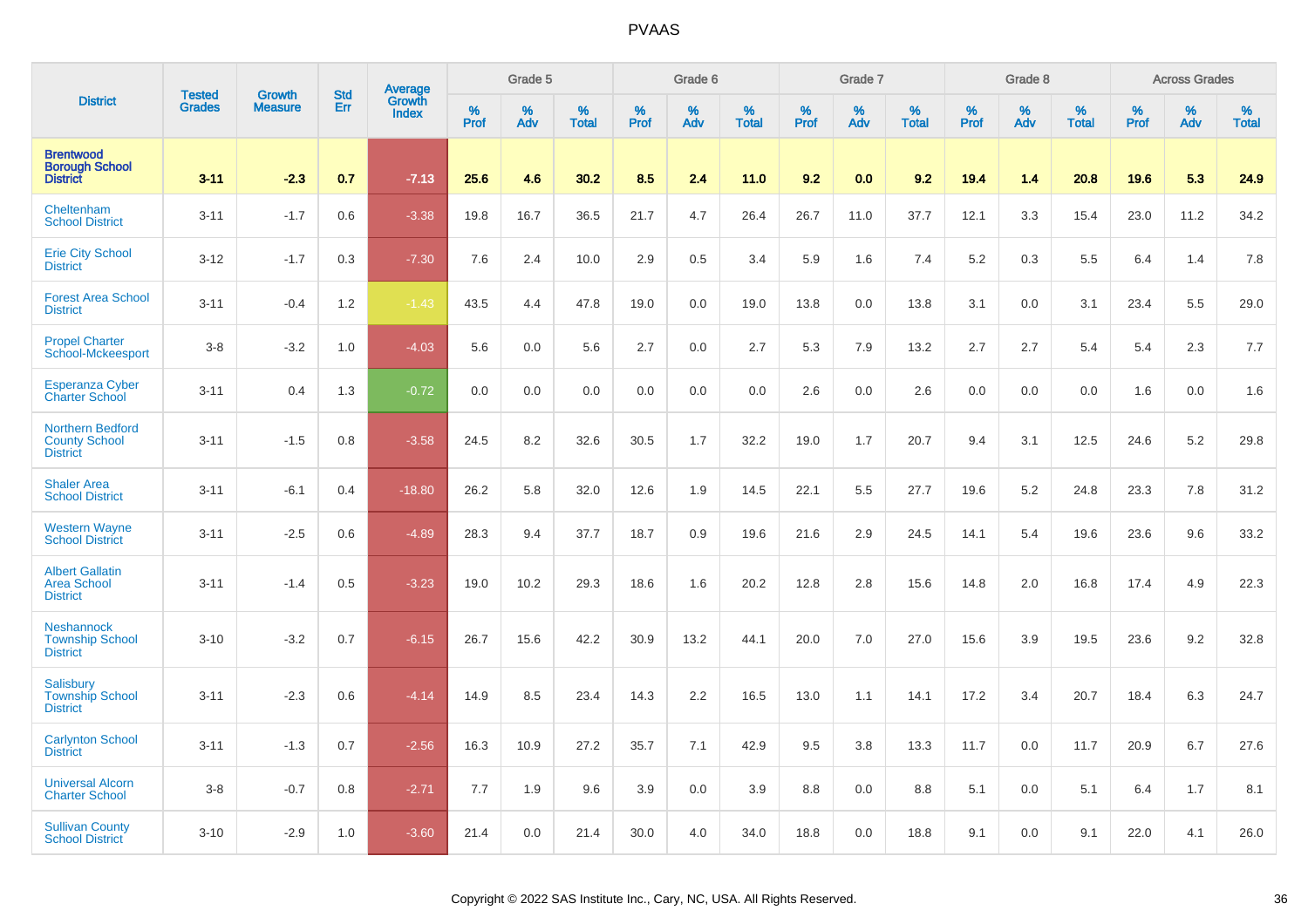|                                                              |                                | <b>Growth</b>  | <b>Std</b> | <b>Average</b><br>Growth |              | Grade 5  |                   |           | Grade 6  |                   |              | Grade 7  |                   |           | Grade 8  |                   |              | <b>Across Grades</b> |                   |
|--------------------------------------------------------------|--------------------------------|----------------|------------|--------------------------|--------------|----------|-------------------|-----------|----------|-------------------|--------------|----------|-------------------|-----------|----------|-------------------|--------------|----------------------|-------------------|
| <b>District</b>                                              | <b>Tested</b><br><b>Grades</b> | <b>Measure</b> | Err        | Index                    | $\%$<br>Prof | %<br>Adv | %<br><b>Total</b> | %<br>Prof | %<br>Adv | %<br><b>Total</b> | $\%$<br>Prof | %<br>Adv | %<br><b>Total</b> | %<br>Prof | %<br>Adv | %<br><b>Total</b> | $\%$<br>Prof | $\%$<br>Adv          | %<br><b>Total</b> |
| <b>Brentwood</b><br><b>Borough School</b><br><b>District</b> | $3 - 11$                       | $-2.3$         | 0.7        | $-7.13$                  | 25.6         | 4.6      | 30.2              | 8.5       | 2.4      | 11.0              | 9.2          | 0.0      | 9.2               | 19.4      | 1.4      | 20.8              | 19.6         | 5.3                  | 24.9              |
| <b>Arts Academy</b><br>Elementary<br><b>Charter School</b>   | $3-5$                          | 1.7            | 1.9        | 0.91                     | 5.3          | 0.0      | 5.3               |           |          |                   |              |          |                   |           |          |                   | 5.1          | 0.0                  | 5.1               |
| <b>Pine-Richland</b><br><b>School District</b>               | $3 - 11$                       | $-1.8$         | 0.3        | $-11.22$                 | 35.0         | 21.7     | 56.7              | 35.6      | 11.5     | 47.1              | 37.1         | 18.2     | 55.4              | 30.1      | 15.8     | 45.9              | 34.9         | 21.2                 | 56.1              |
| <b>Harbor Creek</b><br><b>School District</b>                | $3 - 11$                       | $-3.0$         | 0.5        | $-6.14$                  | 35.1         | 17.5     | 52.6              | 35.8      | 14.2     | 50.0              | 25.9         | 13.3     | 39.2              | 20.8      | 7.1      | 27.9              | 32.8         | 17.9                 | 50.6              |
| <b>Propel Charter</b><br>School-Northside                    | $3-8$                          | $-1.6$         | 0.9        | $-3.77$                  | 0.0          | 0.0      | 0.0               | 2.4       | 0.0      | 2.4               | 0.0          | 0.0      | 0.0               | 0.0       | 0.0      | 0.0               | 0.4          | 0.0                  | 0.4               |
| <b>Southern Fulton</b><br><b>School District</b>             | $3 - 11$                       | $-2.2$         | 0.9        | $-4.56$                  | 21.3         | 6.4      | 27.7              | 15.2      | 10.2     | 25.4              | 12.3         | 1.8      | 14.0              | 5.9       | 3.9      | 9.8               | 18.9         | 4.4                  | 23.3              |
| <b>Keystone Oaks</b><br><b>School District</b>               | $3 - 11$                       | $-3.0$         | 0.6        | $-6.50$                  | 26.0         | 20.3     | 46.3              | 19.5      | 11.5     | 31.0              | 19.5         | 10.6     | 30.1              | 17.5      | 12.3     | 29.8              | 25.2         | 15.8                 | 41.0              |
| Achievement<br><b>House Charter</b><br>School                | $7 - 11$                       | $-0.3$         | 1.5        | $-1.19$                  |              |          |                   |           |          |                   | 20.0         | 0.0      | 20.0              | 7.1       | 2.4      | 9.5               | 11.9         | 1.5                  | 13.4              |
| <b>Pennsbury School</b><br><b>District</b>                   | $3 - 11$                       | $-2.3$         | 0.3        | $-9.39$                  | 32.1         | 19.0     | 51.1              | 23.0      | 10.9     | 34.0              | 19.4         | 7.0      | 26.4              | 15.8      | 9.8      | 25.6              | 26.7         | 15.5                 | 42.2              |
| <b>Jim Thorpe Area</b><br><b>School District</b>             | $3 - 11$                       | $-2.3$         | 0.6        | $-4.75$                  | 14.1         | 1.0      | 15.2              | 12.3      | 0.9      | 13.2              | 9.2          | 8.5      | 17.7              | 10.0      | 1.5      | 11.5              | 14.9         | 4.3                  | 19.2              |
| <b>Oil City Area</b><br><b>School District</b>               | $3 - 11$                       | $-3.7$         | 0.5        | $-6.92$                  | 15.5         | 2.8      | 18.3              | 7.9       | 0.8      | 8.7               | 10.2         | 2.4      | 12.6              | 3.8       | 0.0      | 3.8               | 13.2         | 2.5                  | 15.8              |
| <b>Ridley School</b><br><b>District</b>                      | $3 - 12$                       | $-1.6$         | 0.3        | $-8.13$                  | 24.4         | 10.9     | 35.3              | 16.6      | 2.2      | 18.8              | 11.2         | 6.6      | 17.8              | 12.6      | 6.5      | 19.1              | 19.6         | 9.1                  | 28.7              |
| <b>New Day Charter</b><br><b>School</b>                      | $7 - 11$                       | 2.2            | 3.1        | 0.71                     |              |          |                   |           |          |                   |              |          |                   | 0.0       | 0.0      | 0.0               | 0.0          | 0.0                  | 0.0               |
| Eugenio Maria De<br><b>Hostos Charter</b><br>School          | $3-8$                          | $-1.0$         | 1.4        | $-1.85$                  | 13.0         | 0.0      | 13.0              | 5.6       | 5.6      | 11.1              | 4.4          | 8.7      | 13.0              | 28.6      | 7.1      | 35.7              | 9.3          | 3.4                  | 12.7              |
| <b>Fleetwood Area</b><br><b>School District</b>              | $3 - 10$                       | $-1.9$         | 0.5        | $-3.73$                  | 21.5         | 3.7      | 25.2              | 19.9      | 4.0      | 23.8              | 20.7         | 4.8      | 25.5              | 21.4      | 2.5      | 23.9              | 21.9         | 5.2                  | 27.1              |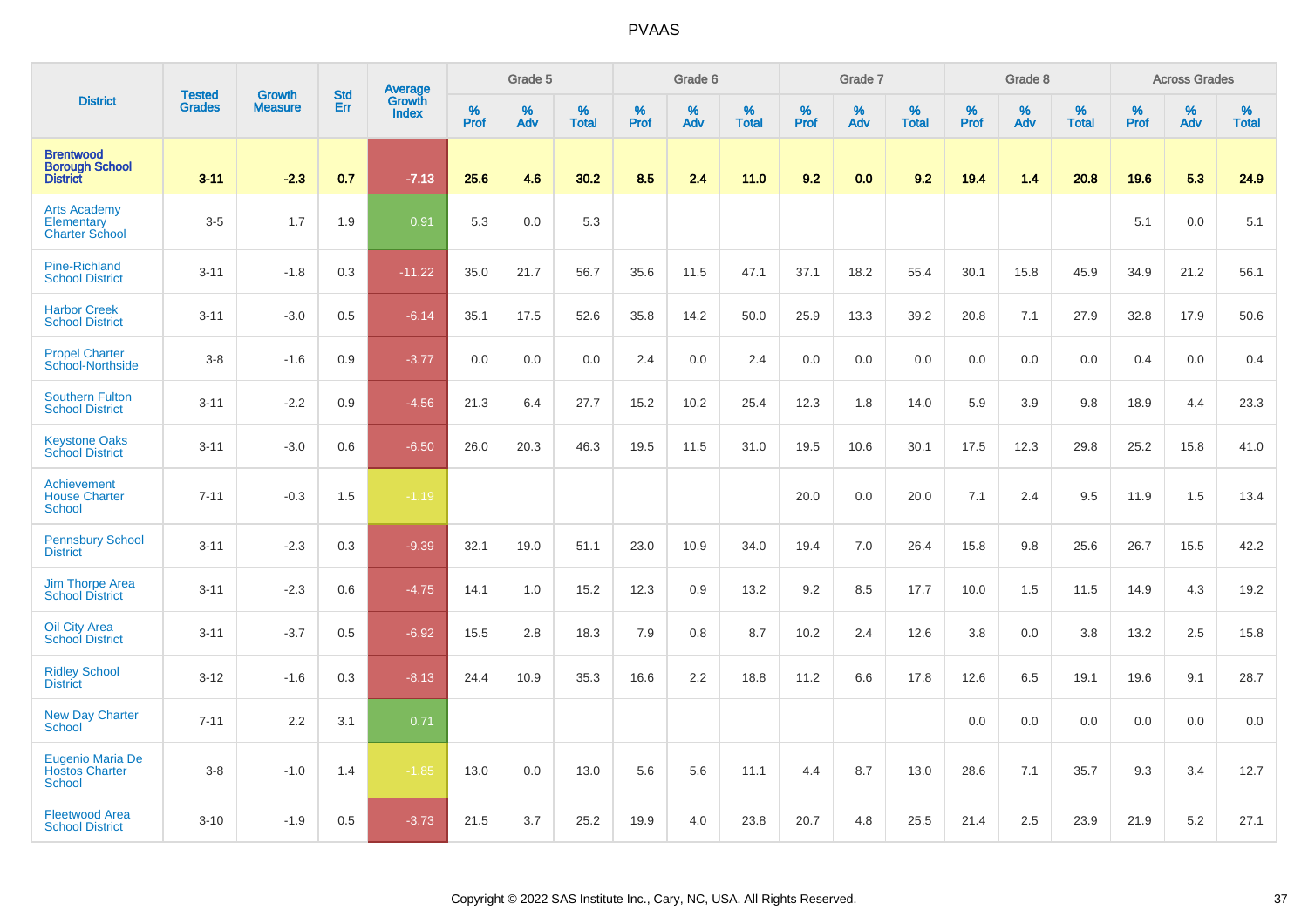|                                                                               |                                |                                 | <b>Std</b> | Average                |           | Grade 5  |                   |           | Grade 6  |                   |           | Grade 7  |                   |           | Grade 8  |                   |           | <b>Across Grades</b> |                   |
|-------------------------------------------------------------------------------|--------------------------------|---------------------------------|------------|------------------------|-----------|----------|-------------------|-----------|----------|-------------------|-----------|----------|-------------------|-----------|----------|-------------------|-----------|----------------------|-------------------|
| <b>District</b>                                                               | <b>Tested</b><br><b>Grades</b> | <b>Growth</b><br><b>Measure</b> | Err        | Growth<br><b>Index</b> | %<br>Prof | %<br>Adv | %<br><b>Total</b> | %<br>Prof | %<br>Adv | %<br><b>Total</b> | %<br>Prof | %<br>Adv | %<br><b>Total</b> | %<br>Prof | %<br>Adv | %<br><b>Total</b> | %<br>Prof | %<br>Adv             | %<br><b>Total</b> |
| <b>Brentwood</b><br><b>Borough School</b><br><b>District</b>                  | $3 - 11$                       | $-2.3$                          | 0.7        | $-7.13$                | 25.6      | 4.6      | 30.2              | 8.5       | 2.4      | 11.0              | 9.2       | 0.0      | 9.2               | 19.4      | 1.4      | 20.8              | 19.6      | 5.3                  | 24.9              |
| <b>Big Spring School</b><br><b>District</b>                                   | $3 - 11$                       | $-1.2$                          | 0.5        | $-2.96$                | 26.7      | 13.0     | 39.7              | 22.0      | 3.8      | 25.8              | 20.9      | 6.7      | 27.6              | 10.9      | 3.3      | 14.1              | 24.6      | 10.4                 | 35.0              |
| <b>Mastery Charter</b><br>School-Francis D.<br><b>Pastorius</b><br>Elementary | $3-8$                          | 0.3                             | 1.3        | $-0.22$                | 3.8       | 0.0      | 3.8               | 3.7       | 0.0      | 3.7               | 0.0       | 0.0      | 0.0               | 0.0       | 0.0      | 0.0               | 3.1       | 0.0                  | 3.1               |
| <b>Pine Grove Area</b><br><b>School District</b>                              | $3 - 11$                       | $-2.2$                          | 0.6        | $-4.30$                | 23.2      | 4.2      | 27.4              | 19.7      | 3.4      | 23.1              | 17.1      | 0.8      | 17.9              | 20.9      | 0.8      | 21.7              | 24.6      | 7.8                  | 32.4              |
| <b>Lakeland School</b><br><b>District</b>                                     | $3 - 11$                       | $-2.1$                          | 0.6        | $-6.06$                | 29.3      | 2.7      | 32.0              | 25.5      | 6.4      | 31.9              | 26.9      | 4.8      | 31.7              | 5.7       | 0.0      | 5.7               | 24.0      | 5.5                  | 29.5              |
| <b>Commodore Perry</b><br><b>School District</b>                              | $3 - 11$                       | $-5.2$                          | 1.1        | $-5.36$                | 38.7      | 9.7      | 48.4              | 9.7       | 0.0      | 9.7               | 8.1       | 2.7      | 10.8              | 20.0      | 8.0      | 28.0              | 20.6      | 7.2                  | 27.8              |
| <b>Lakeview School</b><br><b>District</b>                                     | $3 - 11$                       | $-3.9$                          | 0.8        | $-5.18$                | 28.6      | 18.4     | 46.9              | 30.0      | 7.1      | 37.1              | 22.2      | 1.6      | 23.8              | 21.0      | 1.6      | 22.6              | 28.3      | 13.3                 | 41.6              |
| <b>Benton Area</b><br><b>School District</b>                                  | $3 - 10$                       | $-0.9$                          | 0.9        | $-1.58$                | 24.6      | 11.5     | 36.1              | 17.4      | 4.4      | 21.7              | 13.6      | 3.4      | 17.0              | 10.3      | 2.6      | 12.8              | 21.6      | 7.1                  | 28.7              |
| <b>Shamokin Area</b><br><b>School District</b>                                | $3 - 11$                       | $-2.1$                          | 0.5        | $-3.92$                | 17.1      | 4.3      | 21.4              | 8.8       | 2.9      | 11.8              | 10.3      | 0.7      | 11.0              | 8.4       | 3.9      | 12.3              | 12.1      | 4.8                  | 16.9              |
| <b>School Lane</b><br><b>Charter School</b>                                   | $3 - 11$                       | $-4.8$                          | 0.7        | $-7.87$                | 26.9      | 7.5      | 34.3              | 11.9      | 1.7      | 13.6              | 7.0       | 2.8      | 9.9               | 18.8      | 3.1      | 21.9              | 21.0      | 6.5                  | 27.5              |
| Shenandoah<br><b>Valley School</b><br><b>District</b>                         | $3 - 11$                       | $-5.1$                          | 0.8        | $-6.16$                | 11.9      | 3.0      | 14.9              | 19.6      | 2.0      | 21.6              | 1.7       | 3.4      | 5.1               | 3.6       | 0.0      | 3.6               | 12.0      | 3.5                  | 15.5              |
| <b>Troy Area School</b><br><b>District</b>                                    | $3 - 10$                       | $-1.8$                          | 0.6        | $-3.21$                | 11.1      | 4.0      | 15.2              | 4.0       | 4.0      | 8.0               | 14.1      | 0.0      | 14.1              | 6.8       | 0.8      | 7.7               | 11.9      | 2.1                  | 14.0              |
| <b>Lindley Academy</b><br><b>Charter School At</b><br><b>Birney</b>           | $3 - 8$                        | $-3.0$                          | 0.7        | $-4.63$                | 1.3       | 0.0      | 1.3               | 2.6       | 0.0      | 2.6               | 0.0       | 0.0      | 0.0               | 0.0       | 1.6      | 1.6               | 1.0       | 0.3                  | 1.3               |
| Pennsylvania<br><b>Distance Learning</b><br><b>Charter School</b>             | $3 - 12$                       | $-1.7$                          | 0.7        | $-3.92$                | 6.5       | 0.0      | 6.5               | 1.3       | 0.0      | 1.3               | 4.6       | 1.2      | 5.8               | 2.3       | 0.0      | 2.3               | 5.4       | 0.4                  | 5.8               |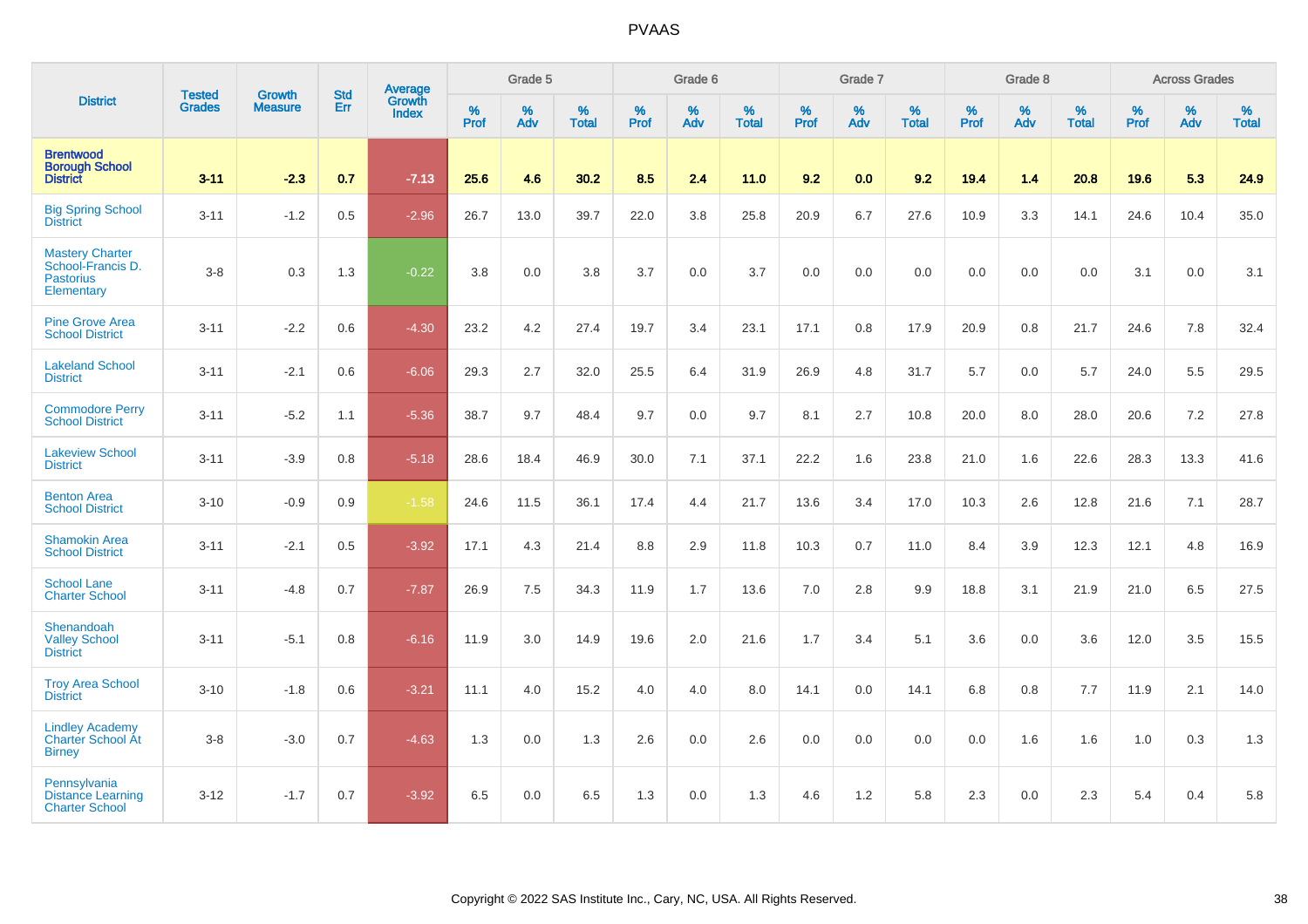|                                                              | <b>Tested</b> | <b>Growth</b>  | <b>Std</b> |                                          |              | Grade 5  |                   |           | Grade 6  |                   |           | Grade 7  |                   |           | Grade 8  |                   |              | <b>Across Grades</b> |                   |
|--------------------------------------------------------------|---------------|----------------|------------|------------------------------------------|--------------|----------|-------------------|-----------|----------|-------------------|-----------|----------|-------------------|-----------|----------|-------------------|--------------|----------------------|-------------------|
| <b>District</b>                                              | <b>Grades</b> | <b>Measure</b> | Err        | <b>Average</b><br>Growth<br><b>Index</b> | $\%$<br>Prof | %<br>Adv | %<br><b>Total</b> | %<br>Prof | %<br>Adv | %<br><b>Total</b> | %<br>Prof | %<br>Adv | %<br><b>Total</b> | %<br>Prof | %<br>Adv | %<br><b>Total</b> | $\%$<br>Prof | %<br>Adv             | %<br><b>Total</b> |
| <b>Brentwood</b><br><b>Borough School</b><br><b>District</b> | $3 - 11$      | $-2.3$         | 0.7        | $-7.13$                                  | 25.6         | 4.6      | 30.2              | 8.5       | 2.4      | 11.0              | 9.2       | 0.0      | 9.2               | 19.4      | 1.4      | 20.8              | 19.6         | 5.3                  | 24.9              |
| <b>Abington School</b><br><b>District</b>                    | $3 - 10$      | $-3.8$         | 0.3        | $-14.06$                                 | 25.7         | 12.4     | 38.1              | 30.8      | 10.8     | 41.6              | 23.9      | 6.4      | 30.2              | 14.9      | 1.1      | 15.9              | 26.9         | 10.4                 | 37.3              |
| <b>Old Forge School</b><br><b>District</b>                   | $3 - 12$      | $-2.1$         | 0.8        | $-2.75$                                  | 11.8         | 2.9      | 14.7              | 11.3      | 0.0      | 11.3              | 19.0      | 4.8      | 23.8              | 5.9       | 0.0      | 5.9               | 14.0         | 2.9                  | 16.9              |
| <b>Reynolds School</b><br><b>District</b>                    | $3 - 10$      | $-3.3$         | 0.8        | $-7.08$                                  | 13.0         | 1.4      | 14.5              | 18.2      | 1.3      | 19.5              | 14.0      | 10.0     | 24.0              | 11.8      | 1.5      | 13.2              | 15.2         | 2.8                  | 18.0              |
| Pocono Mountain<br><b>School District</b>                    | $3 - 12$      | $-3.0$         | 0.6        | $-5.22$                                  | 23.9         | 8.1      | 32.0              | 12.4      | 4.3      | 16.7              | 10.6      | 3.5      | 14.2              | 7.8       | 2.9      | 10.8              | 18.3         | 6.6                  | 24.9              |
| <b>Abington Heights</b><br><b>School District</b>            | $3 - 11$      | $-1.7$         | 0.5        | $-5.88$                                  | 29.2         | 13.3     | 42.5              | 21.1      | 6.7      | 27.8              | 31.5      | 7.9      | 39.4              |           |          |                   | 30.5         | 14.3                 | 44.8              |
| <b>KIPP West</b><br>Philadelphia<br><b>Charter School</b>    | $3-8$         | $-2.0$         | 1.2        | $-1.75$                                  | 3.2          | 0.0      | 3.2               | 0.0       | 0.0      | 0.0               | 0.0       | 0.0      | 0.0               | 0.0       | 0.0      | 0.0               | 2.6          | 0.0                  | 2.6               |
| <b>Bensalem</b><br><b>Township School</b><br><b>District</b> | $3 - 11$      | $-2.0$         | 0.3        | $-6.42$                                  | 9.4          | 4.3      | 13.7              | 13.0      | 2.3      | 15.3              | 9.8       | 4.6      | 14.3              | 8.2       | 1.9      | 10.1              | 12.0         | 3.5                  | 15.5              |
| <b>Line Mountain</b><br><b>School District</b>               | $3 - 11$      | $-0.5$         | 0.7        | $-1.49$                                  | 19.7         | 12.1     | 31.8              | 15.3      | 2.8      | 18.1              | 13.3      | 6.1      | 19.4              | 9.9       | 2.8      | 12.7              | 17.8         | 7.7                  | 25.5              |
| <b>Mastery Charter</b><br>School-Cleveland<br>Elementary     | $3-8$         | $-1.3$         | 1.2        | $-1.89$                                  | 3.8          | 7.7      | 11.5              | 5.9       | 0.0      | 5.9               | 3.6       | 0.0      | 3.6               | 3.8       | 3.8      | 7.7               | 2.4          | 1.8                  | 4.3               |
| <b>Dover Area School</b><br><b>District</b>                  | $3 - 12$      | $-1.9$         | 0.4        | $-5.81$                                  | 24.5         | 8.2      | 32.7              | 24.5      | 3.6      | 28.1              | 22.4      | 9.0      | 31.4              | 14.1      | 6.2      | 20.3              | 24.8         | 10.2                 | 35.0              |
| <b>Northern Lehigh</b><br><b>School District</b>             | $3 - 12$      | $-2.6$         | 0.7        | $-4.01$                                  | 22.7         | 6.2      | 28.9              | 13.8      | 0.0      | 13.8              | 15.0      | 1.7      | 16.7              | 12.5      | 0.0      | 12.5              | 18.6         | 3.9                  | 22.5              |
| Philadelphia<br><b>Academy Charter</b><br><b>School</b>      | $3 - 11$      | $-2.5$         | 0.7        | $-3.55$                                  | 22.1         | 6.5      | 28.6              | 25.0      | 7.9      | 32.9              | 13.2      | 19.1     | 32.4              | 22.2      | 16.7     | 38.9              | 24.3         | 9.8                  | 34.2              |
| Salisbury-Elk Lick<br><b>School District</b>                 | $3 - 11$      | $-4.2$         | 1.3        | $-3.23$                                  | 29.2         | 12.5     | 41.7              | 37.5      | 0.0      | 37.5              | 15.8      | 0.0      | 15.8              | 14.3      | 4.8      | 19.0              | 28.9         | 5.8                  | 34.7              |
| <b>Titusville Area</b><br><b>School District</b>             | $3 - 11$      | $-1.7$         | 0.5        | $-3.36$                                  | 28.5         | 13.8     | 42.3              | 18.9      | 4.2      | 23.1              | 18.0      | 3.9      | 21.9              | 8.0       | 3.6      | 11.6              | 21.8         | 10.0                 | 31.8              |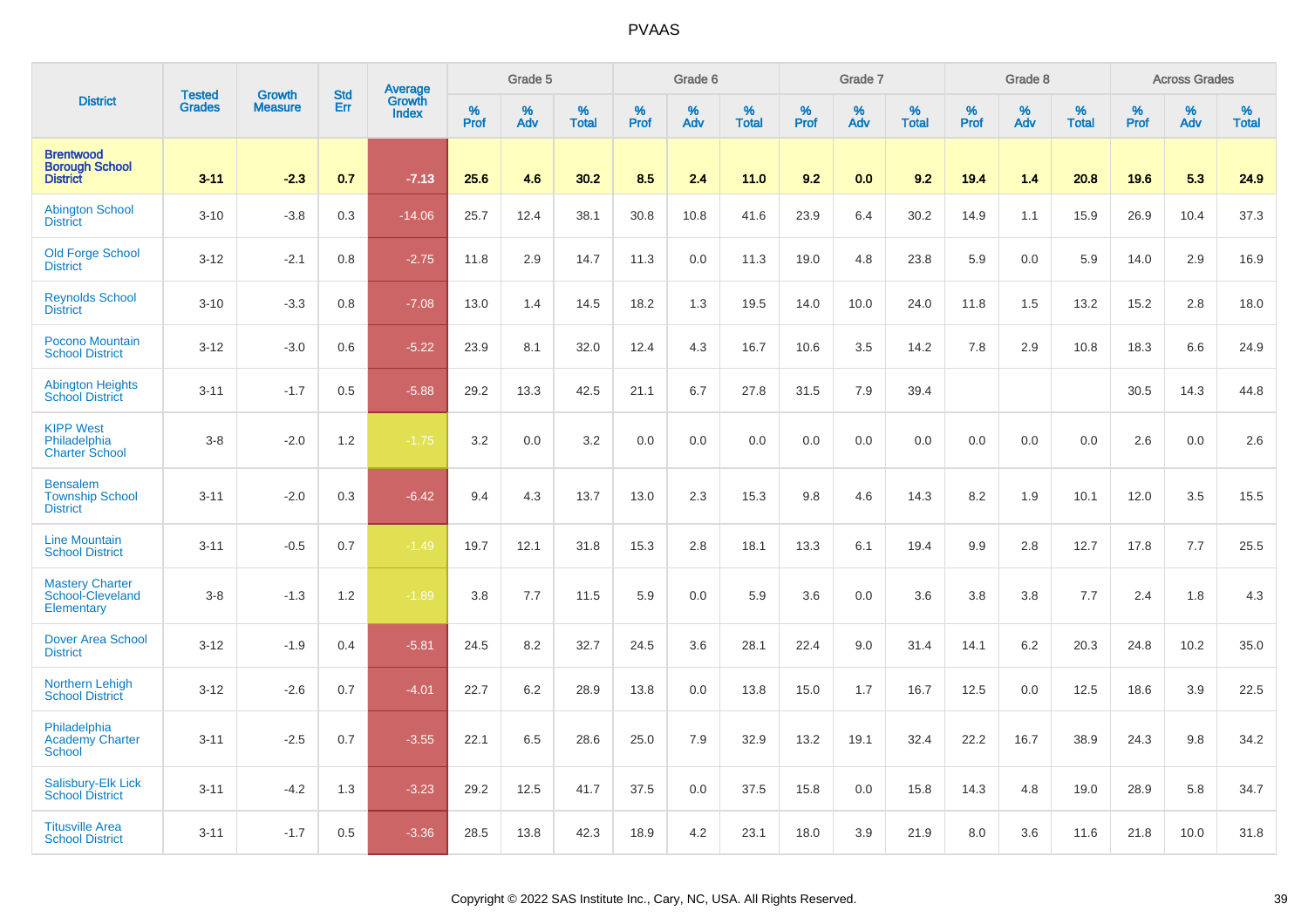|                                                               | <b>Tested</b> | <b>Growth</b>  | <b>Std</b> | <b>Average</b><br>Growth |                     | Grade 5  |                   |                  | Grade 6  |                   |                  | Grade 7  |                   |                  | Grade 8  |                   |           | <b>Across Grades</b> |                   |
|---------------------------------------------------------------|---------------|----------------|------------|--------------------------|---------------------|----------|-------------------|------------------|----------|-------------------|------------------|----------|-------------------|------------------|----------|-------------------|-----------|----------------------|-------------------|
| <b>District</b>                                               | <b>Grades</b> | <b>Measure</b> | Err        | <b>Index</b>             | $\%$<br><b>Prof</b> | %<br>Adv | %<br><b>Total</b> | %<br><b>Prof</b> | %<br>Adv | %<br><b>Total</b> | %<br><b>Prof</b> | %<br>Adv | %<br><b>Total</b> | %<br><b>Prof</b> | %<br>Adv | %<br><b>Total</b> | %<br>Prof | %<br>Adv             | %<br><b>Total</b> |
| <b>Brentwood</b><br><b>Borough School</b><br><b>District</b>  | $3 - 11$      | $-2.3$         | 0.7        | $-7.13$                  | 25.6                | 4.6      | 30.2              | 8.5              | 2.4      | 11.0              | 9.2              | 0.0      | 9.2               | 19.4             | 1.4      | 20.8              | 19.6      | 5.3                  | 24.9              |
| <b>Universal Institute</b><br><b>Charter School</b>           | $3 - 8$       | $-2.3$         | 0.7        | $-3.43$                  | 1.5                 | 0.0      | 1.5               | 1.3              | 0.0      | 1.3               | 0.0              | 0.0      | 0.0               | 2.3              | 0.0      | 2.3               | 1.7       | 0.2                  | 2.0               |
| <b>Pittston Area</b><br><b>School District</b>                | $3 - 11$      | $-8.4$         | 0.8        | $-12.15$                 | 5.7                 | 0.0      | 5.7               | 4.2              | 0.0      | 4.2               | 4.8              | 3.2      | 7.9               | 7.1              | 1.8      | 8.9               | 10.7      | 3.8                  | 14.4              |
| <b>North Pocono</b><br><b>School District</b>                 | $3 - 11$      | $-3.6$         | 0.6        | $-7.04$                  | 34.1                | 6.2      | 40.3              | 12.8             | 1.8      | 14.7              | 24.2             | 8.3      | 32.5              | 19.3             | 7.9      | 27.2              | 27.9      | 10.4                 | 38.3              |
| <b>Corry Area School</b><br><b>District</b>                   | $3 - 11$      | $-1.0$         | 0.5        | $-2.04$                  | 25.4                | 7.9      | 33.3              | 25.2             | 3.6      | 28.8              | 17.4             | 5.1      | 22.5              | 15.8             | 1.4      | 17.1              | 23.2      | 7.5                  | 30.7              |
| <b>Middletown Area</b><br><b>School District</b>              | $3 - 11$      | $-1.6$         | 0.5        | $-3.19$                  | 19.5                | 5.0      | 24.5              | 6.1              | 0.8      | 6.9               | 16.1             | 9.8      | 25.9              | 11.8             | 2.0      | 13.7              | 18.4      | 7.5                  | 25.9              |
| Susquehanna<br><b>Township School</b><br><b>District</b>      | $3 - 12$      | $-3.4$         | 0.5        | $-9.60$                  | 13.7                | 3.7      | 17.4              | 3.0              | 0.5      | 3.5               | $6.2\,$          | 2.3      | 8.5               | 9.8              | 0.5      | 10.3              | 11.5      | 3.0                  | 14.4              |
| Philipsburg-<br>Osceola Area<br><b>School District</b>        | $3 - 11$      | $-4.9$         | 0.6        | $-8.79$                  | 35.5                | 10.5     | 46.0              | 27.8             | 7.4      | 35.2              | 23.0             | 3.2      | 26.2              | 15.6             | 5.2      | 20.8              | 27.5      | 12.4                 | 40.0              |
| <b>Norristown Area</b><br><b>School District</b>              | $3-12$        | $-2.3$         | 0.4        | $-8.36$                  | 10.2                | 0.6      | 10.8              | 9.0              | 1.1      | 10.0              | 9.3              | 1.3      | 10.7              | 7.4              | 3.0      | 10.4              | 11.0      | 1.9                  | 13.0              |
| <b>Interboro School</b><br><b>District</b>                    | $3 - 12$      | $-3.0$         | 0.4        | $-8.90$                  | 13.5                | 2.2      | 15.8              | 11.8             | 2.4      | 14.2              | 14.4             | 3.4      | 17.8              | 10.7             | 2.1      | 12.8              | 16.4      | 3.1                  | 19.6              |
| <b>Northampton Area</b><br><b>School District</b>             | $3 - 11$      | $-3.1$         | 0.7        | $-4.80$                  | 28.5                | 9.3      | 37.8              | 23.7             | 5.3      | 29.0              | 18.7             | 5.3      | 24.0              | 13.3             | 1.7      | 15.0              | 29.6      | 9.8                  | 39.4              |
| <b>Urban Pathways 6-</b><br>12 Charter School                 | $6 - 11$      | $-1.8$         | 1.6        | $-1.26$                  |                     |          |                   | 0.0              | 0.0      | 0.0               | 0.0              | 0.0      | 0.0               | 0.0              | 0.0      | 0.0               | 0.0       | 0.0                  | 0.0               |
| <b>Montoursville Area</b><br><b>School District</b>           | $3 - 12$      | $-1.9$         | 0.5        | $-5.10$                  | 31.1                | 12.9     | 43.9              | 28.8             | 8.0      | 36.8              | 25.2             | 6.7      | 31.8              | 19.9             | 8.5      | 28.4              | 28.2      | 11.2                 | 39.4              |
| <b>Premier Arts And</b><br><b>Science Charter</b><br>School   | $3-5$         | $-0.1$         | 2.0        | $-0.05$                  | 0.0                 | 0.0      | 0.0               |                  |          |                   |                  |          |                   |                  |          |                   | 3.8       | $1.0$                | 4.8               |
| <b>Haverford</b><br><b>Township School</b><br><b>District</b> | $3 - 11$      | $-0.7$         | 0.3        | $-3.26$                  | 30.7                | 27.3     | 58.0              | 26.4             | 15.0     | 41.4              | 28.5             | 12.8     | 41.3              | 33.9             | 15.2     | 49.1              | 31.6      | 23.1                 | 54.7              |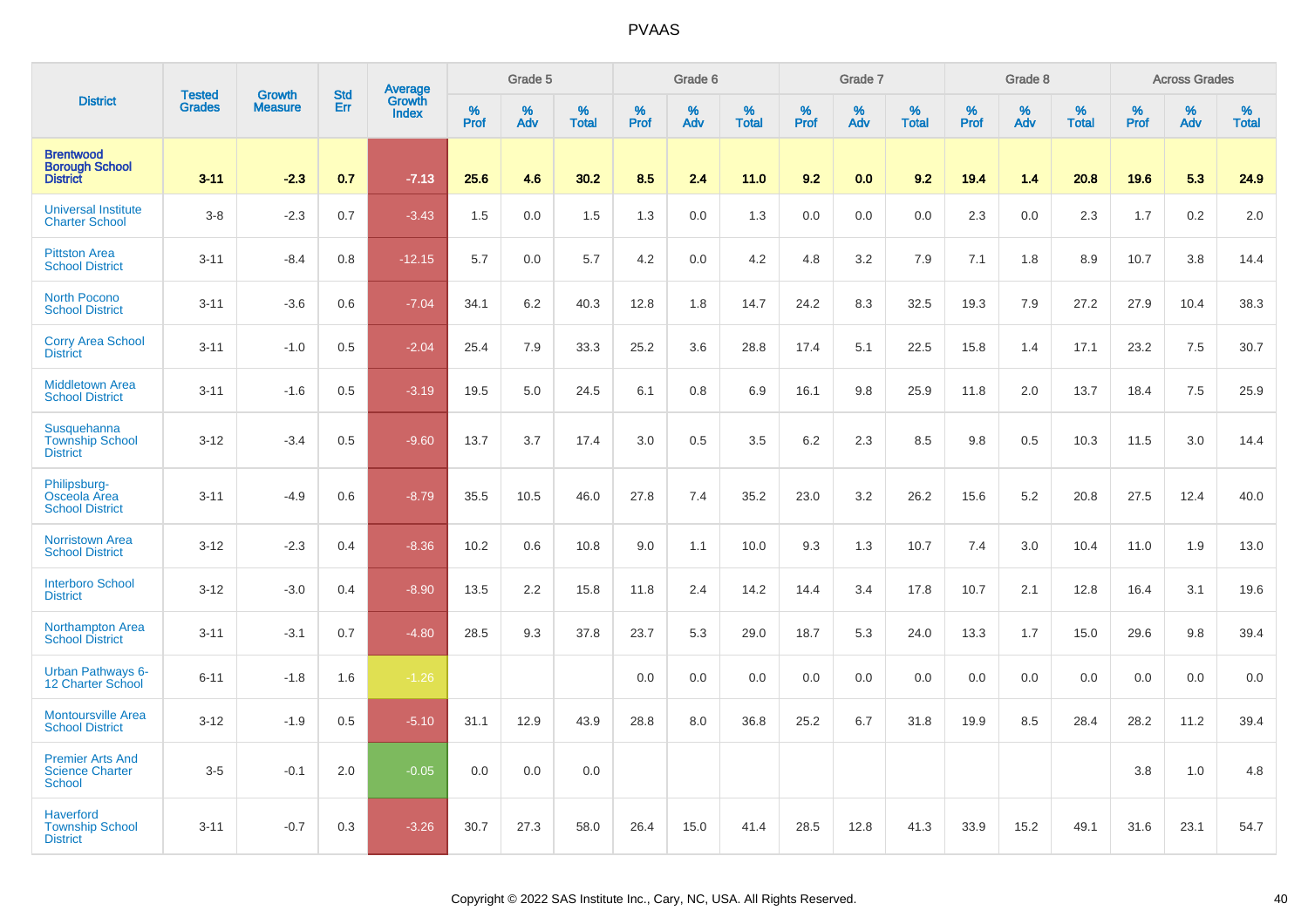|                                                                                |                                | <b>Growth</b>  | <b>Std</b> | Average         |              | Grade 5  |                   |           | Grade 6  |                   |              | Grade 7  |                   |           | Grade 8  |                   |              | <b>Across Grades</b> |                   |
|--------------------------------------------------------------------------------|--------------------------------|----------------|------------|-----------------|--------------|----------|-------------------|-----------|----------|-------------------|--------------|----------|-------------------|-----------|----------|-------------------|--------------|----------------------|-------------------|
| <b>District</b>                                                                | <b>Tested</b><br><b>Grades</b> | <b>Measure</b> | Err        | Growth<br>Index | $\%$<br>Prof | %<br>Adv | %<br><b>Total</b> | %<br>Prof | %<br>Adv | %<br><b>Total</b> | $\%$<br>Prof | %<br>Adv | %<br><b>Total</b> | %<br>Prof | %<br>Adv | %<br><b>Total</b> | $\%$<br>Prof | %<br>Adv             | %<br><b>Total</b> |
| <b>Brentwood</b><br><b>Borough School</b><br><b>District</b>                   | $3 - 11$                       | $-2.3$         | 0.7        | $-7.13$         | 25.6         | 4.6      | 30.2              | 8.5       | 2.4      | 11.0              | 9.2          | 0.0      | 9.2               | 19.4      | 1.4      | 20.8              | 19.6         | 5.3                  | 24.9              |
| <b>Jenkintown School</b><br><b>District</b>                                    | $3 - 11$                       | $-5.2$         | 1.0        | $-5.09$         | 35.4         | 12.5     | 47.9              | 18.9      | 8.1      | 27.0              | 16.0         | 0.0      | 16.0              | 8.0       | 4.0      | 12.0              | 29.0         | 16.2                 | 45.2              |
| <b>Riverview School</b><br><b>District</b>                                     | $3 - 11$                       | $-6.6$         | 0.8        | $-8.70$         | 28.8         | 5.8      | 34.6              | 29.9      | 9.1      | 39.0              | 21.7         | 3.3      | 25.0              | 12.7      | 5.1      | 17.7              | 25.8         | 15.0                 | 40.8              |
| Washington<br><b>School District</b>                                           | $3 - 11$                       | $-2.6$         | 0.7        | $-3.79$         | 13.5         | 2.9      | 16.4              | 5.2       | 2.1      | 7.2               | 15.0         | 1.2      | 16.2              | 0.0       | 1.5      | 1.5               | 11.8         | 3.4                  | 15.2              |
| <b>Moniteau School</b><br><b>District</b>                                      | $3 - 11$                       | $-2.7$         | 0.7        | $-5.58$         | 32.5         | 8.4      | 41.0              | 22.9      | 8.4      | 31.3              | 11.0         | 2.4      | 13.4              | 11.1      | 0.0      | 11.1              | 23.7         | 9.2                  | 32.9              |
| <b>Southern</b><br><b>Huntingdon County</b><br><b>School District</b>          | $3 - 11$                       | $-2.5$         | 0.7        | $-4.85$         | 18.8         | 10.1     | 29.0              | 9.0       | 1.3      | 10.3              | 10.1         | 1.1      | 11.2              | 6.1       | 0.0      | 6.1               | 15.5         | 3.9                  | 19.4              |
| <b>Eastern York</b><br><b>School District</b>                                  | $3 - 11$                       | $-0.5$         | 0.5        | $-0.97$         | 29.5         | 11.0     | 40.5              | 23.5      | 6.0      | 29.5              | 23.2         | 14.1     | 37.3              | 17.3      | 9.7      | 27.0              | 24.8         | 10.7                 | 35.4              |
| <b>Propel Charter</b><br>School-Homestead                                      | $3 - 11$                       | $-2.7$         | 1.0        | $-3.66$         | 2.7          | 0.0      | 2.7               | 0.0       | 5.4      | 5.4               | 2.9          | 0.0      | 2.9               | 0.0       | 0.0      | 0.0               | 2.7          | 1.4                  | 4.1               |
| <b>North Star School</b><br><b>District</b>                                    | $3 - 11$                       | $-2.8$         | 0.7        | $-5.28$         | 12.5         | 12.5     | 25.0              | 23.4      | 4.7      | 28.1              | 11.1         | 1.4      | 12.5              | 14.1      | 2.2      | 16.3              | 22.6         | 10.0                 | 32.6              |
| <b>Berwick Area</b><br><b>School District</b>                                  | $3 - 11$                       | $-3.7$         | 0.5        | $-7.56$         | 17.8         | 6.3      | 24.1              | 18.3      | 3.0      | 21.3              | 16.8         | 3.2      | 20.0              | 12.0      | 2.0      | 14.0              | 20.4         | 9.0                  | 29.4              |
| <b>Center For Student</b><br><b>Learning Charter</b><br>School At<br>Pennsbury | $6 - 12$                       | $-0.6$         | 3.1        | $-0.20$         |              |          |                   |           |          |                   |              |          |                   | 0.0       | 0.0      | 0.0               | 3.4          | 0.0                  | 3.4               |
| <b>Fort Cherry School</b><br><b>District</b>                                   | $3 - 10$                       | $-3.8$         | 0.8        | $-4.96$         | 19.3         | 19.3     | 38.6              | 29.8      | 8.8      | 38.6              | 14.3         | 5.4      | 19.6              | 9.3       | 4.6      | 14.0              | 21.9         | 9.6                  | 31.5              |
| <b>Hanover Public</b><br><b>School District</b>                                | $3 - 11$                       | $-2.3$         | 0.5        | $-4.48$         | 24.4         | 4.6      | 29.0              | 19.7      | 2.2      | 21.9              | 17.8         | 5.4      | 23.3              | 11.4      | 4.9      | 16.3              | 20.4         | 9.6                  | 30.0              |
| <b>Antietam School</b><br><b>District</b>                                      | $3 - 10$                       | $-2.5$         | 0.8        | $-3.08$         | 9.4          | 1.6      | 10.9              | 10.0      | 3.3      | 13.3              | 5.6          | 0.0      | 5.6               | 5.8       | 0.0      | 5.8               | 8.3          | 1.2                  | 9.5               |
| <b>Rose Tree Media</b><br><b>School District</b>                               | $3 - 10$                       | $-1.7$         | 0.4        | $-4.26$         | 29.7         | 19.6     | 49.3              | 31.4      | 15.3     | 46.7              | 31.6         | 20.9     | 52.4              | 18.4      | 13.9     | 32.3              | 31.5         | 20.2                 | 51.8              |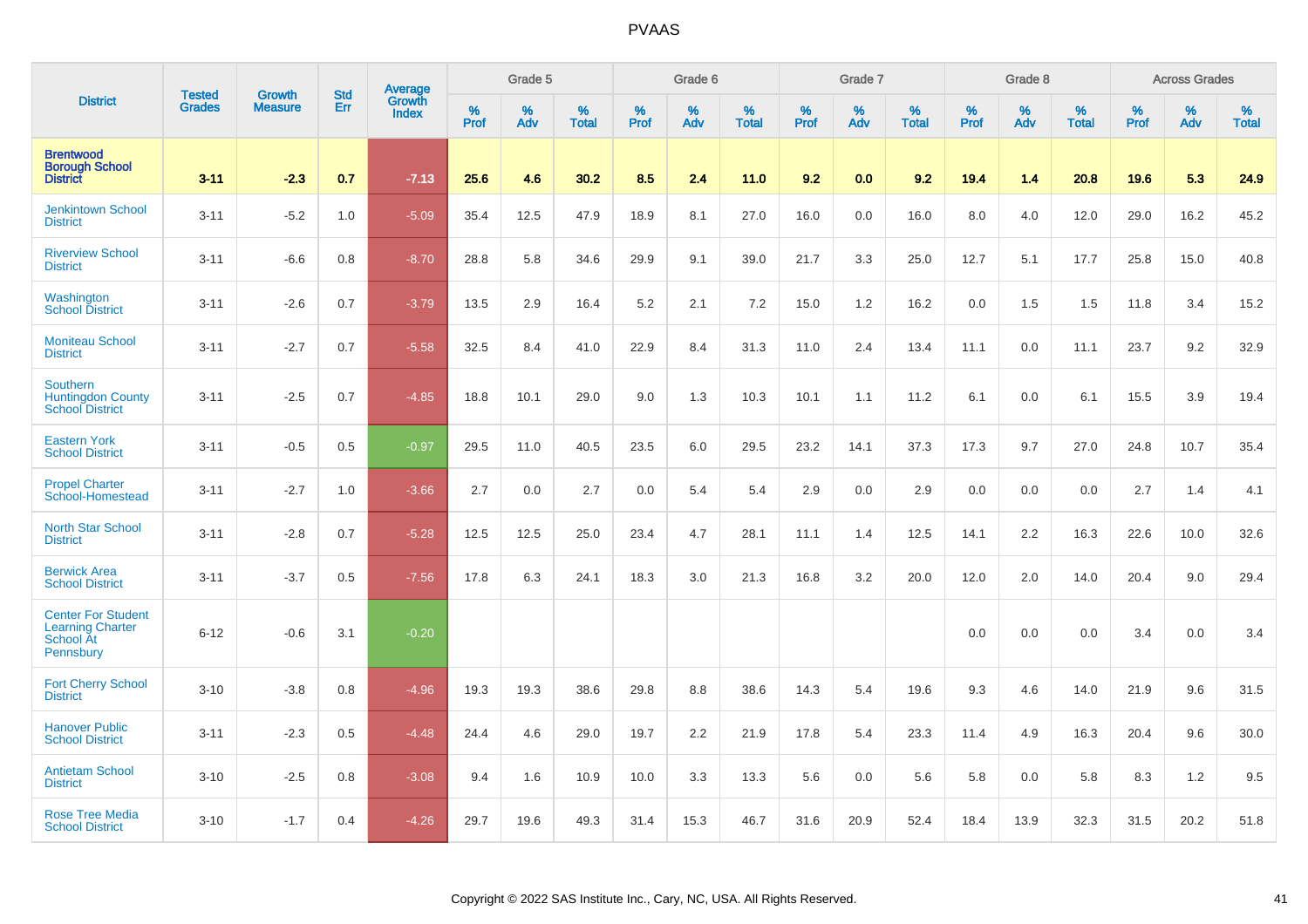|                                                                        |                                |                                 | <b>Std</b> | Average                |           | Grade 5  |                   |           | Grade 6  |                   |           | Grade 7  |                   |           | Grade 8  |                   |           | <b>Across Grades</b> |                   |
|------------------------------------------------------------------------|--------------------------------|---------------------------------|------------|------------------------|-----------|----------|-------------------|-----------|----------|-------------------|-----------|----------|-------------------|-----------|----------|-------------------|-----------|----------------------|-------------------|
| <b>District</b>                                                        | <b>Tested</b><br><b>Grades</b> | <b>Growth</b><br><b>Measure</b> | Err        | Growth<br><b>Index</b> | %<br>Prof | %<br>Adv | %<br><b>Total</b> | %<br>Prof | %<br>Adv | %<br><b>Total</b> | %<br>Prof | %<br>Adv | %<br><b>Total</b> | %<br>Prof | %<br>Adv | %<br><b>Total</b> | %<br>Prof | %<br>Adv             | %<br><b>Total</b> |
| <b>Brentwood</b><br><b>Borough School</b><br><b>District</b>           | $3 - 11$                       | $-2.3$                          | 0.7        | $-7.13$                | 25.6      | 4.6      | 30.2              | 8.5       | 2.4      | 11.0              | 9.2       | 0.0      | 9.2               | 19.4      | 1.4      | 20.8              | 19.6      | 5.3                  | 24.9              |
| <b>Bristol Borough</b><br><b>School District</b>                       | $3 - 12$                       | $-2.4$                          | 0.7        | $-3.97$                | 21.3      | 2.7      | 24.0              | 17.8      | 7.8      | 25.6              | 15.0      | 1.2      | 16.2              | 7.6       | 1.3      | 8.9               | 16.2      | 4.2                  | 20.3              |
| <b>East Allegheny</b><br><b>School District</b>                        | $3 - 11$                       | $-3.9$                          | 0.7        | $-5.90$                | 9.1       | 3.4      | 12.5              | 8.5       | 2.4      | 11.0              | 13.8      | 0.0      | 13.8              | 5.8       | 0.0      | 5.8               | 9.0       | 2.1                  | 11.1              |
| <b>Monessen City</b><br><b>School District</b>                         | $3 - 10$                       | $-1.5$                          | 1.1        | $-1.48$                | 5.3       | 0.0      | 5.3               | 2.6       | 0.0      | 2.6               | 0.0       | 0.0      | 0.0               | 0.0       | 0.0      | 0.0               | 3.9       | 0.6                  | 4.4               |
| <b>Camp Hill School</b><br><b>District</b>                             | $3 - 12$                       | $-2.0$                          | 0.7        | $-3.08$                | 40.7      | 27.2     | 67.9              | 24.0      | 4.0      | 28.0              | 17.6      | 9.9      | 27.5              | 22.0      | 3.7      | 25.7              | 30.7      | 15.4                 | 46.1              |
| <b>Mastery Charter</b><br>School - Smedley<br>Campus                   | $3-6$                          | $-0.6$                          | 1.2        | $-0.51$                | 1.9       | 0.0      | 1.9               | 3.5       | 0.0      | 3.5               |           |          |                   |           |          |                   | 3.5       | 0.0                  | 3.5               |
| <b>Saint Marys Area</b><br>School District                             | $3 - 11$                       | $-2.5$                          | 0.5        | $-4.59$                | 35.6      | 8.7      | 44.4              | 21.8      | 1.6      | 23.4              | 10.0      | 5.4      | 15.4              | 13.3      | 1.3      | 14.7              | 24.9      | 7.3                  | 32.3              |
| Community<br>Academy Of<br>Philadelphia<br><b>Charter School</b>       | $3 - 11$                       | $-5.7$                          | 0.9        | $-6.24$                | 4.9       | 2.4      | 7.3               | 0.0       | 0.0      | 0.0               | 0.0       | 0.0      | 0.0               | 0.0       | 0.0      | 0.0               | 2.4       | 1.0                  | 3.5               |
| <b>Reach Cyber</b><br><b>Charter School</b>                            | $3 - 11$                       | $-2.4$                          | 0.9        | $-2.71$                | 19.4      | 9.7      | 29.0              | 9.1       | 0.0      | 9.1               | 17.0      | 3.8      | 20.8              | 17.5      | 5.3      | 22.8              | 21.3      | 4.7                  | 26.0              |
| <b>Lincoln Park</b><br><b>Performing Arts</b><br><b>Charter School</b> | $7 - 11$                       | $-4.4$                          | 1.0        | $-6.06$                |           |          |                   |           |          |                   | 33.9      | 5.4      | 39.3              | 11.5      | 3.4      | 14.9              | 20.3      | 4.2                  | 24.5              |
| <b>Global Leadership</b><br><b>Academy Charter</b><br><b>School</b>    | $3 - 8$                        | $-3.1$                          | 1.9        | $-1.63$                | 0.0       | 0.0      | 0.0               |           |          |                   | 0.0       | 0.0      | 0.0               | 9.1       | 0.0      | 9.1               | 2.5       | 0.0                  | 2.5               |
| Columbia Borough<br><b>School District</b>                             | $3 - 12$                       | $-4.8$                          | 0.7        | $-6.43$                | 15.1      | 1.4      | 16.4              | 1.4       | 0.0      | 1.4               | 6.2       | 1.5      | 7.7               | 0.0       | 0.0      | 0.0               | 8.7       | 1.4                  | 10.0              |
| <b>Uniontown Area</b><br><b>School District</b>                        | $3 - 11$                       | $-4.0$                          | 0.6        | $-7.32$                | 17.1      | 3.8      | 21.0              | 18.7      | 3.7      | 22.4              | 6.5       | 0.9      | 7.5               | 0.0       | 0.0      | 0.0               | 15.0      | 4.4                  | 19.3              |
| <b>Owen J Roberts</b><br><b>School District</b>                        | $3 - 11$                       | $-3.2$                          | 0.3        | $-10.89$               | 35.7      | 21.9     | 57.7              | 29.6      | 17.3     | 46.9              | 28.3      | 12.5     | 40.8              | 22.8      | 5.5      | 28.4              | 31.9      | 16.7                 | 48.6              |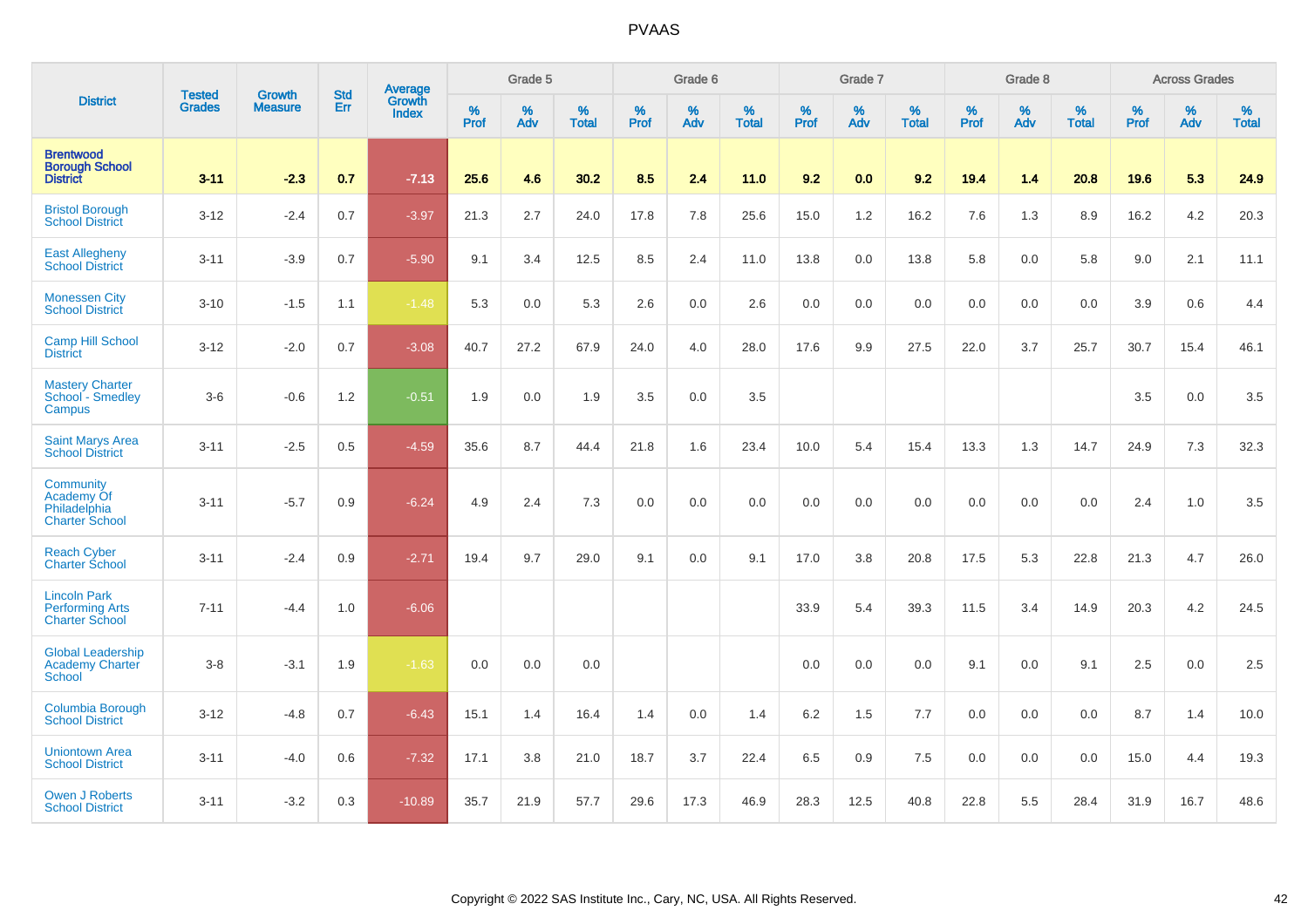|                                                                |                                |                                 | <b>Std</b> |                                          |              | Grade 5  |                   |           | Grade 6  |                   |           | Grade 7  |                   |           | Grade 8  |                   |           | <b>Across Grades</b> |                   |
|----------------------------------------------------------------|--------------------------------|---------------------------------|------------|------------------------------------------|--------------|----------|-------------------|-----------|----------|-------------------|-----------|----------|-------------------|-----------|----------|-------------------|-----------|----------------------|-------------------|
| <b>District</b>                                                | <b>Tested</b><br><b>Grades</b> | <b>Growth</b><br><b>Measure</b> | Err        | <b>Average</b><br>Growth<br><b>Index</b> | $\%$<br>Prof | %<br>Adv | %<br><b>Total</b> | %<br>Prof | %<br>Adv | %<br><b>Total</b> | %<br>Prof | %<br>Adv | %<br><b>Total</b> | %<br>Prof | %<br>Adv | %<br><b>Total</b> | %<br>Prof | %<br>Adv             | %<br><b>Total</b> |
| <b>Brentwood</b><br><b>Borough School</b><br><b>District</b>   | $3 - 11$                       | $-2.3$                          | 0.7        | $-7.13$                                  | 25.6         | 4.6      | 30.2              | 8.5       | 2.4      | 11.0              | 9.2       | 0.0      | 9.2               | 19.4      | 1.4      | 20.8              | 19.6      | 5.3                  | 24.9              |
| <b>Easton Area</b><br><b>School District</b>                   | $3 - 12$                       | $-1.1$                          | 0.3        | $-3.25$                                  | 22.4         | 5.9      | 28.3              | 14.6      | 3.3      | 17.9              | 11.0      | 6.9      | 18.0              | 10.3      | 2.2      | 12.4              | 18.5      | 8.4                  | 26.9              |
| <b>Leechburg Area</b><br><b>School District</b>                | $3 - 11$                       | $-3.5$                          | 0.9        | $-3.84$                                  | 15.6         | 2.2      | 17.8              | 16.2      | 5.4      | 21.6              | 8.0       | 0.0      | 8.0               | 23.8      | 7.1      | 31.0              | 22.5      | 5.9                  | 28.5              |
| Northwood<br><b>Academy Charter</b><br>School                  | $3-8$                          | $-3.7$                          | 0.7        | $-5.33$                                  | 6.6          | 1.3      | 7.9               | 5.2       | 0.0      | 5.2               | 8.7       | 1.4      | 10.1              | 10.7      | 1.8      | 12.5              | 6.3       | 0.9                  | 7.2               |
| <b>Cambria Heights</b><br><b>School District</b>               | $3 - 10$                       | $-2.3$                          | 0.6        | $-3.86$                                  | 23.3         | 4.4      | 27.8              | 16.8      | 0.0      | 16.8              | 13.5      | 1.0      | 14.6              | 4.4       | 0.9      | 5.3               | 18.3      | 2.8                  | 21.2              |
| <b>Connellsville Area</b><br><b>School District</b>            | $3 - 11$                       | $-3.8$                          | 0.4        | $-10.18$                                 | 19.0         | 7.5      | 26.5              | 10.8      | 3.6      | 14.3              | 9.5       | 2.4      | 11.9              | 9.4       | 2.2      | 11.6              | 15.5      | 4.5                  | 20.0              |
| Apollo-Ridge<br><b>School District</b>                         | $3 - 12$                       | $-2.9$                          | 0.7        | $-4.21$                                  | 18.8         | 0.0      | 18.8              | 12.0      | 1.2      | 13.2              | 8.5       | 1.2      | 9.8               | 10.4      | 2.6      | 13.0              | 14.8      | 3.0                  | 17.7              |
| <b>Hanover Area</b><br><b>School District</b>                  | $3 - 11$                       | $-2.5$                          | 0.9        | $-2.86$                                  | 3.4          | 3.4      | 6.8               | 10.0      | 4.0      | 14.0              | 5.3       | 1.8      | 7.0               | 0.0       | 0.0      | 0.0               | 7.4       | 1.9                  | 9.3               |
| <b>Forbes Road</b><br><b>School District</b>                   | $3 - 11$                       | $-5.7$                          | 1.4        | $-4.52$                                  | 38.7         | 3.2      | 41.9              | 26.7      | 0.0      | 26.7              | 44.4      | 0.0      | 44.4              | 15.0      | 0.0      | 15.0              | 31.9      | 2.9                  | 34.8              |
| <b>East Stroudsburg</b><br>Area School<br><b>District</b>      | $3 - 11$                       | $-4.6$                          | 0.5        | $-9.94$                                  | 19.0         | 5.3      | 24.3              | 8.8       | 1.6      | 10.4              | 9.7       | 3.0      | 12.7              | 7.7       | 1.9      | 9.7               | 16.0      | 4.5                  | 20.5              |
| <b>Bethlehem-Center</b><br><b>School District</b>              | $3 - 10$                       | $-6.4$                          | 0.7        | $-8.62$                                  | 5.6          | 1.4      | 6.9               | 0.0       | 0.0      | 0.0               | 4.0       | 0.0      | 4.0               | 3.2       | 1.6      | 4.8               | 9.6       | 3.9                  | 13.6              |
| <b>Pottsgrove School</b><br><b>District</b>                    | $3 - 11$                       | $-3.5$                          | 0.4        | $-7.79$                                  | 27.2         | 6.5      | 33.7              | 10.2      | 5.4      | 15.6              | 21.6      | 4.1      | 25.7              | 9.8       | 1.6      | 11.4              | 19.2      | 4.4                  | 23.5              |
| La Academia<br>Partnership<br><b>Charter School</b>            | $6 - 11$                       | $-5.6$                          | 1.8        | $-3.97$                                  |              |          |                   | 0.0       | 0.0      | 0.0               | 0.0       | 0.0      | 0.0               | 0.0       | 0.0      | 0.0               | 0.0       | 0.0                  | 0.0               |
| <b>Mount Pleasant</b><br><b>Area School</b><br><b>District</b> | $3 - 11$                       | $-5.7$                          | 0.5        | $-10.59$                                 | 18.0         | 1.6      | 19.7              | 12.8      | 2.4      | 15.2              | 12.7      | 2.8      | 15.5              | 7.4       | 0.8      | 8.3               | 18.3      | 4.3                  | 22.6              |
| <b>Ambridge Area</b><br><b>School District</b>                 | $3 - 12$                       | $-3.4$                          | 0.6        | $-6.08$                                  | 17.8         | 5.1      | 22.9              | 13.2      | 0.9      | 14.2              | 11.9      | 0.8      | 12.7              | 10.7      | 0.8      | 11.6              | 15.7      | 5.2                  | 20.8              |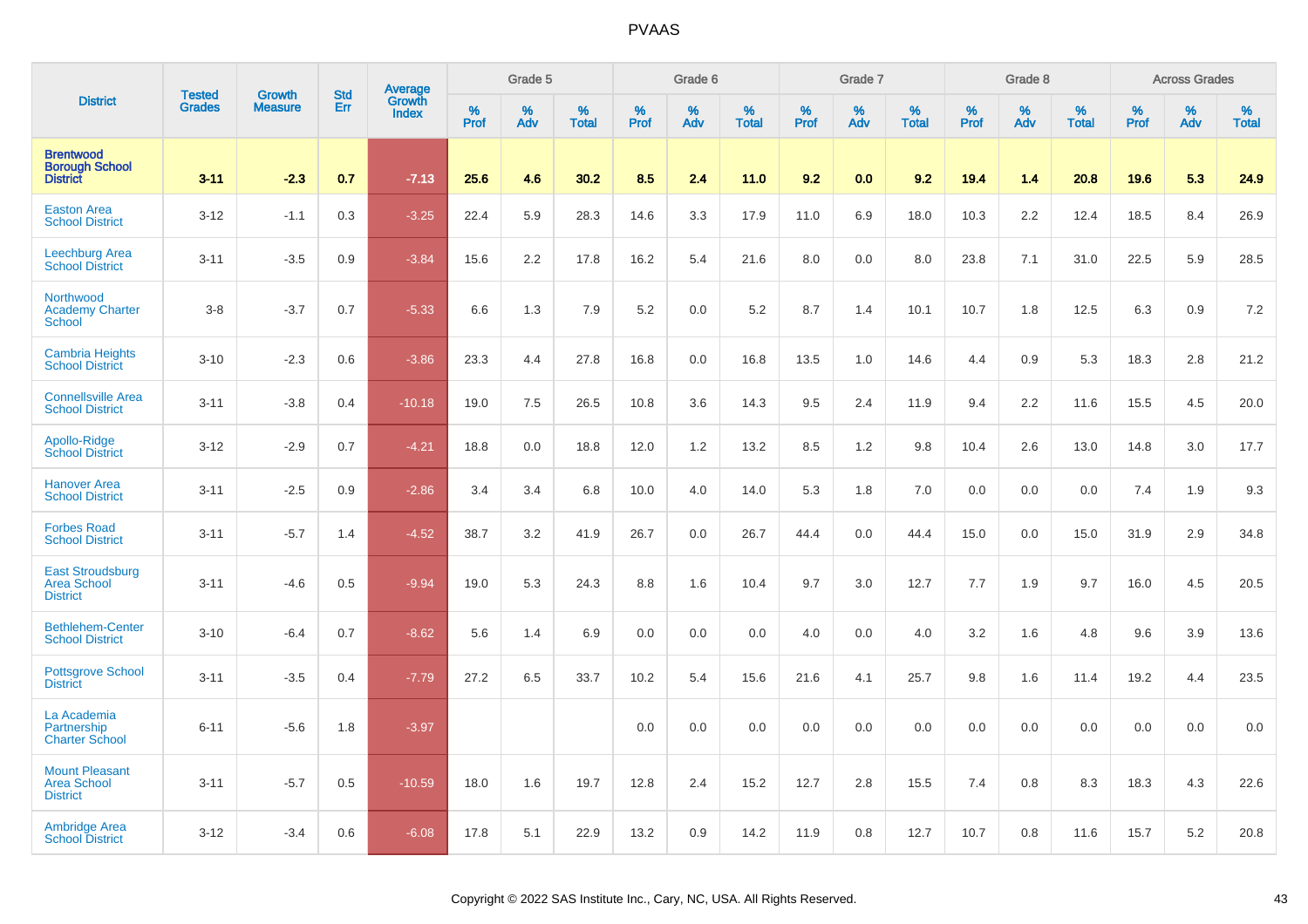|                                                                                   |                                | <b>Growth</b>  | <b>Std</b> | Average                |              | Grade 5     |                   |           | Grade 6  |                   |           | Grade 7  |                   |           | Grade 8  |                   |           | <b>Across Grades</b> |                   |
|-----------------------------------------------------------------------------------|--------------------------------|----------------|------------|------------------------|--------------|-------------|-------------------|-----------|----------|-------------------|-----------|----------|-------------------|-----------|----------|-------------------|-----------|----------------------|-------------------|
| <b>District</b>                                                                   | <b>Tested</b><br><b>Grades</b> | <b>Measure</b> | Err        | Growth<br><b>Index</b> | $\%$<br>Prof | $\%$<br>Adv | %<br><b>Total</b> | %<br>Prof | %<br>Adv | %<br><b>Total</b> | %<br>Prof | %<br>Adv | %<br><b>Total</b> | %<br>Prof | %<br>Adv | %<br><b>Total</b> | %<br>Prof | %<br>Adv             | %<br><b>Total</b> |
| <b>Brentwood</b><br><b>Borough School</b><br><b>District</b>                      | $3 - 11$                       | $-2.3$         | 0.7        | $-7.13$                | 25.6         | 4.6         | 30.2              | 8.5       | 2.4      | 11.0              | 9.2       | 0.0      | 9.2               | 19.4      | 1.4      | 20.8              | 19.6      | 5.3                  | 24.9              |
| <b>Wyoming Area</b><br><b>School District</b>                                     | $3 - 10$                       | $-7.7$         | 0.6        | $-12.89$               | 22.1         | 8.8         | 31.0              | 4.8       | 1.0      | 5.8               | 9.3       | 3.1      | 12.4              | 7.4       | 1.8      | 9.3               | 14.1      | 4.3                  | 18.4              |
| <b>Lehigh Valley</b><br><b>Academy Regional</b><br><b>Charter School</b>          | $3 - 11$                       | $-3.0$         | 0.5        | $-5.67$                | 22.5         | 7.5         | 30.0              | 16.4      | 3.1      | 19.5              | 7.4       | 1.8      | 9.3               | 5.5       | 0.9      | 6.4               | 17.4      | 4.4                  | 21.8              |
| <b>Insight PA Cyber</b><br><b>Charter School</b>                                  | $3 - 11$                       | $-6.7$         | 1.5        | $-4.37$                | 5.6          | 11.1        | 16.7              | 0.0       | 0.0      | 0.0               | 3.7       | 3.7      | 7.4               | 11.1      | 3.7      | 14.8              | 9.0       | 3.7                  | 12.7              |
| <b>Kiski Area School</b><br><b>District</b>                                       | $3 - 11$                       | $-4.9$         | 0.4        | $-11.92$               | 15.4         | 5.6         | 21.0              | 11.1      | 1.8      | 13.0              | 22.9      | 5.0      | 27.9              | 9.6       | 2.8      | 12.4              | 20.2      | 7.5                  | 27.7              |
| <b>Tri-Valley School</b><br><b>District</b>                                       | $3 - 10$                       | $-6.5$         | 0.8        | $-7.94$                | 13.2         | 2.4         | 15.7              | 13.2      | 0.0      | 13.2              | 7.3       | 0.0      | 7.3               | 2.4       | 7.3      | 9.8               | 15.8      | 3.7                  | 19.4              |
| <b>Gillingham Charter</b><br>School                                               | $3 - 11$                       | $-5.9$         | 2.0        | $-3.00$                | 9.1          | 0.0         | 9.1               | 0.0       | 0.0      | 0.0               |           |          |                   | 0.0       | 0.0      | 0.0               | 4.4       | 1.4                  | 5.8               |
| <b>Weatherly Area</b><br><b>School District</b>                                   | $3 - 11$                       | $-6.9$         | 1.1        | $-6.25$                | 26.9         | 7.7         | 34.6              | 12.1      | 0.0      | 12.1              | 6.9       | 0.0      | 6.9               | 5.6       | 0.0      | 5.6               | 15.1      | 4.0                  | 19.1              |
| Susquehanna<br><b>Community School</b><br><b>District</b>                         | $3 - 11$                       | $-2.8$         | 0.9        | $-3.31$                | 19.6         | 9.8         | 29.4              | 15.5      | 1.7      | 17.2              | 13.3      | 11.1     | 24.4              | 2.0       | 2.0      | 4.1               | 19.6      | 6.3                  | 25.9              |
| <b>Valley Grove</b><br><b>School District</b>                                     | $3 - 10$                       | $-2.4$         | 0.8        | $-2.89$                | 35.4         | 8.3         | 43.8              | 27.6      | 1.7      | 29.3              | 18.5      | 5.6      | 24.1              | 14.3      | 1.8      | 16.1              | 25.5      | 6.8                  | 32.2              |
| <b>Howard Gardner</b><br><b>Multiple</b><br>Intelligence<br><b>Charter School</b> | $3 - 8$                        | $-3.7$         | 1.1        | $-3.28$                | 16.7         | 6.7         | 23.3              | 9.4       | 0.0      | 9.4               | 9.1       | 0.0      | 9.1               | 7.4       | 11.1     | 18.5              | 14.7      | 3.5                  | 18.2              |
| Antonia Pantoja<br><b>Community</b><br><b>Charter School</b>                      | $3-8$                          | $-3.9$         | 0.8        | $-4.62$                | 1.5          | 0.0         | 1.5               | 0.0       | 0.0      | 0.0               | 4.6       | 2.3      | 7.0               | 5.6       | 0.0      | 5.6               | 1.8       | $0.9\,$              | $2.8\,$           |
| <b>Perseus House</b><br><b>Charter School Of</b><br><b>Excellence</b>             | $6 - 11$                       | $-4.8$         | 1.1        | $-4.24$                |              |             |                   | 0.0       | 0.0      | 0.0               | 1.8       | 0.0      | 1.8               | 1.5       | 0.0      | 1.5               | 1.4       | 0.0                  | 1.4               |
| North Hills School<br><b>District</b>                                             | $3 - 11$                       | $-3.1$         | 0.4        | $-8.67$                | 34.1         | 14.0        | 48.1              | 30.1      | 11.4     | 41.5              | 28.1      | 11.5     | 39.6              | 21.9      | 9.6      | 31.5              | 30.4      | 13.8                 | 44.2              |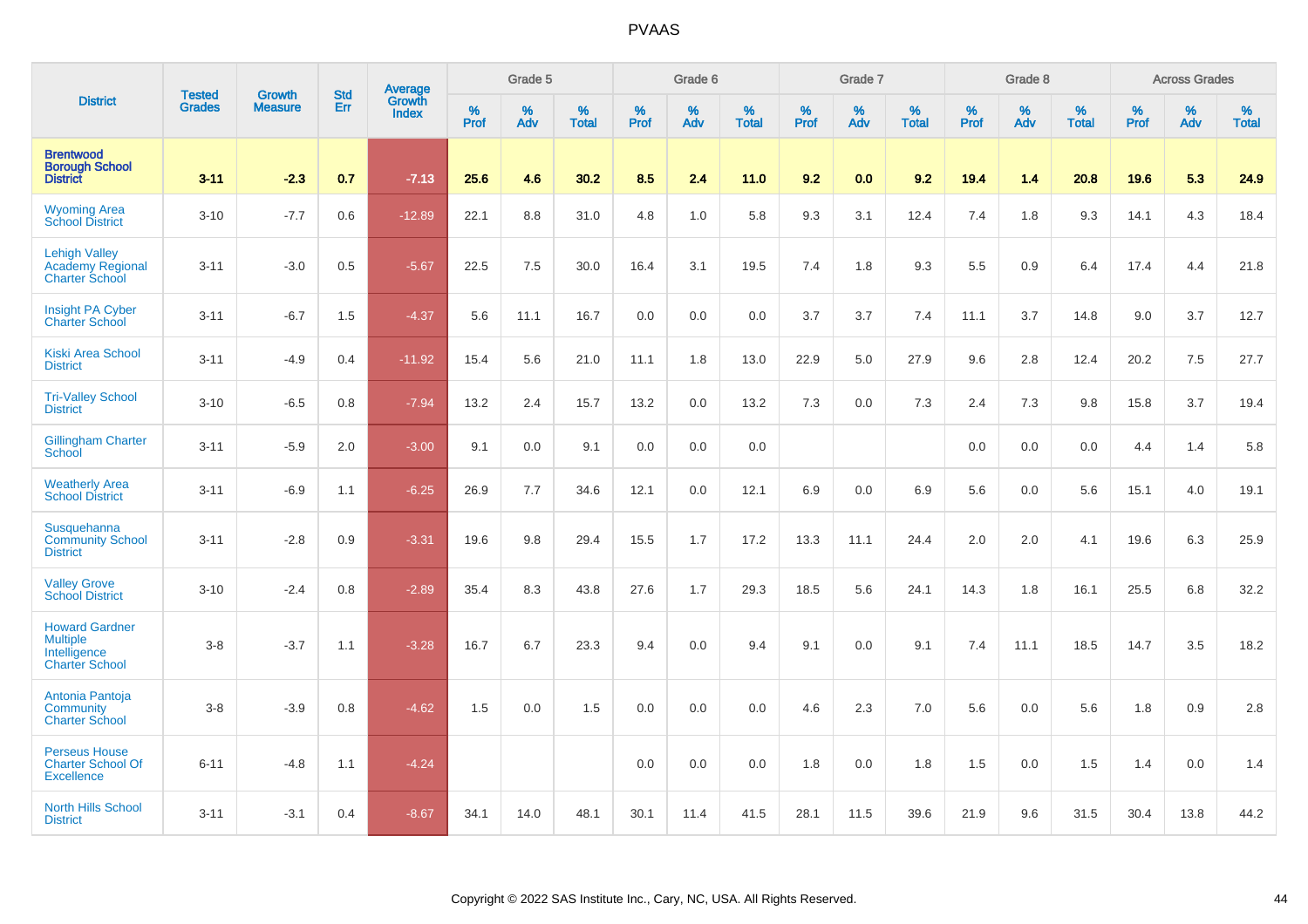|                                                              | <b>Tested</b> | <b>Growth</b>  | <b>Std</b> | Average                       |              | Grade 5  |                   |           | Grade 6  |                   |           | Grade 7  |                   |           | Grade 8  |                   |           | <b>Across Grades</b> |                   |
|--------------------------------------------------------------|---------------|----------------|------------|-------------------------------|--------------|----------|-------------------|-----------|----------|-------------------|-----------|----------|-------------------|-----------|----------|-------------------|-----------|----------------------|-------------------|
| <b>District</b>                                              | <b>Grades</b> | <b>Measure</b> | Err        | <b>Growth</b><br><b>Index</b> | $\%$<br>Prof | %<br>Adv | %<br><b>Total</b> | %<br>Prof | %<br>Adv | %<br><b>Total</b> | %<br>Prof | %<br>Adv | %<br><b>Total</b> | %<br>Prof | %<br>Adv | %<br><b>Total</b> | %<br>Prof | %<br>Adv             | %<br><b>Total</b> |
| <b>Brentwood</b><br><b>Borough School</b><br><b>District</b> | $3 - 11$      | $-2.3$         | 0.7        | $-7.13$                       | 25.6         | 4.6      | 30.2              | 8.5       | 2.4      | 11.0              | 9.2       | 0.0      | 9.2               | 19.4      | 1.4      | 20.8              | 19.6      | 5.3                  | 24.9              |
| <b>Morrisville Borough</b><br><b>School District</b>         | $3 - 11$      | $-6.7$         | 0.9        | $-7.70$                       | 9.8          | 0.0      | 9.8               | 1.9       | 0.0      | 1.9               | 3.9       | 0.0      | 3.9               | 0.0       | 0.0      | 0.0               | 5.1       | 0.6                  | 5.7               |
| Montessori<br><b>Regional Charter</b><br>School              | $3-6$         | $-2.6$         | 1.1        | $-2.40$                       | 15.0         | 5.0      | 20.0              | 5.1       | 1.7      | 6.8               |           |          |                   |           |          |                   | 11.1      | 6.3                  | 17.3              |
| <b>Scranton School</b><br><b>District</b>                    | $3 - 12$      | $-3.3$         | 0.5        | $-7.11$                       | 10.4         | 0.8      | 11.2              | 2.1       | 1.3      | 3.4               | 3.7       | 1.1      | 4.8               | 3.4       | 2.3      | 5.7               | 7.0       | 1.7                  | 8.6               |
| Keystone<br><b>Education Center</b><br><b>Charter School</b> | $3 - 12$      | $-4.8$         | 3.2        | $-1.50$                       |              |          |                   |           |          |                   |           |          |                   | 0.0       | 0.0      | 0.0               | 0.0       | 0.0                  | 0.0               |
| 21st Century Cyber<br><b>Charter School</b>                  | $6 - 12$      | $-3.4$         | 0.7        | $-5.20$                       |              |          |                   | 19.1      | 9.1      | 28.2              | 21.6      | 6.0      | 27.6              | 11.3      | 3.3      | 14.7              | 17.0      | 5.8                  | 22.8              |
| South Allegheny<br><b>School District</b>                    | $3 - 11$      | $-5.4$         | 0.9        | $-5.93$                       | 25.9         | 1.7      | 27.6              | 2.0       | 2.0      | 4.1               | 7.9       | 2.6      | 10.5              | 12.5      | 2.5      | 15.0              | 16.9      | 2.7                  | 19.6              |
| <b>Moon Area School</b><br><b>District</b>                   | $3 - 11$      | $-2.5$         | 0.4        | $-6.69$                       | 32.1         | 15.8     | 48.0              | 26.9      | 9.1      | 36.0              | 28.0      | 11.5     | 39.4              | 20.6      | 10.9     | 31.5              | 29.3      | 16.9                 | 46.2              |
| <b>Lincoln Charter</b><br>School                             | $3-5$         | $-2.5$         | 1.4        | $-1.78$                       | 1.3          | 1.3      | 2.6               |           |          |                   |           |          |                   |           |          |                   | 3.6       | 0.8                  | 4.4               |
| Northern Lebanon<br><b>School District</b>                   | $3 - 11$      | $-3.8$         | 0.5        | $-8.33$                       | 30.5         | 8.6      | 39.1              | 12.8      | 0.8      | 13.6              | 8.1       | 2.7      | 10.8              | 7.2       | 0.6      | 7.8               | 19.9      | 7.9                  | 27.9              |
| <b>Greensburg Salem</b><br><b>School District</b>            | $3 - 11$      | $-3.8$         | 0.5        | $-9.60$                       | 31.1         | 7.9      | 39.0              | 12.0      | 1.2      | 13.2              | 16.5      | 3.8      | 20.3              | 17.6      | 4.6      | 22.2              | 20.7      | 7.4                  | 28.2              |
| <b>Marple Newtown</b><br><b>School District</b>              | $3 - 11$      | $-3.4$         | 0.4        | $-7.77$                       | 36.2         | 21.4     | 57.6              | 31.7      | 20.2     | 51.9              | 27.1      | 8.3      | 35.4              | 20.5      | 6.0      | 26.5              | 32.9      | 20.2                 | 53.1              |
| <b>Propel Charter</b><br>School-Pitcairn                     | $3-8$         | $-5.7$         | 1.1        | $-5.23$                       | 0.0          | 0.0      | 0.0               | 7.4       | 0.0      | 7.4               | 0.0       | 0.0      | 0.0               | 0.0       | 0.0      | 0.0               | 5.5       | 0.0                  | 5.5               |
| <b>West Shore School</b><br><b>District</b>                  | $3 - 12$      | $-1.6$         | 0.3        | $-5.93$                       | 26.7         | 11.3     | 38.1              | 24.5      | 4.3      | 28.8              | 13.5      | 7.4      | 20.9              | 16.1      | 7.2      | 23.3              | 22.8      | 10.8                 | 33.5              |
| <b>Bristol Township</b><br><b>School District</b>            | $3 - 11$      | $-4.1$         | 0.4        | $-11.39$                      | 12.4         | 2.9      | 15.3              | 2.7       | 0.7      | 3.4               | 7.5       | 1.1      | 8.6               | 3.8       | 0.4      | 4.2               | 10.6      | 2.1                  | 12.7              |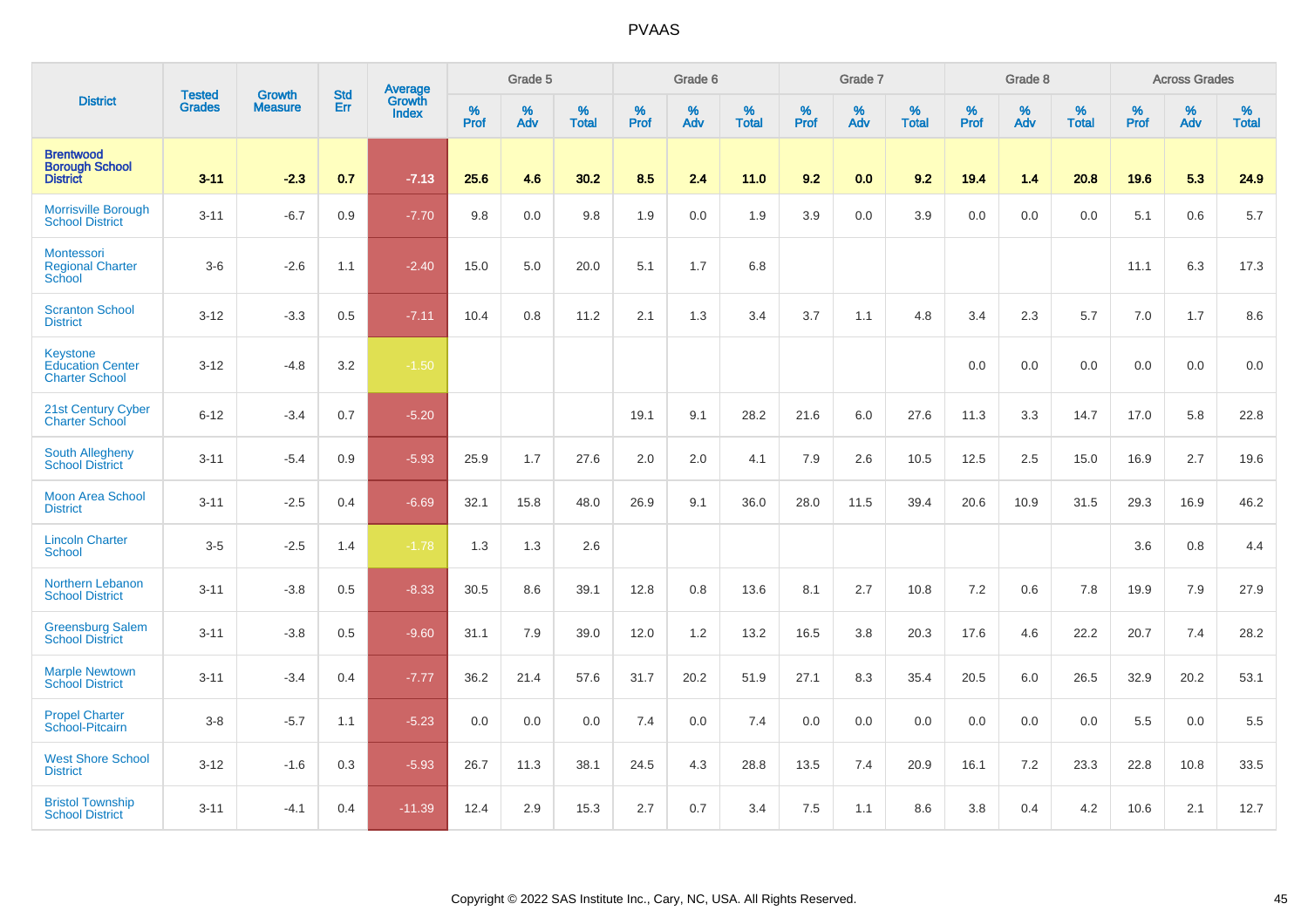|                                                              | <b>Tested</b> | <b>Growth</b>  | <b>Std</b> | Average                       |                     | Grade 5  |                   |                     | Grade 6  |                   |              | Grade 7  |                   |              | Grade 8  |                   |                     | <b>Across Grades</b> |                   |
|--------------------------------------------------------------|---------------|----------------|------------|-------------------------------|---------------------|----------|-------------------|---------------------|----------|-------------------|--------------|----------|-------------------|--------------|----------|-------------------|---------------------|----------------------|-------------------|
| <b>District</b>                                              | <b>Grades</b> | <b>Measure</b> | Err        | <b>Growth</b><br><b>Index</b> | $\%$<br><b>Prof</b> | %<br>Adv | %<br><b>Total</b> | $\%$<br><b>Prof</b> | %<br>Adv | %<br><b>Total</b> | $\%$<br>Prof | %<br>Adv | %<br><b>Total</b> | $\%$<br>Prof | %<br>Adv | %<br><b>Total</b> | $\%$<br><b>Prof</b> | $\%$<br>Adv          | %<br><b>Total</b> |
| <b>Brentwood</b><br><b>Borough School</b><br><b>District</b> | $3 - 11$      | $-2.3$         | 0.7        | $-7.13$                       | 25.6                | 4.6      | 30.2              | 8.5                 | 2.4      | 11.0              | 9.2          | 0.0      | 9.2               | 19.4         | 1.4      | 20.8              | 19.6                | 5.3                  | 24.9              |
| <b>Laurel Highlands</b><br><b>School District</b>            | $3 - 11$      | $-4.3$         | 0.5        | $-8.68$                       | 13.3                | 5.7      | 19.0              | 9.7                 | 7.1      | 16.8              | 11.0         | 3.9      | 15.0              | 12.6         | 4.8      | 17.5              | 17.1                | 7.0                  | 24.1              |
| <b>Penn-Delco School</b><br><b>District</b>                  | $3 - 11$      | $-4.5$         | 0.4        | $-10.57$                      | 31.7                | 11.9     | 43.6              | 20.2                | 6.6      | 26.8              | 22.0         | 6.8      | 28.8              | 10.9         | 1.6      | 12.5              | 25.2                | 8.0                  | 33.2              |
| <b>Gateway School</b><br><b>District</b>                     | $3 - 11$      | $-4.4$         | 0.4        | $-10.83$                      | 15.3                | 7.4      | 22.7              | 16.5                | 7.1      | 23.6              | 14.6         | 4.2      | 18.8              | 16.2         | 6.9      | 23.2              | 21.5                | 9.7                  | 31.2              |
| <b>MaST Community</b><br><b>Charter School III</b>           | $3-6$         | $-3.6$         | 0.8        | $-4.68$                       | 3.8                 | 0.0      | 3.8               | 6.8                 | 1.5      | 8.3               |              |          |                   |              |          |                   | 8.3                 | 2.2                  | 10.5              |
| <b>Woodland Hills</b><br><b>School District</b>              | $3 - 12$      | $-6.1$         | 0.5        | $-11.93$                      | 5.7                 | 5.1      | 10.8              | 4.8                 | 1.4      | 6.2               | 8.7          | 2.9      | 11.6              | 2.3          | 3.0      | 5.3               | 7.9                 | 2.7                  | 10.6              |
| <b>Franklin Towne</b><br>Charter<br><b>Elementary School</b> | $3 - 8$       | $-6.2$         | 1.2        | $-5.29$                       | 24.1                | 10.3     | 34.5              | 18.5                | 14.8     | 33.3              | 14.3         | 3.6      | 17.9              | 4.6          | 0.0      | 4.6               | 24.3                | 9.6                  | 33.9              |
| <b>West Mifflin Area</b><br><b>School District</b>           | $3 - 12$      | $-8.5$         | 0.5        | $-17.73$                      | 18.4                | 5.7      | 24.1              | 6.8                 | 0.7      | 7.4               | 6.7          | 0.0      | 6.7               | 5.5          | 0.0      | 5.5               | 11.1                | 2.8                  | 13.9              |
| <b>Pottstown School</b><br><b>District</b>                   | $3 - 12$      | $-5.0$         | 0.5        | $-9.86$                       | 6.0                 | 3.6      | 9.5               | 2.1                 | 0.0      | 2.1               | 5.3          | 0.7      | 5.9               | 5.6          | 0.0      | 5.6               | 6.5                 | $1.2$                | $7.7\,$           |
| <b>Clearfield Area</b><br><b>School District</b>             | $3 - 10$      | $-3.9$         | 0.5        | $-7.29$                       | 16.5                | 3.3      | 19.8              | 4.7                 | 1.6      | 6.3               | 9.3          | 0.8      | 10.1              | 6.3          | 3.5      | 9.8               | 12.1                | 2.5                  | 14.6              |
| <b>Garnet Valley</b><br><b>School District</b>               | $3 - 10$      | $-2.1$         | 0.4        | $-5.78$                       | 26.5                | 22.8     | 49.3              | 30.8                | 18.2     | 49.0              | 28.0         | 20.7     | 48.7              | 21.5         | 10.3     | 31.8              | 29.2                | 18.6                 | 47.8              |
| <b>Springfield School</b><br><b>District</b>                 | $3 - 11$      | $-3.6$         | 0.4        | $-10.34$                      | 35.0                | 20.1     | 55.1              | 30.6                | 7.7      | 38.4              | 35.8         | 10.7     | 46.5              | 26.0         | 12.6     | 38.6              | 33.8                | 18.4                 | 52.2              |
| <b>Whitehall-Coplay</b><br><b>School District</b>            | $3 - 11$      | $-3.3$         | 0.4        | $-8.97$                       | 23.4                | 6.6      | 30.0              | 12.7                | 1.9      | 14.7              | 11.1         | 2.5      | 13.6              | 10.5         | 3.2      | 13.7              | 18.5                | 4.9                  | 23.5              |
| <b>Arts Academy</b><br><b>Charter School</b>                 | $5 - 8$       | $-7.7$         | 1.1        | $-6.85$                       | 7.7                 | 0.0      | 7.7               | 2.4                 | 0.0      | 2.4               | 8.3          | 0.0      | 8.3               | 0.0          | 0.0      | 0.0               | 4.4                 | 0.0                  | 4.4               |
| <b>Baldwin-Whitehall</b><br><b>School District</b>           | $3 - 11$      | $-5.8$         | 0.4        | $-14.93$                      | 24.7                | 6.6      | 31.4              | 18.6                | 1.2      | 19.8              | 16.0         | 1.6      | 17.7              | 11.5         | 2.1      | 13.6              | 22.2                | 6.8                  | 29.0              |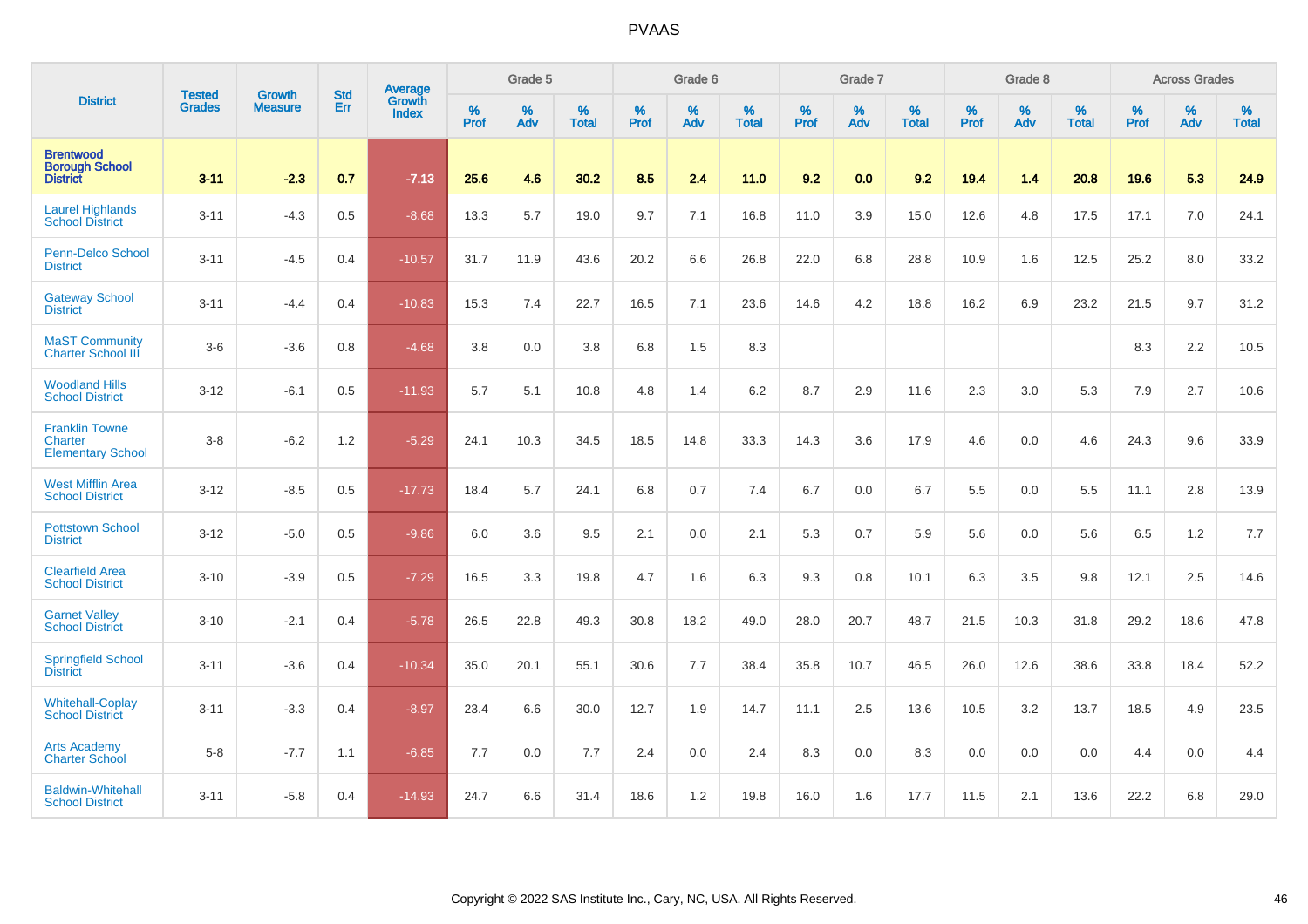|                                                                               | <b>Tested</b> | <b>Growth</b>  | <b>Std</b> | <b>Average</b><br>Growth |                     | Grade 5  |                   |           | Grade 6  |                   |           | Grade 7  |                   |                  | Grade 8  |                   |              | <b>Across Grades</b> |                   |
|-------------------------------------------------------------------------------|---------------|----------------|------------|--------------------------|---------------------|----------|-------------------|-----------|----------|-------------------|-----------|----------|-------------------|------------------|----------|-------------------|--------------|----------------------|-------------------|
| <b>District</b>                                                               | <b>Grades</b> | <b>Measure</b> | Err        | <b>Index</b>             | $\%$<br><b>Prof</b> | %<br>Adv | %<br><b>Total</b> | %<br>Prof | %<br>Adv | %<br><b>Total</b> | %<br>Prof | %<br>Adv | %<br><b>Total</b> | %<br><b>Prof</b> | %<br>Adv | %<br><b>Total</b> | $\%$<br>Prof | $\%$<br>Adv          | %<br><b>Total</b> |
| <b>Brentwood</b><br><b>Borough School</b><br><b>District</b>                  | $3 - 11$      | $-2.3$         | 0.7        | $-7.13$                  | 25.6                | 4.6      | 30.2              | 8.5       | 2.4      | 11.0              | 9.2       | 0.0      | 9.2               | 19.4             | 1.4      | 20.8              | 19.6         | 5.3                  | 24.9              |
| Southeastern<br><b>Greene School</b><br><b>District</b>                       | $3 - 10$      | $-11.8$        | 1.0        | $-11.73$                 | 34.5                | 13.8     | 48.3              | 32.4      | 2.9      | 35.3              | 8.2       | 4.1      | 12.2              | 25.6             | 2.3      | 27.9              | 26.6         | 12.9                 | 39.5              |
| <b>Lancaster School</b><br><b>District</b>                                    | $3 - 12$      | $-3.2$         | 0.3        | $-11.85$                 | 8.8                 | 3.0      | 11.8              | 3.9       | 0.8      | 4.7               | 4.4       | 0.9      | 5.3               | 2.3              | 0.6      | 3.0               | 7.4          | 1.9                  | 9.3               |
| <b>Wilson School</b><br><b>District</b>                                       | $3 - 12$      | $-3.7$         | 0.5        | $-7.79$                  | 27.9                | 12.6     | 40.5              | 24.6      | 4.2      | 28.8              | 19.9      | 7.0      | 26.9              | 13.0             | 9.8      | 22.8              | 28.3         | 14.3                 | 42.6              |
| <b>Yough School</b><br><b>District</b>                                        | $3 - 10$      | $-4.9$         | 0.6        | $-8.83$                  | 19.1                | 5.3      | 24.4              | 17.8      | 5.2      | 23.0              | 16.5      | 1.0      | 17.5              | 6.6              | 0.8      | 7.4               | 19.1         | 4.3                  | 23.4              |
| <b>Inquiry Charter</b><br>School                                              | $3-5$         | $-6.8$         | 2.1        | $-3.27$                  | 8.8                 | 2.9      | 11.8              |           |          |                   |           |          |                   |                  |          |                   | 11.1         | 2.8                  | 13.9              |
| Renaissance<br><b>Academy Charter</b><br><b>School</b>                        | $3 - 11$      | $-5.7$         | 0.7        | $-8.29$                  | 16.7                | 11.1     | 27.8              | 19.2      | 4.1      | 23.3              | 20.0      | 1.3      | 21.3              | 10.1             | 7.2      | 17.4              | 18.7         | 5.7                  | 24.4              |
| <b>Burgettstown Area</b><br><b>School District</b>                            | $3 - 11$      | $-6.3$         | 0.7        | $-8.88$                  | 16.9                | 2.6      | 19.5              | 15.4      | 0.0      | 15.4              | 3.6       | 2.4      | 6.0               | 9.3              | 4.0      | 13.3              | 15.1         | 3.7                  | 18.9              |
| <b>MaST Community</b><br><b>Charter School</b>                                | $3 - 10$      | $-8.7$         | 0.6        | $-15.16$                 | 30.0                | 3.0      | 33.0              | 20.0      | 3.8      | 23.8              | 24.3      | 3.9      | 28.2              | 17.5             | 1.9      | 19.4              | 23.1         | 3.6                  | 26.7              |
| Northwestern<br><b>School District</b>                                        | $3 - 11$      | $-6.8$         | 0.6        | $-11.09$                 | 34.7                | 6.3      | 41.0              | 21.8      | 1.2      | 23.0              | 16.8      | 7.5      | 24.3              | 9.1              | 1.8      | 10.9              | 25.1         | 6.0                  | 31.1              |
| <b>Ringgold School</b><br><b>District</b>                                     | $3 - 11$      | $-4.9$         | 0.5        | $-10.49$                 | 13.5                | 1.8      | 15.3              | 5.7       | 0.0      | 5.7               | 8.3       | 1.2      | 9.5               | 6.4              | 0.5      | 6.9               | 12.7         | 1.7                  | 14.4              |
| <b>Urban Academy Of</b><br><b>Greater Pittsburgh</b><br><b>Charter School</b> | $3-5$         | $-7.6$         | 1.9        | $-4.05$                  | 2.7                 | 0.0      | 2.7               |           |          |                   |           |          |                   |                  |          |                   | 7.3          | 0.0                  | 7.3               |
| <b>MaST Community</b><br>Charter School II                                    | $3 - 10$      | $-8.4$         | 0.7        | $-12.33$                 | 5.0                 | 2.0      | 6.9               | 7.2       | 1.0      | 8.2               | 8.9       | 2.0      | 10.9              |                  |          |                   | 12.6         | 3.2                  | 15.8              |
| <b>Parkland School</b><br><b>District</b>                                     | $3 - 11$      | $-3.5$         | 0.3        | $-13.25$                 | 33.6                | 26.4     | 60.0              | 33.4      | 15.9     | 49.3              | 27.1      | 18.6     | 45.7              | 23.1             | 11.8     | 34.9              | 30.8         | 24.1                 | 54.9              |
| <b>Pittsburgh School</b><br><b>District</b>                                   | $3 - 11$      | $-4.7$         | 0.2        | $-25.88$                 | 9.1                 | 3.8      | 13.0              | 9.4       | 2.2      | 11.5              | 9.3       | 3.4      | 12.7              | 6.4              | 2.4      | 8.8               | 10.0         | 3.5                  | 13.5              |